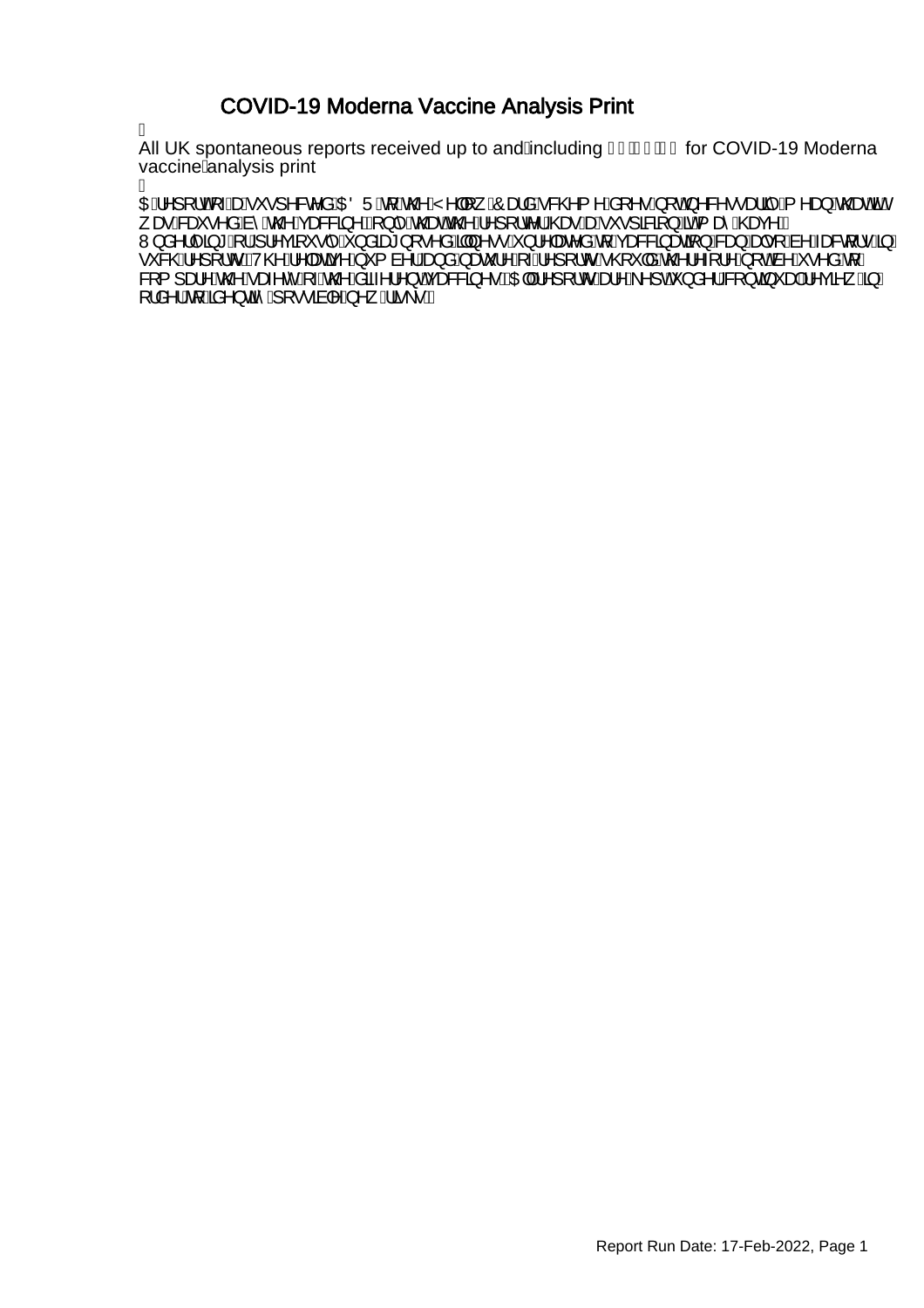## Name: COVID-19 Moderna Vaccine Analysis Print

| <b>Reaction Name</b>             | <u>Total</u>   | <b>Fatal</b>   |
|----------------------------------|----------------|----------------|
| <b>Blood disorders</b>           |                |                |
| Anaemia deficiencies             |                |                |
| Iron deficiency anaemia          | 1              | $\mathbf 0$    |
| <b>Anaemias NEC</b>              |                |                |
| Anaemia                          | 8              | 0              |
| Microcytic anaemia               | 1              | $\mathbf 0$    |
| Anaemias haemolytic NEC          |                |                |
| Haemolytic anaemia               | 1              | $\mathbf 0$    |
| <b>Bleeding tendencies</b>       |                |                |
| Increased tendency to bruise     | 6              | $\mathbf 0$    |
| Spontaneous haematoma            | 1              | $\mathbf 0$    |
| Coagulopathies                   |                |                |
| Antiphospholipid syndrome        | $\overline{c}$ | $\mathbf 0$    |
| Coagulopathy                     | 3              | $\mathbf 0$    |
| Hypercoagulation                 |                | $\overline{0}$ |
| <b>Eosinophilic disorders</b>    |                |                |
| Eosinophilia                     | $\overline{2}$ | $\mathbf 0$    |
| Haematological disorders         |                |                |
| <b>Blood disorder</b>            | 1              | $\mathbf 0$    |
| Mast cell activation syndrome    | $\overline{c}$ | 0              |
| Mastocytosis                     |                | $\mathbf 0$    |
| Lymphatic system disorders NEC   |                |                |
| Lymph node pain                  | 337            | $\mathbf 0$    |
| Lymph node ulcer                 |                | $\mathbf 0$    |
| Lymphadenitis                    | 25             | $\overline{0}$ |
| Lymphadenopathy                  | 1999           | $\mathbf 0$    |
| Lymphatic disorder               |                | $\overline{0}$ |
| Neutropenias                     |                |                |
| Autoimmune neutropenia           | 1              | $\mathbf 0$    |
| Neutropenia                      | 3              | $\mathbf 0$    |
| Polycythaemia (excl rubra vera)  |                |                |
| Stress polycythaemia             | 1              | $\mathbf 0$    |
| Sickle cell trait and disorders  |                |                |
| Sickle cell anaemia with crisis  | 1              | $\mathbf 0$    |
| Spleen disorders                 |                |                |
| Splenic infarction               | 1              | $\mathbf 0$    |
| Splenic vein thrombosis          |                | $\overline{0}$ |
| Thrombocytopenias                |                |                |
| Immune thrombocytopenia          | 7              | $\mathbf 0$    |
| Thrombocytopenia                 | 27             | $\mathbf 0$    |
| Thrombocytopenic purpura         |                | $\overline{0}$ |
| <b>Blood disorders SOC TOTAL</b> | 2437           | $\overline{0}$ |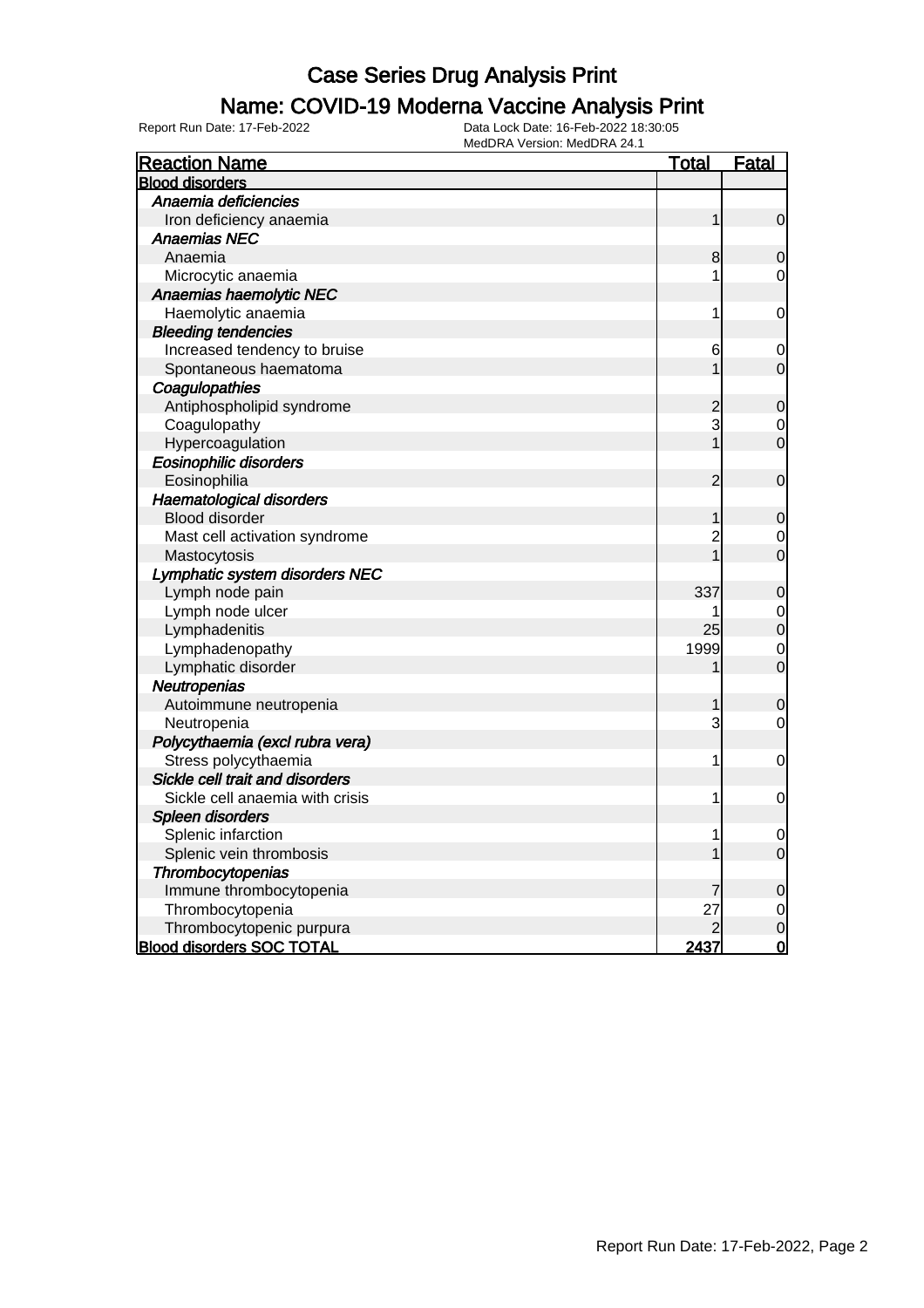## Name: COVID-19 Moderna Vaccine Analysis Print

| <b>Reaction Name</b>                     | <b>Total</b>   | <b>Fatal</b>     |
|------------------------------------------|----------------|------------------|
| Cardiac disorders                        |                |                  |
| Cardiac conduction disorders             |                |                  |
| Atrioventricular block                   | 3              | 0                |
| Bundle branch block left                 |                | $\overline{0}$   |
| Bundle branch block right                | 2              | $\boldsymbol{0}$ |
| Sinoatrial block                         |                | $\mathbf 0$      |
| <b>Cardiac disorders NEC</b>             |                |                  |
| Cardiac disorder                         | 15             | $\mathbf 0$      |
| Cardiac infections and inflammations NEC |                |                  |
| Carditis                                 | $\overline{c}$ | $\mathbf 0$      |
| Cardiac signs and symptoms NEC           |                |                  |
| Cardiac discomfort                       | 3              | 0                |
| Palpitations                             | 1576           | $\overline{0}$   |
| Cardiomyopathies                         |                |                  |
| Cardiomyopathy                           | 1              | $\mathbf 0$      |
| Congestive cardiomyopathy                |                | 0                |
| Stress cardiomyopathy                    |                | 0                |
| <b>Coronary artery disorders NEC</b>     |                |                  |
| Arteriosclerosis coronary artery         |                |                  |
| Coronary artery disease                  |                | $\mathbf 0$      |
| Coronary artery occlusion                |                | $\mathbf 0$      |
| Coronary artery stenosis                 |                | $\mathbf 0$      |
| Coronary artery thrombosis               |                | $\overline{0}$   |
| <b>Heart failures NEC</b>                |                |                  |
| Cardiac failure                          | 5              | $\mathbf 0$      |
| Cardiac failure congestive               |                | 0                |
| Cardiogenic shock                        |                | 0                |
| Ischaemic coronary artery disorders      |                |                  |
| Acute coronary syndrome                  |                | $\mathbf 0$      |
| Acute myocardial infarction              | 2              | 0                |
| Angina pectoris                          | 60             | $\mathbf 0$      |
| Angina unstable                          |                | $\mathbf 0$      |
| Myocardial infarction                    | 27             | $\mathbf 0$      |
| Left ventricular failures                |                |                  |
| Left ventricular failure                 | 1              | $\mathbf 0$      |
| Mitral valvular disorders                |                |                  |
| Mitral valve incompetence                | 1              | $\overline{0}$   |
| Mitral valve prolapse                    |                | $\overline{0}$   |
| <b>Myocardial disorders NEC</b>          |                |                  |
| Cardiomegaly                             | 7              | 0                |
| Left ventricular dysfunction             | 3              | $\mathbf 0$      |
| Left ventricular hypertrophy             | $\overline{c}$ | 0                |
| Myocardial fibrosis                      |                | $\boldsymbol{0}$ |
| Myocardial injury                        |                | 0                |
| Myocardial oedema                        |                | $\mathbf 0$      |
| Noninfectious myocarditis                |                |                  |
| Hypersensitivity myocarditis             |                | $\mathbf 0$      |
| Myocarditis                              | 206            | 0                |
| Noninfectious pericarditis               |                |                  |
| Pericarditis                             | 115            | $\mathbf 0$      |
| <b>Pericardial disorders NEC</b>         |                |                  |
| Pericardial effusion                     | 3              | $\mathbf 0$      |
| Pericardial rub                          | $\overline{1}$ | $\boldsymbol{0}$ |
| <b>Rate and rhythm disorders NEC</b>     |                |                  |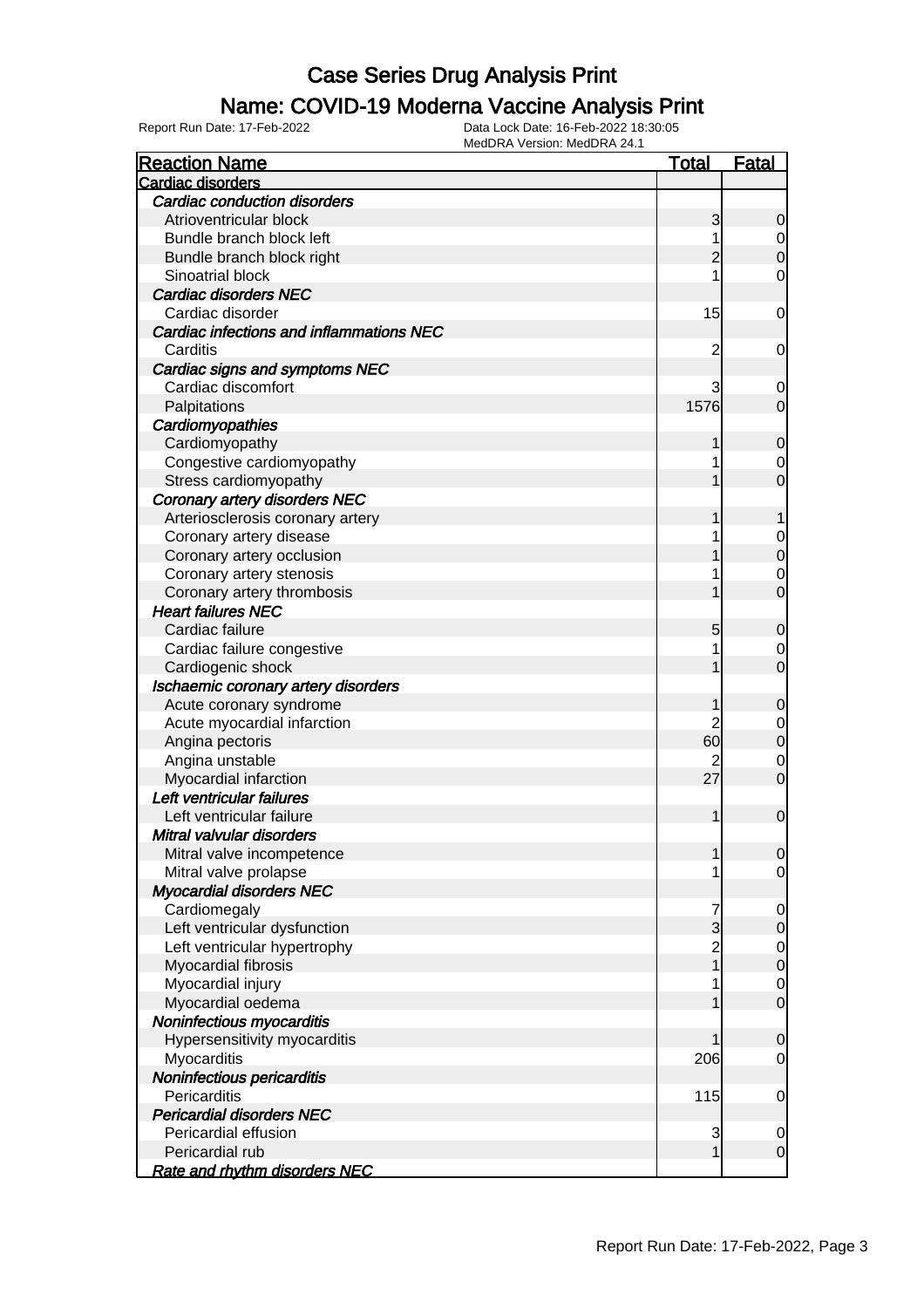## Name: COVID-19 Moderna Vaccine Analysis Print

| <b>Reaction Name</b>                          | <u>Total</u> | <u>Fatal</u> |
|-----------------------------------------------|--------------|--------------|
| Cardiac disorders cont'd<br>Cardiac disorders |              |              |
| Arrhythmia                                    | 29           | 0            |
| Bradycardia                                   | 13           |              |
| Cardiac fibrillation                          |              | 0            |
| Cardiac flutter                               | 129          | 0            |
| Extrasystoles                                 | 45           | $\mathbf 0$  |
| Paroxysmal arrhythmia                         |              | 0            |
| Postural orthostatic tachycardia syndrome     |              | $\mathbf 0$  |
| Tachyarrhythmia                               |              | 0            |
| Tachycardia                                   | 702          |              |
| Tachycardia foetal                            |              | 0            |
| Supraventricular arrhythmias                  |              |              |
| <b>Atrial fibrillation</b>                    | 32           | 0            |
| <b>Atrial flutter</b>                         | 11           | $\mathbf 0$  |
| Atrial tachycardia                            |              | $\mathbf 0$  |
| Sinus arrhythmia                              |              | $\mathbf 0$  |
| Sinus tachycardia                             | 10           | $\mathbf 0$  |
| Supraventricular extrasystoles                |              | $\mathbf 0$  |
| Supraventricular tachycardia                  | 6            | 0            |
| Ventricular arrhythmias and cardiac arrest    |              |              |
| Cardiac arrest                                | 13           | 4            |
| Ventricular extrasystoles                     |              | 0            |
| Ventricular tachycardia                       |              | 0            |
| <b>Cardiac disorders SOC TOTAL</b>            | 3063         | 6            |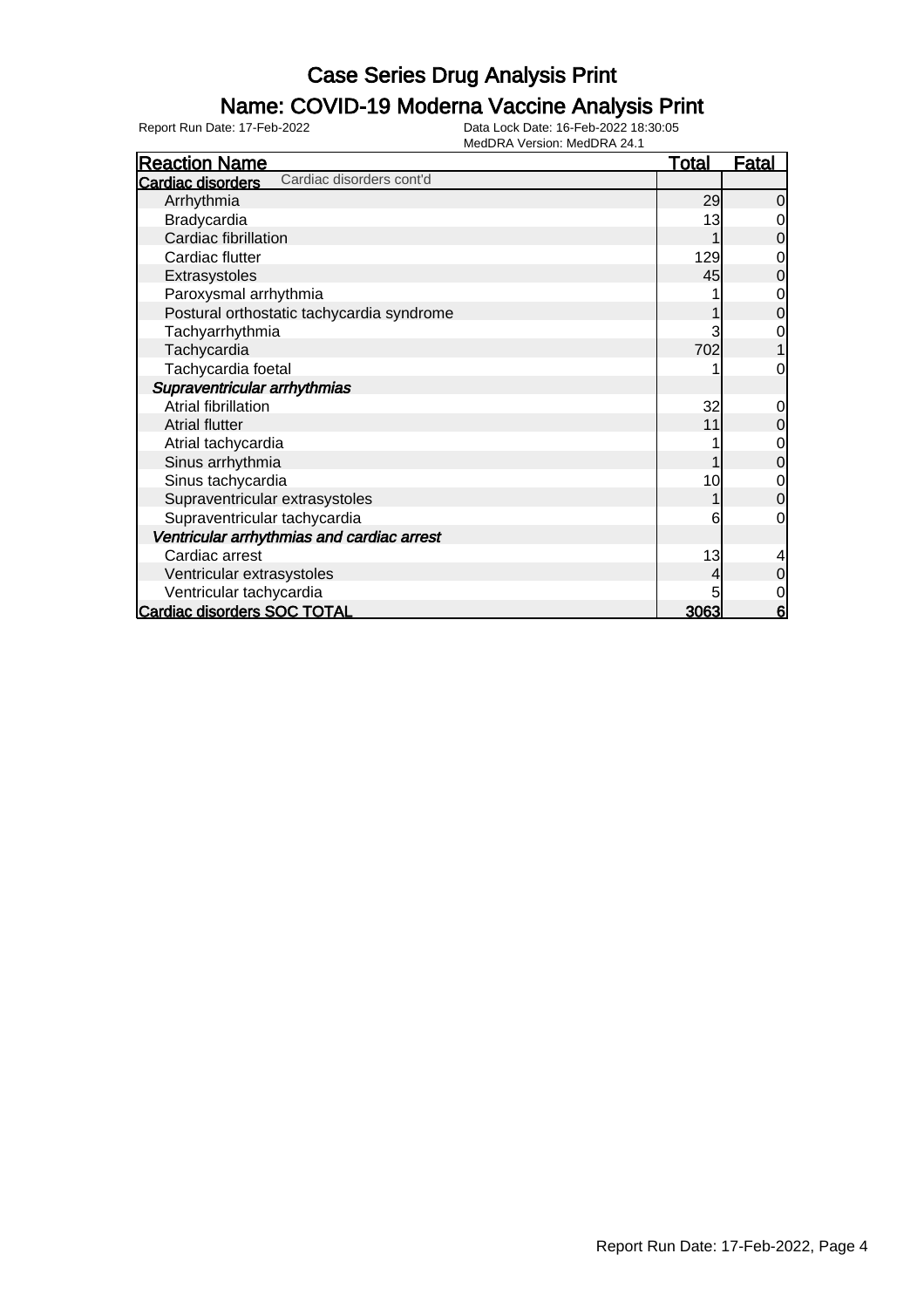### Name: COVID-19 Moderna Vaccine Analysis Print

Report Run Date: 17-Feb-2022 Data Lock Date: 16-Feb-2022 18:30:05

MedDRA Version: MedDRA 24.1

| <b>Reaction Name</b>                         | Total | Fatal          |
|----------------------------------------------|-------|----------------|
| <b>Congenital disorders</b>                  |       |                |
| Cardiac disorders congenital NEC             |       |                |
| Heart disease congenital                     | 3     | 0l             |
| Cerebellar disorders congenital              |       |                |
| Hereditary ataxia                            |       | $\overline{O}$ |
| Connective tissue disorders congenital       |       |                |
| Ehlers-Danlos syndrome                       | っ     | 0l             |
| Male reproductive tract disorders congenital |       |                |
| Micropenis                                   |       | $\Omega$       |
| Musculoskeletal disorders congenital NEC     |       |                |
| Dysmorphism                                  |       | $\Omega$       |
| Neurological disorders congenital NEC        |       |                |
| Familial hemiplegic migraine                 |       | 0              |
| <b>Congenital disorders SOC TOTAL</b>        |       |                |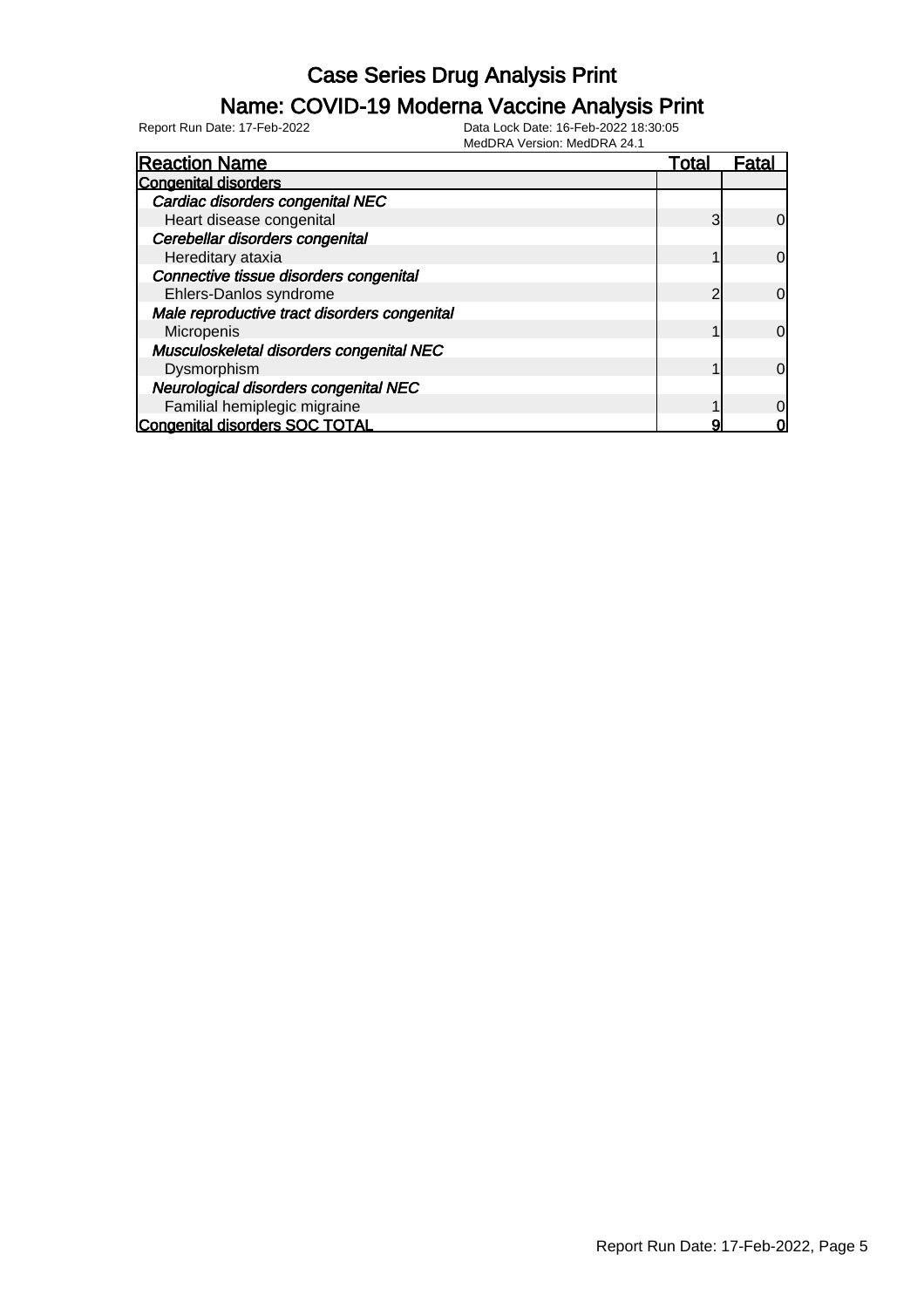## Name: COVID-19 Moderna Vaccine Analysis Print

| <b>Reaction Name</b>                             | <b>Total</b> | Fatal          |
|--------------------------------------------------|--------------|----------------|
| Ear disorders                                    |              |                |
| Ear disorders NEC                                |              |                |
| Ear canal erythema                               |              | $\mathbf 0$    |
| Ear congestion                                   | 7            | $\mathbf 0$    |
| Ear discomfort                                   | 8            | $\mathbf 0$    |
| Ear disorder                                     | 5            | $\mathbf 0$    |
| Ear inflammation                                 |              | $\overline{0}$ |
| Ear pain                                         | 285          | $\overline{0}$ |
| Ear swelling                                     | 6            | $\overline{0}$ |
| Eustachian tube disorders                        |              |                |
| Eustachian tube obstruction                      | 1            | $\mathbf 0$    |
| <b>External ear disorders NEC</b>                |              |                |
| Excessive cerumen production                     | 3            | $\mathbf 0$    |
| Red ear syndrome                                 |              | 0              |
| <b>External ear infections and inflammations</b> |              |                |
| External ear inflammation                        | 1            | 0              |
| <b>Hearing losses</b>                            |              |                |
| Deafness                                         | 50           | $\mathbf 0$    |
| Deafness transitory                              |              | $\mathbf 0$    |
| Deafness unilateral                              |              | $\mathbf 0$    |
| Hypoacusis                                       | 41           | $\overline{0}$ |
| Sudden hearing loss                              | 12           | $\mathbf 0$    |
| Hyperacusia                                      |              |                |
| Hyperacusis                                      | 9            | $\mathbf 0$    |
| Inner ear disorders NEC                          |              |                |
| Meniere's disease                                |              | 0              |
| Inner ear infections and inflammations           |              |                |
| Inner ear inflammation                           | 3            | $\overline{0}$ |
| Inner ear signs and symptoms                     |              |                |
| Motion sickness                                  | 18           | $\mathbf 0$    |
| <b>Tinnitus</b>                                  | 392          | $\mathbf 0$    |
| Vertigo                                          | 281          | $\mathbf 0$    |
| Vertigo labyrinthine                             | 2            | $\mathbf 0$    |
| Vertigo positional                               | 12           | $\mathbf 0$    |
| Middle ear infections and inflammations          |              |                |
| Middle ear inflammation                          |              | 0              |
| <b>Ear disorders SOC TOTAL</b>                   | 1149         | $\overline{0}$ |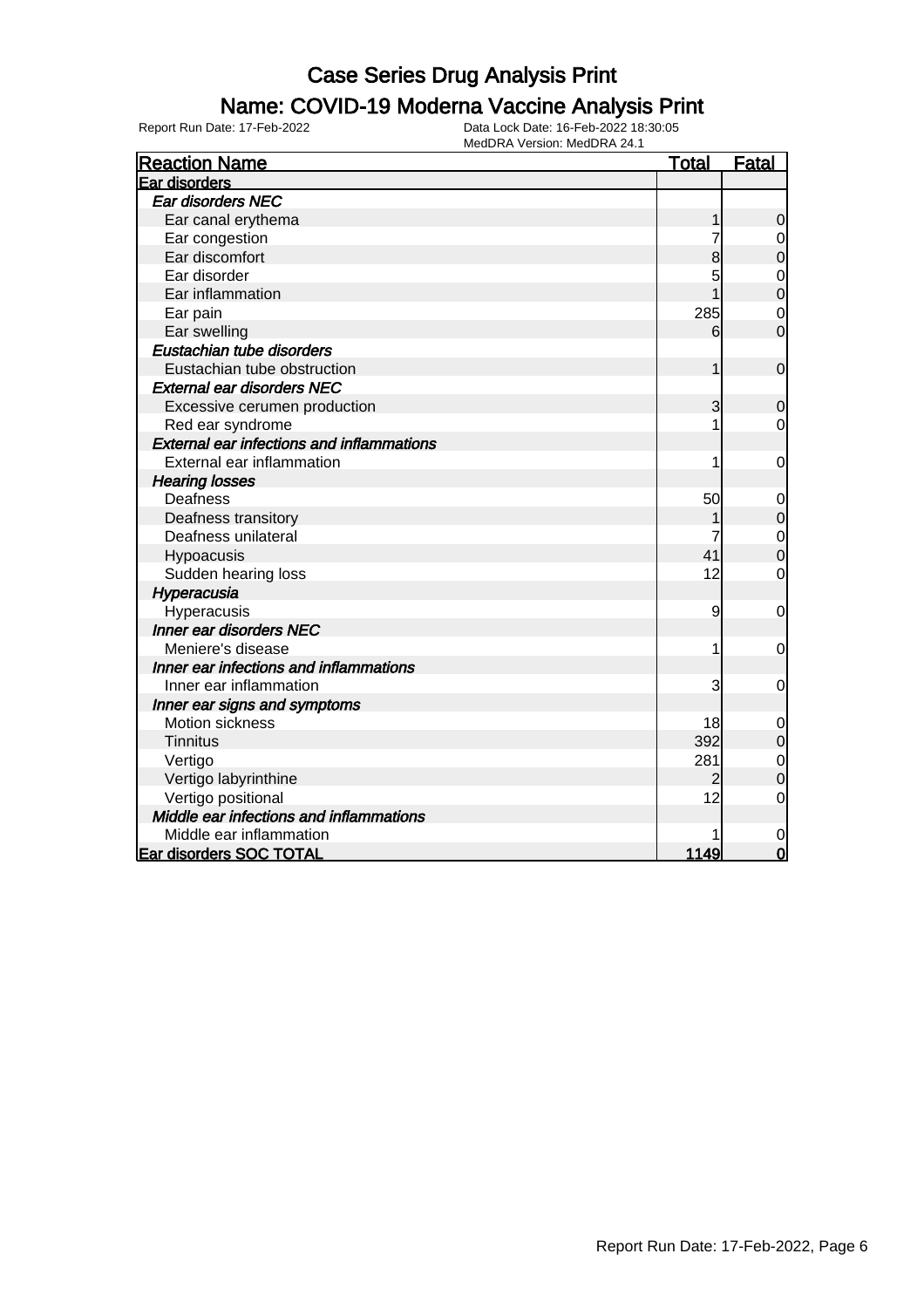## Name: COVID-19 Moderna Vaccine Analysis Print

| <b>Reaction Name</b>                            | <b>Total</b> | <u>Fatal</u>   |
|-------------------------------------------------|--------------|----------------|
| <b>Endocrine disorders</b>                      |              |                |
| Acute and chronic thyroiditis                   |              |                |
| Autoimmune thyroiditis                          |              | $\mathbf 0$    |
| Thyroiditis                                     |              | $\overline{0}$ |
| Thyroiditis subacute                            |              | $\overline{0}$ |
| <b>Adrenal cortical hypofunctions</b>           |              |                |
| Adrenocortical insufficiency acute              |              | $\mathbf 0$    |
| Endocrine abnormalities of puberty              |              |                |
| Delayed menarche                                | 2            | $\overline{0}$ |
| Premature menarche                              | 3            | 0              |
| Female gonadal function disorders               |              |                |
| Anovulatory cycle                               |              | 0              |
| Ovulation delayed                               | 11           | $\overline{0}$ |
| <b>Hypoparathyroid disorders</b>                |              |                |
| Hypoparathyroidism                              | 1            | $\overline{0}$ |
| <b>Hypothalamic and pituitary disorders NEC</b> |              |                |
| Pituitary haemorrhage                           |              | $\overline{0}$ |
| Polyglandular endocrine disorders               |              |                |
| Polyglandular disorder                          |              | $\overline{0}$ |
| <b>Thyroid disorders NEC</b>                    |              |                |
| Goitre                                          | 6            | $\mathbf 0$    |
| Thyroid pain                                    |              | $\mathbf 0$    |
| <b>Thyroid hyperfunction disorders</b>          |              |                |
| Basedow's disease                               | 2            | $\overline{0}$ |
| Hyperthyroidism                                 | 4            | $\Omega$       |
| <b>Thyroid hypofunction disorders</b>           |              |                |
| Hypothyroidism                                  |              | 0              |
| <b>Endocrine disorders SOC TOTAL</b>            | 48           | 0              |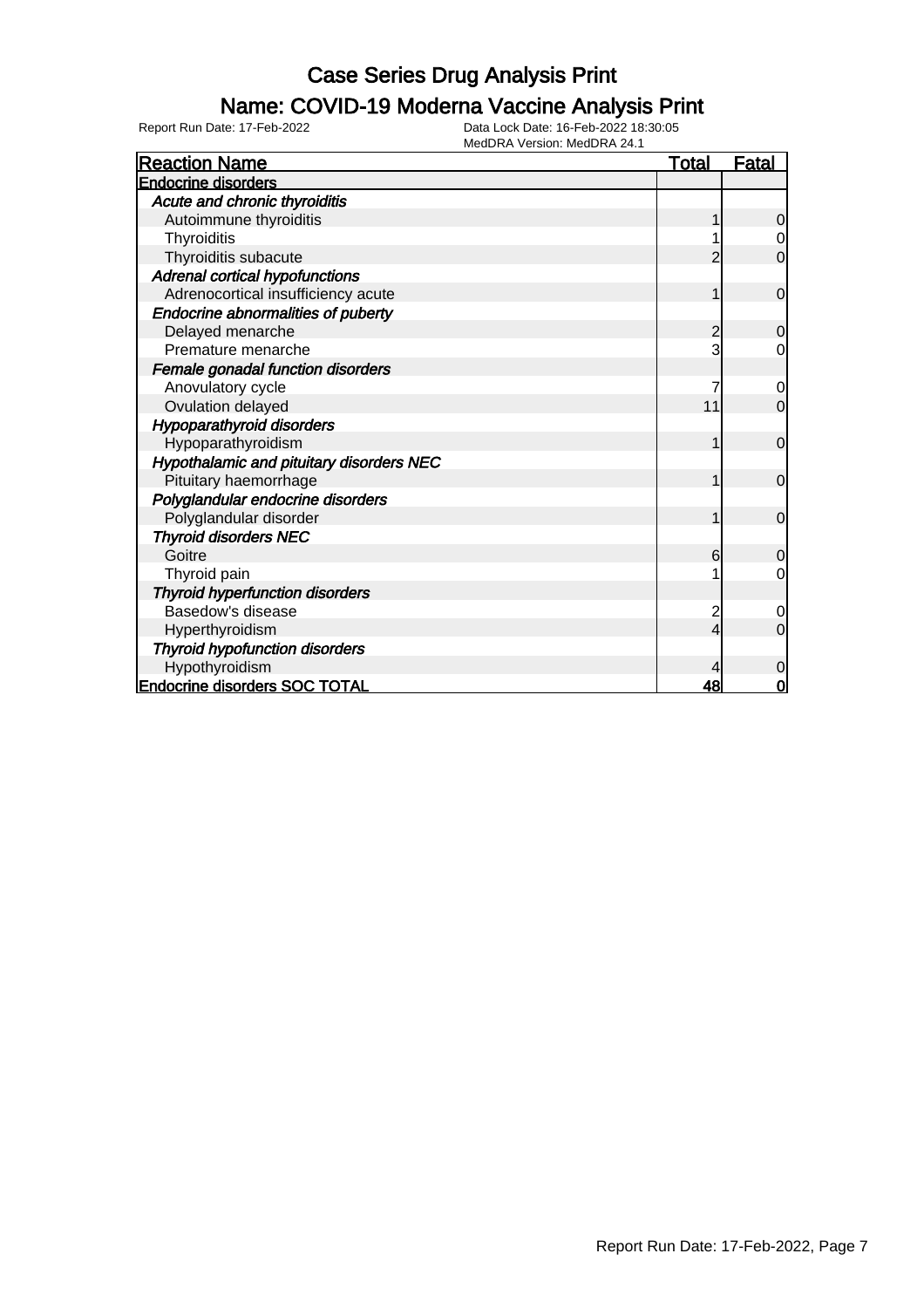## Name: COVID-19 Moderna Vaccine Analysis Print

| <b>Reaction Name</b>                                             | <b>Total</b>            | <b>Fatal</b>     |
|------------------------------------------------------------------|-------------------------|------------------|
| Eve disorders                                                    |                         |                  |
| Amblyopic vision impairment                                      |                         |                  |
| Amblyopia                                                        | 3                       | $\overline{0}$   |
| <b>Cataract conditions</b>                                       |                         |                  |
| Cataract                                                         |                         | $\overline{0}$   |
| Choroid and vitreous structural change, deposit and degeneration |                         |                  |
| Chorioretinopathy                                                | 3                       | $\mathbf 0$      |
| Vitreous detachment                                              | $\overline{2}$          | 0                |
| Vitreous floaters                                                | 16                      | $\overline{0}$   |
| Colour blindness (incl acquired)                                 |                         |                  |
| Dyschromatopsia                                                  | 1                       | $\overline{0}$   |
| Conjunctival and corneal bleeding and vascular disorders         |                         |                  |
| Conjunctival haemorrhage                                         | 8                       | $\overline{0}$   |
| <b>Eyelid movement disorders</b>                                 |                         |                  |
| Blepharospasm                                                    | 35                      | $\mathbf 0$      |
| Eyelid ptosis                                                    | 3                       | $\overline{0}$   |
| Iris and uveal tract infections, irritations and inflammations   |                         |                  |
| Iridocyclitis                                                    | $\overline{c}$          | $\overline{0}$   |
| <b>Iritis</b>                                                    | $\overline{2}$          | $\overline{0}$   |
| <b>Uveitis</b>                                                   | 11                      | $\overline{0}$   |
| <b>Lacrimation disorders</b>                                     |                         |                  |
| Dry eye                                                          | 33                      | $\mathbf 0$      |
| Lacrimation increased                                            | 15                      | $\overline{0}$   |
| Lid, lash and lacrimal infections, irritations and inflammations |                         |                  |
| <b>Blepharitis</b>                                               | $\overline{c}$          | $\boldsymbol{0}$ |
| Erythema of eyelid                                               | $\overline{c}$          | $\mathbf 0$      |
| Eyelid cyst                                                      |                         | $\mathbf 0$      |
| Eyelid irritation                                                |                         | $\overline{0}$   |
| Eyelid oedema                                                    | $\overline{c}$          | $\mathbf 0$      |
| Eyelid rash                                                      | $\overline{c}$          | $\mathbf 0$      |
| Swelling of eyelid                                               | 33                      | $\overline{0}$   |
| Lid, lash and lacrimal structural disorders                      |                         |                  |
| Lagophthalmos                                                    | 1                       | $\mathbf 0$      |
| Ocular bleeding and vascular disorders NEC                       |                         |                  |
| Eye haematoma                                                    |                         | $\mathbf 0$      |
| Eye haemorrhage                                                  | 4                       | $\overline{0}$   |
| <b>Ocular disorders NEC</b>                                      |                         |                  |
| Eye disorder                                                     | 3                       | $\overline{0}$   |
| Eye oedema                                                       |                         | $\overline{O}$   |
| Eye pain                                                         | 330                     | $\overline{0}$   |
| Eye swelling                                                     | 128                     | $\mathbf 0$      |
| Eyelid disorder                                                  | $\overline{\mathbf{c}}$ | $\overline{0}$   |
| Eyelids pruritus                                                 | $\overline{2}$          | $\mathbf 0$      |
| Ocular discomfort                                                | 11                      | $\overline{0}$   |
| Periorbital oedema                                               | 3                       | $\mathbf 0$      |
| Periorbital swelling                                             | 19                      | 0                |
| Ocular infections, inflammations and associated manifestations   |                         |                  |
| Eye allergy                                                      | 3                       | $\mathbf 0$      |
| Eye discharge                                                    | $\overline{2}$          | $\mathbf 0$      |
| Eye inflammation                                                 | 7                       | $\overline{0}$   |
| Eye irritation                                                   | 18                      | $\mathbf 0$      |
| Eye pruritus                                                     | 38                      | $\overline{0}$   |
| Ocular hyperaemia                                                | 42                      | $\overline{O}$   |
| Ocular nerve and muscle disorders                                |                         |                  |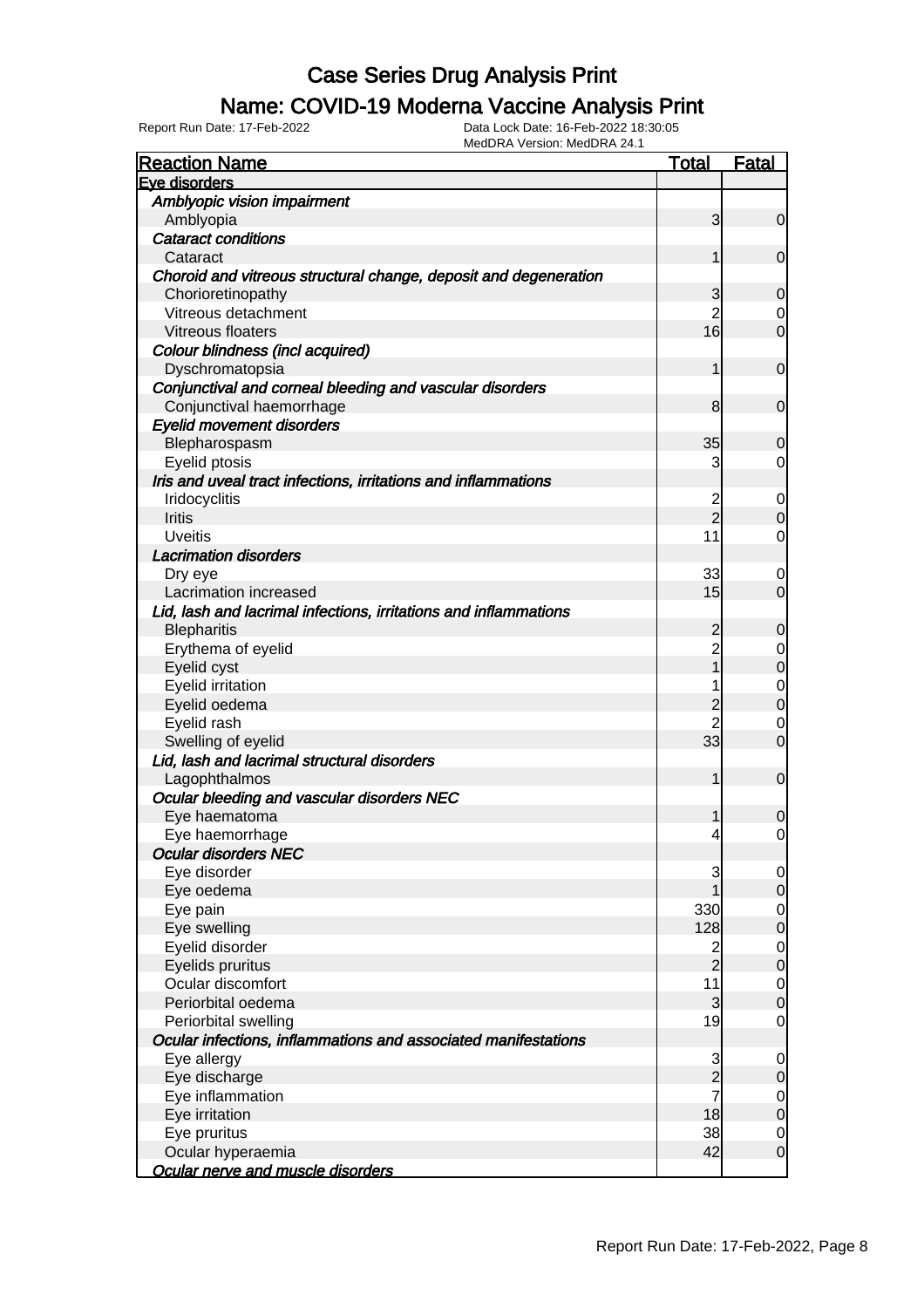## Name: COVID-19 Moderna Vaccine Analysis Print

| <b>Reaction Name</b>                                       | <b>Total</b>   | <b>Fatal</b>                     |
|------------------------------------------------------------|----------------|----------------------------------|
| Eye disorders cont'd<br>Eve disorders                      |                |                                  |
| Extraocular muscle paresis                                 |                | $\overline{0}$                   |
| Eye movement disorder                                      |                | 0                                |
| Gaze palsy                                                 |                | $\overline{0}$                   |
| <b>Ocular sensation disorders</b>                          |                |                                  |
| Abnormal sensation in eye                                  | $\overline{c}$ | $\mathbf 0$                      |
| Asthenopia                                                 | 27             | $\overline{0}$                   |
| Foreign body sensation in eyes                             | 7              | $\mathbf 0$                      |
| Hypoaesthesia eye                                          | 6              | $\overline{0}$                   |
| Photophobia                                                | 130            | $\overline{0}$                   |
| <b>Optic disc abnormalities NEC</b>                        |                |                                  |
| Optic discs blurred                                        | 1              | $\mathbf 0$                      |
| Papilloedema                                               |                | $\overline{0}$                   |
| Optic nerve bleeding and vascular disorders                |                |                                  |
| Optic ischaemic neuropathy                                 | 1              | $\overline{0}$                   |
| Orbital infections, inflammations and irritations          |                |                                  |
| Orbital myositis                                           | 1              | $\overline{0}$                   |
| Orbital structural change, deposit and degeneration        |                |                                  |
| Lid sulcus deepened                                        | $\overline{2}$ | 0                                |
| <b>Pupil disorders</b>                                     |                |                                  |
| <b>Mydriasis</b>                                           | 3              | 0                                |
| Refractive and accommodative disorders                     |                |                                  |
| Accommodation disorder                                     | 1              | $\mathbf 0$                      |
| Astigmatism                                                | 3              | $\overline{0}$                   |
| Retinal bleeding and vascular disorders (excl retinopathy) |                |                                  |
| Papillophlebitis                                           | 1              | $\mathbf 0$                      |
| Retinal haemorrhage                                        |                | 0                                |
| Retinal vein occlusion                                     | 8              | $\overline{O}$                   |
| Retinal structural change, deposit and degeneration        |                |                                  |
| Retinal detachment                                         | 1              | $\mathbf 0$                      |
| <b>Retinopathies NEC</b>                                   |                |                                  |
| Acute macular neuroretinopathy                             | 1              | $\mathbf 0$                      |
| Serous retinopathy                                         |                | $\mathbf 0$                      |
| Scleral infections, irritations and inflammations          |                |                                  |
| Episcleritis                                               | 5              | $\mathbf 0$                      |
| Scleral structural change, deposit and degeneration        |                |                                  |
| Scleral disorder                                           | 1              | $\overline{0}$                   |
| Structural change, deposit and degeneration of eye NEC     |                |                                  |
| Exophthalmos                                               | $\overline{2}$ | 0                                |
| <b>Visual colour distortions</b>                           |                |                                  |
| Cyanopsia                                                  | 1              | $\overline{0}$                   |
| Xanthopsia                                                 | $\overline{2}$ | $\overline{0}$                   |
| <b>Visual disorders NEC</b>                                |                |                                  |
| Diplopia                                                   | 29             | $\mathbf 0$                      |
| Halo vision                                                | 4              |                                  |
| Metamorphopsia                                             | 5              | $\overline{0}$<br>$\overline{O}$ |
| Photopsia                                                  | 31             |                                  |
|                                                            |                | $\overline{0}$<br>$\mathbf 0$    |
| Scintillating scotoma<br>Vision blurred                    | 291            | $\overline{0}$                   |
|                                                            |                |                                  |
| <b>Visual field disorders</b>                              |                |                                  |
| Visual field defect                                        | 5              | $\mathbf 0$                      |
| Visual impairment and blindness (excl colour blindness)    |                |                                  |
| <b>Blindness</b>                                           | 32             | $\overline{0}$                   |
| <b>Blindness transient</b>                                 | 5 <sup>1</sup> | $\overline{0}$                   |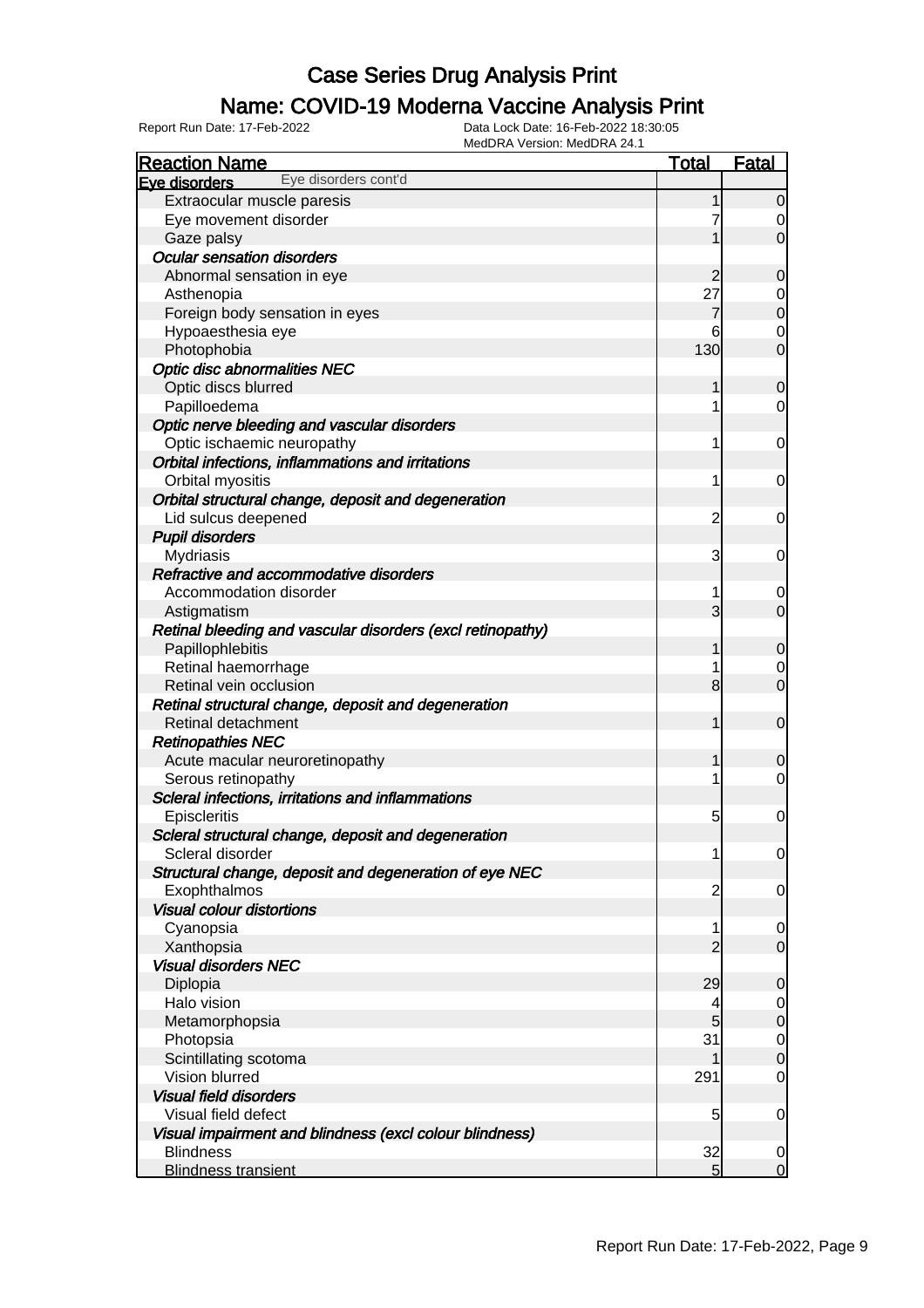#### Name: COVID-19 Moderna Vaccine Analysis Print

| <b>Reaction Name</b>                  | Total | Fatal          |
|---------------------------------------|-------|----------------|
| Eye disorders cont'd<br>Eve disorders |       |                |
| <b>Blindness unilateral</b>           |       | 0              |
| Night blindness                       |       | $\overline{0}$ |
| Visual acuity reduced                 | ≏     | $\overline{0}$ |
| Visual impairment                     | 51    | $\overline{0}$ |
| Eye disorders SOC TOTAL               | 14701 | 0l             |
|                                       |       |                |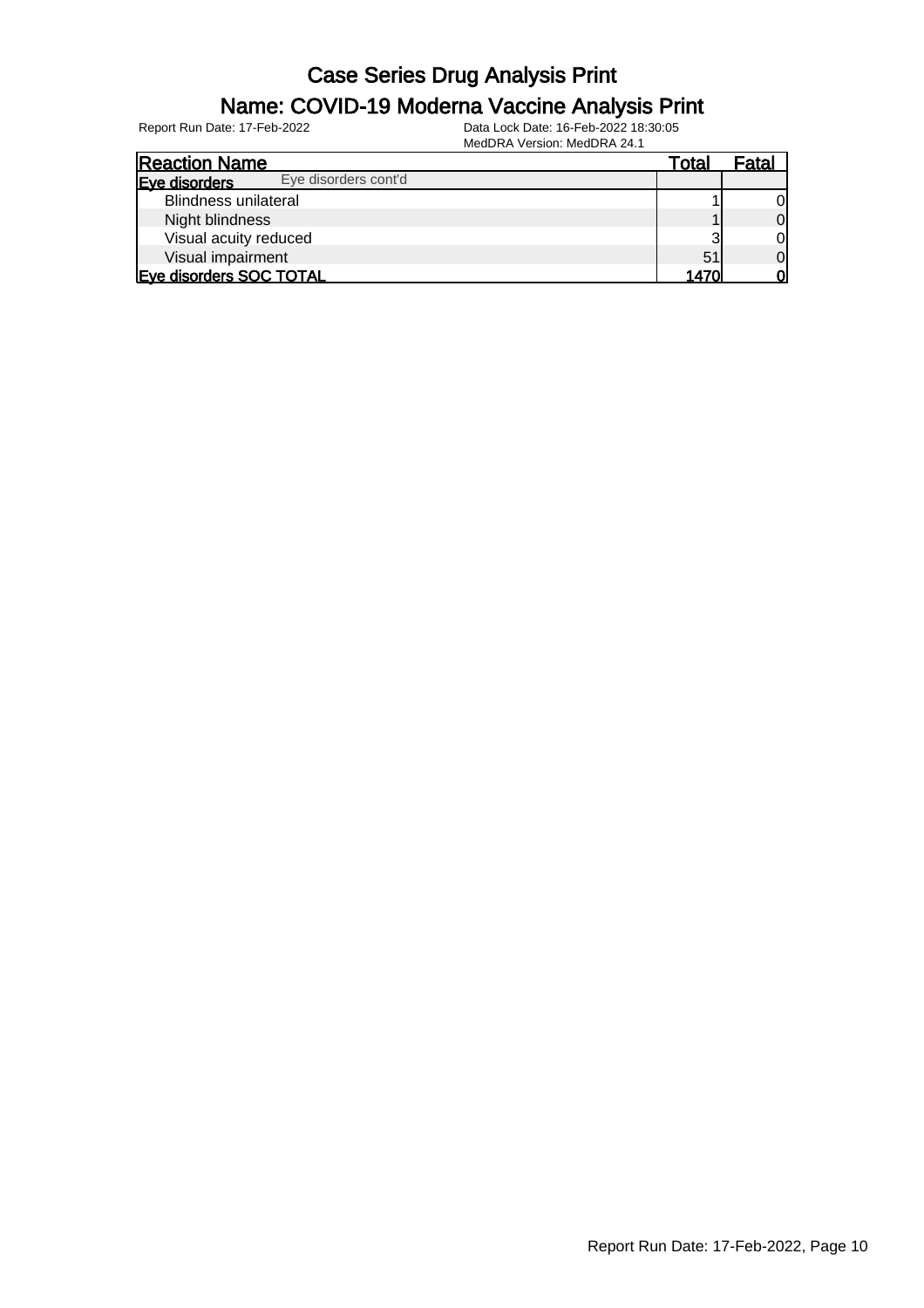### Name: COVID-19 Moderna Vaccine Analysis Print

| <b>Reaction Name</b>                                                 | <b>Total</b>   | <b>Fatal</b>                  |
|----------------------------------------------------------------------|----------------|-------------------------------|
| <b>Gastrointestinal disorders</b>                                    |                |                               |
| Abdominal findings abnormal                                          |                |                               |
| Gastrointestinal sounds abnormal                                     |                | $\overline{0}$                |
| Acute and chronic pancreatitis                                       |                |                               |
| Pancreatitis                                                         | 3              | $\overline{0}$                |
| Anal and rectal disorders NEC                                        |                |                               |
| Anal sphincter atony                                                 |                | $\mathbf 0$                   |
| Anal and rectal pains                                                |                |                               |
| Proctalgia                                                           | 7              | $\overline{0}$                |
| Anal and rectal signs and symptoms                                   |                |                               |
| Anal pruritus                                                        |                | $\mathbf 0$                   |
| Anorectal discomfort                                                 |                | 0                             |
| Colitis (excl infective)                                             |                |                               |
| Colitis                                                              |                |                               |
| Colitis ischaemic                                                    | 6              | $\mathbf 0$<br>$\overline{0}$ |
| Colitis ulcerative                                                   |                |                               |
| Crohn's disease                                                      | 8              | $\mathbf 0$<br>$\overline{0}$ |
|                                                                      |                | $\mathbf 0$                   |
| Inflammatory bowel disease                                           | 4              |                               |
| Dental and periodontal infections and inflammations<br>Dental caries |                |                               |
| <b>Dental disorders NEC</b>                                          |                | 0                             |
|                                                                      |                |                               |
| Loose tooth                                                          |                | $\mathbf 0$<br>$\mathbf 0$    |
| Teething                                                             |                |                               |
| Tooth disorder                                                       |                | $\mathbf 0$                   |
| Dental pain and sensation disorders                                  |                |                               |
| Dental discomfort                                                    |                | $\mathbf 0$                   |
| Dental paraesthesia                                                  | 5              | $\mathbf 0$                   |
| Hyperaesthesia teeth                                                 | 6              | $\mathbf 0$                   |
| Toothache                                                            | 35             | $\overline{0}$                |
| Dental pulp disorders                                                |                |                               |
| Dental pulp disorder                                                 |                | $\mathbf 0$                   |
| Diaphragmatic hernias                                                |                |                               |
| Hiatus hernia                                                        |                | $\mathbf 0$                   |
| Diarrhoea (excl infective)                                           |                |                               |
| Diarrhoea                                                            | 1101           | $\mathbf 0$                   |
| Diarrhoea haemorrhagic                                               | 5              | $\overline{0}$                |
| Duodenal ulcers and perforation                                      |                |                               |
| Duodenal ulcer                                                       |                | $\overline{0}$                |
| Dyspeptic signs and symptoms                                         |                |                               |
| Dyspepsia                                                            | 145            | $\overline{0}$                |
| Epigastric discomfort                                                | 3              | $\overline{0}$                |
| Eructation                                                           | 19             | $\overline{0}$                |
| <b>Faecal abnormalities NEC</b>                                      |                |                               |
| Faeces discoloured                                                   | 10             | $\overline{0}$                |
| Faeces soft                                                          |                | $\overline{0}$                |
| Mucous stools                                                        |                | $\overline{0}$                |
| Flatulence, bloating and distension                                  |                |                               |
| Abdominal distension                                                 | 73             | $\overline{0}$                |
| Flatulence                                                           | 39             | $\overline{0}$                |
| Gastric ulcers and perforation                                       |                |                               |
| Gastric ulcer                                                        | $\overline{2}$ | $\mathbf 0$                   |
| Gastritis erosive                                                    |                | $\overline{0}$                |
| Gastritis (excl infective)                                           |                |                               |
| Gastritis                                                            | 10             | $\overline{0}$                |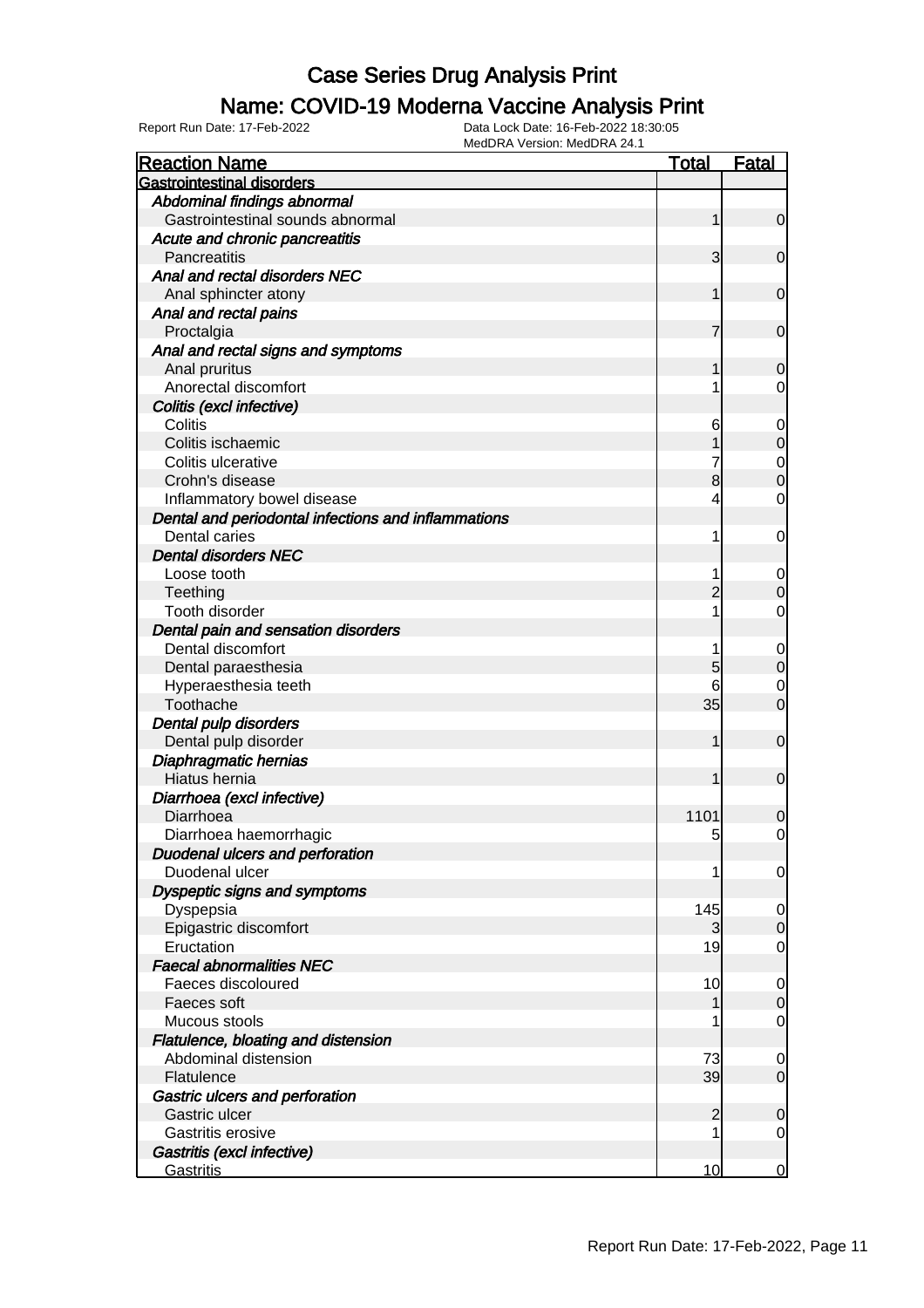## Name: COVID-19 Moderna Vaccine Analysis Print

| <b>Reaction Name</b>                                         | <b>Total</b>   | <b>Fatal</b>   |
|--------------------------------------------------------------|----------------|----------------|
| Gastrointestinal disordersointestinal disorders cont'd       |                |                |
| Gastrointestinal and abdominal pains (excl oral and throat)  |                |                |
| Abdominal pain                                               | 325            | $\overline{0}$ |
| Abdominal pain lower                                         | 24             | $\overline{0}$ |
| Abdominal pain upper                                         | 837            | 0              |
| Abdominal rigidity                                           | 3              | $\mathbf 0$    |
| Abdominal tenderness                                         | 5              | $\overline{0}$ |
| Gastrointestinal pain                                        | 34             | $\overline{0}$ |
| Oesophageal pain                                             |                | $\overline{0}$ |
| Gastrointestinal atonic and hypomotility disorders NEC       |                |                |
| Constipation                                                 | 41             | $\overline{0}$ |
| Gastric dilatation                                           | $\overline{2}$ | $\mathbf 0$    |
| Gastrooesophageal reflux disease                             | 37             | $\overline{0}$ |
| <b>Gastrointestinal disorders NEC</b>                        |                |                |
| Food poisoning                                               | $\overline{c}$ | $\mathbf 0$    |
| Functional gastrointestinal disorder                         | $\overline{3}$ | $\mathbf 0$    |
| Gastric disorder                                             |                | $\overline{0}$ |
| Gastrointestinal disorder                                    | 3              | $\mathbf 0$    |
| Lymphoid hyperplasia of intestine                            |                | $\mathbf 0$    |
| Stomach mass                                                 |                | $\mathbf 0$    |
| Gastrointestinal dyskinetic disorders                        |                |                |
| Bowel movement irregularity                                  | 1              | $\mathbf 0$    |
| Change of bowel habit                                        | $\overline{c}$ | $\overline{0}$ |
| Gastrointestinal motility disorder                           |                | $\mathbf 0$    |
| Oesophageal achalasia                                        |                | $\mathbf 0$    |
| Gastrointestinal inflammatory disorders NEC                  |                |                |
| Gastrointestinal inflammation                                | 1              | $\mathbf 0$    |
| Gastrointestinal mucosal dystrophies and secretion disorders |                |                |
| Hyperchlorhydria                                             | 2              | $\mathbf 0$    |
| Gastrointestinal signs and symptoms NEC                      |                |                |
| Abdominal discomfort                                         | 158            | $\mathbf 0$    |
| Acute abdomen                                                |                | $\mathbf 0$    |
| Anal incontinence                                            | 3              | $\mathbf 0$    |
| Breath odour                                                 | 8              | $\overline{0}$ |
| Dysphagia                                                    | 33             | $\mathbf 0$    |
| Odynophagia                                                  | 8              | $\mathbf 0$    |
| Gastrointestinal spastic and hypermotility disorders         |                |                |
| Defaecation urgency                                          | 1              | 0              |
| Frequent bowel movements                                     | 6              | $\overline{0}$ |
| Irritable bowel syndrome                                     | 17             | $\overline{0}$ |
| Gastrointestinal stenosis and obstruction NEC                |                |                |
| Intestinal obstruction                                       | 1              | $\mathbf 0$    |
| Gastrointestinal vascular malformations                      |                |                |
| Gastric antral vascular ectasia                              | $\overline{2}$ | $\mathbf 0$    |
| Gastrointestinal vascular occlusion and infarction           |                |                |
| Intestinal ischaemia                                         | $\overline{2}$ | $\mathbf 0$    |
| Mesenteric vein thrombosis                                   |                | $\mathbf 0$    |
| Gingival disorders, signs and symptoms NEC                   |                |                |
| Gingival discomfort                                          | $\frac{2}{2}$  | $\mathbf 0$    |
| Gingival disorder                                            |                | $\mathbf 0$    |
| Gingival pain                                                | 19             | $\overline{0}$ |
| Gingival swelling                                            | $\overline{7}$ | $\mathbf 0$    |
| Noninfective gingivitis                                      | $\overline{2}$ | $\overline{0}$ |
| Gingival haemorrhages                                        |                |                |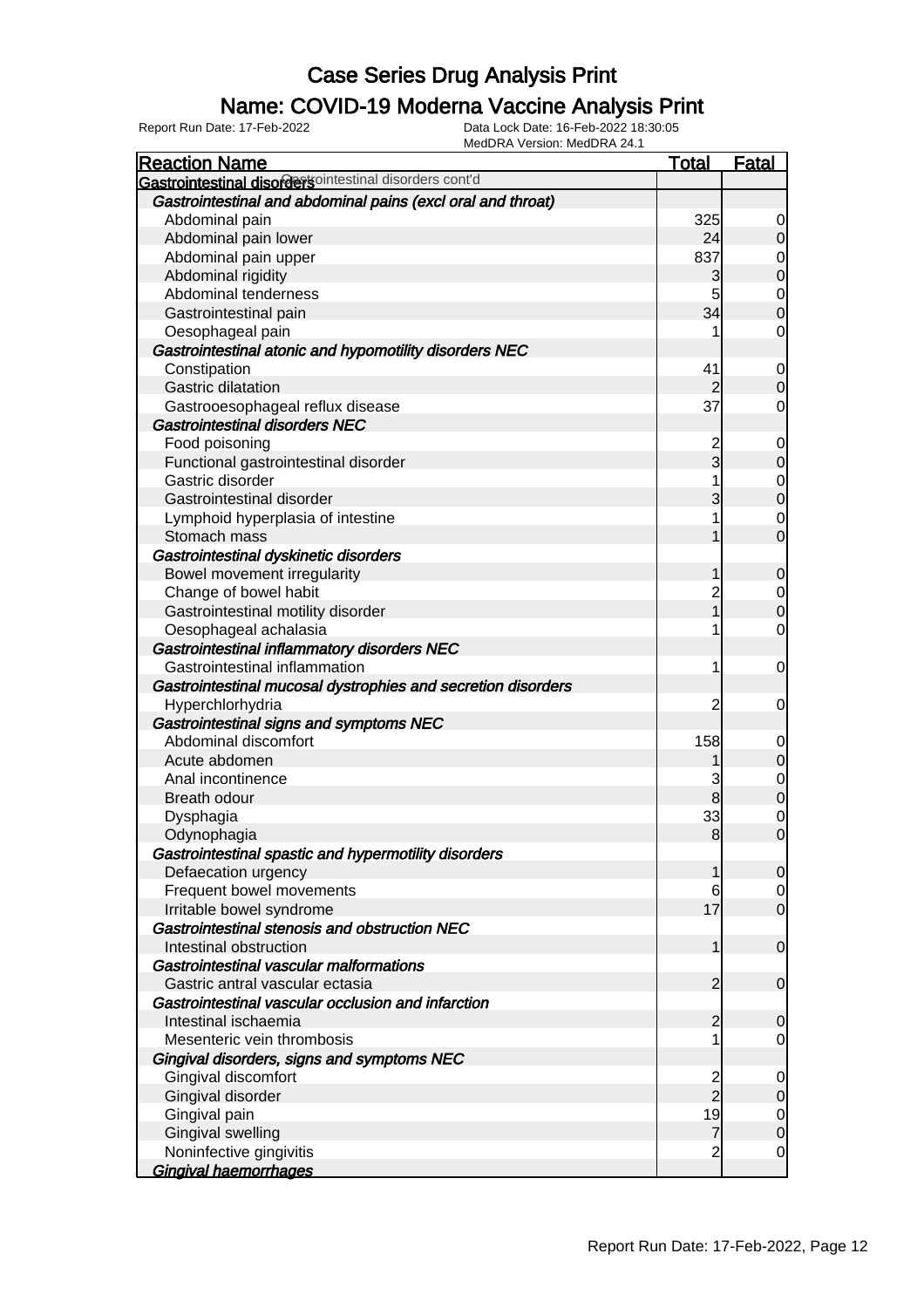### Name: COVID-19 Moderna Vaccine Analysis Print

| <b>Reaction Name</b>                                           | <u>Total</u>   | Fatal            |
|----------------------------------------------------------------|----------------|------------------|
| <b>Gastrointestinal disorders</b> ointestinal disorders cont'd |                |                  |
| Gingival bleeding                                              | 14             | $\overline{0}$   |
| Haemorrhoids and gastrointestinal varices (excl oesophageal)   |                |                  |
| Haemorrhoids                                                   | 6              | $\mathbf 0$      |
| Intestinal haemorrhages                                        |                |                  |
| Anal haemorrhage                                               |                | $\mathbf 0$      |
| Rectal haemorrhage                                             | 17             | $\overline{0}$   |
| <b>Malabsorption syndromes</b>                                 |                |                  |
| Coeliac disease                                                |                | $\mathbf 0$      |
| Nausea and vomiting symptoms                                   |                |                  |
| <b>Discoloured vomit</b>                                       |                | $\boldsymbol{0}$ |
| Nausea                                                         | 4521           | $\mathbf 0$      |
| Regurgitation                                                  |                | $\mathbf 0$      |
| Retching                                                       | 30             | $\overline{0}$   |
| Vomiting                                                       | 1711           | $\overline{0}$   |
| Vomiting projectile                                            | 19             | $\mathbf 0$      |
| Non-site specific gastrointestinal haemorrhages                |                |                  |
| Gastrointestinal haemorrhage                                   | 3              | $\mathbf 0$      |
| Haematemesis                                                   | 8              | $\mathbf 0$      |
| Haematochezia                                                  | 14             | $\mathbf 0$      |
| Melaena                                                        |                | $\overline{0}$   |
| Upper gastrointestinal haemorrhage                             | 4              | $\mathbf 0$      |
| Oesophagitis (excl infective)                                  |                |                  |
| Oesophagitis                                                   |                | $\mathbf 0$      |
| Oral dryness and saliva altered                                |                |                  |
| Aptyalism                                                      |                | $\mathbf 0$      |
| Dry mouth                                                      | 102            | $\mathbf 0$      |
| Lip dry                                                        | 9              | $\mathbf 0$      |
| Saliva altered                                                 | $\overline{2}$ | $\overline{0}$   |
| Salivary hypersecretion                                        | 12             | $\mathbf 0$      |
| Oral soft tissue disorders NEC                                 |                |                  |
| Chapped lips                                                   | $\overline{c}$ | $\mathbf 0$      |
| <b>Cheilitis</b>                                               | 4              | $\mathbf 0$      |
| Enlarged uvula                                                 |                | $\mathbf{0}$     |
| Lip blister                                                    | 3              | $\overline{0}$   |
| Lip disorder                                                   | 1              | $\mathbf 0$      |
| Oral disorder                                                  | 1              | 0                |
| Oral soft tissue haemorrhages                                  |                |                  |
| Mouth haemorrhage                                              | 4              | $\mathbf 0$      |
| Oral blood blister                                             |                | $\mathbf 0$      |
| Oral soft tissue signs and symptoms                            |                |                  |
| Coating in mouth                                               | $\overline{c}$ | $\overline{0}$   |
| Hypoaesthesia oral                                             | 88             | $\overline{O}$   |
| Lip discolouration                                             |                | $\overline{0}$   |
| Lip exfoliation                                                |                | $\overline{0}$   |
| Lip pain                                                       | 11             | $\mathbf 0$      |
| Lip pruritus                                                   | 3              | $\mathbf 0$      |
| Oral discomfort                                                | 11             | $\mathbf 0$      |
| Oral mucosal blistering                                        | $\overline{c}$ | $\mathbf 0$      |
| Oral mucosal eruption                                          | $\overline{c}$ | $\mathbf 0$      |
| Oral mucosal erythema                                          | $\overline{1}$ | $\mathbf 0$      |
| Oral mucosal exfoliation                                       | $\overline{c}$ | $\overline{0}$   |
| Oral mucosal roughening                                        | 1              | $\mathbf 0$      |
| Oral pain                                                      | 33             | $\mathbf 0$      |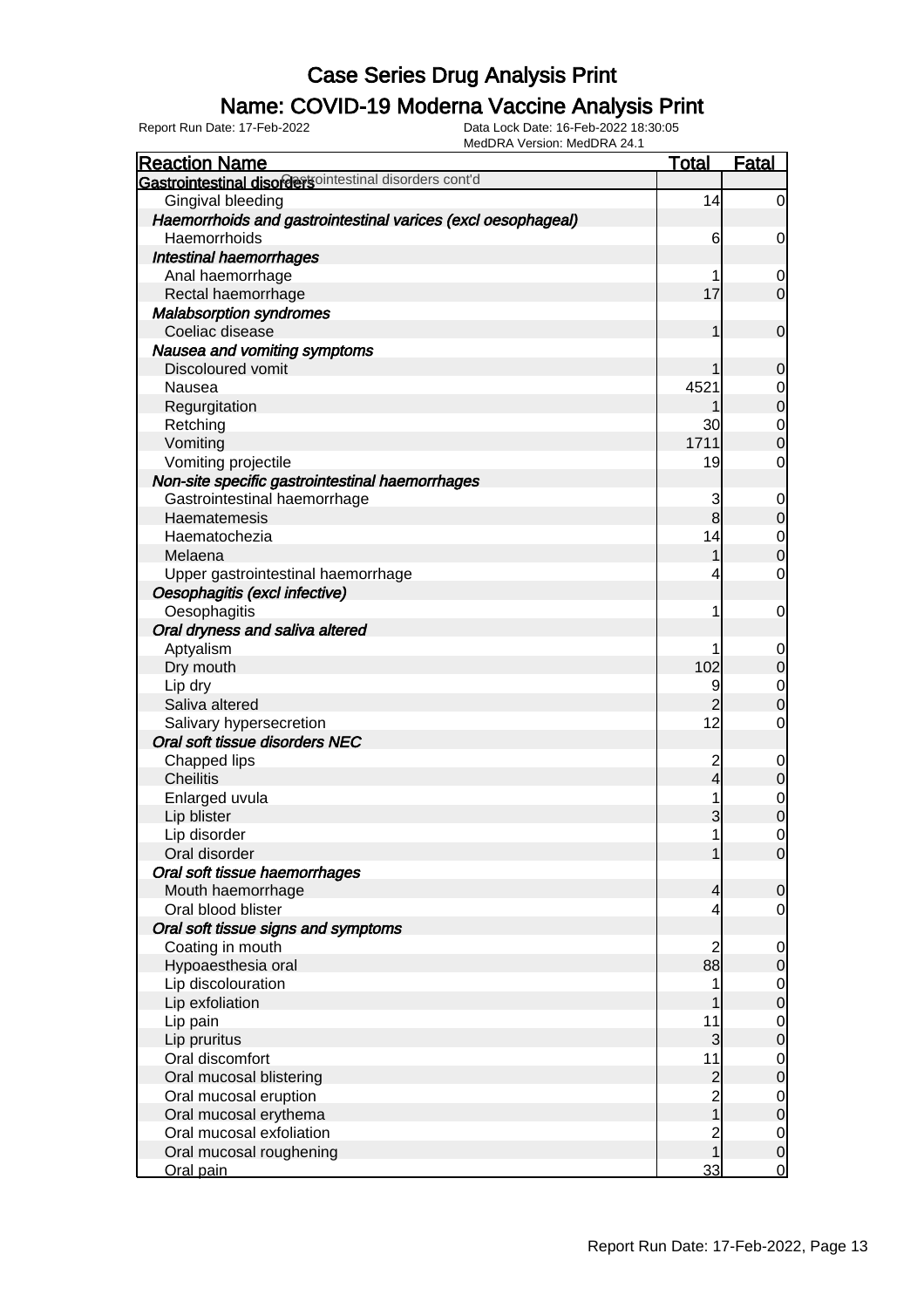## Name: COVID-19 Moderna Vaccine Analysis Print

| MEUDRA VEISIUII. MEUDRA 24.<br><b>Reaction Name</b>                | <b>Total</b>    | <b>Fatal</b>        |
|--------------------------------------------------------------------|-----------------|---------------------|
| <b>Gastrointestinal disordersointestinal disorders cont'd</b>      |                 |                     |
| Oral pruritus                                                      | 2               | 0                   |
| Paraesthesia oral                                                  | 124             | 0                   |
| Oral soft tissue swelling and oedema                               |                 |                     |
| Lip oedema                                                         |                 | 0                   |
| Lip swelling                                                       | 204             | $\Omega$            |
| Mouth swelling                                                     | 23              | 0                   |
| Peptic ulcers and perforation                                      |                 |                     |
| Peptic ulcer                                                       |                 | 0                   |
| Peptic ulcer haemorrhage                                           | 3               | $\overline{0}$      |
| Peritoneal and retroperitoneal disorders                           |                 |                     |
| <b>Ascites</b>                                                     |                 | 0                   |
| <b>Rectal inflammations NEC</b>                                    |                 |                     |
| <b>Proctitis</b>                                                   |                 | 0                   |
| Salivary gland disorders NEC                                       |                 |                     |
| Salivary gland mass                                                |                 | 0                   |
| Salivary gland pain                                                | 3               | 0                   |
| Salivary gland enlargements                                        |                 |                     |
| Parotid gland enlargement                                          |                 |                     |
|                                                                    | 3<br>3          | 0<br>$\overline{0}$ |
| Submaxillary gland enlargement<br><b>Stomatitis and ulceration</b> |                 |                     |
|                                                                    |                 |                     |
| Aphthous ulcer                                                     | 4               | 0                   |
| Lip ulceration                                                     |                 | 0                   |
| Mouth ulceration                                                   | 94              | 0                   |
| <b>Stomatitis</b>                                                  | 6               | 0                   |
| Tongue disorders                                                   |                 |                     |
| <b>Glossitis</b>                                                   |                 | 0                   |
| Tongue disorder                                                    | 9               | $\overline{0}$      |
| Tongue haemorrhage                                                 |                 | 0                   |
| Tongue ulceration                                                  | 4               | $\overline{0}$      |
| Tongue signs and symptoms                                          |                 |                     |
| Glossodynia                                                        | 30              | 0                   |
| Stiff tongue                                                       |                 | 0                   |
| Swollen tongue                                                     | 90              | $\mathbf 0$         |
| Tongue blistering                                                  | 2               | $\mathbf 0$         |
| Tongue coated                                                      | $5\overline{)}$ | $\overline{0}$      |
| Tongue discolouration                                              | 3               | 0                   |
| Tongue discomfort                                                  | 5               | $\overline{0}$      |
| Tongue dry                                                         | 3               | 0                   |
| Tongue eruption                                                    |                 | $\mathbf 0$         |
| Tongue movement disturbance                                        |                 | $\mathbf 0$         |
| Tongue oedema                                                      |                 | $\overline{0}$      |
| Tongue pruritus                                                    |                 | 0                   |
| Tongue spasm                                                       |                 | $\overline{0}$      |
| <b>Tooth missing</b>                                               |                 |                     |
| <b>Tooth loss</b>                                                  |                 | $\mathbf 0$         |
| Gastrointestinal disorders SOC TOTAL                               | 10410           | $\mathbf 0$         |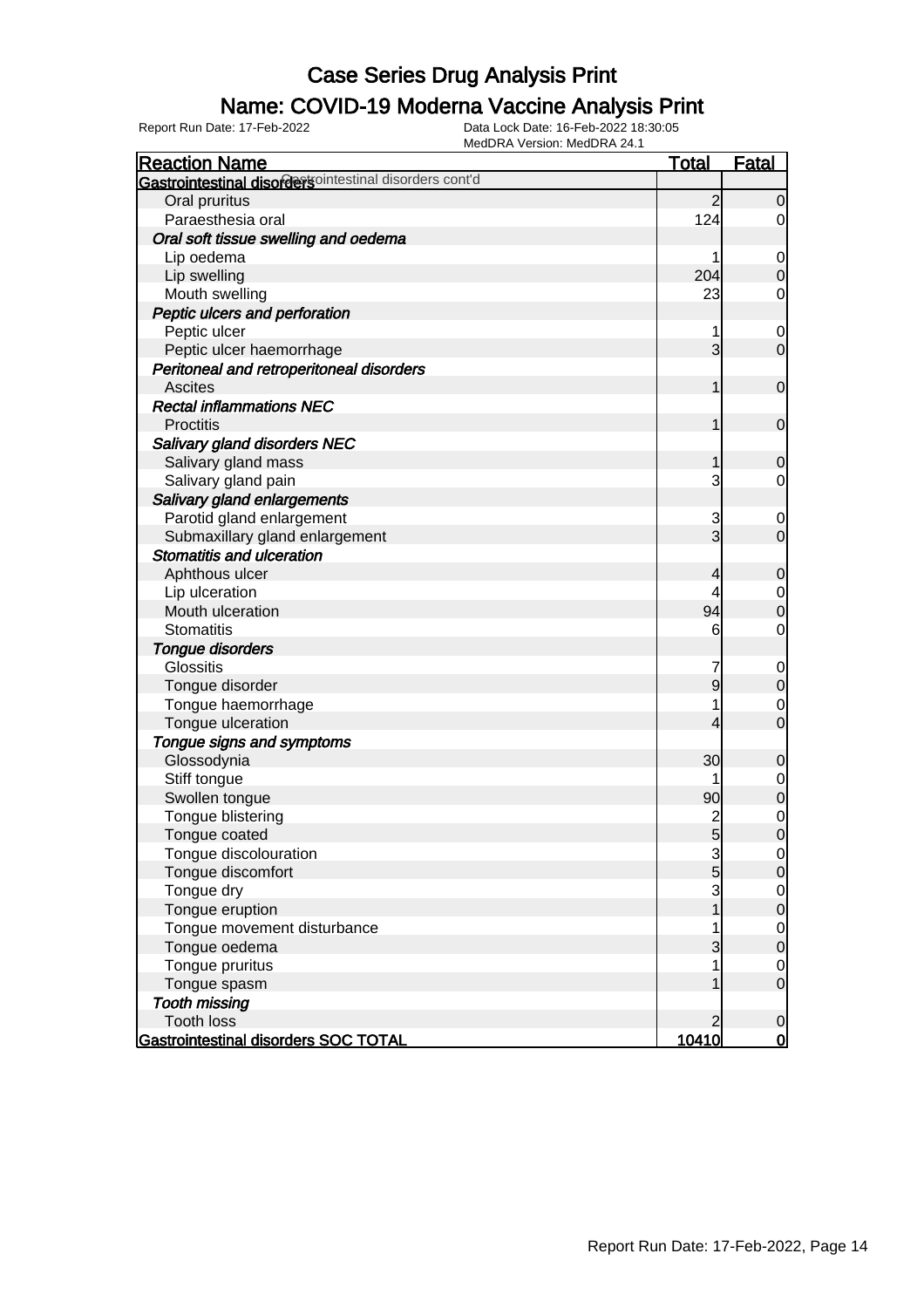## Name: COVID-19 Moderna Vaccine Analysis Print

| <b>Reaction Name</b>                        | <u>Total</u>   | <b>Fatal</b>   |
|---------------------------------------------|----------------|----------------|
| General disorders                           |                |                |
| <b>Administration site reactions NEC</b>    |                |                |
| Administration site bruise                  |                | 0              |
| Administration site erythema                |                | 0              |
| Administration site extravasation           |                | 0              |
| Administration site lymphadenopathy         |                | 0              |
| Administration site pain                    |                | 0              |
| Administration site reaction                | $\overline{c}$ | 0              |
| Administration site warmth                  |                | 0              |
| Puncture site bruise                        | 6              | $\mathbf 0$    |
| Puncture site pain                          | 4              | 0              |
| Vessel puncture site bruise                 | $\overline{2}$ | 0              |
| Adverse effect absent                       |                |                |
| No adverse event                            | 1              | 0              |
| Application and instillation site reactions |                |                |
| Application site bruise                     | 1              | $\mathbf 0$    |
| Application site burn                       |                | 0              |
| Application site erythema                   | 11             | 0              |
| Application site inflammation               |                | 0              |
| Application site joint erythema             |                | 0              |
| Application site pain                       | 3              | 0              |
| Application site pruritus                   | 10             | 0              |
| Application site rash                       |                | 0              |
| Application site reaction                   |                | 0              |
| Application site swelling                   |                | 0              |
| Application site vesicles                   | 5              | 0              |
| Application site warmth                     |                | 0              |
| Instillation site erythema                  |                | 0              |
| Instillation site warmth                    | 4              | 0              |
| <b>Asthenic conditions</b>                  |                |                |
| Asthenia                                    | 567            | 0              |
| Chronic fatigue syndrome                    | 9              | $\overline{0}$ |
| Decreased activity                          |                | 0              |
| Fatigue                                     | 6281           | $\mathbf 0$    |
| Malaise                                     | 1084           | 0              |
| Sluggishness                                | $\overline{c}$ | 0              |
| <b>Body temperature altered</b>             |                |                |
| Hyperthermia                                | $\frac{2}{5}$  | $\overline{0}$ |
| Hypothermia                                 |                | $\overline{0}$ |
| Temperature regulation disorder             | 3              | 0              |
| Complications associated with device NEC    |                |                |
| Injury associated with device               | 1              | 0              |
| Death and sudden death                      |                |                |
| Death                                       | 16             | 16             |
| Sudden death                                | 2              | $\overline{2}$ |
| Febrile disorders                           |                |                |
| Pyrexia                                     | 6635           | 1              |
| <b>Feelings and sensations NEC</b>          |                |                |
| Chills                                      | 3973           | 0              |
| Feeling abnormal                            | 437            | $\mathbf 0$    |
| Feeling cold                                | 380            | 0              |
| Feeling drunk                               | 17             | $\mathbf 0$    |
| Feeling hot                                 | 358            | $\mathbf 0$    |
| Feeling jittery                             | 11             | $\mathbf 0$    |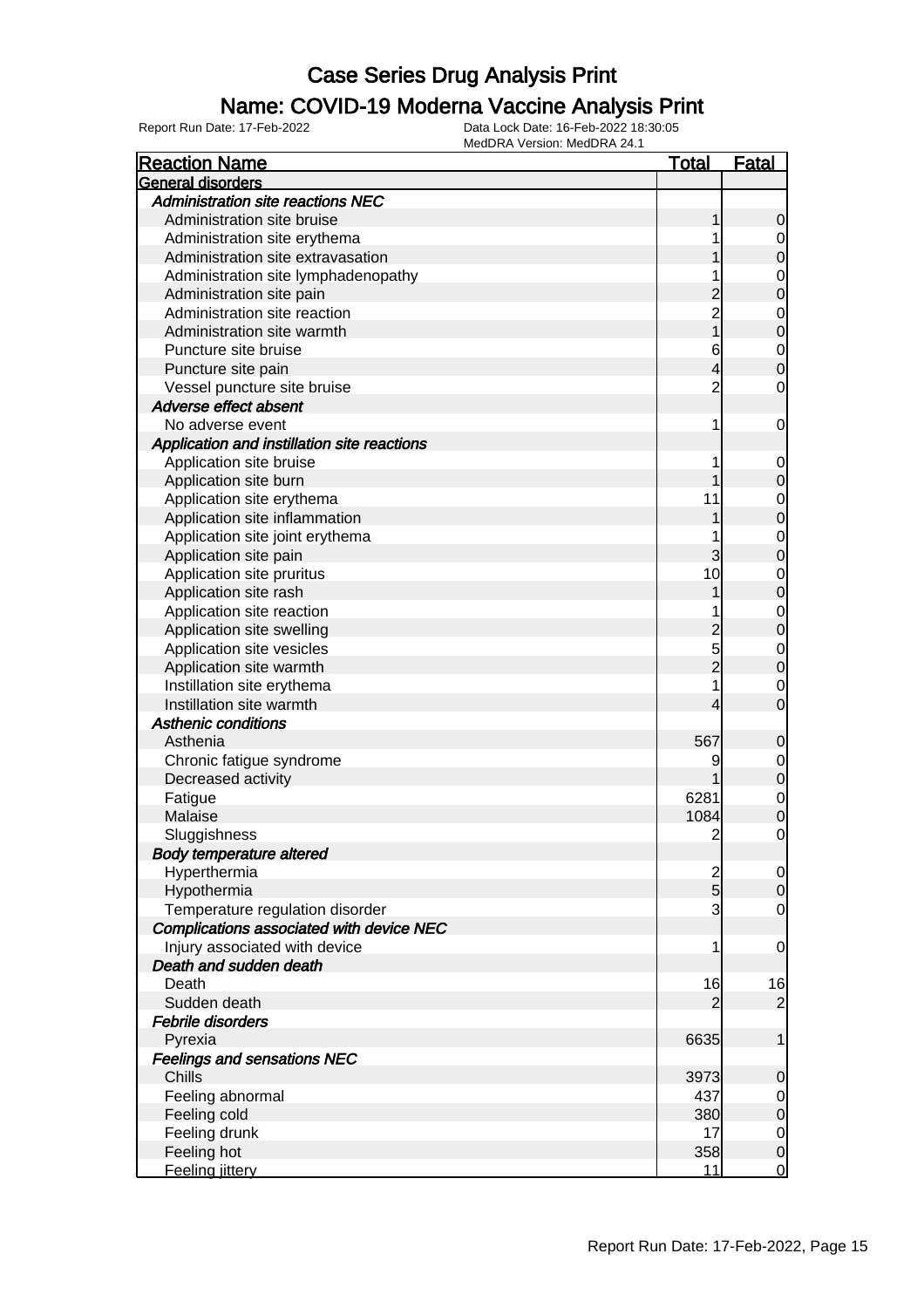### Name: COVID-19 Moderna Vaccine Analysis Print

| <b>Reaction Name</b>                          | <b>Total</b>   | <b>Fatal</b>               |
|-----------------------------------------------|----------------|----------------------------|
| General disorders cont'd<br>General disorders |                |                            |
| Feeling of body temperature change            | 122            | $\mathbf 0$                |
| Hangover                                      | 21             | 0                          |
| Hunger                                        | 18             | $\mathbf 0$                |
| Sensation of blood flow                       |                | 0                          |
| Sensation of foreign body                     | 8              | $\mathbf 0$                |
| Temperature intolerance                       | 22             | $\mathbf 0$                |
| <b>Thirst</b>                                 | 117            | $\mathbf 0$                |
| Thirst decreased                              |                | 0                          |
| <b>Fibrosis NEC</b>                           |                |                            |
| Fibrosis                                      | 1              | $\mathbf 0$                |
| Gait disturbances                             |                |                            |
| Gait disturbance                              | 33             |                            |
|                                               | 16             | $\mathbf 0$<br>$\mathbf 0$ |
| Gait inability                                |                |                            |
| Loss of control of legs                       | 4              | 0                          |
| General signs and symptoms NEC                |                |                            |
| Condition aggravated                          | 37             | $\mathbf 0$                |
| Crepitations                                  |                | $\mathbf 0$                |
| Crying                                        | 37             | $\mathbf 0$                |
| Discharge                                     | 4              | $\mathbf 0$                |
| Effusion                                      |                | $\mathbf 0$                |
| Energy increased                              |                | $\mathbf 0$                |
| Exercise tolerance decreased                  | 6              | 0                          |
| Foaming at mouth                              |                | $\mathbf 0$                |
| General physical health deterioration         |                | $\mathbf 0$                |
| Glassy eyes                                   |                | $\mathbf 0$                |
| High-pitched crying                           |                | 0                          |
| <b>Illness</b>                                | 641            | $\mathbf 0$                |
| Induration                                    | 10             | $\mathbf 0$                |
| Influenza like illness                        | 779            | $\mathbf 0$                |
| Irritability postvaccinal                     |                | $\mathbf 0$                |
| Local reaction                                | 27             | $\mathbf 0$                |
| Moaning                                       |                | $\mathbf 0$                |
| Multiple organ dysfunction syndrome           |                | 1                          |
| Perforation                                   |                | $\mathbf 0$                |
| Peripheral swelling                           | 2162           | $\overline{0}$             |
| Screaming                                     | 8              | $\overline{0}$             |
| Secretion discharge                           |                | $\overline{O}$             |
| Swelling                                      | 1219           | $\overline{0}$             |
| Swelling face                                 | 203            | $\overline{0}$             |
| Implant and catheter site reactions           |                |                            |
| Catheter site related reaction                | 1              | $\mathbf 0$                |
| Implant site warmth                           |                | 0                          |
| <b>Inflammations</b>                          |                |                            |
| Granuloma                                     |                | $\mathbf 0$                |
| Inflammation                                  | 194            | $\mathbf 0$                |
| Soft tissue inflammation                      |                | $\overline{0}$             |
| Systemic inflammatory response syndrome       | $\overline{c}$ | $\overline{0}$             |
| Infusion site reactions                       |                |                            |
| Infusion site erythema                        | 2              | $\mathbf 0$                |
| Infusion site mass                            |                | 0                          |
| Infusion site pain                            | 5              | $\mathbf 0$                |
| Infusion site pruritus                        | $\frac{2}{5}$  | $\mathbf 0$                |
| Infusion site urticaria                       |                | $\overline{0}$             |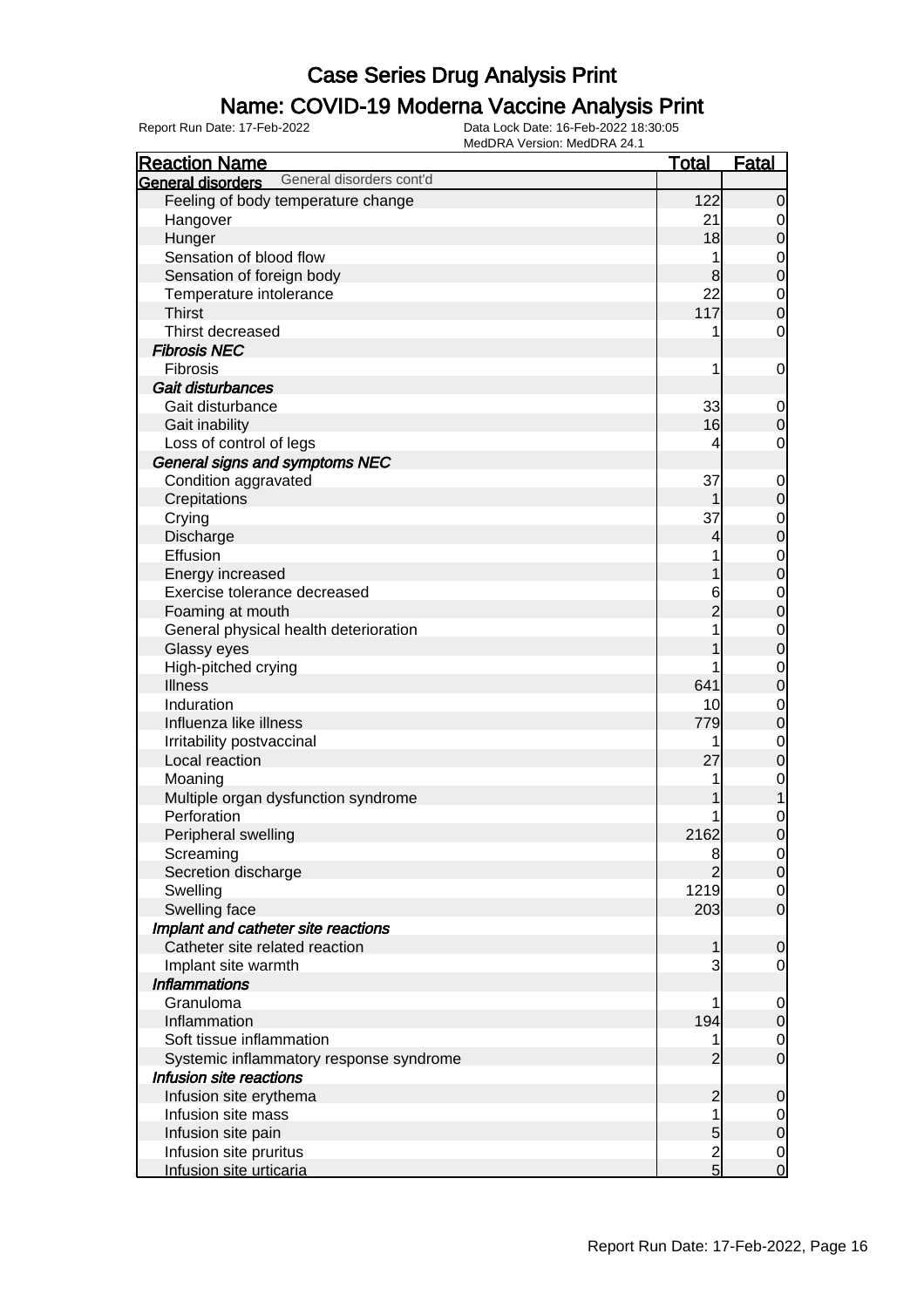### Name: COVID-19 Moderna Vaccine Analysis Print

| <b>Reaction Name</b>                          | <u>Total</u>   | <b>Fatal</b>     |
|-----------------------------------------------|----------------|------------------|
| General disorders cont'd<br>General disorders |                |                  |
| Infusion site warmth                          | 1              | $\mathbf 0$      |
| Injection site reactions                      |                |                  |
| Injected limb mobility decreased              | 9              | $\mathbf 0$      |
| Injection site bruising                       | 14             | $\mathbf 0$      |
| Injection site cyst                           |                | $\mathbf 0$      |
| Injection site dermatitis                     |                | $\mathbf 0$      |
| Injection site discolouration                 |                | $\mathbf 0$      |
| Injection site erythema                       | 211            | $\mathbf 0$      |
| Injection site haemorrhage                    | 3              | $\mathbf 0$      |
| Injection site hypersensitivity               | 6              | $\mathbf 0$      |
| Injection site hypoaesthesia                  | 6              | $\mathbf 0$      |
| Injection site indentation                    | $\overline{c}$ | $\mathbf 0$      |
| Injection site inflammation                   | 15             | $\mathbf 0$      |
| Injection site irritation                     | 3              | $\mathbf 0$      |
| Injection site joint erythema                 |                | $\mathbf 0$      |
| Injection site joint pain                     | $\frac{5}{2}$  | $\mathbf 0$      |
| Injection site mass                           | 209            |                  |
|                                               |                | $\mathbf 0$      |
| Injection site movement impairment            |                | $\mathbf 0$      |
| Injection site nodule                         |                | $\mathbf 0$      |
| Injection site oedema                         | 6              | $\overline{0}$   |
| Injection site pain                           | 851            | $\mathbf 0$      |
| Injection site paraesthesia                   | 2              | $\mathbf 0$      |
| Injection site plaque                         |                | $\mathbf 0$      |
| Injection site pruritus                       | 134            | $\mathbf 0$      |
| Injection site rash                           | 210            | $\mathbf 0$      |
| Injection site reaction                       | 24             | $\mathbf 0$      |
| Injection site swelling                       | 110            | $\mathbf 0$      |
| Injection site urticaria                      | 57             | $\mathbf 0$      |
| Injection site vesicles                       | 3              | $\mathbf 0$      |
| Injection site warmth                         | 103            | $\overline{0}$   |
| <b>Interactions</b>                           |                |                  |
| Alcohol interaction                           | $\overline{c}$ | $\mathbf 0$      |
| Drug interaction                              | $\overline{c}$ | $\mathbf 0$      |
| <b>Mass conditions NEC</b>                    |                |                  |
| Cyst                                          | 8              | 0                |
| Mass                                          | 29             | $\overline{0}$   |
| Nodule                                        | 6              | $\overline{0}$   |
| Mucosal findings abnormal                     |                |                  |
| Enanthema                                     | 1              | $\mathbf 0$      |
| Mucosal discolouration                        |                | $\mathbf 0$      |
| Mucosal pain                                  |                | $\overline{0}$   |
| Oedema mucosal                                |                | $\boldsymbol{0}$ |
| Polyp                                         |                | $\mathbf 0$      |
| <b>Necrosis NEC</b>                           |                |                  |
| <b>Necrosis</b>                               | 1              | $\mathbf 0$      |
| Oedema NEC                                    |                |                  |
| Face oedema                                   | 8              | $\mathbf 0$      |
| Localised oedema                              | $6 \,$         | $\mathbf 0$      |
| Oedema                                        | 18             | $\mathbf 0$      |
| Oedema peripheral                             | 13             | $\mathbf 0$      |
| Pain and discomfort NEC                       |                |                  |
| Axillary pain                                 | 898            | $\mathbf 0$      |
| Chest discomfort                              | 438            | $\mathbf 0$      |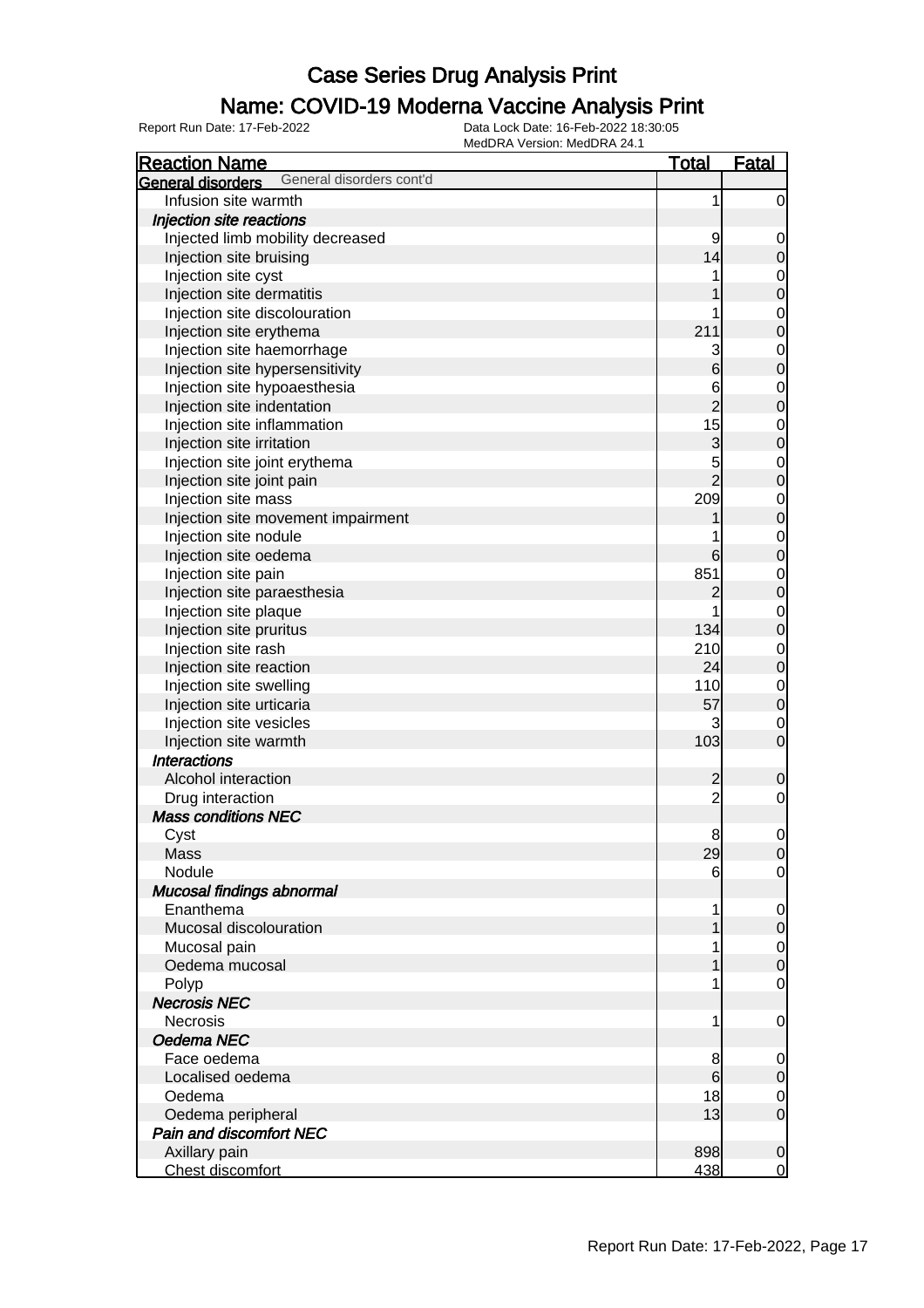#### Name: COVID-19 Moderna Vaccine Analysis Print

| <b>Reaction Name</b>                                                      | <b>Total</b>      | <b>Fatal</b>                         |
|---------------------------------------------------------------------------|-------------------|--------------------------------------|
| General disorders cont'd<br>General disorders                             |                   |                                      |
| Chest pain                                                                | 1689              | $\overline{0}$                       |
| <b>Discomfort</b>                                                         | 127               | $\overline{0}$                       |
| <b>Facial discomfort</b>                                                  |                   | $\mathbf 0$                          |
| Facial pain                                                               | 41                |                                      |
| Hernia pain                                                               |                   | $\begin{matrix}0\\0\end{matrix}$     |
| Inflammatory pain                                                         | 6                 |                                      |
| Non-cardiac chest pain                                                    | 2                 | $\begin{matrix}0\\0\end{matrix}$     |
| Pain                                                                      | 2631              |                                      |
| <b>Tenderness</b>                                                         | 203               | $\begin{matrix} 0 \\ 0 \end{matrix}$ |
| Visceral pain                                                             |                   | $\mathbf 0$                          |
| Therapeutic and nontherapeutic responses                                  |                   |                                      |
| Adverse drug reaction                                                     | 76                | $\mathbf{0}$                         |
| Adverse reaction                                                          | 6                 | $\mathbf 0$                          |
| Drug ineffective                                                          | 15                |                                      |
| Drug intolerance                                                          |                   | $\begin{matrix} 0 \\ 0 \end{matrix}$ |
| Immediate post-injection reaction                                         |                   |                                      |
| Inadequate analgesia                                                      | 3                 | $\begin{matrix} 0 \\ 0 \end{matrix}$ |
| Therapeutic product effect decreased                                      |                   |                                      |
| Therapeutic response changed                                              |                   | $\begin{matrix}0\\0\end{matrix}$     |
| Therapeutic response unexpected                                           | $\overline{c}$    |                                      |
| <b>Treatment failure</b>                                                  | $\overline{1}$    | $\begin{matrix} 0 \\ 0 \end{matrix}$ |
| Vaccination failure                                                       | 5                 | $\mathbf 0$                          |
| <b>Ulcers NEC</b>                                                         |                   |                                      |
| Ulcer                                                                     | 5                 | $\mathbf 0$                          |
| Vaccination site reactions                                                |                   |                                      |
| Extensive swelling of vaccinated limb                                     |                   |                                      |
| Shoulder injury related to vaccine administration                         | 13                | $\mathbf{0}$<br>$\pmb{0}$            |
| Vaccination site bruising                                                 | 27                |                                      |
| Vaccination site discolouration                                           | $\overline{c}$    | $0\atop 0$                           |
| Vaccination site discomfort                                               | 9                 |                                      |
| Vaccination site eczema                                                   |                   | $\begin{matrix}0\\0\end{matrix}$     |
|                                                                           | 299               |                                      |
| Vaccination site erythema                                                 |                   | $\begin{matrix}0\\0\end{matrix}$     |
| Vaccination site haemorrhage<br>Vaccination site hypoaesthesia            | 5<br>5            |                                      |
| Vaccination site induration                                               | 21                | $\begin{matrix} 0 \\ 0 \end{matrix}$ |
| Vaccination site inflammation                                             | 16                |                                      |
| Vaccination site irritation                                               |                   | $\overline{0}$                       |
|                                                                           | $\mathbf{3}$<br>3 | 0                                    |
| Vaccination site joint erythema                                           | $\overline{2}$    | $\overline{0}$                       |
| Vaccination site joint movement impairment<br>Vaccination site joint pain |                   | $\mathbf 0$                          |
| Vaccination site joint warmth                                             | 4<br>1            | $\overline{0}$                       |
|                                                                           |                   | $\overline{0}$                       |
| Vaccination site lymphadenopathy<br>Vaccination site macule               |                   | $\overline{0}$                       |
| Vaccination site mass                                                     |                   | $\pmb{0}$                            |
|                                                                           | 83                | $\overline{0}$                       |
| Vaccination site movement impairment                                      | 19                | $\pmb{0}$                            |
| Vaccination site oedema                                                   |                   | $\overline{0}$                       |
| Vaccination site pain                                                     | 382               | $\pmb{0}$                            |
| Vaccination site papule                                                   | $\overline{2}$    | $\overline{0}$                       |
| Vaccination site paraesthesia                                             | $\overline{2}$    | $\pmb{0}$                            |
| Vaccination site pruritus                                                 | 71                | $\overline{0}$                       |
| Vaccination site rash                                                     | 148               | $\mathbf 0$                          |
| Vaccination site reaction                                                 | 8                 | $\overline{0}$                       |
| Vaccination site scar                                                     | 1                 | $\overline{0}$                       |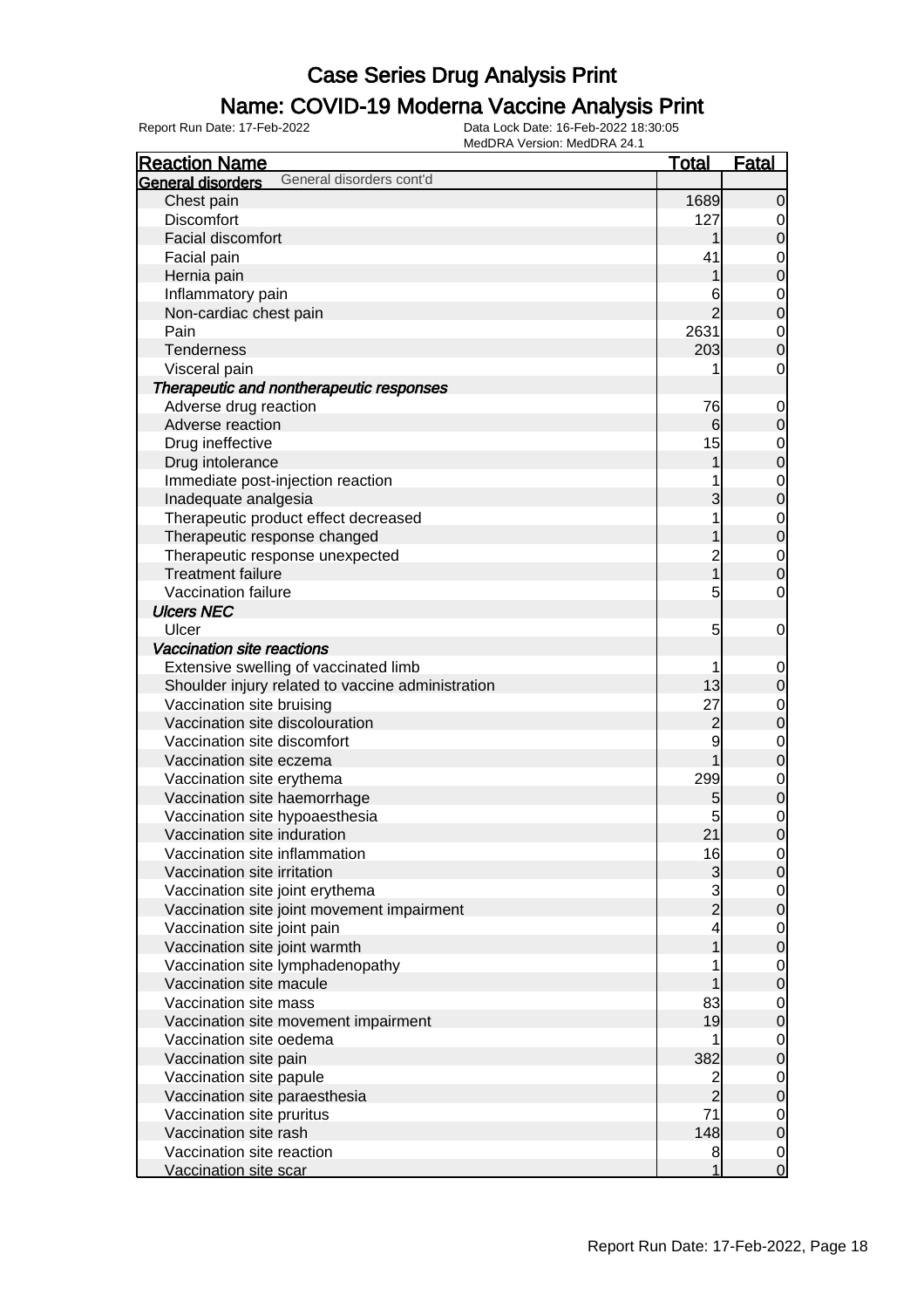## Name: COVID-19 Moderna Vaccine Analysis Print

| 1810001011 80101011.18100011812-1.                   |       |                |
|------------------------------------------------------|-------|----------------|
| <b>Reaction Name</b>                                 | Total | Fatal          |
| General disorders cont'd<br><b>General disorders</b> |       |                |
| Vaccination site swelling                            | 203   | 0l             |
| Vaccination site urticaria                           | 13    | $\Omega$       |
| Vaccination site vesicles                            | ລ     | 0              |
| Vaccination site warmth                              | 139   | $\Omega$       |
| Withdrawal and rebound effects                       |       |                |
| Drug withdrawal syndrome                             |       | $\Omega$       |
| Withdrawal syndrome                                  |       | $\overline{0}$ |
| <b>General disorders SOC TOTAL</b>                   | 35321 | <b>20l</b>     |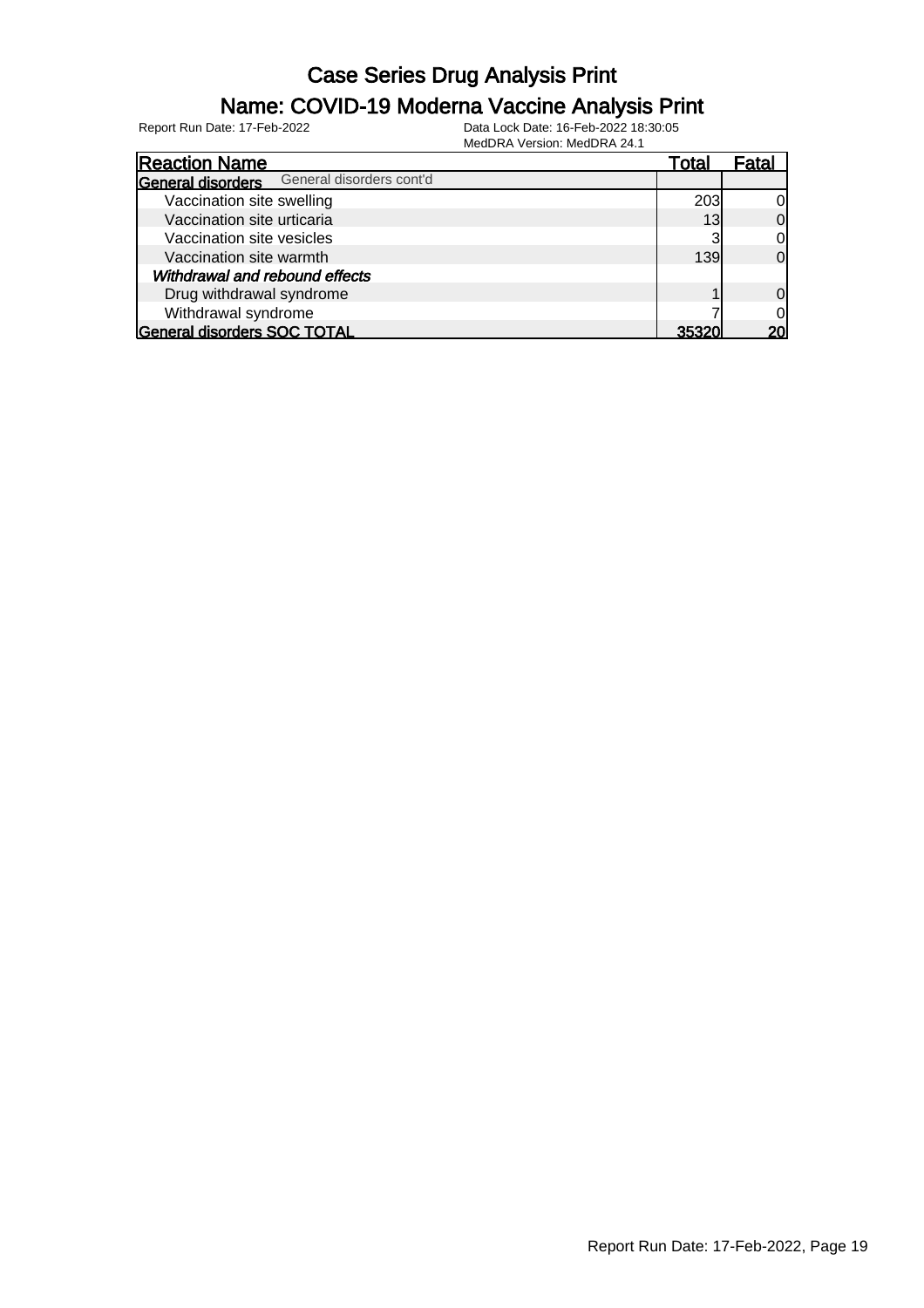### Name: COVID-19 Moderna Vaccine Analysis Print

| <b>Reaction Name</b>                           | <u>Total</u>   | <b>Fatal</b>   |
|------------------------------------------------|----------------|----------------|
| <b>Hepatic disorders</b>                       |                |                |
| <b>Bile duct infections and inflammations</b>  |                |                |
| <b>Biliary colic</b>                           | 5              | $\overline{0}$ |
| <b>Cholecystitis and cholelithiasis</b>        |                |                |
| Cholelithiasis                                 | 1              | $\overline{0}$ |
| Cholestasis and jaundice                       |                |                |
| Cholestasis                                    |                | 0              |
| Jaundice                                       | 5              | $\overline{0}$ |
| Jaundice cholestatic                           |                | $\mathbf 0$    |
| <b>Hepatic and hepatobiliary disorders NEC</b> |                |                |
| Hepatic cyst                                   | 1              | $\overline{0}$ |
| Hepatic enzymes and function abnormalities     |                |                |
| Hepatic function abnormal                      |                | $\overline{0}$ |
| Hepatic failure and associated disorders       |                |                |
| Acute hepatic failure                          |                | $\mathbf 0$    |
| Hepatic vascular disorders                     |                |                |
| Portal vein thrombosis                         | 2              | $\overline{0}$ |
| <b>Hepatobiliary signs and symptoms</b>        |                |                |
| Hepatic pain                                   | 12             | 0              |
| Liver tenderness                               |                | 0              |
| Hepatocellular damage and hepatitis NEC        |                |                |
| Autoimmune hepatitis                           |                | $\mathbf 0$    |
| Hepatic steatosis                              |                | $\mathbf 0$    |
| Hepatitis                                      |                | 0              |
| Immune-mediated hepatitis                      | $\overline{c}$ | $\mathbf 0$    |
| Liver injury                                   |                | 0              |
| <b>Hepatic disorders SOC TOTAL</b>             | 41             | 0              |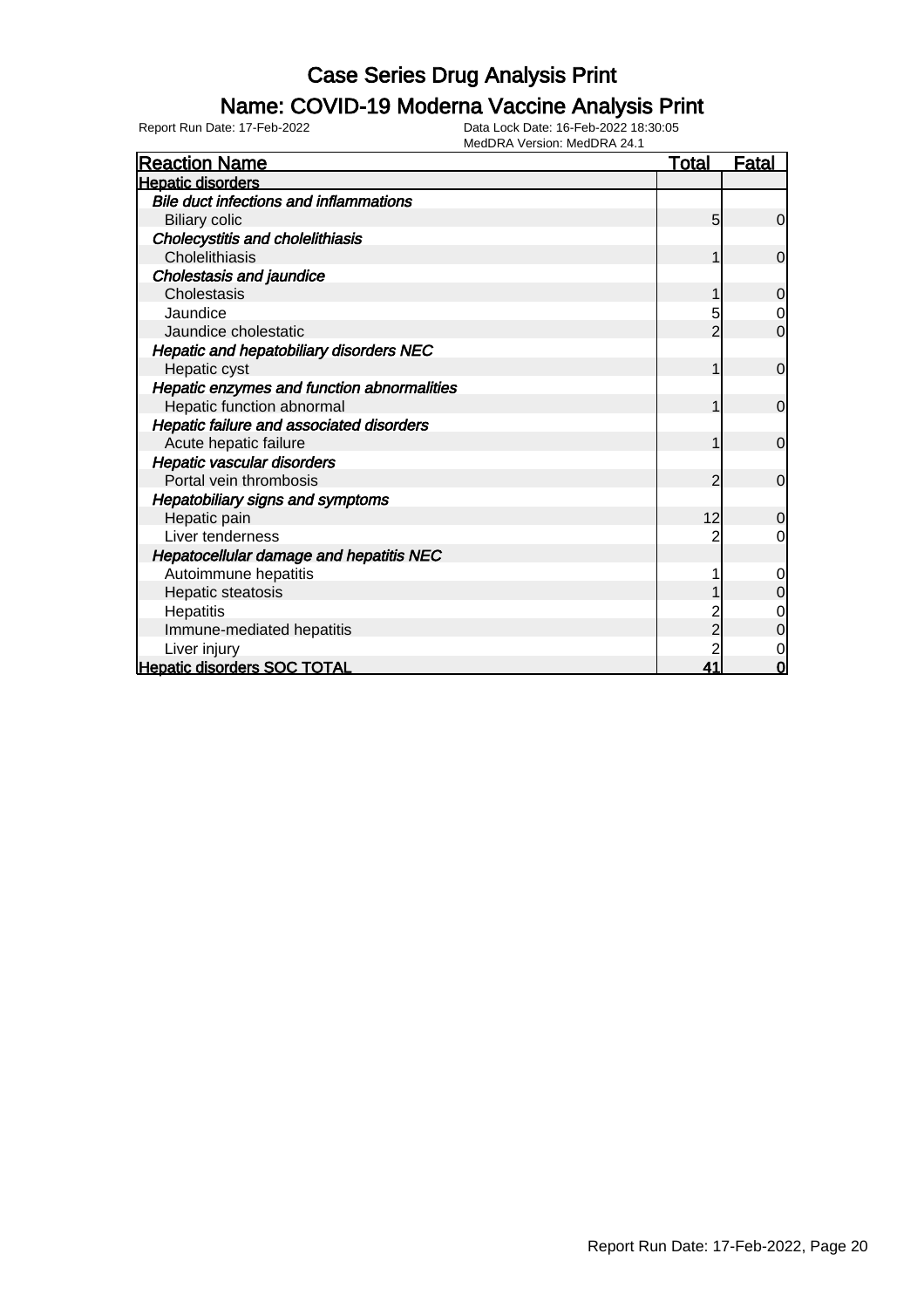### Name: COVID-19 Moderna Vaccine Analysis Print

| <b>Reaction Name</b>                                          | <u>Total</u>   | <b>Fatal</b>   |
|---------------------------------------------------------------|----------------|----------------|
| Immune system disorders                                       |                |                |
| Acute and chronic sarcoidosis                                 |                |                |
| Sarcoidosis                                                   | $\overline{c}$ | $\mathbf 0$    |
| <b>Allergic conditions NEC</b>                                |                |                |
| Allergic oedema                                               | 4              | $\mathbf 0$    |
| Allergy to animal                                             |                | 0              |
| Allergy to metals                                             |                | $\overline{0}$ |
| Hypersensitivity                                              | 351            | $\mathbf 0$    |
| Infusion related hypersensitivity reaction                    | 13             | $\overline{0}$ |
| Multiple allergies                                            |                | $\mathbf 0$    |
| Serum sickness                                                | 3              | $\overline{0}$ |
| Serum sickness-like reaction                                  |                | $\mathbf 0$    |
| Type I hypersensitivity                                       |                | $\overline{0}$ |
| Type IV hypersensitivity reaction                             | 13             | 0              |
| Allergies to foods, food additives, drugs and other chemicals |                |                |
| Allergy to chemicals                                          | $\overline{c}$ | $\mathbf 0$    |
| Allergy to vaccine                                            | 12             | $\mathbf 0$    |
| Drug hypersensitivity                                         | 13             | $\mathbf{0}$   |
| Food allergy                                                  | 3              | $\overline{0}$ |
| Milk allergy                                                  | 1              | $\overline{0}$ |
| Reaction to excipient                                         | $\overline{2}$ | $\overline{0}$ |
| Anaphylactic and anaphylactoid responses                      |                |                |
| Anaphylactic reaction                                         | 70             | $\mathbf 0$    |
| Anaphylactic shock                                            | 7              | 0              |
| Anaphylactoid reaction                                        | 10             | $\mathbf 0$    |
| <b>Atopic disorders</b>                                       |                |                |
| Seasonal allergy                                              | 16             | $\mathbf 0$    |
| <b>Autoimmune disorders NEC</b>                               |                |                |
| Autoimmune disorder                                           | 3              | $\mathbf 0$    |
| Immune and associated conditions NEC                          |                |                |
| Bacille Calmette-Guerin scar reactivation                     | 51             | $\mathbf 0$    |
| Immune system disorder                                        |                | $\mathbf 0$    |
| Immune-mediated adverse reaction                              |                | $\overline{0}$ |
| Sensitisation                                                 | 4              | $\mathbf 0$    |
| Systemic immune activation                                    |                | $\overline{0}$ |
| <b>Immunodeficiency disorders NEC</b>                         |                |                |
| Hypogammaglobulinaemia                                        |                | $\mathbf 0$    |
| Immunodeficiency                                              |                | $\mathbf 0$    |
| Immune system disorders SOC TOTAL                             | 596            | $\overline{0}$ |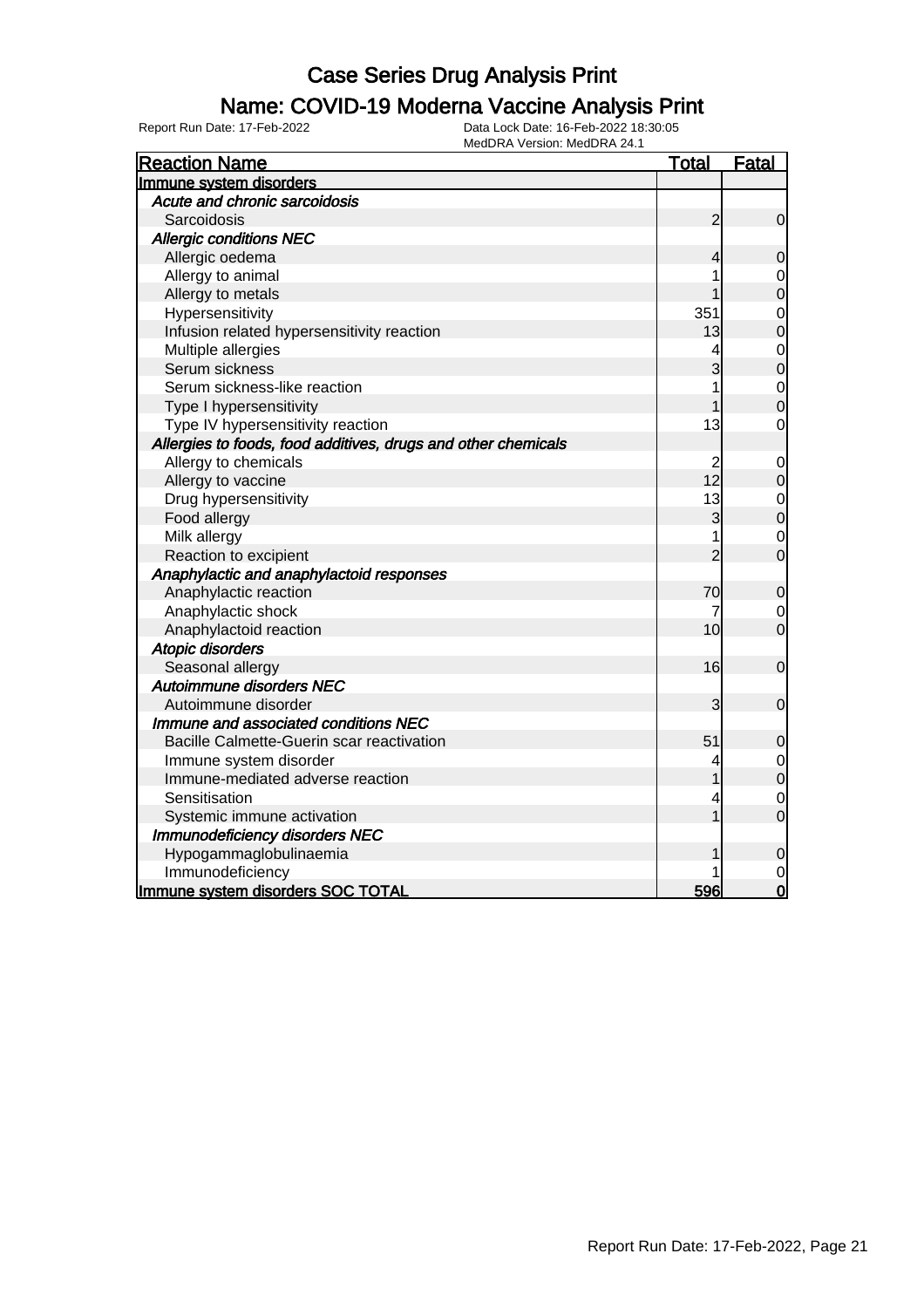#### Name: COVID-19 Moderna Vaccine Analysis Print

| <b>Reaction Name</b>                         | <u>Total</u>                          | Fatal            |
|----------------------------------------------|---------------------------------------|------------------|
| Infections                                   |                                       |                  |
| Abdominal and gastrointestinal infections    |                                       |                  |
| Appendicitis                                 | 10                                    | 0                |
| <b>Diverticulitis</b>                        | 5                                     | $\overline{0}$   |
| <b>Dysentery</b>                             |                                       | 0                |
| Gastroenteritis                              | 6                                     | 0                |
| Peritonitis                                  |                                       | 0                |
| <b>Bacterial infections NEC</b>              |                                       |                  |
| Administration site cellulitis               |                                       | 0                |
| Application site cellulitis                  | 1                                     | 0                |
| <b>Bacterial infection</b>                   | 3                                     | 0                |
| <b>Cellulitis</b>                            | 77                                    | 0                |
| <b>Folliculitis</b>                          |                                       | 0                |
| Injection site cellulitis                    |                                       | 0                |
| Paronychia                                   |                                       | 0                |
| Skin bacterial infection                     | 1                                     | 0                |
| Vaccination site cellulitis                  | 4                                     | 0                |
| <b>Bone and joint infections</b>             |                                       |                  |
| Arthritis infective                          | 1                                     | $\mathbf 0$      |
| <b>Borrelial infections</b>                  |                                       |                  |
| Relapsing fever                              | 1                                     | $\mathbf 0$      |
| <b>Breast infections</b>                     |                                       |                  |
| <b>Breast abscess</b>                        | 2                                     | 0                |
| <b>Mastitis</b>                              | 10                                    | 0                |
| Candida infections                           |                                       |                  |
| Candida infection                            | 7                                     | $\mathbf 0$      |
| Oral candidiasis                             | 5                                     | 0                |
| Vulvovaginal candidiasis                     | 8                                     | 0                |
| <b>Cardiac infections</b>                    |                                       |                  |
| Endocarditis                                 | 1                                     | 0                |
| Central nervous system and spinal infections |                                       |                  |
| Central nervous system infection             | 1                                     | $\boldsymbol{0}$ |
| Meningitis                                   | 3                                     | 0                |
| Meningitis aseptic                           | 1                                     | 0                |
| <b>Coronavirus infections</b>                |                                       |                  |
| Asymptomatic COVID-19                        | 1                                     | 0                |
| COVID-19                                     | 299                                   | $\Omega$         |
| COVID-19 pneumonia                           | 6                                     | $\overline{0}$   |
| Post-acute COVID-19 syndrome                 |                                       | $\mathbf 0$      |
| Suspected COVID-19                           | 3                                     | 0                |
| Coxiella infections                          |                                       |                  |
| Q fever                                      | 7                                     | $\mathbf 0$      |
| <b>Cytomegaloviral infections</b>            |                                       |                  |
| Cytomegalovirus infection                    | 1                                     | 0                |
| Cytomegalovirus infection reactivation       | $\overline{2}$                        | 0                |
| Pneumonia cytomegaloviral                    | 1                                     | 0                |
| Dental and oral soft tissue infections       |                                       |                  |
| Gingivitis                                   | $\begin{array}{c} 2 \\ 1 \end{array}$ | 0                |
| Sialoadenitis                                |                                       | 0                |
| <b>Tooth abscess</b>                         | 1                                     | $\mathbf 0$      |
| <b>Tooth infection</b>                       | 2                                     | $\mathbf 0$      |
| <b>Ear infections</b>                        |                                       |                  |
| Ear infection                                | 10                                    | $\mathbf 0$      |
| Labyrinthitis                                | 12                                    | $\overline{0}$   |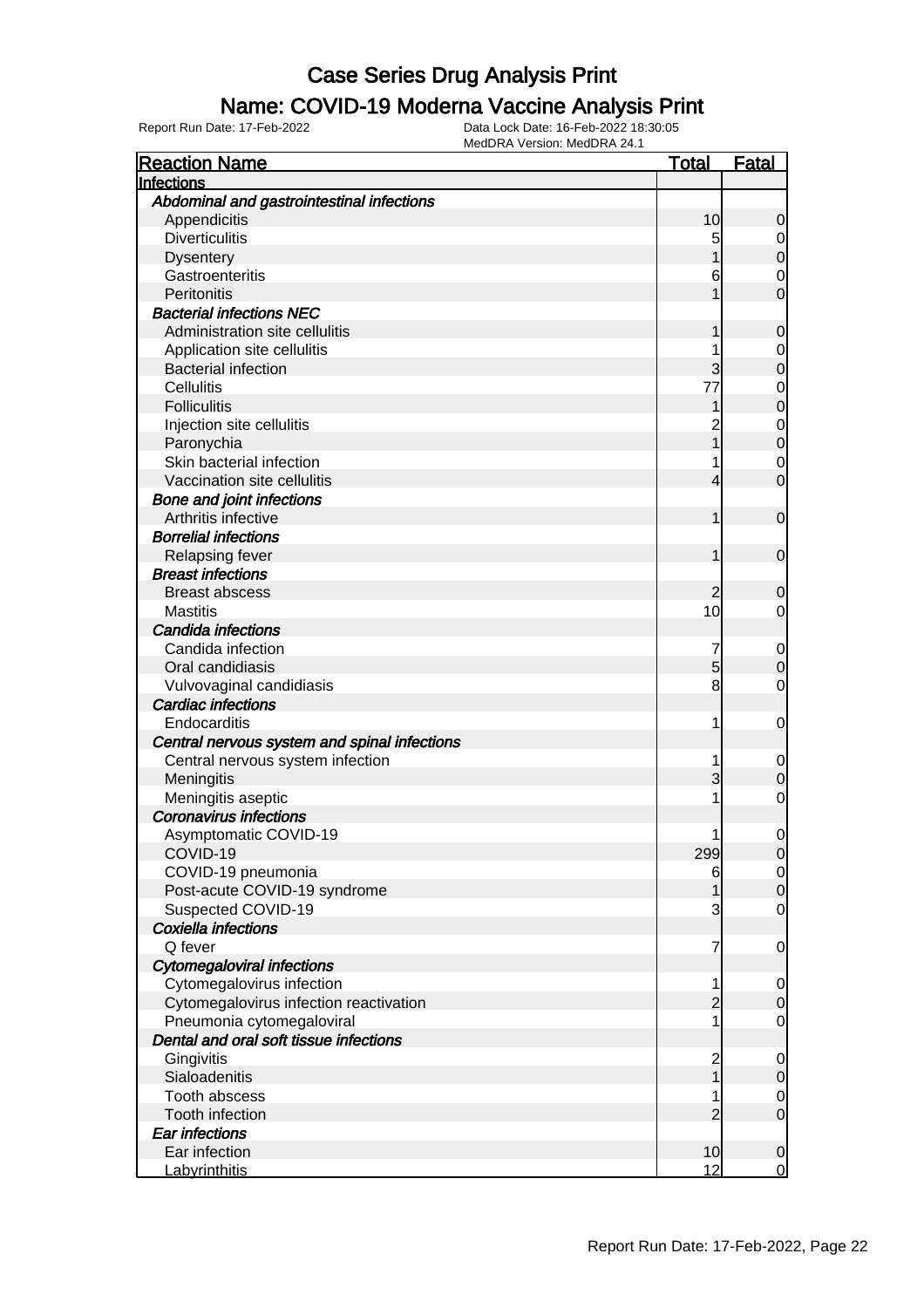### Name: COVID-19 Moderna Vaccine Analysis Print

| <b>Reaction Name</b>                                    | <b>Total</b>        | <b>Fatal</b>                  |
|---------------------------------------------------------|---------------------|-------------------------------|
| Infections cont'd<br>Infections                         |                     |                               |
| Otitis externa                                          | 1                   | $\mathbf 0$                   |
| <b>Ectoparasitic infestations</b>                       |                     |                               |
| Acarodermatitis                                         |                     | $\mathbf 0$                   |
| Lice infestation                                        |                     | 0                             |
| <b>Enteroviral infections NEC</b>                       |                     |                               |
| Hand-foot-and-mouth disease                             | 1                   | 0                             |
| <b>Epstein-Barr viral infections</b>                    |                     |                               |
| Epstein-Barr virus infection                            |                     | $\mathbf 0$                   |
| Infectious mononucleosis                                | $\overline{2}$      | $\mathbf 0$                   |
| Eye and eyelid infections                               |                     |                               |
| Chorioretinitis                                         |                     | $\mathbf 0$                   |
| Conjunctivitis                                          | 13                  | $\mathbf 0$                   |
| Eye infection                                           | 3                   | $\mathbf 0$                   |
| Eyelid boil                                             |                     | $\mathbf 0$                   |
| Hordeolum                                               | 3                   | $\mathbf 0$                   |
| Female reproductive tract infections                    |                     |                               |
| Vaginal infection                                       | 1                   | $\mathbf 0$                   |
| <b>Flaviviral infections</b>                            |                     |                               |
| Dengue fever                                            | $\overline{c}$      | 0                             |
| Encephalitis Japanese B                                 |                     | 0                             |
| <b>Fungal infections NEC</b>                            |                     |                               |
| Fungal infection                                        | 3                   | $\mathbf 0$                   |
| Fungal skin infection                                   | 3                   | $\mathbf 0$                   |
| Overgrowth fungal                                       |                     | $\mathbf 0$                   |
| Pneumonia fungal                                        |                     | $\overline{0}$                |
| <b>Fusobacterium infections</b>                         |                     |                               |
| Necrotising ulcerative gingivostomatitis                |                     | $\mathbf 0$                   |
| <b>Herpes viral infections</b>                          |                     |                               |
| Eczema herpeticum                                       | $\overline{c}$      | 0                             |
| Genital herpes                                          | 14                  | $\mathbf 0$                   |
| Herpes ophthalmic                                       |                     | $\mathbf 0$                   |
| Herpes simplex                                          |                     | $\mathbf 0$                   |
| Herpes simplex reactivation                             |                     | $\overline{0}$                |
| Herpes zoster                                           | 114                 | $\mathbf 0$                   |
| Herpes zoster oticus                                    | 3                   | $\overline{0}$                |
| Nasal herpes                                            | 1                   | $\overline{0}$                |
| Ophthalmic herpes simplex                               |                     | $\mathbf 0$                   |
| Ophthalmic herpes zoster                                |                     | $\overline{0}$                |
| Oral herpes                                             | 91                  | $\mathbf 0$                   |
| Varicella                                               | 3                   | $\overline{0}$                |
| Varicella zoster virus infection                        |                     | $\mathbf 0$                   |
| <b>Infections NEC</b>                                   |                     |                               |
| Abscess                                                 | 1                   | $\mathbf 0$                   |
| Abscess limb                                            | $\overline{c}$      | $\overline{0}$                |
| Abscess rupture                                         |                     | $\mathbf 0$                   |
| Empyema                                                 |                     | 1                             |
| Infection                                               | 86                  | $\mathbf 0$                   |
| Injection site infection                                | 1                   | $\mathbf 0$                   |
| Localised infection                                     | 19                  | $\pmb{0}$                     |
| Lymph gland infection                                   | $\frac{2}{3}$       | $\mathbf 0$                   |
| Lymph node abscess                                      |                     | $\pmb{0}$                     |
| Respiratory tract infection<br>Vaccination site abscess | 1<br>$\overline{2}$ | $\mathbf 0$<br>$\overline{0}$ |
|                                                         |                     |                               |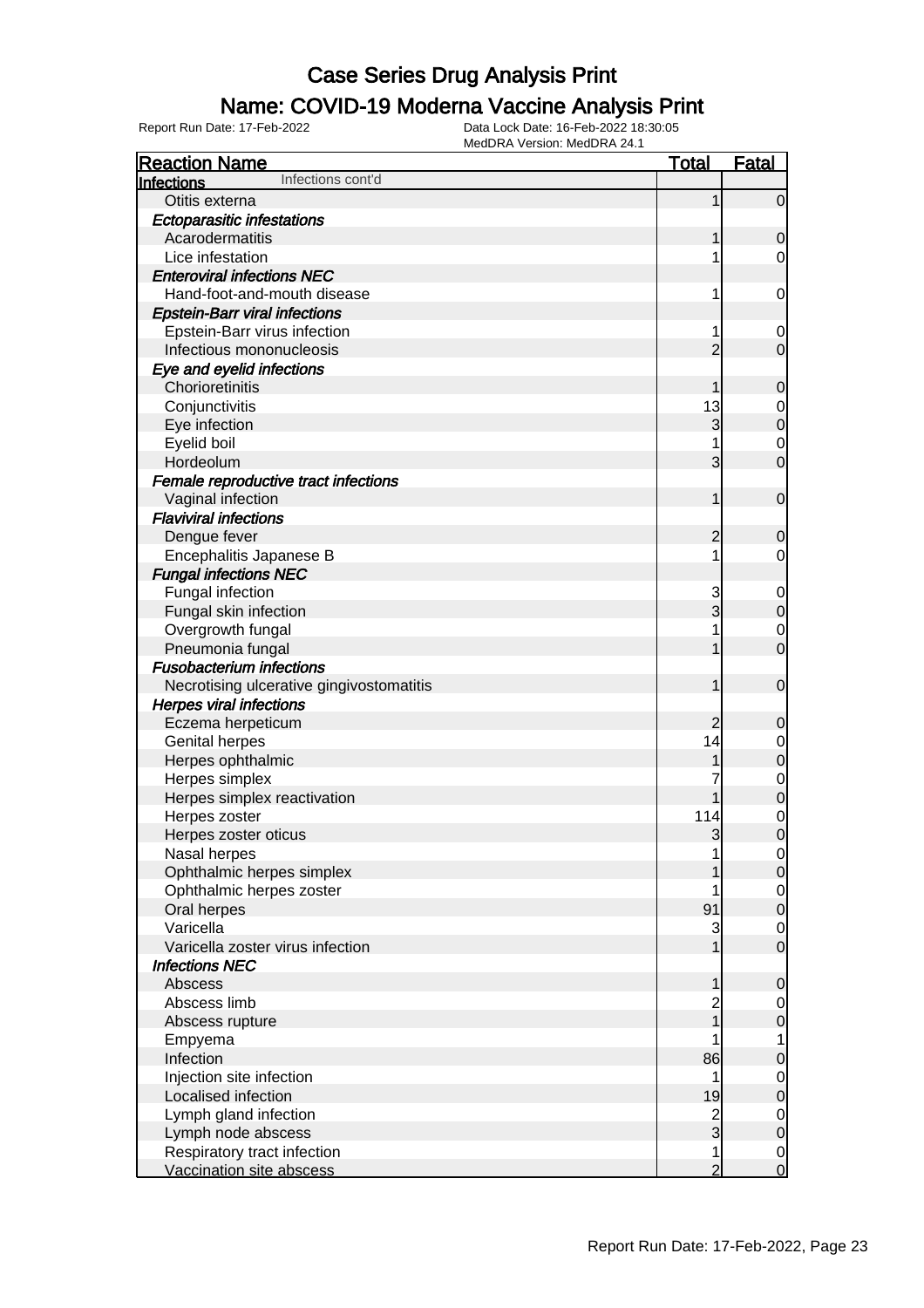### Name: COVID-19 Moderna Vaccine Analysis Print

| <b>Reaction Name</b>                            | <b>Total</b>   | <b>Fatal</b>     |
|-------------------------------------------------|----------------|------------------|
| Infections cont'd<br><b>Infections</b>          |                |                  |
| Vaccination site infection                      | 5              | 0                |
| Vaccine breakthrough infection                  |                | $\mathbf 0$      |
| Vestibulitis                                    |                | 0                |
| Wound infection                                 |                | $\overline{0}$   |
| Infectious disorders carrier                    |                |                  |
| SARS-CoV-2 carrier                              | $\overline{2}$ | $\mathbf 0$      |
| Infectious transmissions                        |                |                  |
| Secondary transmission                          | $\overline{2}$ | $\mathbf 0$      |
| Influenza viral infections                      |                |                  |
| Influenza                                       | 580            | 0                |
| Lower respiratory tract and lung infections     |                |                  |
| Atypical pneumonia                              | 1              | 0                |
| <b>Bronchitis</b>                               | 6              | 0                |
| Lower respiratory tract infection               | 64             |                  |
| Pleural infection                               |                | 0                |
| Pneumonia                                       | 14             |                  |
| Male reproductive tract infections              |                |                  |
| Epididymitis                                    | 1              | $\mathbf 0$      |
| Orchitis                                        | 3              | $\overline{0}$   |
| <b>Mumps viral infections</b>                   |                |                  |
| <b>Mumps</b>                                    | 1              | 0                |
| <b>Nematode infections</b>                      |                |                  |
| Enterobiasis                                    | 1              | 0                |
| <b>Orthopox viral infections</b>                |                |                  |
| Vaccinia virus infection                        | 1              | 0                |
| <b>Parvoviral infections</b>                    |                |                  |
| Erythema infectiosum                            | 1              | 0                |
| <b>Rabies viral infections</b>                  |                |                  |
| Rabies                                          | 1              | 1                |
| <b>Rotaviral infections</b>                     |                |                  |
| Gastroenteritis rotavirus                       | 1              | 0                |
| <b>Rubella viral infections</b>                 |                |                  |
| Rubella                                         | $\overline{c}$ | 0                |
| Sepsis, bacteraemia, viraemia and fungaemia NEC |                |                  |
| Intestinal sepsis                               | 1              | $\overline{0}$   |
| Sepsis                                          | 5              | $\overline{0}$   |
| Septic shock                                    |                | $\overline{0}$   |
| Urosepsis                                       |                | $\overline{0}$   |
| Skin structures and soft tissue infections      |                |                  |
| Acne pustular                                   | 1              | $\mathbf 0$      |
| <b>Blister infected</b>                         |                | 0                |
| Eczema infected                                 |                | $\mathbf 0$      |
| Impetigo                                        | 6              | 0                |
| Infected skin ulcer                             |                | $\mathbf 0$      |
| Pustule                                         | 11             | $\mathbf 0$      |
| Pyoderma                                        | 1              | $\boldsymbol{0}$ |
| Rash pustular                                   | 3              | $\overline{0}$   |
| Skin infection                                  | 14             | $\boldsymbol{0}$ |
| Vaccination site pustule                        |                | $\overline{0}$   |
| Staphylococcal infections                       |                |                  |
| Furuncle                                        | 10             | 0                |
| <b>Streptococcal infections</b>                 |                |                  |
| Pharyngitis streptococcal                       | 1              | $\overline{0}$   |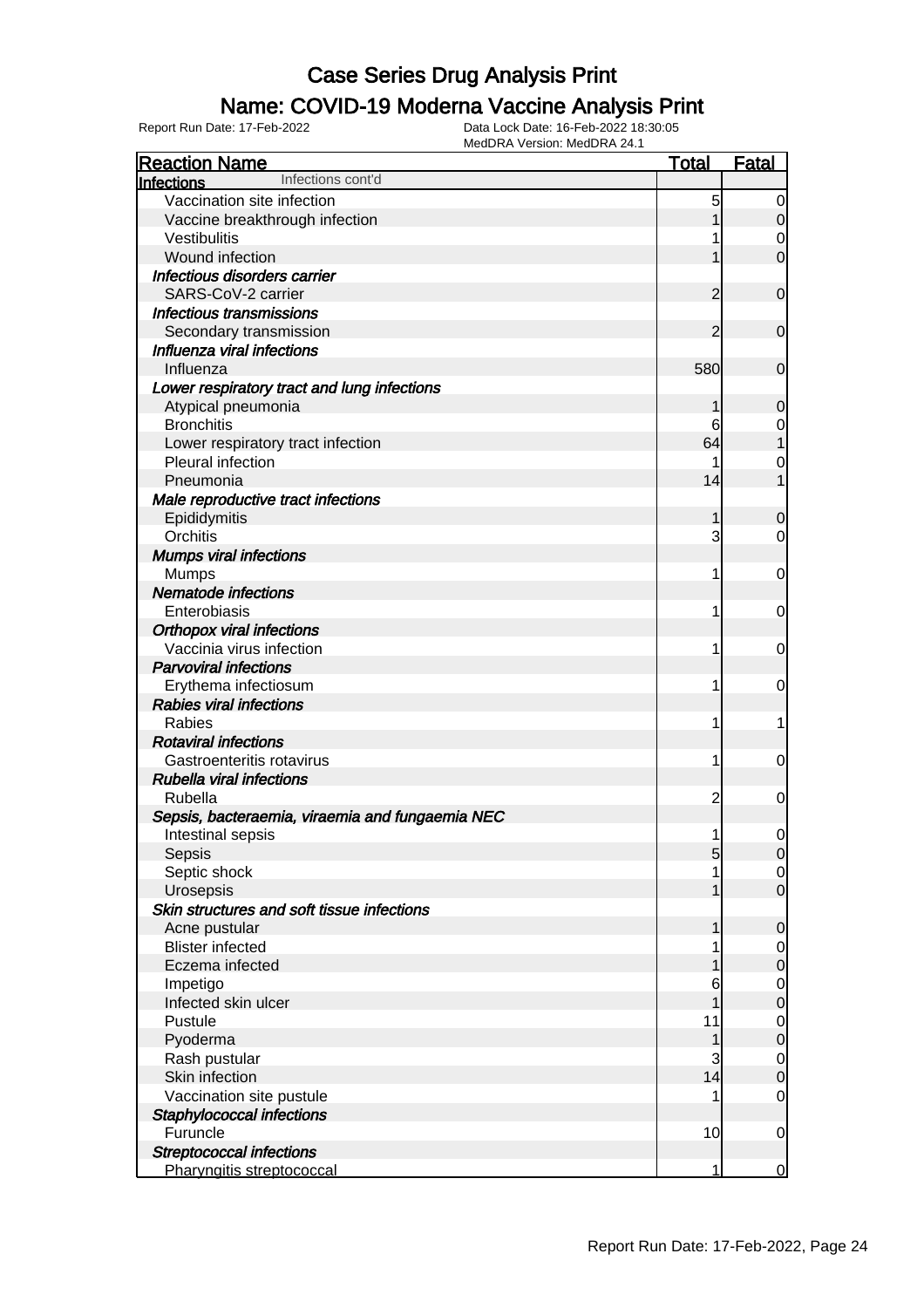### Name: COVID-19 Moderna Vaccine Analysis Print

| <b>Reaction Name</b>                      | <b>Total</b>   | <b>Fatal</b>                     |
|-------------------------------------------|----------------|----------------------------------|
| Infections cont'd<br>Infections           |                |                                  |
| <b>Tinea infections</b>                   |                |                                  |
| Body tinea                                | 3              | 0                                |
| Tinea infection                           | 1              | $\mathbf 0$                      |
| <b>Tuberculous infections</b>             |                |                                  |
| Lymph node tuberculosis                   | 1              | $\mathbf 0$                      |
| <b>Upper respiratory tract infections</b> |                |                                  |
| Acute sinusitis                           | $\overline{c}$ | $\mathbf 0$                      |
| Chronic sinusitis                         |                | $\mathbf 0$                      |
| Laryngitis                                | 6              | $\overline{0}$                   |
| Nasopharyngitis                           | 298            | $\mathbf 0$                      |
| Peritonsillar abscess                     |                | $\overline{0}$                   |
| Pharyngitis                               | 6              |                                  |
| <b>Rhinitis</b>                           | 8              | $\begin{matrix}0\\0\end{matrix}$ |
| <b>Sinusitis</b>                          | 31             | $\mathbf{0}$                     |
| <b>Tonsillitis</b>                        | 15             | $\overline{0}$                   |
| Upper respiratory tract infection         | $\overline{2}$ | $\mathbf 0$                      |
| <b>Urinary tract infections</b>           |                |                                  |
| Cystitis                                  | 11             | $\mathbf 0$                      |
| Kidney infection                          | 4              | $\mathbf 0$                      |
| Urinary tract infection                   | 38             | $\mathbf 0$                      |
| <b>Vascular infections</b>                |                |                                  |
| Lymphangitis                              | $\overline{c}$ | $\mathbf 0$                      |
| <b>Viral infections NEC</b>               |                |                                  |
| Arthritis viral                           | 1              | $\mathbf 0$                      |
| Conjunctivitis viral                      |                | $\mathbf 0$                      |
| Gastroenteritis viral                     | 3              | $\mathbf{0}$                     |
| Meningitis viral                          | $\overline{2}$ | $\overline{0}$                   |
| Post viral fatigue syndrome               | 8              | $\mathbf{0}$                     |
| Sweating fever                            | 57             | $\overline{0}$                   |
| Vestibular neuronitis                     |                | $\mathbf{0}$                     |
| Viral infection                           |                | $\overline{0}$                   |
| Viral labyrinthitis                       | $\overline{c}$ | $\mathbf 0$                      |
| Viral pharyngitis                         | 6              | $\overline{0}$                   |
| Viral rash                                |                | $\mathbf 0$                      |
| Infections SOC TOTAL                      | 2180           | $\overline{\mathbf{4}}$          |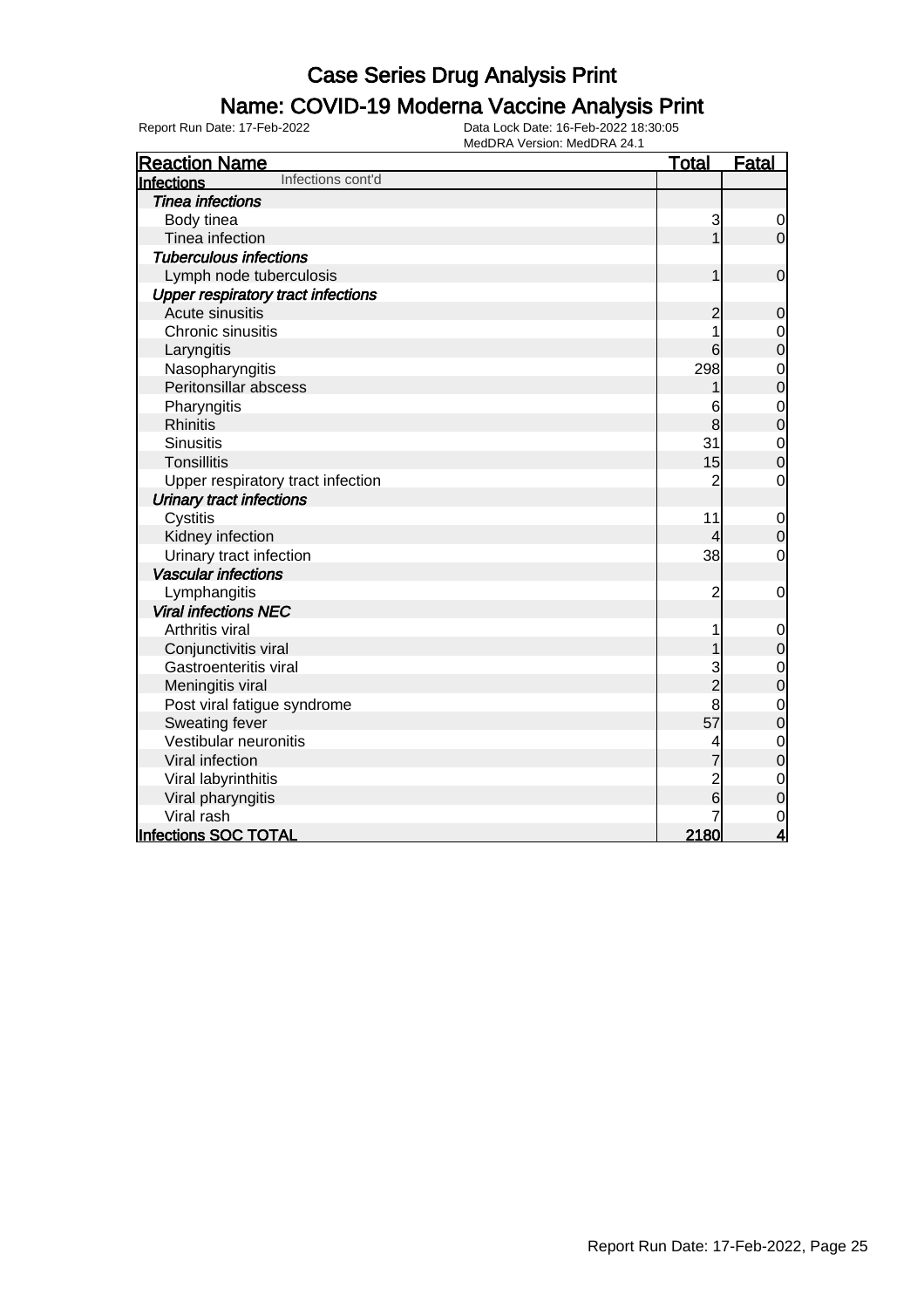#### Name: COVID-19 Moderna Vaccine Analysis Print

| <b>Reaction Name</b>                                        | Total          | <b>Fatal</b>                         |
|-------------------------------------------------------------|----------------|--------------------------------------|
| Injuries                                                    |                |                                      |
| Abdominal and gastrointestinal injuries NEC                 |                |                                      |
| Oral contusion                                              | 1              | $\overline{0}$                       |
| Palate injury                                               | 1              | $\overline{0}$                       |
| Accidental exposures to product                             |                |                                      |
| Accidental exposure to product                              | 2              | $\overline{0}$                       |
| Anaesthetic and allied procedural complications             |                |                                      |
| Anaesthetic complication                                    | 1              | $\overline{0}$                       |
| Atmospheric pressure injuries                               |                |                                      |
| Barotrauma                                                  | 1              | $\overline{0}$                       |
| <b>Bone and joint injuries NEC</b>                          |                |                                      |
| Joint injury                                                | 1              | $\overline{0}$                       |
| Cardiovascular injuries                                     |                |                                      |
| Vascular injury                                             | 1              | $\overline{0}$                       |
| <b>Cerebral injuries NEC</b>                                |                |                                      |
| Concussion                                                  | 8              | 0                                    |
| Subdural haematoma                                          |                | $\overline{0}$                       |
| Chest and respiratory tract injuries NEC                    |                |                                      |
| Chest crushing                                              | 3              | $\mathbf 0$                          |
| Conditions caused by cold                                   |                |                                      |
| Chillblains                                                 | 15             | $\mathbf 0$                          |
| Cranial nerve injuries                                      |                |                                      |
| Optic nerve injury                                          | 1              | $\mathbf 0$                          |
| Exposures associated with pregnancy, delivery and lactation |                |                                      |
| Exposure via breast milk                                    | 24             | 0                                    |
| Foetal exposure during pregnancy                            | 11             | $\begin{matrix} 0 \\ 0 \end{matrix}$ |
| Maternal exposure before pregnancy                          |                |                                      |
| Maternal exposure during breast feeding                     | 550            | $\begin{matrix}0\\0\end{matrix}$     |
| Maternal exposure during pregnancy                          | 259            |                                      |
| Maternal exposure timing unspecified                        | 1              | $\mathbf 0$                          |
| <b>Exposures to agents or circumstances NEC</b>             |                |                                      |
| Exposure to SARS-CoV-2                                      | 3              | 0                                    |
| Eye injuries NEC                                            |                |                                      |
| <b>Blindness traumatic</b>                                  | 1              | $\mathbf 0$                          |
| Eye contusion                                               | 2              | $\mathbf 0$                          |
| Eye injury                                                  | $\overline{5}$ | $\mathbf 0$                          |
| <b>Fractures and dislocations NEC</b>                       |                |                                      |
| <b>Compression fracture</b>                                 |                | $\overline{0}$                       |
| Joint dislocation                                           |                | $\overline{0}$                       |
| Gastrointestinal and hepatobiliary procedural complications |                |                                      |
| Procedural vomiting                                         | 1              | $\overline{0}$                       |
| Heat injuries (excl thermal burns)                          |                |                                      |
| Heat exhaustion                                             | 1              | $\mathbf 0$                          |
| <b>Heat illness</b>                                         |                | $\overline{0}$                       |
| Heat oedema                                                 | 8              | $\mathbf 0$                          |
| Heat stroke<br>Limb fractures and dislocations              | 8              | $\mathbf 0$                          |
|                                                             |                |                                      |
| Clavicle fracture                                           | 8              | $\mathbf 0$                          |
| Medication errors, product use errors and issues NEC        |                |                                      |
| Medication error                                            | 15             | $\overline{0}$                       |
| Wrong schedule                                              |                | $\mathbf 0$                          |
| Wrong technique in device usage process                     |                | $\overline{0}$                       |
| Muscle, tendon and ligament injuries                        | 3              |                                      |
| Epicondylitis                                               |                | $\overline{0}$                       |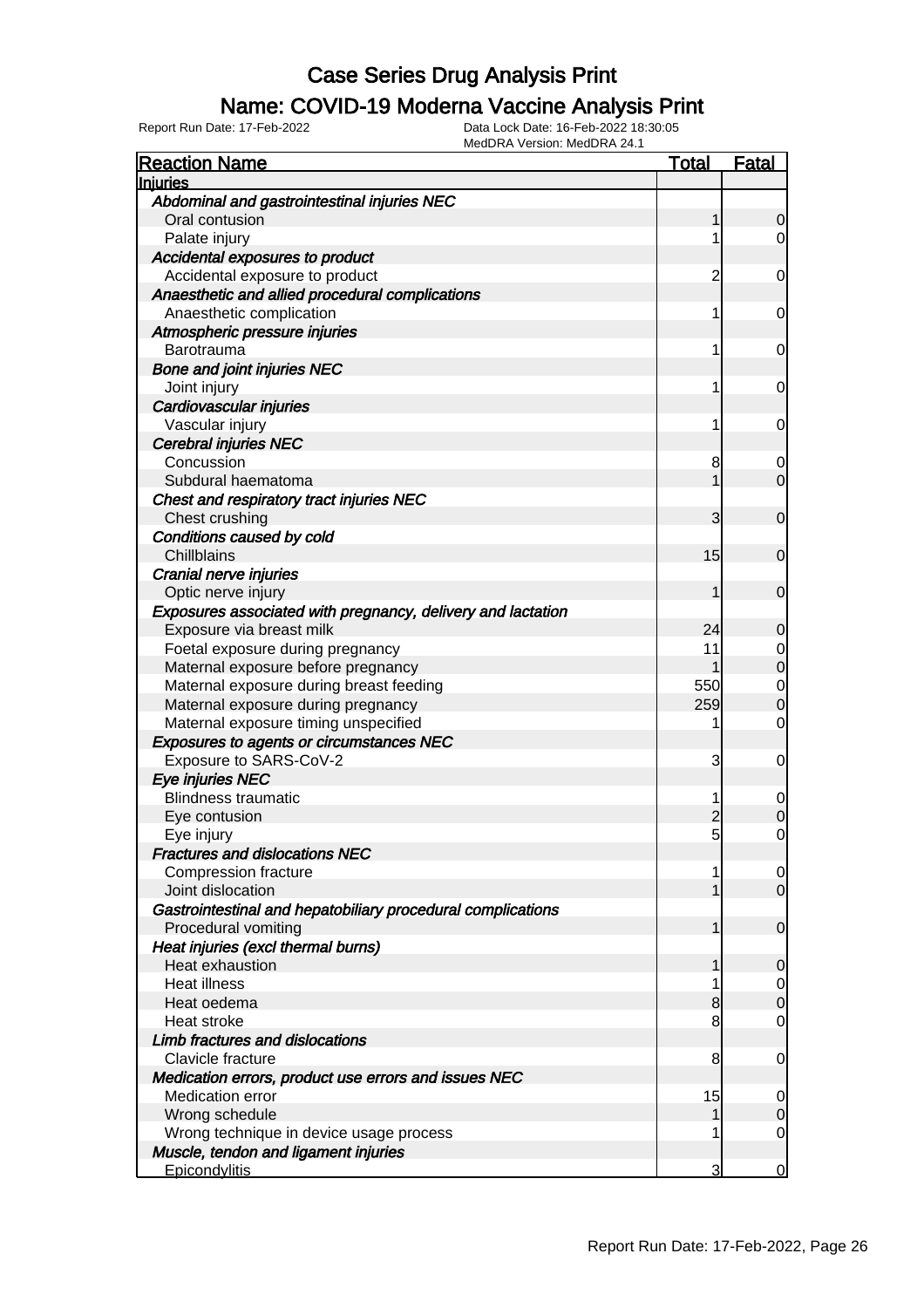### Name: COVID-19 Moderna Vaccine Analysis Print

| <b>Reaction Name</b>                                  | <b>Total</b>            | <b>Fatal</b>     |
|-------------------------------------------------------|-------------------------|------------------|
| Injuries cont'd<br>Injuries                           |                         |                  |
| Ligament sprain                                       | $\overline{c}$          | $\overline{0}$   |
| Muscle injury                                         | 5                       | 0                |
| Muscle strain                                         | 5                       | $\boldsymbol{0}$ |
| Tendon injury                                         | $\overline{2}$          | 0                |
| Tendon rupture                                        |                         | $\mathbf 0$      |
| Nerve injuries NEC                                    |                         |                  |
| Nerve injury                                          | 21                      | $\mathbf 0$      |
| Neurological and psychiatric procedural complications |                         |                  |
| Procedural dizziness                                  | 5                       | $\mathbf 0$      |
| Non-occupational environmental exposures              |                         |                  |
| Exposure to extreme temperature                       | 1                       | $\mathbf 0$      |
| Non-site specific injuries NEC                        |                         |                  |
| Arthropod bite                                        | 4                       | $\mathbf 0$      |
| <b>Bite</b>                                           | 1                       | 0                |
| Electric shock                                        | 6                       | $\mathbf 0$      |
| Fall                                                  | 33                      | $\mathbf 0$      |
| Inflammation of wound                                 | $\overline{c}$          | $\mathbf 0$      |
| Injury                                                |                         | $\mathbf 0$      |
| Multiple injuries                                     |                         | $\mathbf 0$      |
| Nervous system injury                                 |                         | $\mathbf 0$      |
| Stab wound                                            |                         | $\mathbf 0$      |
| Struck by lightning                                   |                         | $\mathbf 0$      |
| Wound complication                                    |                         | 0                |
| Wound haemorrhage                                     | $\overline{2}$          | $\mathbf 0$      |
| Non-site specific procedural complications            |                         |                  |
| Incision site pain                                    |                         | $\mathbf 0$      |
| Infusion related reaction                             |                         | $\mathbf 0$      |
| Injection related reaction                            | 24                      | $\mathbf 0$      |
| Post procedural complication                          |                         | $\mathbf 0$      |
| Post procedural erythema                              |                         | $\mathbf 0$      |
| Procedural pain                                       |                         | $\mathbf 0$      |
| <b>Occupational exposures</b>                         |                         |                  |
| Occupational exposure to toxic agent                  | 1                       | $\mathbf 0$      |
| Off label uses                                        |                         |                  |
| Off label use                                         | 21                      | $\mathbf 0$      |
| <b>Overdoses NEC</b>                                  |                         |                  |
| Overdose                                              | 6                       | $\overline{0}$   |
| Peripheral nerve injuries                             |                         |                  |
| Sciatic nerve injury                                  | 1                       | 0                |
| Ulnar nerve injury                                    |                         | $\overline{0}$   |
| Poisoning and toxicity                                |                         |                  |
| Systemic toxicity                                     | 1                       | 0                |
| Toxicity to various agents                            |                         | $\mathbf 0$      |
| <b>Product administration errors and issues</b>       |                         |                  |
| Accidental overdose                                   | 65                      | 0                |
| Expired product administered                          | 46                      | 0                |
| Extra dose administered                               | 3                       | $\mathbf 0$      |
| Inappropriate schedule of product administration      | 57                      | 0                |
| Inappropriate schedule of product discontinuation     |                         | $\mathbf 0$      |
| Incorrect dose administered                           | 9                       | 0                |
| Incorrect product administration duration             |                         | $\mathbf 0$      |
| Incorrect route of product administration             | $\overline{\mathbf{c}}$ | 0                |
| Poor quality product administered                     | $\overline{1}$          | $\overline{0}$   |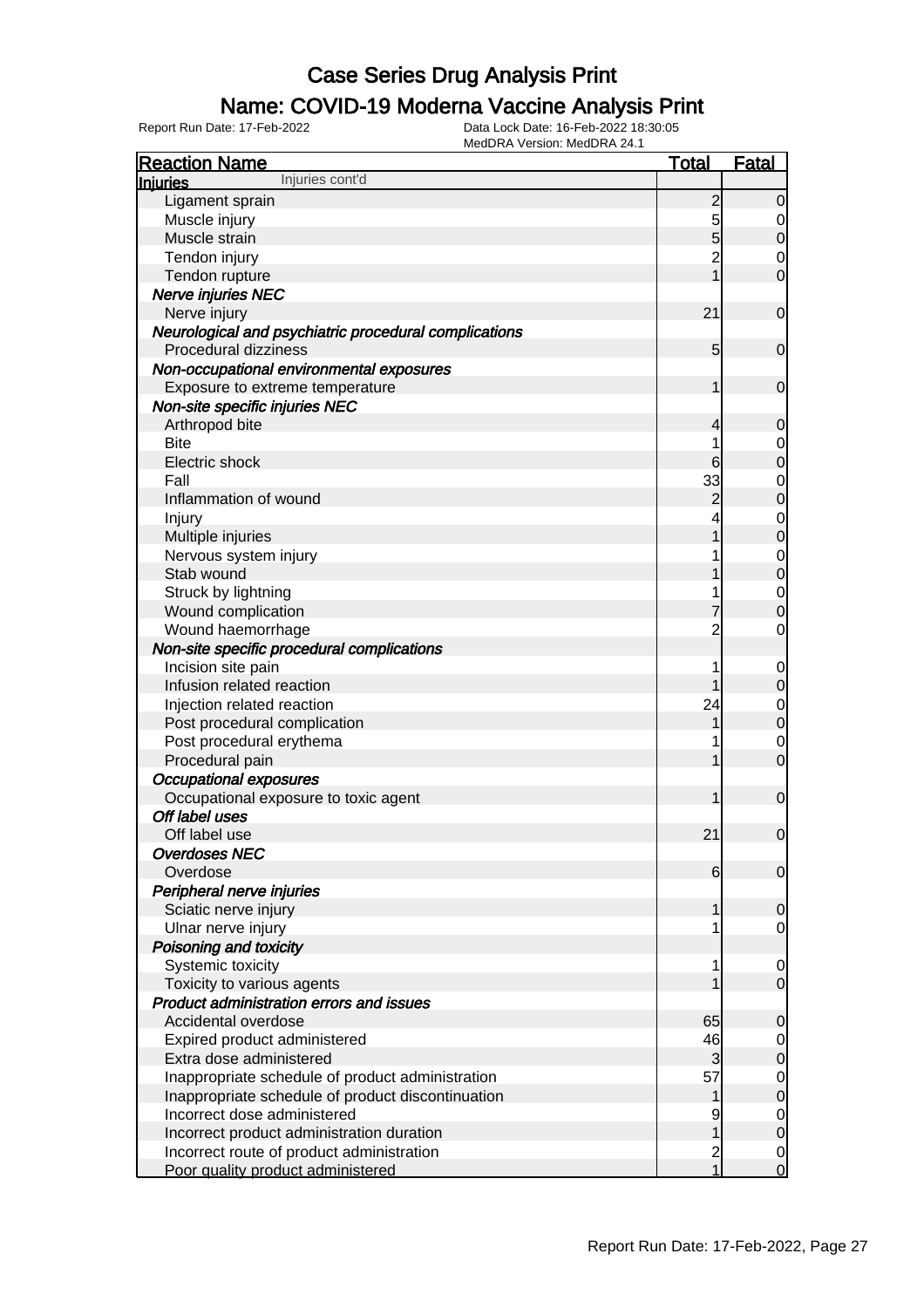### Name: COVID-19 Moderna Vaccine Analysis Print

| <b>Reaction Name</b>                                    | <b>Total</b>   | <b>Fatal</b>   |
|---------------------------------------------------------|----------------|----------------|
| Injuries cont'd<br><b>Injuries</b>                      |                |                |
| Product administered at inappropriate site              | 4              | 0              |
| Product administration interrupted                      |                | 0              |
| Product dose omission issue                             | 5              | 0              |
| Wrong product administered                              | $\overline{2}$ | 0              |
| Product dispensing errors and issues                    |                |                |
| Product dispensing error                                | 1              | $\mathbf 0$    |
| Product prescribing errors and issues                   |                |                |
| Contraindicated product prescribed                      | 1              | 0              |
| <b>Radiation injuries</b>                               |                |                |
| Sunburn                                                 | 15             | 0              |
| Renal and urinary tract injuries NEC                    |                |                |
| <b>Bladder injury</b>                                   | 1              | 0              |
| Site specific injuries NEC                              |                |                |
| Back injury                                             | 2              | 0              |
| Head injury                                             | 10             | 0              |
| Limb injury                                             | 43             | $\overline{0}$ |
| <b>Skin injuries NEC</b>                                |                |                |
| Contusion                                               | 329            | 0              |
| Scar                                                    | 11             | 0              |
| Scratch                                                 | 2              | $\mathbf 0$    |
| Skin abrasion                                           |                | $\mathbf 0$    |
| Skin injury                                             |                | $\mathbf 0$    |
| Skin laceration                                         |                | $\mathbf 0$    |
| Skin wound                                              |                | 0              |
| Subcutaneous haematoma                                  | 2              | $\mathbf 0$    |
| Skull fractures, facial bone fractures and dislocations |                |                |
| Jaw fracture                                            | 1              | 0              |
| Spinal cord injuries NEC                                |                |                |
| Spinal cord injury cervical                             | 1              | 0              |
| Stoma complications                                     |                |                |
| Stoma site discomfort                                   | 1              | 0              |
| Stoma site oedema                                       |                | $\mathbf 0$    |
| <b>Thermal burns</b>                                    |                |                |
| Burn oesophageal                                        |                | 0              |
| Cold burn                                               | 1              | 0              |
| Thermal burn                                            | 13             | $\overline{0}$ |
| Thermal burns of eye                                    | 6              | $\overline{0}$ |
| Thoracic cage fractures and dislocations                |                |                |
| Sternal fracture                                        | 1              | 0              |
| Vaccination related complications                       |                |                |
| Vaccination complication                                | 15             | $\overline{0}$ |
| Injuries SOC TOTAL                                      | 1767           | $\overline{0}$ |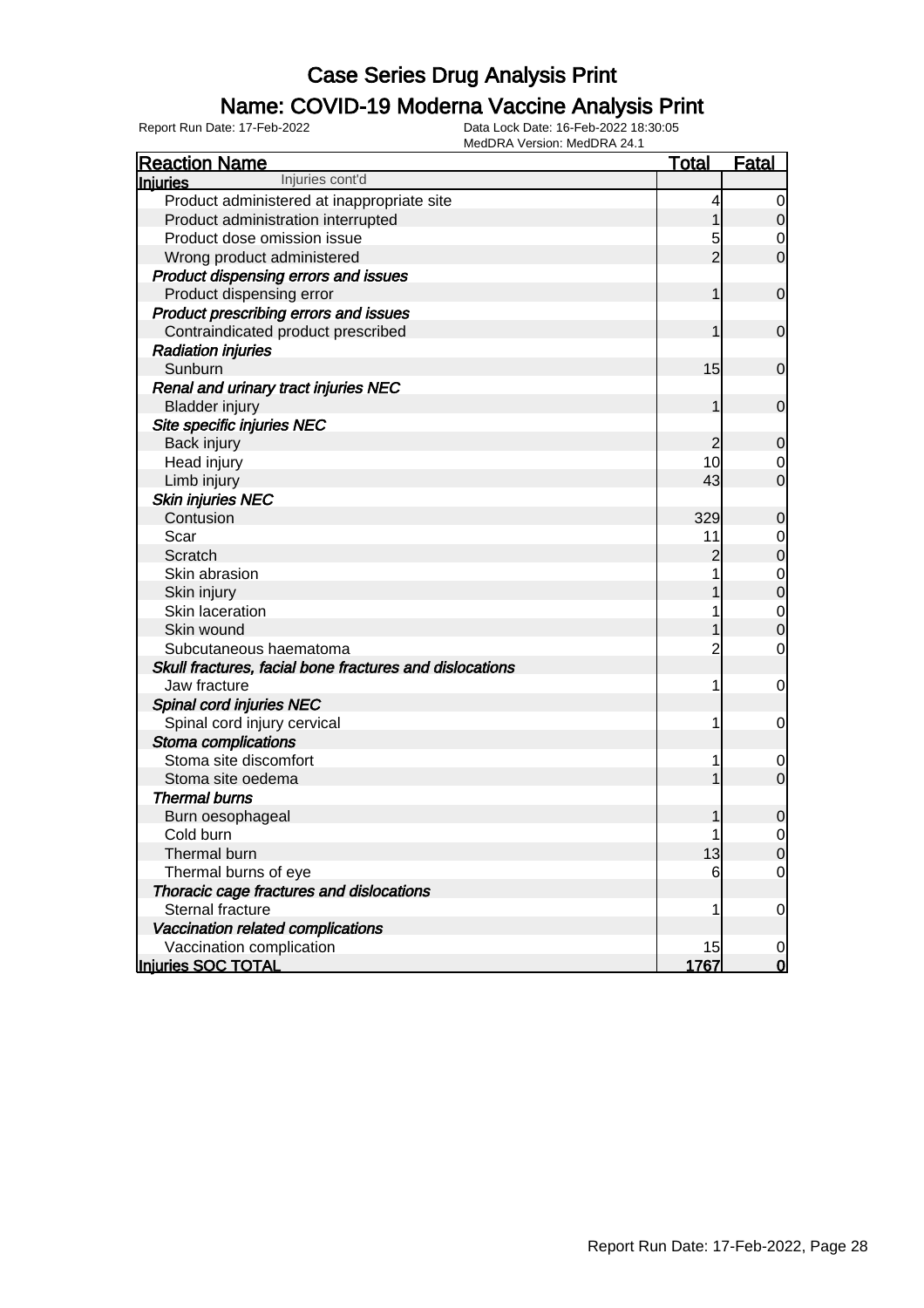## Name: COVID-19 Moderna Vaccine Analysis Print

| <b>Reaction Name</b>                                       | <b>Total</b>   | <b>Fatal</b>                  |
|------------------------------------------------------------|----------------|-------------------------------|
| Investigations                                             |                |                               |
| Adrenal medulla tests                                      |                |                               |
| Norepinephrine increased                                   | 2              | $\overline{0}$                |
| Auditory and vestibular diagnostic procedures              |                |                               |
| Audiogram abnormal                                         | 1              | $\mathbf 0$                   |
| Bacteria identification and serology (excl mycobacteria)   |                |                               |
| Campylobacter test positive                                |                | $\mathbf 0$                   |
| <b>Blood counts NEC</b>                                    |                |                               |
| Full blood count abnormal                                  |                | $\mathbf 0$                   |
| Blood gas and acid base analyses                           |                |                               |
| <b>Blood lactic acid</b>                                   |                | $\mathbf 0$                   |
| Oxygen consumption decreased                               |                | $\mathbf 0$                   |
| Oxygen saturation                                          | $\overline{c}$ | $\overline{0}$                |
| Oxygen saturation decreased                                | 14             | 0                             |
| Carbohydrate tolerance analyses (incl diabetes)            |                |                               |
| Blood glucose                                              |                | $\mathbf 0$                   |
| Blood glucose decreased                                    | $\overline{c}$ | $\mathbf 0$                   |
| Blood glucose increased                                    | 7              | 0                             |
| Cardiac auscultatory investigations                        |                |                               |
| Cardiac murmur                                             | 3              | $\mathbf 0$                   |
| Heart sounds                                               | 4              | $\mathbf 0$                   |
| Cardiac function diagnostic procedures                     |                |                               |
| Ejection fraction decreased                                | 1              | $\mathbf 0$                   |
| Central nervous system imaging procedures                  |                |                               |
| Computerised tomogram head                                 | 1              | $\mathbf 0$                   |
| <b>Chemistry analyses NEC</b>                              |                |                               |
| Histamine abnormal                                         | 1              | $\mathbf 0$                   |
|                                                            |                |                               |
| <b>Cholesterol analyses</b><br>Blood cholesterol increased |                |                               |
|                                                            |                | $\mathbf 0$<br>$\overline{0}$ |
| Low density lipoprotein increased                          |                |                               |
| Coagulation and bleeding analyses                          |                |                               |
| <b>Bleeding time</b>                                       |                | $\mathbf 0$                   |
| Bleeding time abnormal                                     |                | $\mathbf 0$                   |
| Blood fibrinogen                                           |                | $\mathbf{0}$                  |
| Coagulation time shortened                                 |                | $\mathbf 0$                   |
| Fibrin D dimer increased                                   | 5              | $\mathbf 0$                   |
| International normalised ratio decreased                   |                | 0                             |
| International normalised ratio increased                   |                | $\overline{0}$                |
| Digestive enzymes                                          |                |                               |
| Amylase increased                                          | 1              | $\mathbf 0$                   |
| <b>ECG</b> investigations                                  |                |                               |
| Electrocardiogram                                          | 1              | $\mathbf 0$                   |
| Electrocardiogram P wave abnormal                          |                | $\pmb{0}$                     |
| Electrocardiogram QT prolonged                             |                | $\boldsymbol{0}$              |
| Electrocardiogram ST segment elevation                     |                | $\boldsymbol{0}$              |
| Electrocardiogram ST-T segment abnormal                    | $\overline{c}$ | $\mathbf 0$                   |
| Electrocardiogram T wave inversion                         | $\overline{2}$ | $\pmb{0}$                     |
| Electrocardiogram abnormal                                 | 3              | $\mathbf 0$                   |
| Electrocardiogram change                                   |                | $\mathbf 0$                   |
| <b>Endocrine analyses and imaging NEC</b>                  |                |                               |
| Hormone level abnormal                                     | 13             | $\mathbf 0$                   |
| <b>Fertility analyses</b>                                  |                |                               |
| Semen analysis abnormal                                    | 1              | $\boldsymbol{0}$              |
| Foetal and neonatal diagnostic procedures                  |                |                               |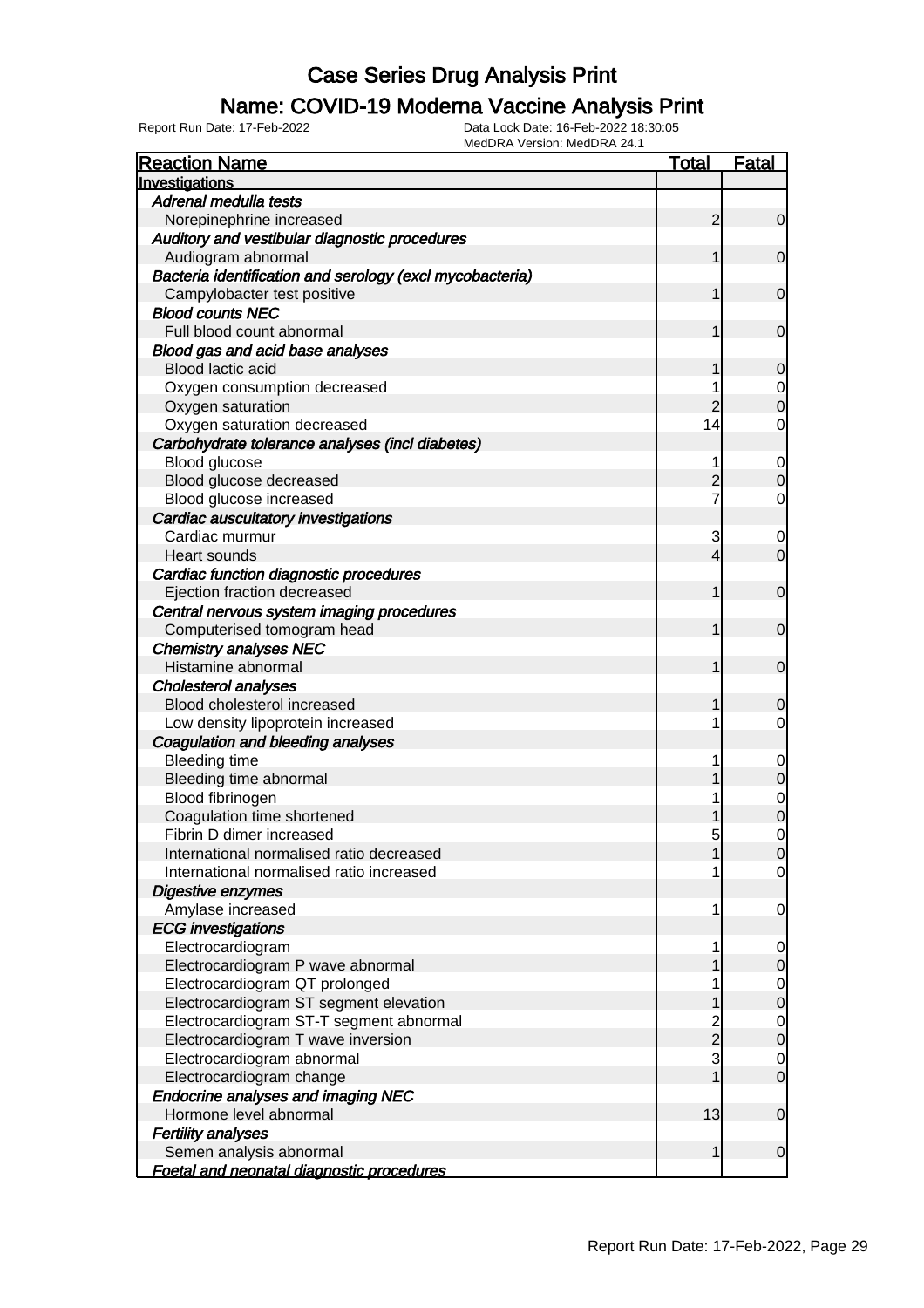## Name: COVID-19 Moderna Vaccine Analysis Print

| <b>Reaction Name</b>                                            | <b>Total</b>   | Fatal                            |
|-----------------------------------------------------------------|----------------|----------------------------------|
| Investigations cont'd<br>Investigations                         |                |                                  |
| Foetal heart rate decreased                                     |                | $\overline{0}$                   |
| Foetal heart rate increased                                     |                | 0                                |
| <b>Fungus identification and serology</b>                       |                |                                  |
| Fungal test                                                     | 1              | $\mathbf 0$                      |
| Gastrointestinal and abdominal imaging procedures               |                |                                  |
| X-ray with contrast upper gastrointestinal tract                | 1              | 0                                |
| Gastrointestinal function diagnostic procedures                 |                |                                  |
| Gastric pH decreased                                            | 1              | 0                                |
| <b>Haematological analyses NEC</b>                              |                |                                  |
| Blood viscosity increased                                       | 1              | 0                                |
| Heart rate and pulse investigations                             |                |                                  |
| Heart rate                                                      | 256            | 0                                |
| Heart rate abnormal                                             | 22             | $\mathbf 0$                      |
| Heart rate decreased                                            | 14             | 0                                |
| Heart rate increased                                            | 385            | $\overline{0}$                   |
| Heart rate irregular                                            | 74             | 0                                |
| Heart rate variability decreased                                |                | $\mathbf 0$                      |
| Maximum heart rate                                              |                | 0                                |
| Maximum heart rate increased                                    |                | $\mathbf 0$                      |
| Pulse abnormal                                                  |                | 0                                |
| Pulse absent                                                    |                | $\overline{0}$                   |
| Sinus rhythm                                                    | 3              | 0                                |
| Imaging procedures NEC                                          |                |                                  |
| X-ray                                                           | 1              | $\mathbf 0$                      |
| Immunology analyses NEC                                         |                |                                  |
| Immunology test                                                 | 1              | $\mathbf 0$                      |
| <b>Investigations NEC</b>                                       |                |                                  |
| Blood test abnormal                                             | 4              | $\mathbf 0$                      |
| <b>Blood test normal</b>                                        |                | $\mathbf 0$                      |
| Polymerase chain reaction positive                              | $\overline{c}$ | 0                                |
| <b>Liver function analyses</b>                                  |                |                                  |
| Alanine aminotransferase increased                              | 6              | $\mathbf 0$                      |
| Aspartate aminotransferase                                      |                | $\mathbf 0$                      |
| Bile output                                                     | 3              | 0                                |
| Blood bilirubin increased                                       | 1              | $\overline{0}$                   |
| Liver function test abnormal                                    | 7              | $\overline{0}$                   |
| Liver function test increased                                   |                | $\overline{0}$                   |
| Transaminases increased                                         |                | 0                                |
| Mineral and electrolyte analyses                                |                |                                  |
| Blood calcium increased                                         | 2<br>2         | $\overline{0}$                   |
| Blood iron decreased                                            |                | $\mathbf 0$                      |
| Blood magnesium decreased                                       |                | $\overline{0}$                   |
| Blood potassium decreased                                       | $\overline{2}$ | $\mathbf 0$                      |
| Serum ferritin increased                                        |                | $\overline{0}$<br>$\overline{0}$ |
| Urine copper                                                    |                |                                  |
| Musculoskeletal and soft tissue imaging procedures<br>Bone scan | 1              | $\overline{0}$                   |
| Musculoskeletal and soft tissue tests NEC                       |                |                                  |
| Tender joint count                                              | 1              | $\mathbf 0$                      |
| Neurologic diagnostic procedures                                |                |                                  |
| Coma scale abnormal                                             | 2              | $\mathbf 0$                      |
| Electromyogram abnormal                                         |                | 0                                |
| <b>Sensory level</b>                                            |                | $\overline{0}$                   |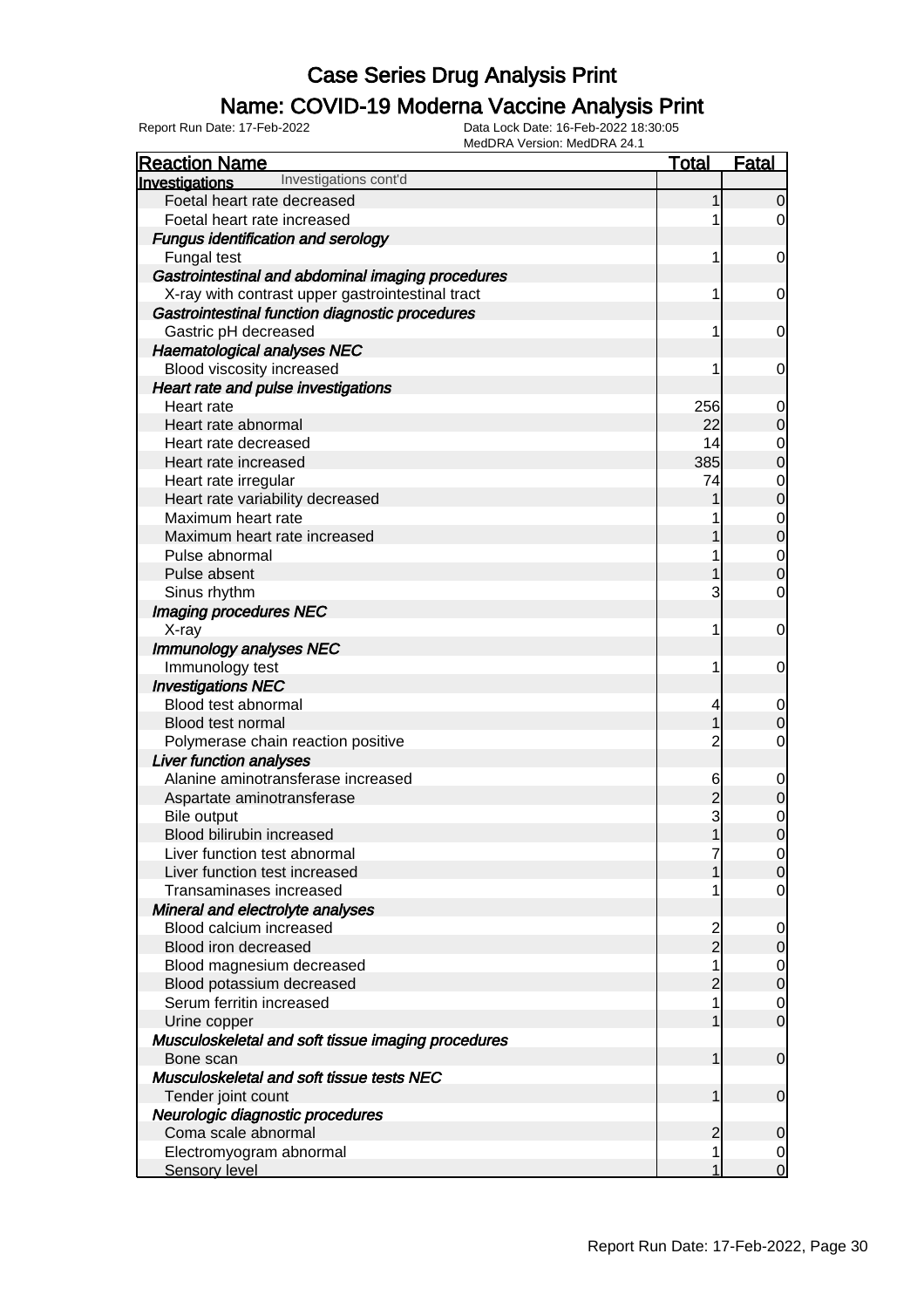## Name: COVID-19 Moderna Vaccine Analysis Print

| <b>Reaction Name</b>                                     | <u>Total</u>    | <u>Fatal</u>                         |
|----------------------------------------------------------|-----------------|--------------------------------------|
| Investigations cont'd<br>Investigations                  |                 |                                      |
| Ophthalmic function diagnostic procedures                |                 |                                      |
| Visual tracking test                                     | 1               | 0                                    |
| Visual tracking test abnormal                            | 1               | $\overline{0}$                       |
| Physical examination procedures and organ system status  |                 |                                      |
| Body temperature                                         | 98              | $\boldsymbol{0}$                     |
| Body temperature abnormal                                | 11              | $\mathbf 0$                          |
| Body temperature decreased                               | 15              | $\mathbf{0}$                         |
| Body temperature fluctuation                             | 23              | $\overline{0}$                       |
| Body temperature increased                               | 112             | $\begin{matrix} 0 \\ 0 \end{matrix}$ |
| <b>Breath sounds</b>                                     | 1               |                                      |
| Breath sounds abnormal                                   | 1               | $\begin{matrix} 0 \\ 0 \end{matrix}$ |
| Grip strength                                            | 1               |                                      |
| Grip strength decreased                                  | $\overline{c}$  | $\begin{matrix}0\\0\end{matrix}$     |
| Head lag                                                 | $\overline{4}$  |                                      |
| Lymph node palpable                                      | 5<br>2          | $\begin{matrix}0\\0\end{matrix}$     |
| Muscle strength abnormal                                 |                 |                                      |
| Palpatory finding abnormal                               | $\overline{1}$  | $\begin{matrix}0\\0\end{matrix}$     |
| Product residue present                                  | 1               |                                      |
| Respiratory rate                                         | 4               | $\begin{matrix}0\\0\end{matrix}$     |
| Respiratory rate decreased                               | $6\overline{6}$ |                                      |
| Respiratory rate increased                               | 10              | $\begin{matrix} 0 \\ 0 \end{matrix}$ |
| Skin temperature                                         | 23              |                                      |
| Temperature difference of extremities                    | 4               | $\begin{matrix}0\\0\end{matrix}$     |
| Weight decreased                                         | 20              |                                      |
| Weight increased                                         | 10              | $\mathbf 0$                          |
| Pituitary analyses anterior                              |                 |                                      |
| Blood thyroid stimulating hormone decreased              | 1               | $\mathbf 0$                          |
| Blood thyroid stimulating hormone increased              | $\overline{2}$  | $\mathbf 0$                          |
| <b>Platelet analyses</b>                                 |                 |                                      |
| Platelet count decreased                                 | 10              | $\boldsymbol{0}$                     |
| <b>Protein analyses NEC</b>                              |                 |                                      |
| C-reactive protein increased                             | 8               | $\mathbf 0$                          |
| Red blood cell analyses                                  |                 |                                      |
| Haemoglobin E                                            | 1               | 0                                    |
| Haemoglobin decreased                                    | $\overline{2}$  | $\mathbf 0$                          |
| <b>Renal function analyses</b>                           |                 |                                      |
| Blood creatinine increased                               | 1               | $\overline{0}$                       |
| Reproductive hormone analyses                            |                 |                                      |
| Blood testosterone decreased                             | 1               | $\overline{0}$                       |
| False negative pregnancy test                            | 1               | $\mathbf 0$                          |
| Pregnancy test                                           | 1               | $\begin{matrix} 0 \\ 0 \end{matrix}$ |
| Pregnancy test false positive                            | $\mathbf{1}$    |                                      |
| Reproductive organ and breast histopathology procedures  |                 |                                      |
| Smear cervix                                             | $\mathbf{1}$    | $\boldsymbol{0}$                     |
| Reproductive organ and breast imaging procedures         |                 |                                      |
| Hysteroscopy                                             | $\mathbf{1}$    | $\boldsymbol{0}$                     |
| Respiratory and pulmonary function diagnostic procedures |                 |                                      |
| Forced expiratory volume decreased                       | 1               | $\mathbf 0$                          |
| Forced expiratory volume increased                       | $\overline{2}$  | $\mathbf 0$                          |
| Skeletal and cardiac muscle analyses                     |                 |                                      |
| Blood creatine phosphokinase increased                   | 1               | $\mathbf 0$                          |
| Myocardial necrosis marker increased                     | $\mathbf{1}$    | $\mathbf 0$                          |
| <b>Troponin I increased</b>                              | 1               | $\overline{0}$                       |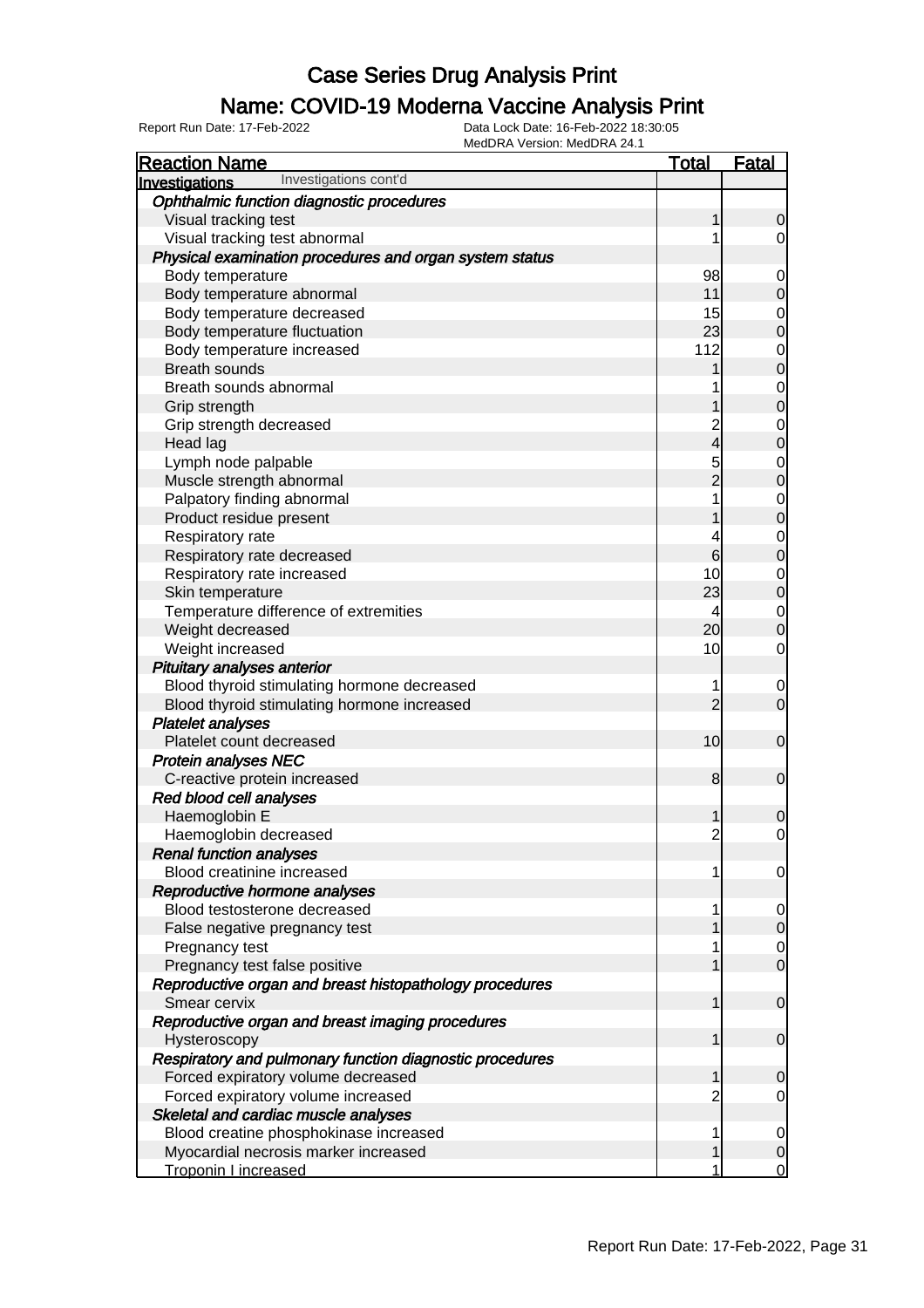### Name: COVID-19 Moderna Vaccine Analysis Print

| MEUDRA VEISIUII. MEUDRA 24.<br><b>Reaction Name</b> | <b>Total</b>   | <b>Fatal</b>   |
|-----------------------------------------------------|----------------|----------------|
| Investigations cont'd<br><b>Investigations</b>      |                |                |
| Troponin T increased                                |                | $\Omega$       |
| Troponin increased                                  | 5              | 0              |
| Therapeutic drug monitoring analyses                |                |                |
| Analgesic drug level                                | 5              | 0              |
| <b>Thyroid analyses</b>                             |                |                |
| Tri-iodothyronine decreased                         |                | 0              |
| Tissue enzyme analyses NEC                          |                |                |
| Blood alkaline phosphatase increased                |                | 0              |
| Blood lactate dehydrogenase increased               |                | $\overline{0}$ |
| <b>Urinalysis NEC</b>                               |                |                |
| <b>Blood urine</b>                                  | 5              | 0              |
| Blood urine present                                 | 25             | 0              |
| Protein urine                                       |                | $\overline{0}$ |
| pH urine                                            |                | 0              |
| Urinary tract function analyses NEC                 |                |                |
| Urine output                                        | 11             | 0              |
| Urine output decreased                              |                | $\overline{0}$ |
| Urinary tract imaging procedures                    |                |                |
| <b>Bladder</b> scan                                 | 1              | $\mathbf 0$    |
| Vascular tests NEC (incl blood pressure)            |                |                |
| Blood pressure abnormal                             | 2              | 0              |
| Blood pressure decreased                            | 11             | 0              |
| Blood pressure diastolic increased                  |                | $\overline{0}$ |
| Blood pressure increased                            | 31             | $\mathbf 0$    |
| Blood pressure measurement                          |                | $\mathbf 0$    |
| Blood pressure normal                               |                | 0              |
| Virus identification and serology                   |                |                |
| Coronavirus test                                    |                | 0              |
| Influenza A virus test                              |                | $\Omega$       |
| SARS-CoV-2 antibody test                            | 2              | 0              |
| SARS-CoV-2 antibody test negative                   |                | $\mathbf 0$    |
| SARS-CoV-2 antibody test positive                   |                | $\mathbf 0$    |
| SARS-CoV-2 test                                     | 2<br>4         | $\mathbf 0$    |
| SARS-CoV-2 test negative                            | 4              | 0              |
| SARS-CoV-2 test positive                            | $\overline{7}$ | $\overline{0}$ |
| Vitamin analyses                                    |                |                |
| Blood folate decreased                              |                | $\overline{0}$ |
| White blood cell analyses                           |                |                |
| Neutrophil count                                    |                | 0              |
| White blood cell count                              |                | 0              |
| White blood cell count decreased                    |                | $\mathbf 0$    |
| White blood cell count increased                    |                | 0              |
| <b>Investigations SOC TOTAL</b>                     | 1428           | 0              |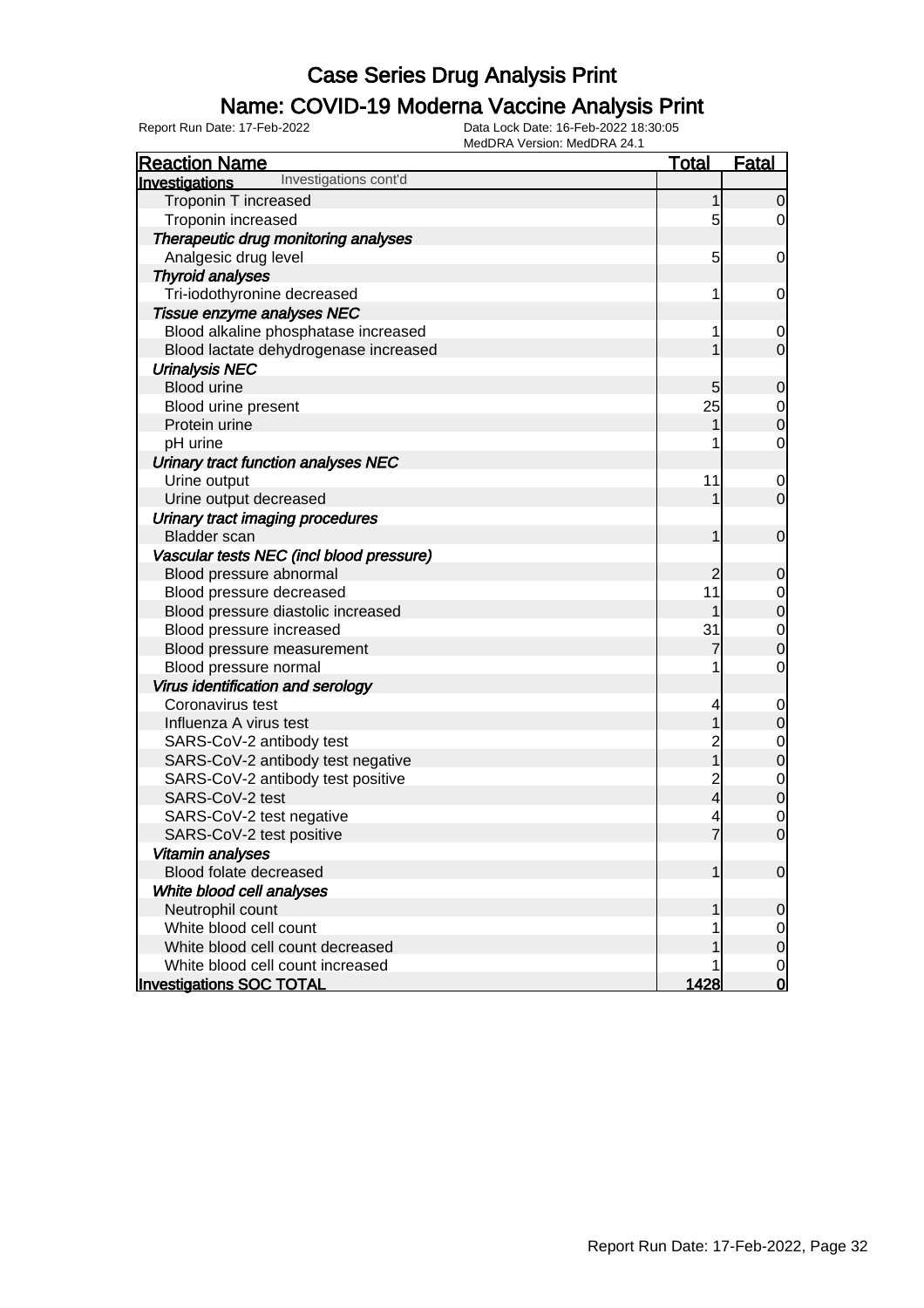## Name: COVID-19 Moderna Vaccine Analysis Print

| <b>Reaction Name</b>                                                  | <u>Total</u>   | <b>Fatal</b>   |
|-----------------------------------------------------------------------|----------------|----------------|
| <b>Metabolic disorders</b>                                            |                |                |
| <b>Appetite disorders</b>                                             |                |                |
| Appetite disorder                                                     | 2              | 0              |
| Decreased appetite                                                    | 411            | 0              |
| Food craving                                                          | 2              | $\mathbf 0$    |
| Food refusal                                                          |                | 0              |
| Hyperphagia                                                           | 5              | $\mathbf 0$    |
| Hypophagia                                                            | $\overline{c}$ | $\mathbf 0$    |
| Increased appetite                                                    | $\overline{8}$ | 0              |
| Salt craving                                                          | 1              | 0              |
| Copper metabolism disorders                                           |                |                |
| Copper deficiency                                                     | 1              | 0              |
| Diabetes mellitus (incl subtypes)                                     |                |                |
| Diabetes mellitus                                                     | 5              | 0              |
| Diabetes mellitus inadequate control                                  | 4              | $\mathbf 0$    |
| Type 1 diabetes mellitus                                              | 1              | 0              |
| Type 2 diabetes mellitus                                              |                | $\mathbf 0$    |
| <b>Diabetic complications NEC</b>                                     |                |                |
| Diabetic ketoacidosis                                                 | 2              | $\mathbf 0$    |
| Disorders of purine metabolism                                        |                |                |
| Gout                                                                  | 19             | 0              |
| Fat soluble vitamin deficiencies and disorders                        |                |                |
| Vitamin D deficiency                                                  | 1              | $\mathbf 0$    |
|                                                                       |                |                |
| Fluid intake decreased                                                |                |                |
| Fluid intake reduced                                                  | 1              | $\mathbf 0$    |
| <b>Fluid intake increased</b>                                         |                |                |
| Polydipsia                                                            | 1              | $\mathbf 0$    |
| Food malabsorption and intolerance syndromes (excl sugar intolerance) |                |                |
| Alcohol intolerance                                                   | $\overline{c}$ | 0              |
| Food intolerance                                                      | $\overline{2}$ | 0              |
| Gluten sensitivity                                                    | $\overline{1}$ | 0              |
| Histamine intolerance                                                 | 1              | $\mathbf 0$    |
| <b>General nutritional disorders NEC</b>                              |                |                |
| Abnormal loss of weight                                               | 3              | 0              |
| Abnormal weight gain                                                  |                | 0              |
| Feeding disorder                                                      | 46             | 0              |
| Food aversion                                                         | 5              | $\overline{0}$ |
| Neonatal insufficient breast milk syndrome                            | 4              | $\overline{0}$ |
| Overweight                                                            | 1              | $\mathbf 0$    |
| <b>Hyperglycaemic conditions NEC</b>                                  |                |                |
| Hyperglycaemia                                                        | 7              | $\mathbf 0$    |
| <b>Hypoglycaemic conditions NEC</b>                                   |                |                |
| Hypoglycaemia                                                         | $\overline{9}$ | $\mathbf 0$    |
| Potassium imbalance                                                   |                |                |
| Hypokalaemia                                                          | $\overline{2}$ | $\mathbf 0$    |
| Sodium imbalance                                                      |                |                |
| Hyponatraemia                                                         | 1              | $\mathbf 0$    |
| Total fluid volume decreased                                          |                |                |
| Dehydration                                                           | 101            | $\mathbf 0$    |
| Total fluid volume increased                                          |                |                |
| Fluid retention                                                       | 10             | $\mathbf 0$    |
| Water soluble vitamin deficiencies                                    |                |                |
| Folate deficiency                                                     | 1              | 0              |
| <b>Metabolic disorders SOC TOTAL</b>                                  | 674            | 0              |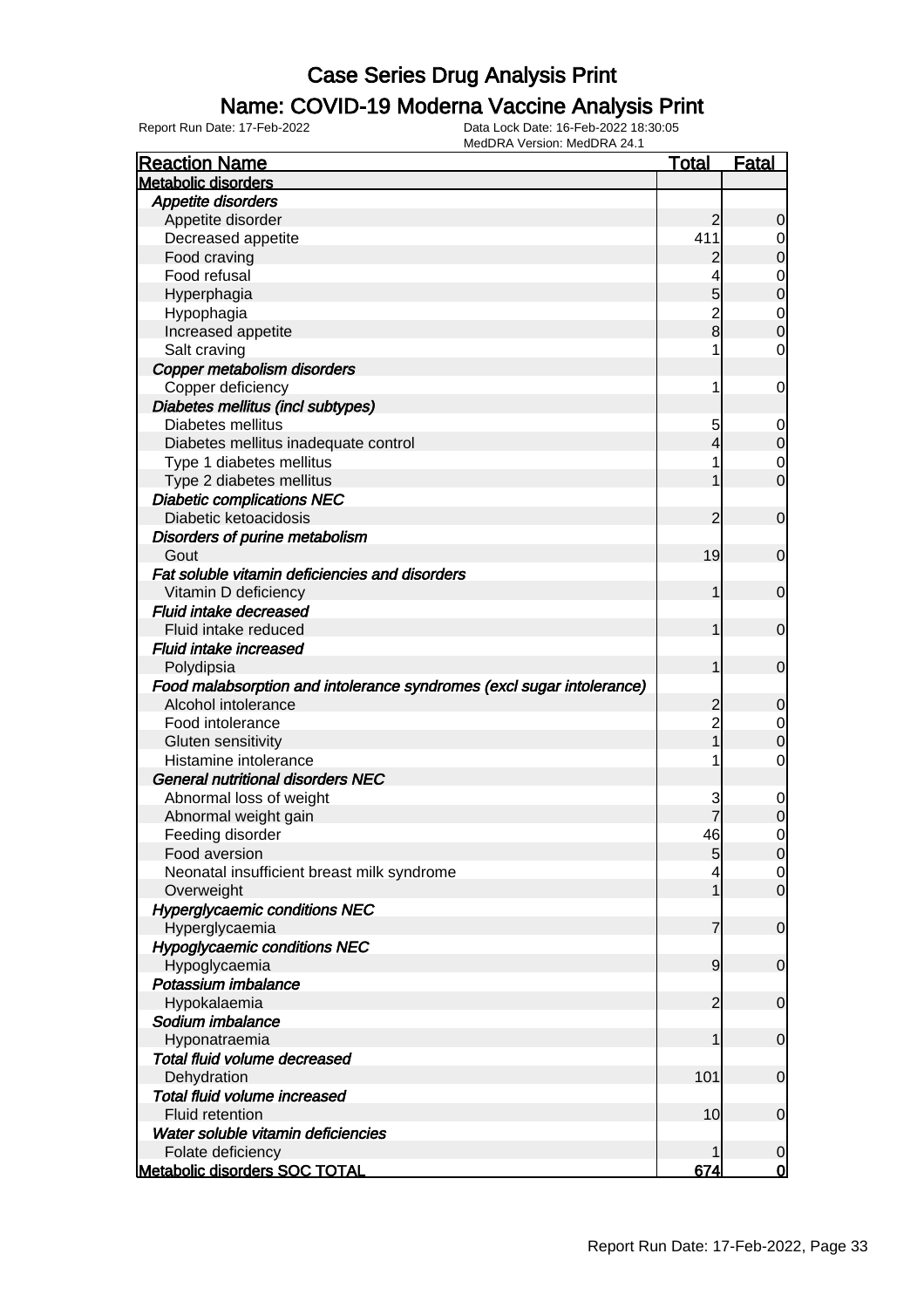### Name: COVID-19 Moderna Vaccine Analysis Print

| <b>Reaction Name</b>                | <u>Total</u>   | <b>Fatal</b>     |
|-------------------------------------|----------------|------------------|
| Muscle & tissue disorders           |                |                  |
| <b>Arthropathies NEC</b>            |                |                  |
| Arthritis                           | 50             | 0                |
| Arthritis allergic                  |                | $\mathbf 0$      |
| Arthritis enteropathic              |                | $\overline{0}$   |
| Arthropathy                         | 9              | $\mathbf{0}$     |
| Autoimmune arthritis                |                | $\overline{0}$   |
| Palindromic rheumatism              |                | $\mathbf 0$      |
| Polyarthritis                       |                | $\overline{0}$   |
| <b>Bone disorders NEC</b>           |                |                  |
| Bone erosion                        |                | 0                |
| Exostosis                           |                | $\mathbf 0$      |
| Jaw cyst                            |                | $\overline{0}$   |
| Jaw disorder                        |                | $\mathbf{0}$     |
| Medial tibial stress syndrome       |                | $\overline{0}$   |
| Osteitis                            |                | $\mathbf 0$      |
| Bone related signs and symptoms     |                |                  |
| Bone pain                           | 100            | $\mathbf 0$      |
| Bone swelling                       | 2              | $\mathbf 0$      |
| Coccydynia                          |                | $\mathbf{0}$     |
| Pain in jaw                         | 96             | $\mathbf 0$      |
| Spinal pain                         | 16             | $\mathbf 0$      |
| <b>Bursal disorders</b>             |                |                  |
| <b>Bursitis</b>                     | 22             | $\mathbf 0$      |
| Cartilage disorders                 |                |                  |
| Costochondritis                     | 20             | $\mathbf 0$      |
| Connective tissue disorders NEC     |                |                  |
| Morphoea                            | 1              | $\mathbf 0$      |
| Polymyalgia rheumatica              | 4              | $\boldsymbol{0}$ |
| Reynold's syndrome                  | $\overline{2}$ | $\mathbf 0$      |
| <b>Extremity deformities</b>        |                |                  |
| Finger deformity                    | 1              | $\mathbf 0$      |
| Foot deformity                      | $\overline{c}$ | $\boldsymbol{0}$ |
| Hand deformity                      | $\overline{2}$ | $\mathbf 0$      |
| Intervertebral disc disorders NEC   |                |                  |
| Intervertebral disc protrusion      | $\overline{c}$ | 0                |
| Joint related disorders NEC         |                |                  |
| Hypermobility syndrome              | 1              | $\overline{0}$   |
| Joint lock                          | 10             | $\mathbf 0$      |
| Periarthritis                       | 48             | $\overline{0}$   |
| Rotator cuff syndrome               | 5              | $\mathbf 0$      |
| Temporomandibular joint syndrome    |                | $\mathbf 0$      |
| Joint related signs and symptoms    |                |                  |
| Arthralgia                          | 2437           | $\mathbf 0$      |
| Joint effusion                      |                | $\boldsymbol{0}$ |
| Joint noise                         | 3              | $\overline{0}$   |
| Joint range of motion decreased     |                | $\mathbf 0$      |
| Joint stiffness                     | 66             | $\mathbf 0$      |
| Joint swelling                      | 77             | $\mathbf 0$      |
| Joint vibration                     | $\overline{c}$ | $\mathbf 0$      |
| Joint warmth                        | 5              | $\mathbf 0$      |
| Lupus erythematosus (incl subtypes) |                |                  |
| Lupus-like syndrome                 | 1              | 0                |
| Systemic lupus erythematosus        | $\overline{2}$ | 0                |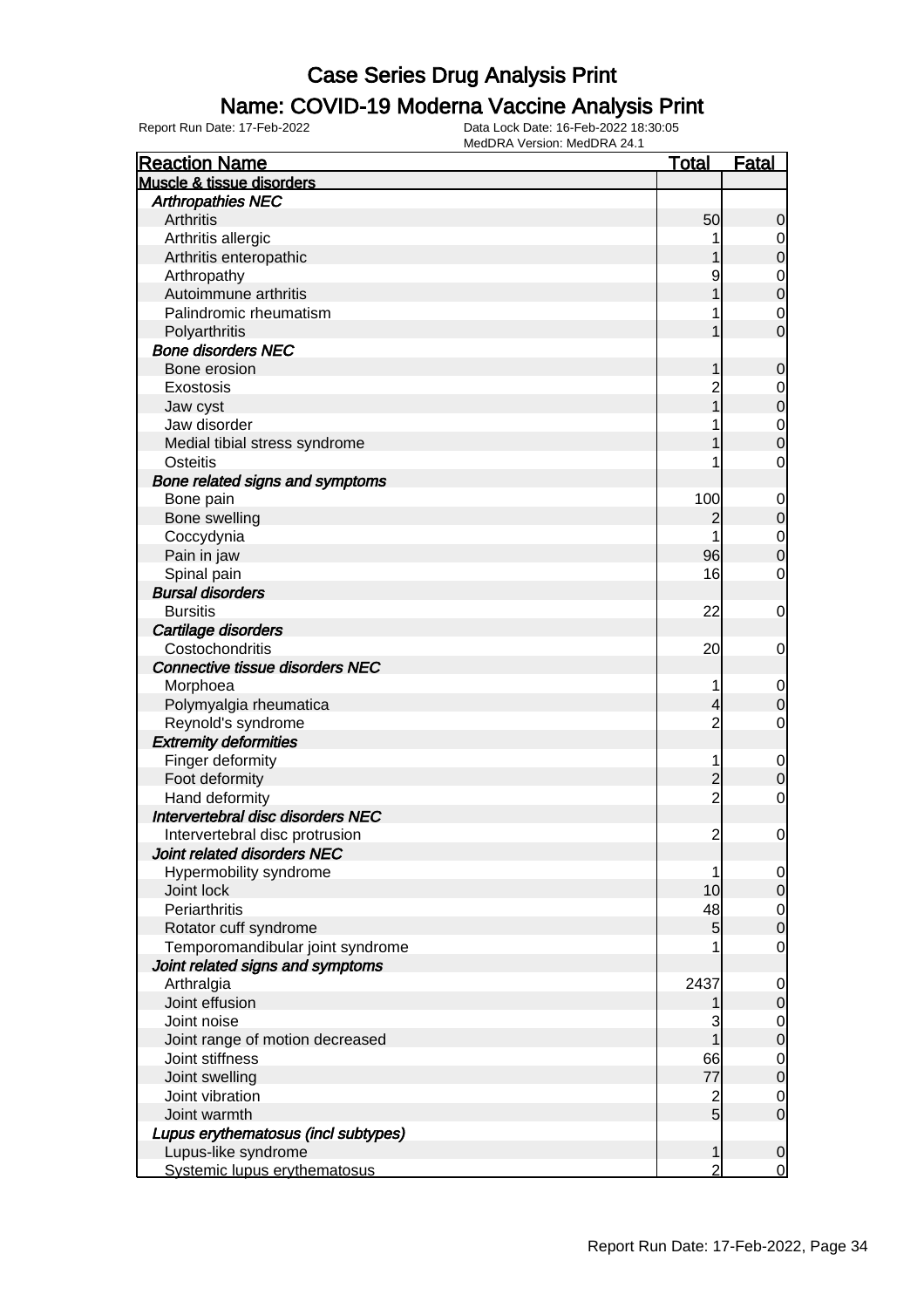#### Name: COVID-19 Moderna Vaccine Analysis Print

| <b>Reaction Name</b>                                                   | <b>Total</b>    | <b>Fatal</b>     |
|------------------------------------------------------------------------|-----------------|------------------|
| Muscle & tissue disordersle & tissue disorders cont'd                  |                 |                  |
| <b>Muscle infections and inflammations</b>                             |                 |                  |
| <b>Myositis</b>                                                        | 9               | 0                |
| <b>Muscle pains</b>                                                    |                 |                  |
| Fibromyalgia                                                           | 23              | 0                |
| Myalgia                                                                | 3197            | $\mathbf 0$      |
| Muscle related signs and symptoms NEC                                  |                 |                  |
| Muscle atrophy                                                         | $\overline{c}$  | $\mathbf 0$      |
| Muscle discomfort                                                      | $\overline{2}$  | 0                |
| Muscle fatigue                                                         | 103             | $\boldsymbol{0}$ |
| Muscle haemorrhage                                                     |                 | 0                |
| Muscle spasms                                                          | 474             | $\boldsymbol{0}$ |
| Muscle swelling                                                        | 16              | 0                |
| Muscle tightness                                                       | 28              | $\boldsymbol{0}$ |
| Muscle twitching                                                       | 88              | 0                |
| Myosclerosis                                                           |                 | $\overline{0}$   |
| <b>Muscle tone abnormalities</b>                                       |                 |                  |
| Muscle rigidity                                                        | 4               | $\mathbf 0$      |
| Nuchal rigidity                                                        | 5               | 0                |
| <b>Trismus</b>                                                         | 9               | $\overline{0}$   |
| Muscle weakness conditions                                             |                 |                  |
| Muscular weakness                                                      | 218             | $\mathbf 0$      |
| Musculoskeletal and connective tissue conditions NEC                   |                 |                  |
| Growth retardation                                                     | 1               | 0                |
| Limb mass                                                              | $\overline{c}$  | 0                |
| <b>Mastication disorder</b>                                            | $\overline{2}$  | $\boldsymbol{0}$ |
| Mobility decreased                                                     | 17              | 0                |
| Muscle contracture                                                     | 1               | $\boldsymbol{0}$ |
| Musculoskeletal disorder                                               | 2               | 0                |
| Musculoskeletal stiffness                                              | 455             | $\mathbf 0$      |
| Weight bearing difficulty                                              |                 | 0                |
| Musculoskeletal and connective tissue deformities of skull, face and   |                 |                  |
| buccal cavity                                                          |                 |                  |
| Facial asymmetry                                                       | $\overline{c}$  | $\mathbf 0$      |
| Musculoskeletal and connective tissue infections and inflammations NEC |                 |                  |
| Dupuytren's contracture                                                | 1               | 0                |
| <b>Fasciitis</b>                                                       | 1               | $\Omega$         |
| Musculoskeletal and connective tissue pain and discomfort              |                 |                  |
| Back pain                                                              | 783             | 0                |
| Flank pain                                                             | 18              | 0                |
| Limb discomfort                                                        | 380             | 0                |
| Musculoskeletal chest pain                                             | 61              | 0                |
| Musculoskeletal discomfort                                             | 20              | $\mathbf 0$      |
| Musculoskeletal pain                                                   | 22              | $\mathbf 0$      |
| Neck pain                                                              | 465             | $\mathbf 0$      |
| Pain in extremity                                                      | 3803            | 1                |
| Sacral pain                                                            |                 | $\mathbf 0$      |
| <b>Myopathies</b>                                                      |                 |                  |
| Rhabdomyolysis                                                         | 1               | $\mathbf 0$      |
| Osteoarthropathies                                                     |                 |                  |
| Osteoarthritis                                                         | $5\overline{)}$ | $\mathbf 0$      |
| <b>Psoriatic arthropathies</b>                                         |                 |                  |
| Psoriatic arthropathy                                                  | $\overline{2}$  | $\mathbf 0$      |
| <b>Rheumatoid arthropathies</b>                                        |                 |                  |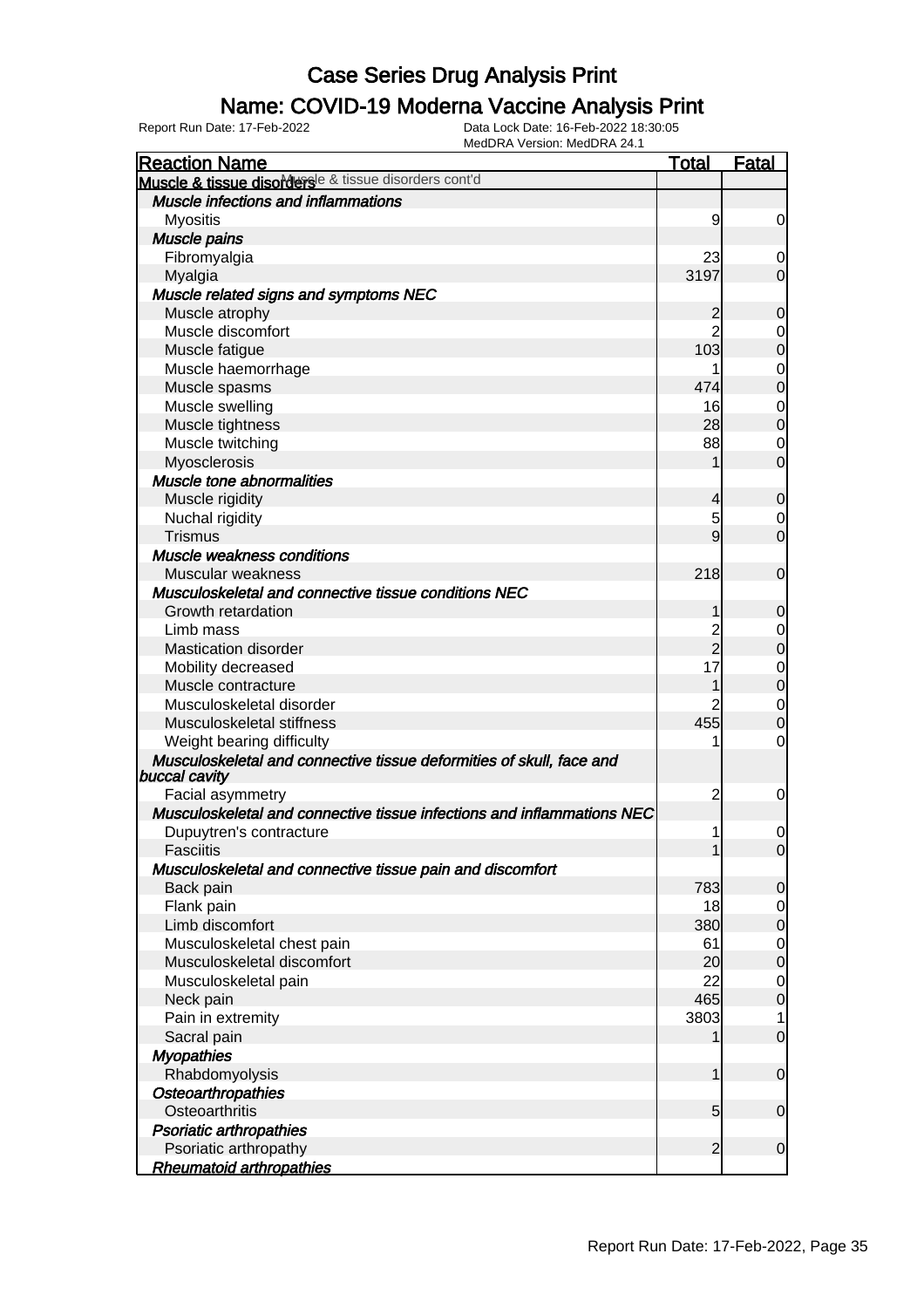## Name: COVID-19 Moderna Vaccine Analysis Print

| <b>Reaction Name</b>                                  | <b>Total</b> | <u>Fatal</u> |
|-------------------------------------------------------|--------------|--------------|
| Muscle & tissue disordersle & tissue disorders cont'd |              |              |
| Rheumatoid arthritis                                  | 15           | $\Omega$     |
| Soft tissue disorders NEC                             |              |              |
| Axillary mass                                         | 58           | 0            |
| Fluctuance                                            |              |              |
| Groin pain                                            | 26           | 0            |
| Neck mass                                             | 13           | 0            |
| Soft tissue swelling                                  |              | $\Omega$     |
| Spondyloarthropathies                                 |              |              |
| Ankylosing spondylitis                                |              | $\mathbf 0$  |
| Arthritis reactive                                    | 12           | 0            |
| Axial spondyloarthritis                               |              | $\mathbf 0$  |
| <b>Synovial disorders</b>                             |              |              |
| Synovial cyst                                         | 5            | $\mathbf 0$  |
| <b>Tendon disorders</b>                               |              |              |
| Tendon pain                                           | 3            | 0            |
| <b>Tendonitis</b>                                     | 6            | $\mathbf 0$  |
| Trigger finger                                        | 3            | 0            |
| <b>Trunk deformities</b>                              |              |              |
| Shoulder deformity                                    |              | $\Omega$     |
| Muscle & tissue disorders SOC TOTAL                   | 13379        |              |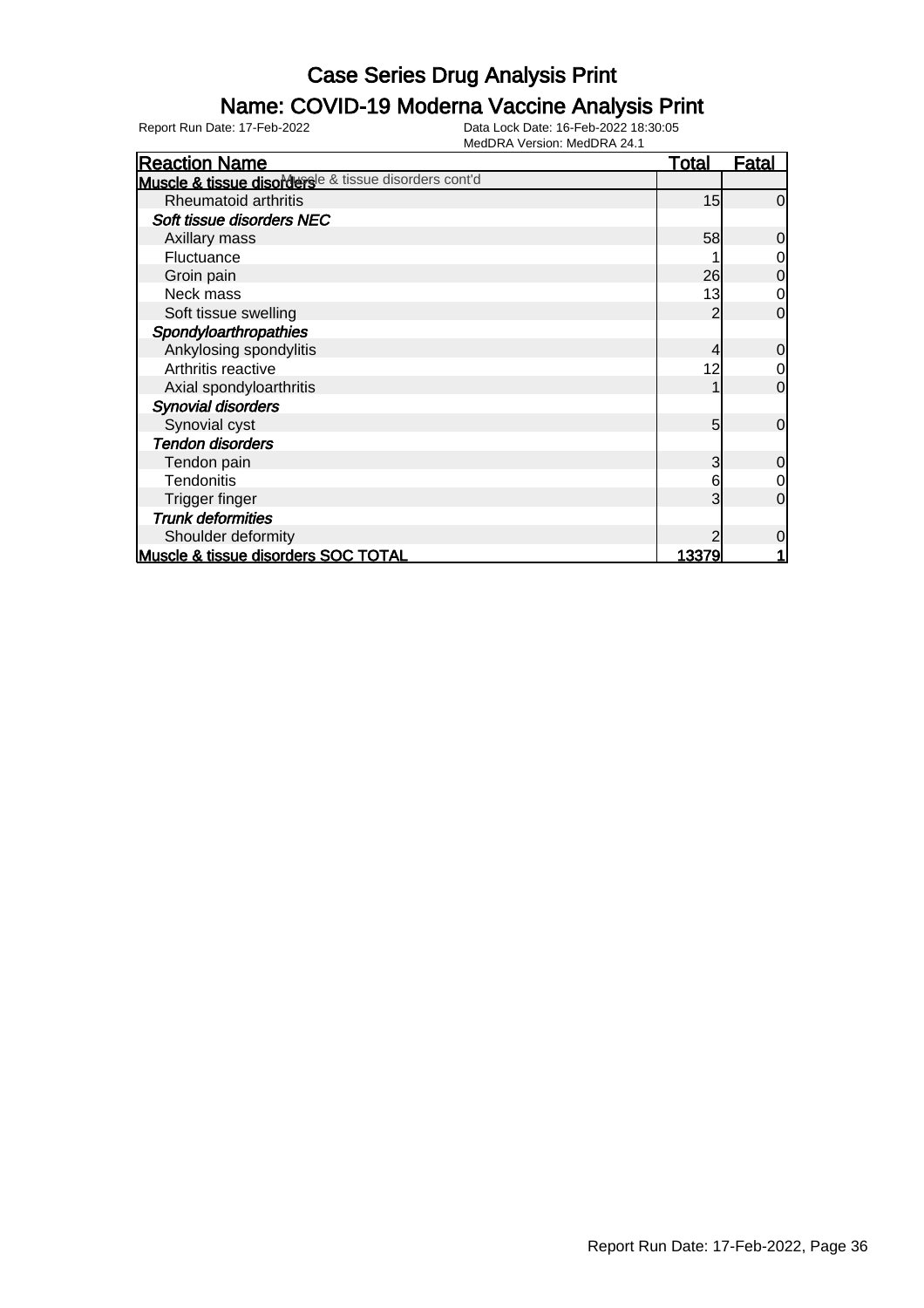## Name: COVID-19 Moderna Vaccine Analysis Print

| <b>Reaction Name</b>                                                               | <b>Total</b> | <b>Fatal</b>        |
|------------------------------------------------------------------------------------|--------------|---------------------|
| <b>Neoplasms</b>                                                                   |              |                     |
| <b>B-cell lymphomas NEC</b>                                                        |              |                     |
| B-cell lymphoma stage II                                                           | 1            | 0                   |
| B-cell lymphoma stage III                                                          | 1            | 0                   |
| Breast and nipple neoplasms benign                                                 |              |                     |
| Benign breast neoplasm                                                             | 1            | 0                   |
| <b>Breast and nipple neoplasms malignant</b>                                       |              |                     |
| <b>Breast cancer</b>                                                               | 3            | 0                   |
| Cardiovascular neoplasms benign                                                    |              |                     |
| Haemangioma                                                                        | 1            | 0                   |
| Leukaemias NEC                                                                     |              |                     |
| Leukaemia                                                                          | 1            | 0                   |
| <b>Lymphomas unspecified NEC</b>                                                   |              |                     |
| Lymphoma                                                                           | 9            | 0                   |
| Mediastinal neoplasms malignancy unspecified NEC                                   |              |                     |
| Good syndrome                                                                      | 1            | 0                   |
| Metastases to specified sites                                                      |              |                     |
| Metastases to lymph nodes                                                          | 1            | 0                   |
| Metastases to unknown and unspecified sites                                        |              |                     |
| Metastasis                                                                         | 1            | 0                   |
| Neoplasms malignant site unspecified NEC                                           |              |                     |
| Neoplasm malignant                                                                 | 1            | 0                   |
| Oesophageal neoplasms malignant                                                    |              |                     |
| Oesophageal carcinoma                                                              | 1            | 0                   |
| Oropharyngeal, nasopharyngeal and tonsillar neoplasms malignant and<br>unspecified |              |                     |
| Tonsil cancer                                                                      | 2            | 0                   |
| Respiratory tract and pleural neoplasms malignant cell type unspecified<br>NEC     |              |                     |
| Bronchial carcinoma                                                                | 1            | 0                   |
| Skin neoplasms benign                                                              |              |                     |
| Acrochordon                                                                        |              | $\mathbf 0$         |
| Anogenital warts                                                                   |              | $\overline{0}$      |
| Haemangioma of skin                                                                | 3            | $\mathbf 0$         |
| Melanocytic naevus                                                                 |              | $\mathsf{O}\xspace$ |
| Skin papilloma                                                                     | 4            | 0                   |
| Small intestinal neoplasms malignant                                               |              |                     |
| Small intestine adenocarcinoma                                                     | 1            | $\overline{0}$      |
| Soft tissue neoplasms benign NEC                                                   |              |                     |
| Lipoma                                                                             | 1            | $\overline{0}$      |
| Urinary tract neoplasms unspecified malignancy NEC                                 |              |                     |
| Renal neoplasm                                                                     | 1            | $\overline{0}$      |
| Uterine neoplasms benign                                                           |              |                     |
| Uterine leiomyoma                                                                  |              | 0                   |
| <b>Neoplasms SOC TOTAL</b>                                                         | 40           | $\mathbf 0$         |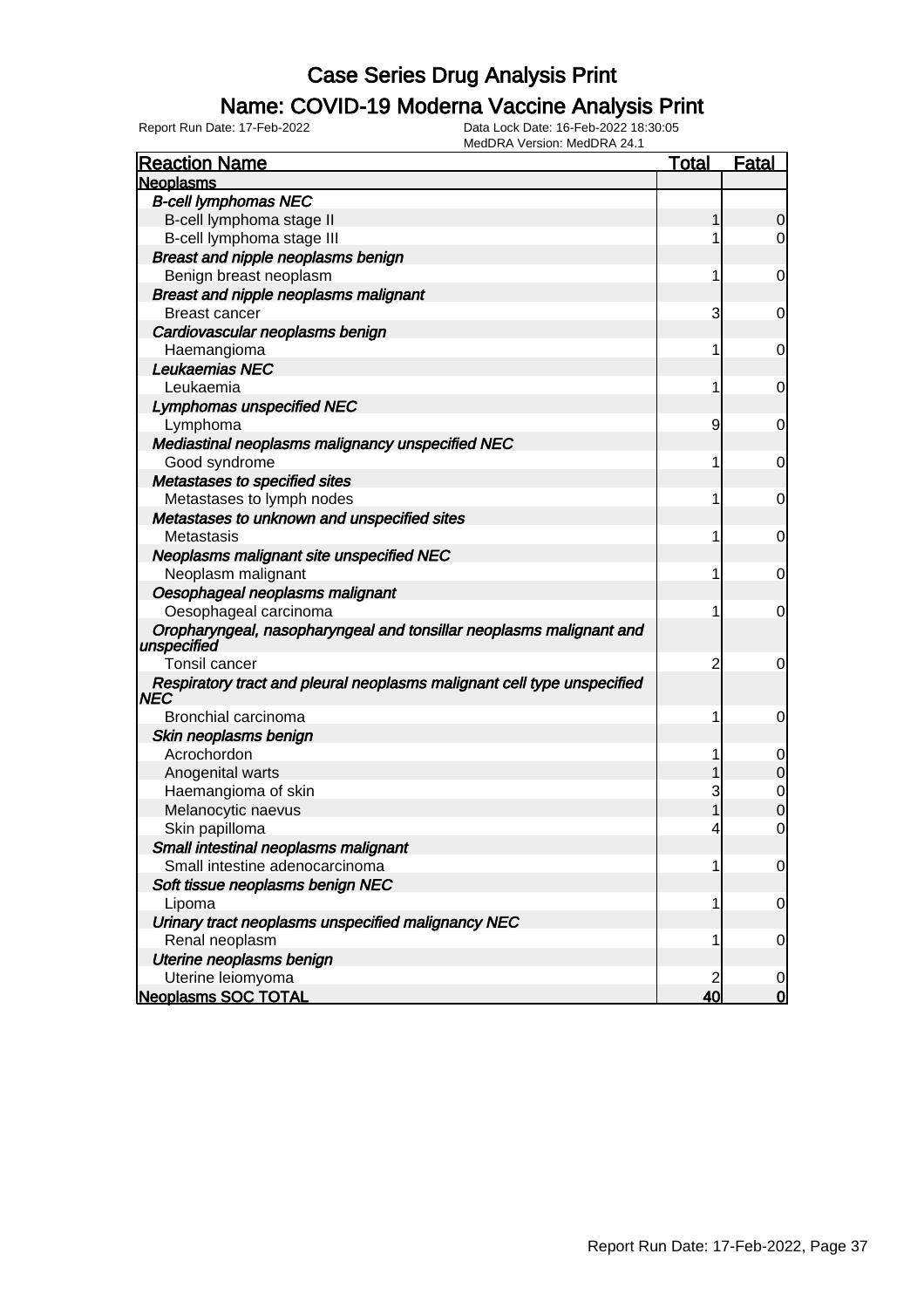### Name: COVID-19 Moderna Vaccine Analysis Print

| <b>Reaction Name</b>                                              | <b>Total</b>    | <b>Fatal</b>     |
|-------------------------------------------------------------------|-----------------|------------------|
| Nervous system disorders                                          |                 |                  |
| Abnormal sleep-related events                                     |                 |                  |
| Sleep paralysis                                                   | $5\overline{)}$ | $\mathbf 0$      |
| Absence seizures                                                  |                 |                  |
| Petit mal epilepsy                                                | 1               | $\mathbf 0$      |
| Acute polyneuropathies                                            |                 |                  |
| Guillain-Barre syndrome                                           | 15              | $\mathbf 0$      |
| Autonomic nervous system disorders                                |                 |                  |
| Autonomic nervous system imbalance                                | 1               | 0                |
| Orthostatic intolerance                                           | 3               | 0                |
| Central nervous system haemorrhages and cerebrovascular accidents |                 |                  |
| Brain stem infarction                                             | 1               | $\mathbf 0$      |
| Cerebral haemorrhage                                              | 3               | 1                |
| Cerebral infarction                                               |                 | $\mathbf{0}$     |
| Cerebrovascular accident                                          | 32              | $\overline{1}$   |
| Haemorrhage intracranial                                          | $\overline{2}$  | $\mathbf{0}$     |
| Haemorrhagic stroke                                               | 1               | $\overline{0}$   |
| Intracranial haematoma                                            | 1               | $\mathbf{0}$     |
| Intraventricular haemorrhage                                      | 1               | $\overline{0}$   |
| Ischaemic stroke                                                  | 3               | $\mathbf{0}$     |
| Ruptured cerebral aneurysm                                        | 1               | $\overline{1}$   |
| Subarachnoid haemorrhage                                          | 5               | $\overline{0}$   |
| Central nervous system inflammatory disorders NEC                 |                 |                  |
| Central nervous system inflammation                               | $\overline{2}$  | 0                |
| Central nervous system vascular disorders NEC                     |                 |                  |
| Cerebral congestion                                               | 1               | 0                |
| Cerebrovascular venous and sinus thrombosis                       |                 |                  |
| Cerebral venous sinus thrombosis                                  | 3               | 0                |
| Cervical spinal cord and nerve root disorders                     |                 |                  |
| Cervical radiculopathy                                            | 1               | 0                |
| Chronic polyneuropathies                                          |                 |                  |
| Chronic inflammatory demyelinating polyradiculoneuropathy         | 1               | 0                |
| Demyelinating polyneuropathy                                      | 1               | $\overline{0}$   |
| Coordination and balance disturbances                             |                 |                  |
| Ataxia                                                            | 3               | 0                |
| Balance disorder                                                  | 84              | 0                |
| Coordination abnormal                                             | 5 <sub>5</sub>  | 0                |
| Dysstasia                                                         | 14              | $\overline{O}$   |
| Nystagmus                                                         | $\overline{2}$  | $\overline{0}$   |
| <b>Cortical dysfunction NEC</b>                                   |                 |                  |
| Aphasia                                                           | 6               | $\mathbf 0$      |
| <b>Demyelinating disorders NEC</b>                                |                 |                  |
| Demyelination                                                     | 1               | $\boldsymbol{0}$ |
| Disturbances in consciousness NEC                                 |                 |                  |
| Depressed level of consciousness                                  | 13              | $\mathbf 0$      |
| Lethargy                                                          | 490             | $\mathbf 0$      |
| Loss of consciousness                                             | 261             | $\overline{0}$   |
| Somnolence                                                        | 261             | $\mathbf 0$      |
| Stupor                                                            | 1               | $\overline{0}$   |
| Syncope                                                           | 1078            | 0                |
| Disturbances in sleep phase rhythm                                |                 |                  |
| Delayed sleep phase                                               | 1               | $\mathbf 0$      |
| Dyskinesias and movement disorders NEC                            |                 |                  |
| <b>Akathisia</b>                                                  | 1               | $\overline{0}$   |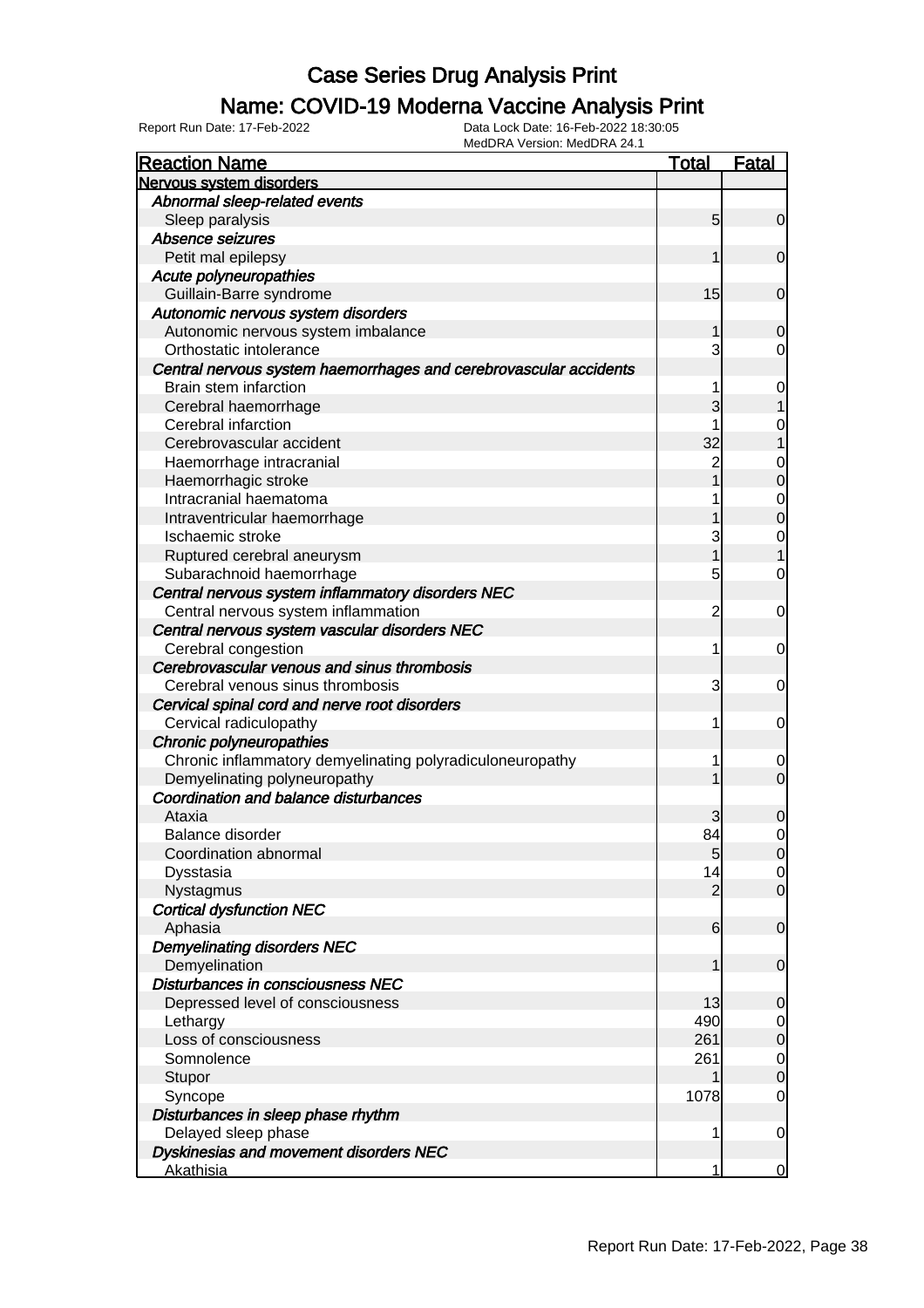### Name: COVID-19 Moderna Vaccine Analysis Print

| <b>Reaction Name</b>                               | <u>Total</u>   | <b>Fatal</b>   |
|----------------------------------------------------|----------------|----------------|
| Nervous system disordersus system disorders cont'd |                |                |
| Bradykinesia                                       | 4              | $\overline{0}$ |
| Clumsiness                                         | 4              | 0              |
| Dyskinesia                                         | 12             | $\mathbf 0$    |
| Extrapyramidal disorder                            | $\overline{c}$ | 0              |
| Fine motor delay                                   |                | $\mathbf 0$    |
| Fine motor skill dysfunction                       |                | $\mathbf 0$    |
| Foetal movement disorder                           |                | $\mathbf 0$    |
| Hyperkinesia                                       |                | $\mathbf 0$    |
| Hypokinesia                                        | 19             | $\mathbf 0$    |
| Motor dysfunction                                  | 3              | $\mathbf 0$    |
| Movement disorder                                  | 12             | $\mathbf 0$    |
| Psychomotor hyperactivity                          | 4              | $\mathbf 0$    |
| <b>Dystonias</b>                                   |                |                |
| Dystonia                                           | 1              | $\mathbf 0$    |
| <b>Encephalitis NEC</b>                            |                |                |
| Noninfective encephalitis                          | 1              | $\mathbf 0$    |
| Eye movement disorders                             |                |                |
| IVth nerve paresis                                 | 1              | $\mathbf 0$    |
| <b>Facial cranial nerve disorders</b>              |                |                |
| Bell's palsy                                       | 99             | 0              |
| Facial nerve disorder                              |                | $\mathbf 0$    |
| Facial paralysis                                   | 54             | $\mathbf 0$    |
| <b>Facial paresis</b>                              | 12             | $\mathbf 0$    |
| Facial spasm                                       | 7              | $\mathbf 0$    |
| Generalised tonic-clonic seizures                  |                |                |
| Generalised tonic-clonic seizure                   | 7              | $\mathbf 0$    |
| Glossopharyngeal nerve disorders                   |                |                |
| Glossopharyngeal neuralgia                         | 1              | $\mathbf 0$    |
| <b>Headaches NEC</b>                               |                |                |
| Cluster headache                                   | 63             | $\mathbf 0$    |
| Cold-stimulus headache                             | 11             | $\mathbf 0$    |
| Drug withdrawal headache                           |                | $\mathbf 0$    |
| Headache                                           | 7927           | $\mathbf 0$    |
| New daily persistent headache                      | $\overline{c}$ | $\mathbf 0$    |
| Occipital neuralgia                                | 1              | $\overline{0}$ |
| Primary cough headache                             | 1              | $\overline{0}$ |
| Primary headache associated with sexual activity   |                | $\mathbf 0$    |
| Sinus headache                                     | 100            | $\overline{0}$ |
| <b>Tension headache</b>                            | 165            | $\mathbf 0$    |
| Thunderclap headache                               | 3              | $\overline{0}$ |
| Vascular headache                                  |                | $\mathbf 0$    |
| <b>Hydrocephalic conditions</b>                    |                |                |
| Hydrocephalus                                      | 1              | $\mathbf 0$    |
| Hypoglossal nerve disorders                        |                |                |
| Tongue paralysis                                   | 1              | $\mathbf 0$    |
| Increased intracranial pressure disorders          |                |                |
| Idiopathic intracranial hypertension               | $\overline{c}$ | $\mathbf 0$    |
| Intracranial pressure increased                    | 3              | $\overline{0}$ |
| Lumbar spinal cord and nerve root disorders        |                |                |
| Sciatica                                           | 12             | $\mathbf 0$    |
| Memory loss (excl dementia)                        |                |                |
| Amnesia                                            | 49             | $\mathbf 0$    |
| Memory impairment                                  | 34             | $\overline{0}$ |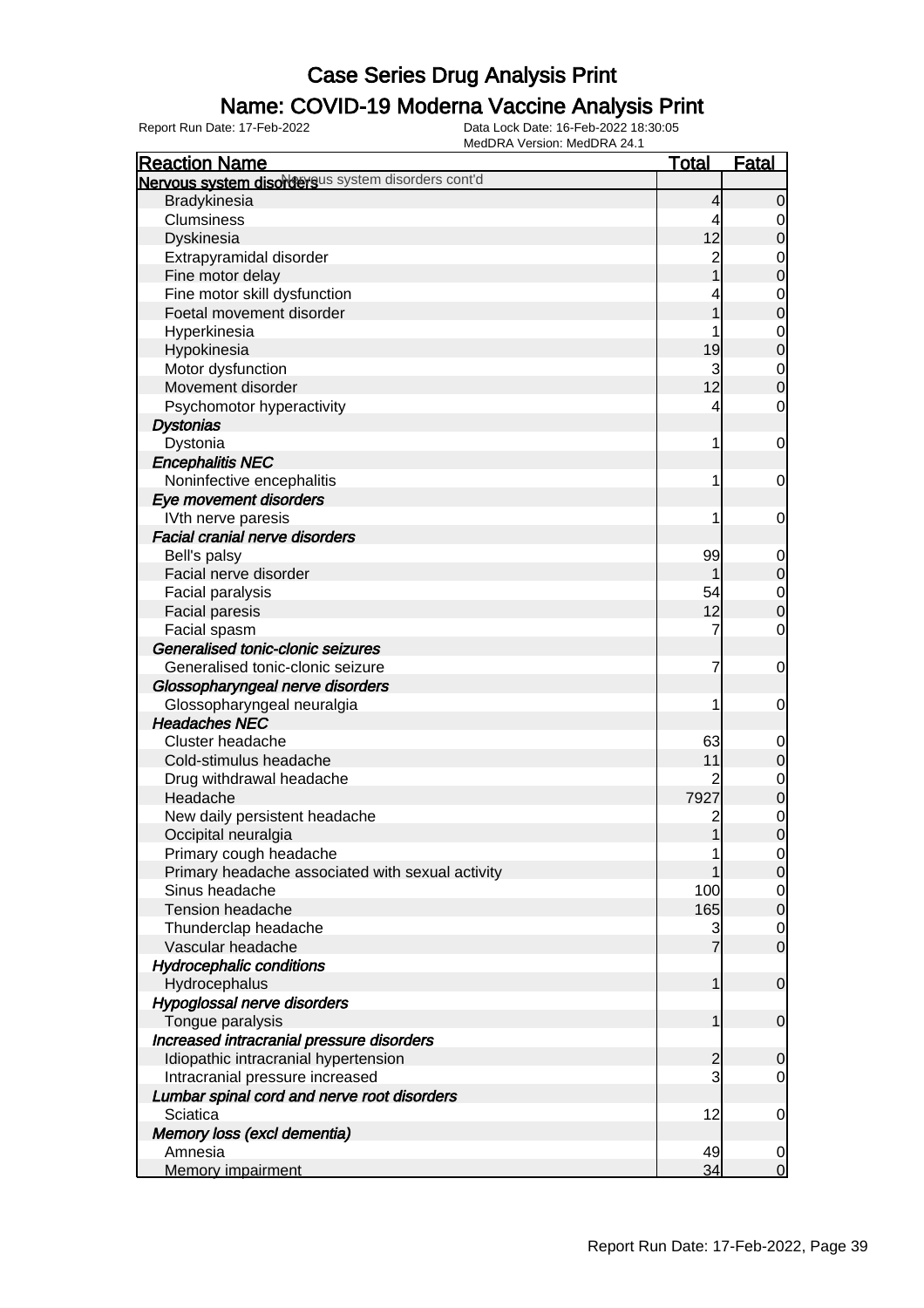## Name: COVID-19 Moderna Vaccine Analysis Print

| <b>Reaction Name</b>                               | <b>Total</b>   | <b>Fatal</b>                         |
|----------------------------------------------------|----------------|--------------------------------------|
| Nervous system disordersus system disorders cont'd |                |                                      |
| Transient global amnesia                           | 1              | $\overline{0}$                       |
| Mental impairment (excl dementia and memory loss)  |                |                                      |
| Cognitive disorder                                 | 18             | $\overline{0}$                       |
| Disturbance in attention                           | 81             | $\boldsymbol{0}$                     |
| Mental impairment                                  | 14             | $\overline{0}$                       |
| Migraine headaches                                 |                |                                      |
| Basilar migraine                                   | 1              | $\mathbf 0$                          |
| Hemiplegic migraine                                | 6              | $\boldsymbol{0}$                     |
| Migraine                                           | 808            |                                      |
| Migraine with aura                                 | 46             | $\begin{matrix} 0 \\ 0 \end{matrix}$ |
| Migraine without aura                              | 3              |                                      |
| Retinal migraine                                   | 4              | $\begin{matrix}0\\0\end{matrix}$     |
| Typical aura without headache                      | 1              | $\mathbf{0}$                         |
| Vestibular migraine                                | $\overline{4}$ | $\overline{0}$                       |
| Mononeuropathies                                   |                |                                      |
| Carpal tunnel syndrome                             | 5              | $\mathbf 0$                          |
| Cubital tunnel syndrome                            |                |                                      |
| Mononeuritis                                       | $\overline{c}$ | $\begin{matrix} 0 \\ 0 \end{matrix}$ |
| Nerve compression                                  | 4              | $\mathbf 0$                          |
| Multiple sclerosis acute and progressive           |                |                                      |
| <b>Band sensation</b>                              | 1              | $\mathbf{0}$                         |
| Multiple sclerosis                                 | 3              | $\mathbf 0$                          |
| Multiple sclerosis pseudo relapse                  | 1              |                                      |
| Multiple sclerosis relapse                         | 5              | $\begin{matrix} 0 \\ 0 \end{matrix}$ |
| Muscle tone abnormal                               |                |                                      |
| Drop attacks                                       | 1              | $\mathbf 0$                          |
| Hypotonia                                          | 10             | $\boldsymbol{0}$                     |
| Stiff leg syndrome                                 | 3              | $\overline{0}$                       |
| Myelitis (incl infective)                          |                |                                      |
| Myelitis transverse                                | 2              | $\mathbf 0$                          |
| Narcolepsy and hypersomnia                         |                |                                      |
| Hypersomnia                                        | 27             | $\mathbf 0$                          |
| Narcolepsy                                         | 1              | $\overline{0}$                       |
| Nervous system disorders NEC                       |                |                                      |
| Nervous system disorder                            | 5              | $\mathbf 0$                          |
| Psychomotor skills impaired                        | 1              | 0                                    |
| Neurologic visual problems NEC                     |                |                                      |
| <b>Tunnel vision</b>                               | 13             | $\mathbf 0$                          |
| <b>Neurological signs and symptoms NEC</b>         |                |                                      |
| Agitation neonatal                                 |                | $\mathbf 0$                          |
| Clonus                                             |                | $\overline{0}$                       |
| <b>Dizziness</b>                                   | 3163           | $\pmb{0}$                            |
| Dizziness exertional                               | 11             | $\overline{0}$                       |
| Dizziness postural                                 | 208            | $\pmb{0}$                            |
| Drooling                                           | 2              | $\overline{0}$                       |
| Exaggerated startle response                       | 1              | $\pmb{0}$                            |
| Head discomfort                                    | 64             | $\overline{0}$                       |
| Meningism                                          | 1              | $\pmb{0}$                            |
| Neurological symptom                               | 10             | $\overline{0}$                       |
| Persistent postural-perceptual dizziness           | $\overline{2}$ | $\pmb{0}$                            |
| Presyncope                                         | 249            | $\overline{0}$                       |
| Tongue biting                                      | $\mathbf{2}$   | $\pmb{0}$                            |
| Unresponsive to stimuli                            | 12             | $\overline{0}$                       |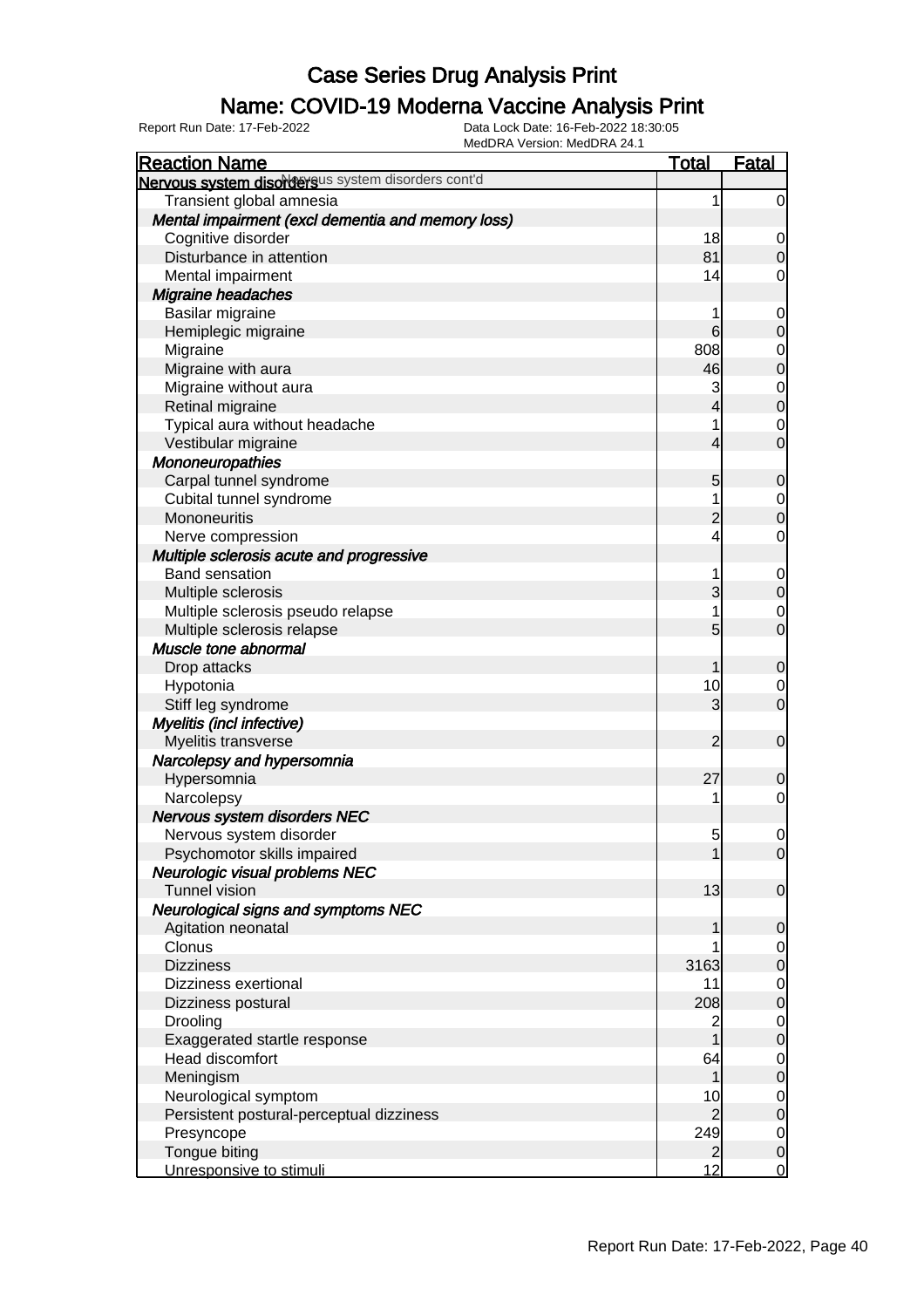#### Name: COVID-19 Moderna Vaccine Analysis Print

| <b>Reaction Name</b>                               | <u>Total</u>            | <b>Fatal</b>     |
|----------------------------------------------------|-------------------------|------------------|
| Nervous system disordersus system disorders cont'd |                         |                  |
| <b>Neuromuscular disorders NEC</b>                 |                         |                  |
| Muscle contractions involuntary                    | $\overline{\mathbf{c}}$ | 0                |
| Muscle spasticity                                  | $\overline{4}$          | $\overline{0}$   |
| Neuromuscular pain                                 |                         | 0                |
| Neuromuscular junction dysfunction                 |                         |                  |
| Myasthenia gravis                                  | 1                       | 0                |
| <b>Olfactory nerve disorders</b>                   |                         |                  |
| Anosmia                                            | 38                      | $\mathbf 0$      |
| Hyposmia                                           | $\overline{2}$          | $\boldsymbol{0}$ |
| Parosmia                                           | 43                      | 0                |
| <b>Optic nerve disorders NEC</b>                   |                         |                  |
| Optic neuritis                                     | 5                       | 0                |
| Paraesthesias and dysaesthesias                    |                         |                  |
| Burning feet syndrome                              |                         |                  |
|                                                    | 5<br>117                | 0                |
| <b>Burning sensation</b>                           |                         | $\boldsymbol{0}$ |
| Dysaesthesia                                       |                         | $\mathbf 0$      |
| Formication                                        |                         | $\mathbf 0$      |
| Hemianaesthesia                                    | 2                       | $\mathbf 0$      |
| Hyperaesthesia                                     | 54                      | $\mathbf 0$      |
| Hypoaesthesia                                      | 643                     | 0                |
| Paraesthesia                                       | 928                     | $\mathbf 0$      |
| Paralysis and paresis (excl cranial nerve)         |                         |                  |
| Diplegia                                           | $\overline{c}$          | $\mathbf 0$      |
| Hemiparesis                                        | 4                       | $\mathbf 0$      |
| Hemiplegia                                         | 8                       | $\boldsymbol{0}$ |
| Monoparesis                                        | 24                      | $\mathbf 0$      |
| Monoplegia                                         | 27                      | $\mathbf 0$      |
| Paralysis                                          | 30                      | $\mathbf 0$      |
| Paraparesis                                        |                         | $\boldsymbol{0}$ |
| Paresis                                            | $\overline{c}$          | $\mathbf 0$      |
| Parkinson's disease and parkinsonism               |                         |                  |
| Freezing phenomenon                                | 11                      | $\mathbf 0$      |
| Reduced facial expression                          |                         | $\mathbf 0$      |
| <b>Peripheral neuropathies NEC</b>                 |                         |                  |
| Autoimmune neuropathy                              | $\overline{2}$          | $\mathbf 0$      |
| Neuralgic amyotrophy                               | $\frac{3}{2}$           | $\overline{0}$   |
| <b>Neuritis</b>                                    |                         | $\overline{0}$   |
| Neuropathy peripheral                              | 13                      | $\overline{0}$   |
| Peripheral sensory neuropathy                      | 1                       | $\mathbf 0$      |
| Polyneuropathy                                     | $\overline{c}$          | $\mathbf 0$      |
| Seizures and seizure disorders NEC                 |                         |                  |
| Epilepsy                                           | 23                      | $\mathbf 0$      |
| Febrile convulsion                                 | $\overline{5}$          | $\mathbf 0$      |
| Myoclonic epilepsy                                 |                         | $\overline{0}$   |
| <b>Partial seizures</b>                            |                         | $\pmb{0}$        |
| Psychogenic seizure                                | 1                       | $\overline{0}$   |
| Seizure                                            | 179                     | $\pmb{0}$        |
| Seizure anoxic                                     |                         | $\overline{0}$   |
| Seizure cluster                                    |                         | $\pmb{0}$        |
| Status epilepticus                                 | 28                      | $\overline{0}$   |
| Tonic clonic movements                             | 3                       | $\mathbf 0$      |
| Tonic convulsion                                   | 5                       | $\mathbf 0$      |
| <b>Sensory abnormalities NEC</b>                   |                         |                  |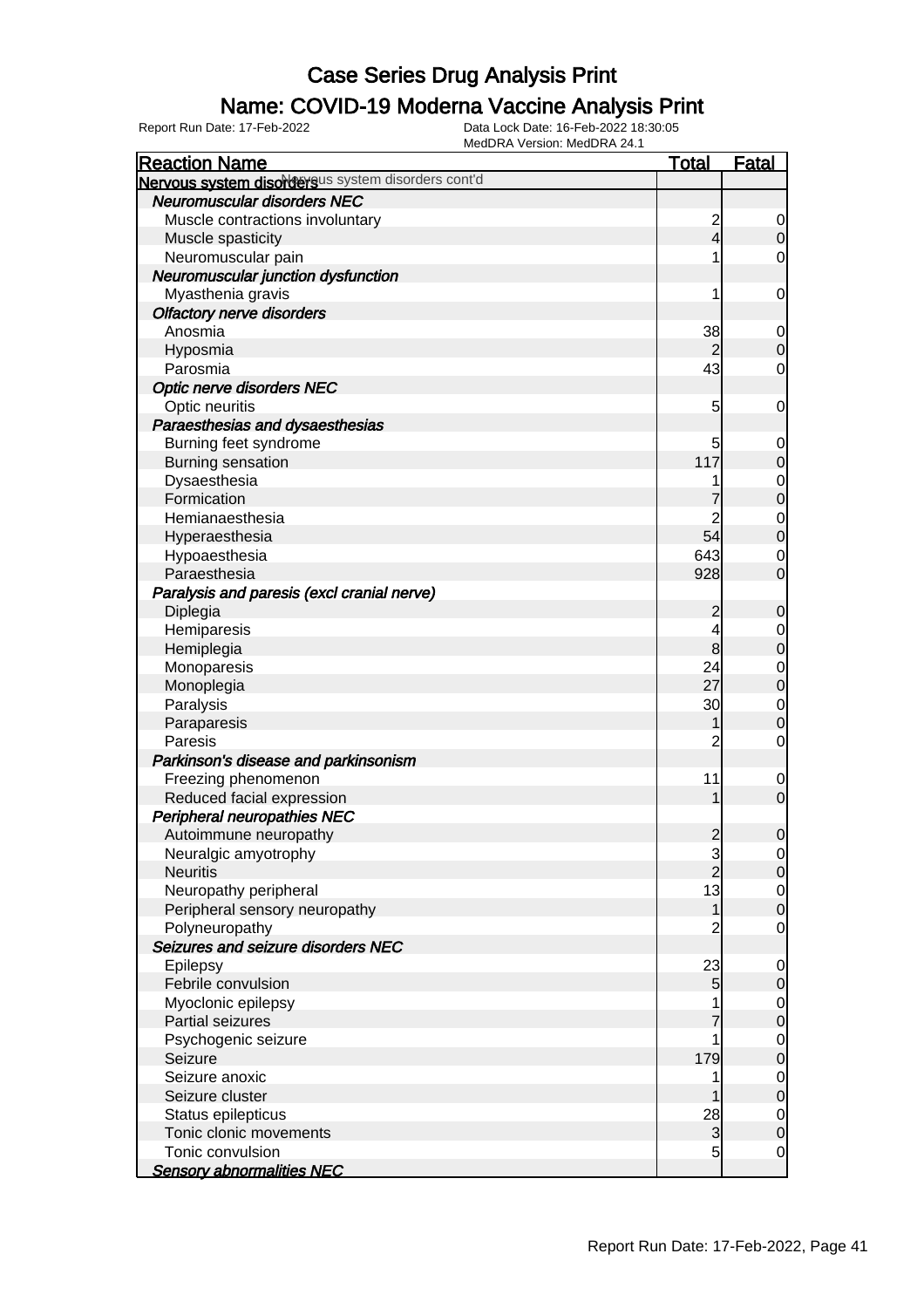## Name: COVID-19 Moderna Vaccine Analysis Print

| <b>Reaction Name</b>                               | <b>Total</b> | <b>Fatal</b>   |
|----------------------------------------------------|--------------|----------------|
| Nervous system disordersus system disorders cont'd |              |                |
| Ageusia                                            | 86           | 0              |
| Allodynia                                          | 3            | $\mathbf 0$    |
| Aura                                               |              | 0              |
| Complex regional pain syndrome                     |              | 0              |
| Dysgeusia                                          | 219          | 0              |
| Electric shock sensation                           | 13           | $\mathbf{0}$   |
| Hypogeusia                                         |              | $\mathbf 0$    |
| Neuralgia                                          | 133          | $\mathbf 0$    |
| Post herpetic neuralgia                            |              | $\mathbf 0$    |
| Restless legs syndrome                             | 43           | $\overline{0}$ |
| Sensory disturbance                                | 20           | $\mathbf 0$    |
| Sensory loss                                       | 32           | $\overline{0}$ |
| Taste disorder                                     | 48           | $\mathbf 0$    |
| Vibratory sense increased                          |              | $\overline{0}$ |
| <b>Sleep disturbances NEC</b>                      |              |                |
| Sleep deficit                                      | 5            | $\mathbf 0$    |
| Speech and language abnormalities                  |              |                |
| Dysarthria                                         | 31           | $\mathbf 0$    |
| Incoherent                                         | 10           | $\mathbf 0$    |
| Slow speech                                        | 5            | $\overline{0}$ |
| Speech disorder                                    | 15           | 0              |
| Spinal cord and nerve root disorders NEC           |              |                |
| Radiculitis brachial                               | 3            | 0              |
| Radiculopathy                                      |              | $\overline{0}$ |
| Transient cerebrovascular events                   |              |                |
| Transient ischaemic attack                         | 19           | $\overline{0}$ |
| Tremor (excl congenital)                           |              |                |
| <b>Essential tremor</b>                            |              | $\mathbf 0$    |
| Head titubation                                    |              | $\mathbf 0$    |
| Tremor                                             | 638          | $\overline{0}$ |
| <b>Trigeminal disorders</b>                        |              |                |
| Trigeminal neuralgia                               | 6            | 0              |
| Nervous system disorders SOC TOTAL                 | 19322        | 3              |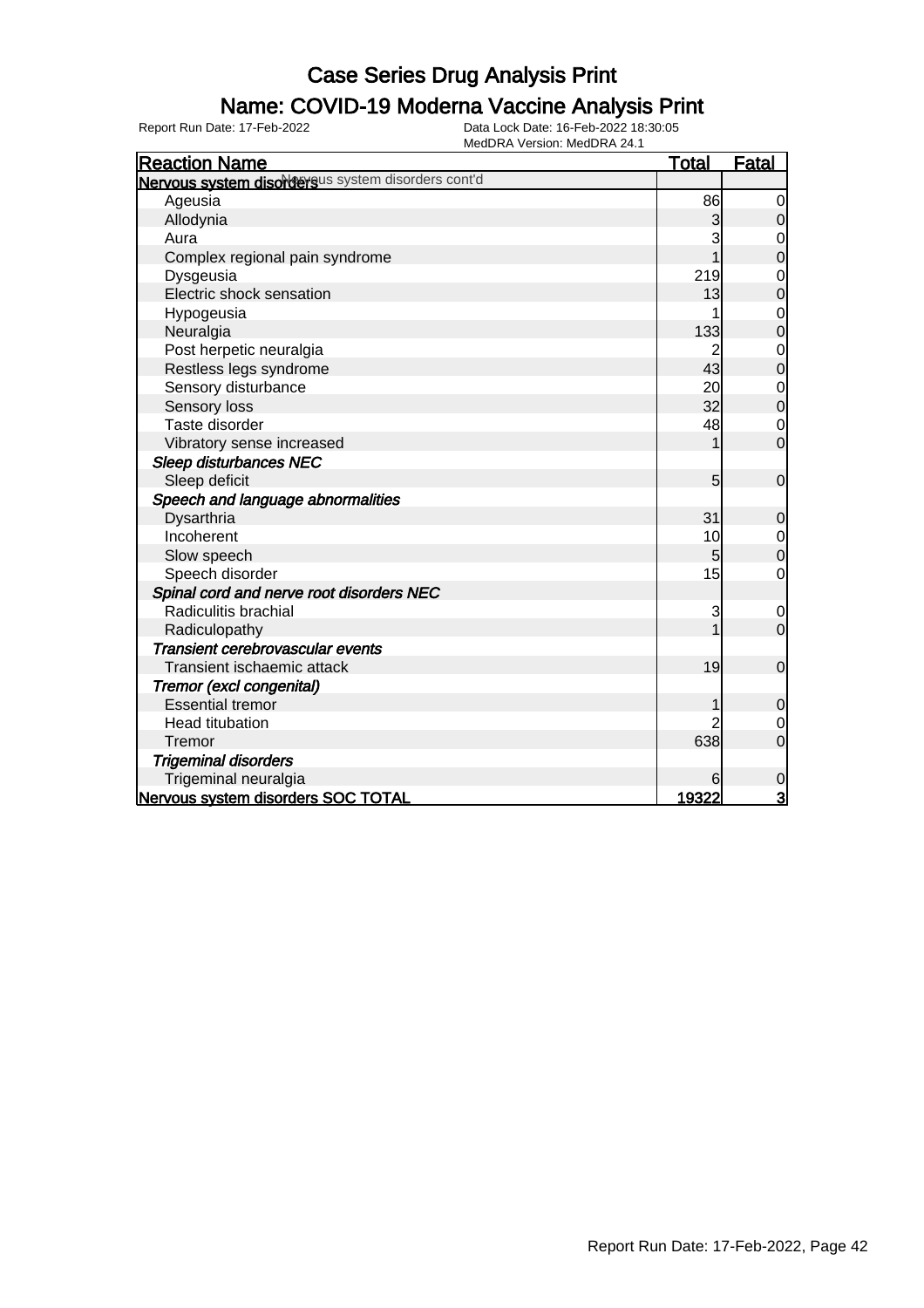## Name: COVID-19 Moderna Vaccine Analysis Print

| <b>Reaction Name</b>                        | <b>Total</b>            | <b>Fatal</b>   |
|---------------------------------------------|-------------------------|----------------|
| <b>Pregnancy conditions</b>                 |                         |                |
| <b>Abortions spontaneous</b>                |                         |                |
| Abortion spontaneous                        | 62                      | $\mathbf 0$    |
| <b>Foetal complications NEC</b>             |                         |                |
| Foetal hypokinesia                          | 3                       | $\mathbf 0$    |
| Hydrops foetalis                            |                         | $\mathbf 0$    |
| <b>Foetal growth complications</b>          |                         |                |
| Foetal growth restriction                   | 1                       | $\mathbf 0$    |
| Gestational age and weight conditions       |                         |                |
| Premature baby                              | 1                       | 0              |
| Haemorrhagic complications of pregnancy     |                         |                |
| Premature separation of placenta            | 1                       | 0              |
| Labour onset and length abnormalities       |                         |                |
| Premature labour                            | 4                       | 0              |
| Maternal complications of labour NEC        |                         |                |
| Uterine atony                               | 1                       | $\mathbf 0$    |
| Uterine hypertonus                          | $\overline{2}$          | $\overline{0}$ |
| Maternal complications of pregnancy NEC     |                         |                |
| Decidual cast                               | 1                       | $\mathbf 0$    |
| Ectopic pregnancy                           | 3                       | $\mathbf{0}$   |
| Morning sickness                            |                         | $\mathbf 0$    |
| Somatic symptom disorder of pregnancy       | 1                       | $\mathbf 0$    |
| <b>Multiple pregnancies</b>                 |                         |                |
| Twin pregnancy                              | 1                       | $\mathbf 0$    |
| Normal pregnancy, labour and delivery       |                         |                |
| Live birth                                  | $\overline{\mathbf{c}}$ | $\mathbf 0$    |
| Pregnancy                                   | 4                       | $\mathbf 0$    |
| <b>Postpartum complications NEC</b>         |                         |                |
| Postpartum haemorrhage                      | 1                       | $\mathbf 0$    |
| Pregnancy complicated by maternal disorders |                         |                |
| <b>Gestational diabetes</b>                 | 1                       | $\mathbf 0$    |
| Stillbirth and foetal death                 |                         |                |
| Stillbirth                                  | 1                       | 1              |
| <b>Umbilical cord complications</b>         |                         |                |
| Umbilical cord thrombosis                   |                         | 0              |
| <b>Pregnancy conditions SOC TOTAL</b>       | 93                      |                |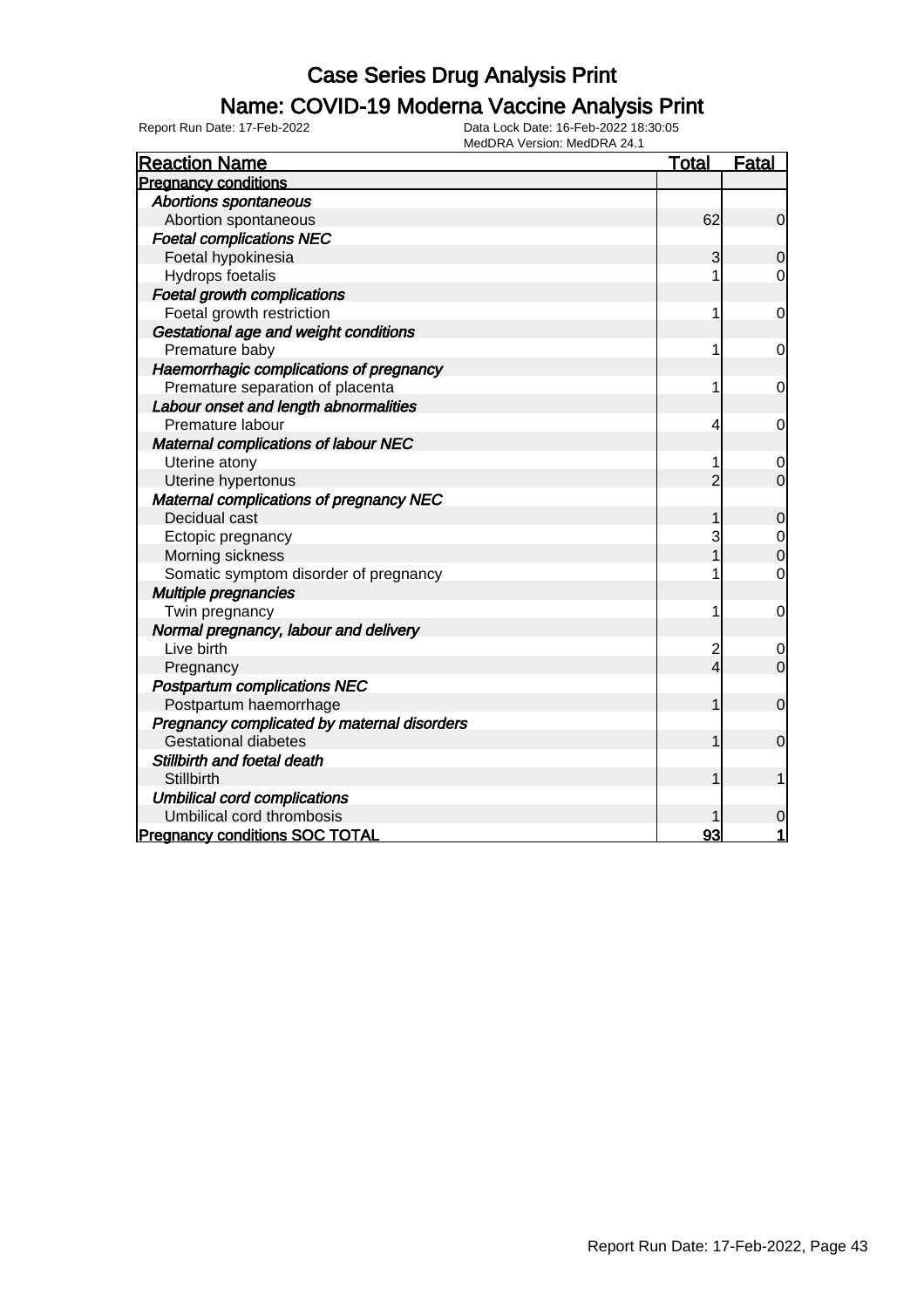## Name: COVID-19 Moderna Vaccine Analysis Print

| <b>Reaction Name</b>                       | <u>Total</u> | Fatal          |
|--------------------------------------------|--------------|----------------|
| <b>Device issues NEC</b>                   |              |                |
| Device expulsion                           |              | 0              |
| Device leakage                             |              | 0              |
| <b>Device malfunction events NEC</b>       |              |                |
| Oversensing                                |              | $\mathbf 0$    |
| Thrombosis in device                       |              | $\mathbf 0$    |
| Undersensing                               |              | $\mathbf 0$    |
| <b>Manufacturing materials issues</b>      |              |                |
| Manufacturing materials issue              |              | 0              |
| Product contamination and sterility issues |              |                |
| Product contamination physical             | 8            | $\mathbf 0$    |
| Suspected product contamination            |              | $\overline{0}$ |
| <b>Product label issues</b>                |              |                |
| Product label issue                        |              | $\mathbf 0$    |
| <b>Product physical issues</b>             |              |                |
| Product after taste                        |              | $\overline{0}$ |
| Product taste abnormal                     |              | 0              |
| <b>Product quality issues NEC</b>          |              |                |
| Product impurity                           |              | $\mathbf 0$    |
| Product quality issue                      |              | $\mathbf 0$    |
| Product tampering                          |              | 0              |
| Product supply and availability issues     |              |                |
| Product availability issue                 |              | 0              |
| <b>null SOC TOTAL</b>                      | 25           | 0              |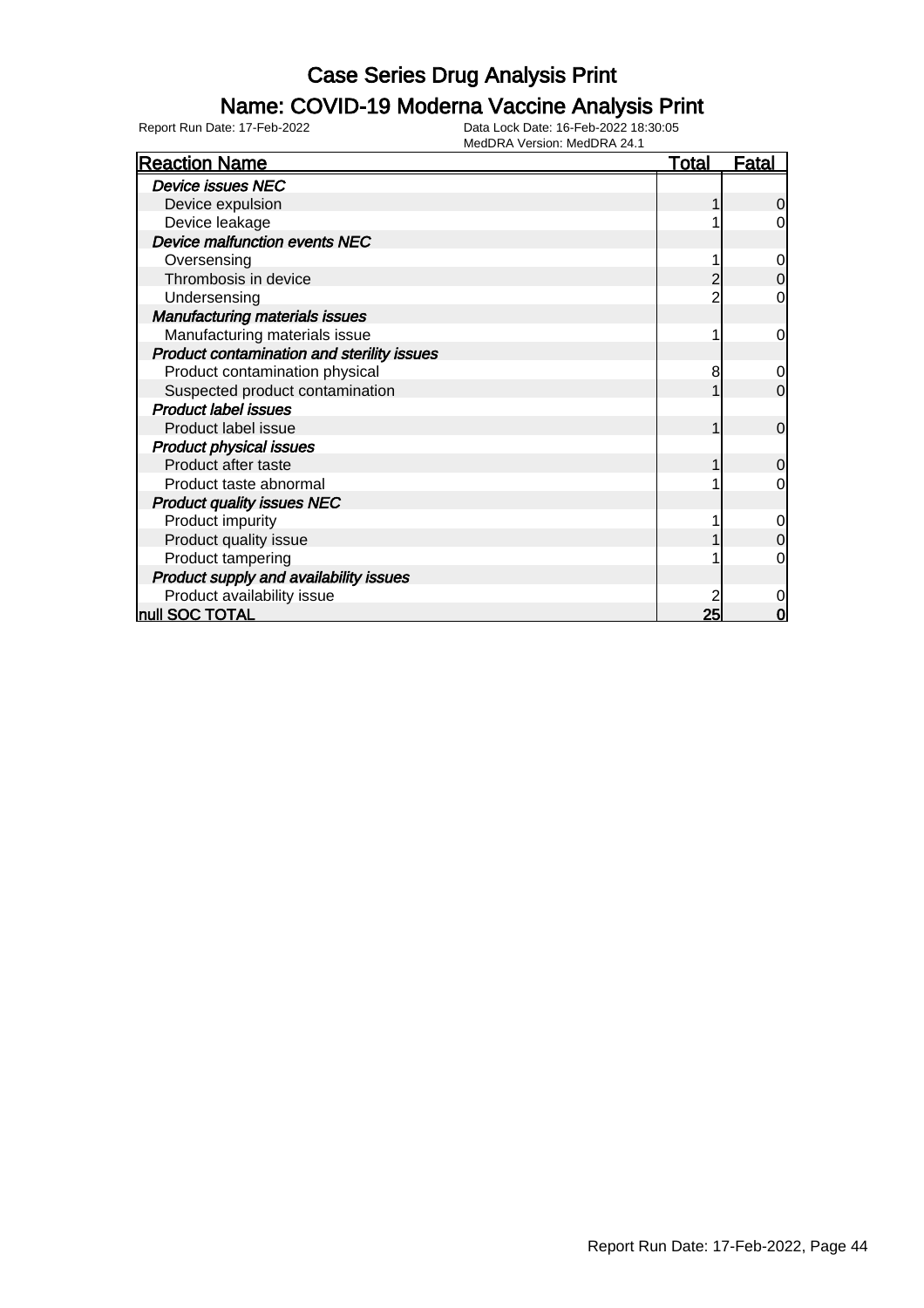### Name: COVID-19 Moderna Vaccine Analysis Print

| <b>Psychiatric disorders</b><br><b>Abnormal behaviour NEC</b><br>Abnormal behaviour<br>6<br>$\overline{0}$<br>$\overline{2}$<br><b>Breath holding</b><br>$\overline{0}$<br>$\overline{0}$<br>Staring<br><b>Affect alterations NEC</b><br>Affect lability<br>2<br>0<br>1<br>Constricted affect<br>$\begin{matrix} 0 \\ 0 \end{matrix}$<br>Flat affect<br>4<br>3<br>$\mathbf 0$<br>Inappropriate affect<br><b>Amnestic symptoms</b><br>Paramnesia<br>$\overline{c}$<br>$\mathbf 0$<br><b>Anxiety disorders NEC</b><br>Anxiety disorder<br>$\mathbf 0$<br>1<br>$\overline{0}$<br>Separation anxiety disorder<br><b>Anxiety symptoms</b><br>Agitation<br>21<br>0<br>Anxiety<br>246<br>$\begin{matrix} 0 \\ 0 \end{matrix}$<br>Nervousness<br>46<br>21<br>$\mathbf 0$<br><b>Stress</b><br>$\overline{0}$<br>10<br><b>Tension</b><br>Attention deficit and disruptive behaviour disorders<br>Attention deficit hyperactivity disorder<br>$\mathbf 0$<br>4<br><b>Behaviour and socialisation disturbances</b><br>Aggression<br>0<br><b>Disinhibition</b><br>$\begin{matrix} 0 \\ 0 \end{matrix}$<br>Homicidal ideation<br>$\begin{matrix}0\\0\end{matrix}$<br>Impatience<br>Paranoia<br>6<br>Personality change<br>$\overline{2}$<br>$\mathbf{0}$<br>$\overline{0}$<br>Social avoidant behaviour<br>Violence-related symptom<br>$\mathbf 0$<br>1<br>Cognitive and attention disorders and disturbances NEC<br>Distractibility<br>$\mathbf 0$<br>$\mathbf 0$<br>Mental fatigue<br>58<br><b>Communications disorders</b><br>Mutism<br> 0 <br>1<br><b>Confusion and disorientation</b><br>Confusional state<br>206<br>$\overline{0}$<br>83<br>Disorientation<br>$\overline{0}$<br>Deliria<br>49<br>Delirium<br>0<br><b>Delusional disorders</b><br>Alice in wonderland syndrome<br>1<br>0<br><b>Delusional symptoms</b><br>Delusion<br>2<br>$\mathbf 0$<br>Delusion of parasitosis<br>$\overline{0}$ | <b>Reaction Name</b> | <u>Total</u> | <u>Fatal</u> |
|--------------------------------------------------------------------------------------------------------------------------------------------------------------------------------------------------------------------------------------------------------------------------------------------------------------------------------------------------------------------------------------------------------------------------------------------------------------------------------------------------------------------------------------------------------------------------------------------------------------------------------------------------------------------------------------------------------------------------------------------------------------------------------------------------------------------------------------------------------------------------------------------------------------------------------------------------------------------------------------------------------------------------------------------------------------------------------------------------------------------------------------------------------------------------------------------------------------------------------------------------------------------------------------------------------------------------------------------------------------------------------------------------------------------------------------------------------------------------------------------------------------------------------------------------------------------------------------------------------------------------------------------------------------------------------------------------------------------------------------------------------------------------------------------------------------------------------------------------------------------------------------------|----------------------|--------------|--------------|
|                                                                                                                                                                                                                                                                                                                                                                                                                                                                                                                                                                                                                                                                                                                                                                                                                                                                                                                                                                                                                                                                                                                                                                                                                                                                                                                                                                                                                                                                                                                                                                                                                                                                                                                                                                                                                                                                                            |                      |              |              |
|                                                                                                                                                                                                                                                                                                                                                                                                                                                                                                                                                                                                                                                                                                                                                                                                                                                                                                                                                                                                                                                                                                                                                                                                                                                                                                                                                                                                                                                                                                                                                                                                                                                                                                                                                                                                                                                                                            |                      |              |              |
|                                                                                                                                                                                                                                                                                                                                                                                                                                                                                                                                                                                                                                                                                                                                                                                                                                                                                                                                                                                                                                                                                                                                                                                                                                                                                                                                                                                                                                                                                                                                                                                                                                                                                                                                                                                                                                                                                            |                      |              |              |
|                                                                                                                                                                                                                                                                                                                                                                                                                                                                                                                                                                                                                                                                                                                                                                                                                                                                                                                                                                                                                                                                                                                                                                                                                                                                                                                                                                                                                                                                                                                                                                                                                                                                                                                                                                                                                                                                                            |                      |              |              |
|                                                                                                                                                                                                                                                                                                                                                                                                                                                                                                                                                                                                                                                                                                                                                                                                                                                                                                                                                                                                                                                                                                                                                                                                                                                                                                                                                                                                                                                                                                                                                                                                                                                                                                                                                                                                                                                                                            |                      |              |              |
|                                                                                                                                                                                                                                                                                                                                                                                                                                                                                                                                                                                                                                                                                                                                                                                                                                                                                                                                                                                                                                                                                                                                                                                                                                                                                                                                                                                                                                                                                                                                                                                                                                                                                                                                                                                                                                                                                            |                      |              |              |
|                                                                                                                                                                                                                                                                                                                                                                                                                                                                                                                                                                                                                                                                                                                                                                                                                                                                                                                                                                                                                                                                                                                                                                                                                                                                                                                                                                                                                                                                                                                                                                                                                                                                                                                                                                                                                                                                                            |                      |              |              |
|                                                                                                                                                                                                                                                                                                                                                                                                                                                                                                                                                                                                                                                                                                                                                                                                                                                                                                                                                                                                                                                                                                                                                                                                                                                                                                                                                                                                                                                                                                                                                                                                                                                                                                                                                                                                                                                                                            |                      |              |              |
|                                                                                                                                                                                                                                                                                                                                                                                                                                                                                                                                                                                                                                                                                                                                                                                                                                                                                                                                                                                                                                                                                                                                                                                                                                                                                                                                                                                                                                                                                                                                                                                                                                                                                                                                                                                                                                                                                            |                      |              |              |
|                                                                                                                                                                                                                                                                                                                                                                                                                                                                                                                                                                                                                                                                                                                                                                                                                                                                                                                                                                                                                                                                                                                                                                                                                                                                                                                                                                                                                                                                                                                                                                                                                                                                                                                                                                                                                                                                                            |                      |              |              |
|                                                                                                                                                                                                                                                                                                                                                                                                                                                                                                                                                                                                                                                                                                                                                                                                                                                                                                                                                                                                                                                                                                                                                                                                                                                                                                                                                                                                                                                                                                                                                                                                                                                                                                                                                                                                                                                                                            |                      |              |              |
|                                                                                                                                                                                                                                                                                                                                                                                                                                                                                                                                                                                                                                                                                                                                                                                                                                                                                                                                                                                                                                                                                                                                                                                                                                                                                                                                                                                                                                                                                                                                                                                                                                                                                                                                                                                                                                                                                            |                      |              |              |
|                                                                                                                                                                                                                                                                                                                                                                                                                                                                                                                                                                                                                                                                                                                                                                                                                                                                                                                                                                                                                                                                                                                                                                                                                                                                                                                                                                                                                                                                                                                                                                                                                                                                                                                                                                                                                                                                                            |                      |              |              |
|                                                                                                                                                                                                                                                                                                                                                                                                                                                                                                                                                                                                                                                                                                                                                                                                                                                                                                                                                                                                                                                                                                                                                                                                                                                                                                                                                                                                                                                                                                                                                                                                                                                                                                                                                                                                                                                                                            |                      |              |              |
|                                                                                                                                                                                                                                                                                                                                                                                                                                                                                                                                                                                                                                                                                                                                                                                                                                                                                                                                                                                                                                                                                                                                                                                                                                                                                                                                                                                                                                                                                                                                                                                                                                                                                                                                                                                                                                                                                            |                      |              |              |
|                                                                                                                                                                                                                                                                                                                                                                                                                                                                                                                                                                                                                                                                                                                                                                                                                                                                                                                                                                                                                                                                                                                                                                                                                                                                                                                                                                                                                                                                                                                                                                                                                                                                                                                                                                                                                                                                                            |                      |              |              |
|                                                                                                                                                                                                                                                                                                                                                                                                                                                                                                                                                                                                                                                                                                                                                                                                                                                                                                                                                                                                                                                                                                                                                                                                                                                                                                                                                                                                                                                                                                                                                                                                                                                                                                                                                                                                                                                                                            |                      |              |              |
|                                                                                                                                                                                                                                                                                                                                                                                                                                                                                                                                                                                                                                                                                                                                                                                                                                                                                                                                                                                                                                                                                                                                                                                                                                                                                                                                                                                                                                                                                                                                                                                                                                                                                                                                                                                                                                                                                            |                      |              |              |
|                                                                                                                                                                                                                                                                                                                                                                                                                                                                                                                                                                                                                                                                                                                                                                                                                                                                                                                                                                                                                                                                                                                                                                                                                                                                                                                                                                                                                                                                                                                                                                                                                                                                                                                                                                                                                                                                                            |                      |              |              |
|                                                                                                                                                                                                                                                                                                                                                                                                                                                                                                                                                                                                                                                                                                                                                                                                                                                                                                                                                                                                                                                                                                                                                                                                                                                                                                                                                                                                                                                                                                                                                                                                                                                                                                                                                                                                                                                                                            |                      |              |              |
|                                                                                                                                                                                                                                                                                                                                                                                                                                                                                                                                                                                                                                                                                                                                                                                                                                                                                                                                                                                                                                                                                                                                                                                                                                                                                                                                                                                                                                                                                                                                                                                                                                                                                                                                                                                                                                                                                            |                      |              |              |
|                                                                                                                                                                                                                                                                                                                                                                                                                                                                                                                                                                                                                                                                                                                                                                                                                                                                                                                                                                                                                                                                                                                                                                                                                                                                                                                                                                                                                                                                                                                                                                                                                                                                                                                                                                                                                                                                                            |                      |              |              |
|                                                                                                                                                                                                                                                                                                                                                                                                                                                                                                                                                                                                                                                                                                                                                                                                                                                                                                                                                                                                                                                                                                                                                                                                                                                                                                                                                                                                                                                                                                                                                                                                                                                                                                                                                                                                                                                                                            |                      |              |              |
|                                                                                                                                                                                                                                                                                                                                                                                                                                                                                                                                                                                                                                                                                                                                                                                                                                                                                                                                                                                                                                                                                                                                                                                                                                                                                                                                                                                                                                                                                                                                                                                                                                                                                                                                                                                                                                                                                            |                      |              |              |
|                                                                                                                                                                                                                                                                                                                                                                                                                                                                                                                                                                                                                                                                                                                                                                                                                                                                                                                                                                                                                                                                                                                                                                                                                                                                                                                                                                                                                                                                                                                                                                                                                                                                                                                                                                                                                                                                                            |                      |              |              |
|                                                                                                                                                                                                                                                                                                                                                                                                                                                                                                                                                                                                                                                                                                                                                                                                                                                                                                                                                                                                                                                                                                                                                                                                                                                                                                                                                                                                                                                                                                                                                                                                                                                                                                                                                                                                                                                                                            |                      |              |              |
|                                                                                                                                                                                                                                                                                                                                                                                                                                                                                                                                                                                                                                                                                                                                                                                                                                                                                                                                                                                                                                                                                                                                                                                                                                                                                                                                                                                                                                                                                                                                                                                                                                                                                                                                                                                                                                                                                            |                      |              |              |
|                                                                                                                                                                                                                                                                                                                                                                                                                                                                                                                                                                                                                                                                                                                                                                                                                                                                                                                                                                                                                                                                                                                                                                                                                                                                                                                                                                                                                                                                                                                                                                                                                                                                                                                                                                                                                                                                                            |                      |              |              |
|                                                                                                                                                                                                                                                                                                                                                                                                                                                                                                                                                                                                                                                                                                                                                                                                                                                                                                                                                                                                                                                                                                                                                                                                                                                                                                                                                                                                                                                                                                                                                                                                                                                                                                                                                                                                                                                                                            |                      |              |              |
|                                                                                                                                                                                                                                                                                                                                                                                                                                                                                                                                                                                                                                                                                                                                                                                                                                                                                                                                                                                                                                                                                                                                                                                                                                                                                                                                                                                                                                                                                                                                                                                                                                                                                                                                                                                                                                                                                            |                      |              |              |
|                                                                                                                                                                                                                                                                                                                                                                                                                                                                                                                                                                                                                                                                                                                                                                                                                                                                                                                                                                                                                                                                                                                                                                                                                                                                                                                                                                                                                                                                                                                                                                                                                                                                                                                                                                                                                                                                                            |                      |              |              |
|                                                                                                                                                                                                                                                                                                                                                                                                                                                                                                                                                                                                                                                                                                                                                                                                                                                                                                                                                                                                                                                                                                                                                                                                                                                                                                                                                                                                                                                                                                                                                                                                                                                                                                                                                                                                                                                                                            |                      |              |              |
|                                                                                                                                                                                                                                                                                                                                                                                                                                                                                                                                                                                                                                                                                                                                                                                                                                                                                                                                                                                                                                                                                                                                                                                                                                                                                                                                                                                                                                                                                                                                                                                                                                                                                                                                                                                                                                                                                            |                      |              |              |
|                                                                                                                                                                                                                                                                                                                                                                                                                                                                                                                                                                                                                                                                                                                                                                                                                                                                                                                                                                                                                                                                                                                                                                                                                                                                                                                                                                                                                                                                                                                                                                                                                                                                                                                                                                                                                                                                                            |                      |              |              |
|                                                                                                                                                                                                                                                                                                                                                                                                                                                                                                                                                                                                                                                                                                                                                                                                                                                                                                                                                                                                                                                                                                                                                                                                                                                                                                                                                                                                                                                                                                                                                                                                                                                                                                                                                                                                                                                                                            |                      |              |              |
|                                                                                                                                                                                                                                                                                                                                                                                                                                                                                                                                                                                                                                                                                                                                                                                                                                                                                                                                                                                                                                                                                                                                                                                                                                                                                                                                                                                                                                                                                                                                                                                                                                                                                                                                                                                                                                                                                            |                      |              |              |
|                                                                                                                                                                                                                                                                                                                                                                                                                                                                                                                                                                                                                                                                                                                                                                                                                                                                                                                                                                                                                                                                                                                                                                                                                                                                                                                                                                                                                                                                                                                                                                                                                                                                                                                                                                                                                                                                                            |                      |              |              |
|                                                                                                                                                                                                                                                                                                                                                                                                                                                                                                                                                                                                                                                                                                                                                                                                                                                                                                                                                                                                                                                                                                                                                                                                                                                                                                                                                                                                                                                                                                                                                                                                                                                                                                                                                                                                                                                                                            |                      |              |              |
|                                                                                                                                                                                                                                                                                                                                                                                                                                                                                                                                                                                                                                                                                                                                                                                                                                                                                                                                                                                                                                                                                                                                                                                                                                                                                                                                                                                                                                                                                                                                                                                                                                                                                                                                                                                                                                                                                            |                      |              |              |
|                                                                                                                                                                                                                                                                                                                                                                                                                                                                                                                                                                                                                                                                                                                                                                                                                                                                                                                                                                                                                                                                                                                                                                                                                                                                                                                                                                                                                                                                                                                                                                                                                                                                                                                                                                                                                                                                                            |                      |              |              |
|                                                                                                                                                                                                                                                                                                                                                                                                                                                                                                                                                                                                                                                                                                                                                                                                                                                                                                                                                                                                                                                                                                                                                                                                                                                                                                                                                                                                                                                                                                                                                                                                                                                                                                                                                                                                                                                                                            |                      |              |              |
|                                                                                                                                                                                                                                                                                                                                                                                                                                                                                                                                                                                                                                                                                                                                                                                                                                                                                                                                                                                                                                                                                                                                                                                                                                                                                                                                                                                                                                                                                                                                                                                                                                                                                                                                                                                                                                                                                            |                      |              |              |
|                                                                                                                                                                                                                                                                                                                                                                                                                                                                                                                                                                                                                                                                                                                                                                                                                                                                                                                                                                                                                                                                                                                                                                                                                                                                                                                                                                                                                                                                                                                                                                                                                                                                                                                                                                                                                                                                                            |                      |              |              |
|                                                                                                                                                                                                                                                                                                                                                                                                                                                                                                                                                                                                                                                                                                                                                                                                                                                                                                                                                                                                                                                                                                                                                                                                                                                                                                                                                                                                                                                                                                                                                                                                                                                                                                                                                                                                                                                                                            |                      |              |              |
|                                                                                                                                                                                                                                                                                                                                                                                                                                                                                                                                                                                                                                                                                                                                                                                                                                                                                                                                                                                                                                                                                                                                                                                                                                                                                                                                                                                                                                                                                                                                                                                                                                                                                                                                                                                                                                                                                            |                      |              |              |
|                                                                                                                                                                                                                                                                                                                                                                                                                                                                                                                                                                                                                                                                                                                                                                                                                                                                                                                                                                                                                                                                                                                                                                                                                                                                                                                                                                                                                                                                                                                                                                                                                                                                                                                                                                                                                                                                                            |                      |              |              |
|                                                                                                                                                                                                                                                                                                                                                                                                                                                                                                                                                                                                                                                                                                                                                                                                                                                                                                                                                                                                                                                                                                                                                                                                                                                                                                                                                                                                                                                                                                                                                                                                                                                                                                                                                                                                                                                                                            | Depressive disorders |              |              |
| 90                                                                                                                                                                                                                                                                                                                                                                                                                                                                                                                                                                                                                                                                                                                                                                                                                                                                                                                                                                                                                                                                                                                                                                                                                                                                                                                                                                                                                                                                                                                                                                                                                                                                                                                                                                                                                                                                                         |                      |              |              |
| Depression<br>0<br>Depression suicidal<br>$\overline{0}$<br>4                                                                                                                                                                                                                                                                                                                                                                                                                                                                                                                                                                                                                                                                                                                                                                                                                                                                                                                                                                                                                                                                                                                                                                                                                                                                                                                                                                                                                                                                                                                                                                                                                                                                                                                                                                                                                              |                      |              |              |
| 3<br>Major depression<br>$\mathbf 0$                                                                                                                                                                                                                                                                                                                                                                                                                                                                                                                                                                                                                                                                                                                                                                                                                                                                                                                                                                                                                                                                                                                                                                                                                                                                                                                                                                                                                                                                                                                                                                                                                                                                                                                                                                                                                                                       |                      |              |              |
| Mixed anxiety and depressive disorder<br>0                                                                                                                                                                                                                                                                                                                                                                                                                                                                                                                                                                                                                                                                                                                                                                                                                                                                                                                                                                                                                                                                                                                                                                                                                                                                                                                                                                                                                                                                                                                                                                                                                                                                                                                                                                                                                                                 |                      |              |              |
| <b>Dissociative states</b>                                                                                                                                                                                                                                                                                                                                                                                                                                                                                                                                                                                                                                                                                                                                                                                                                                                                                                                                                                                                                                                                                                                                                                                                                                                                                                                                                                                                                                                                                                                                                                                                                                                                                                                                                                                                                                                                 |                      |              |              |
| Depersonalisation/derealisation disorder<br>2<br>$\Omega$                                                                                                                                                                                                                                                                                                                                                                                                                                                                                                                                                                                                                                                                                                                                                                                                                                                                                                                                                                                                                                                                                                                                                                                                                                                                                                                                                                                                                                                                                                                                                                                                                                                                                                                                                                                                                                  |                      |              |              |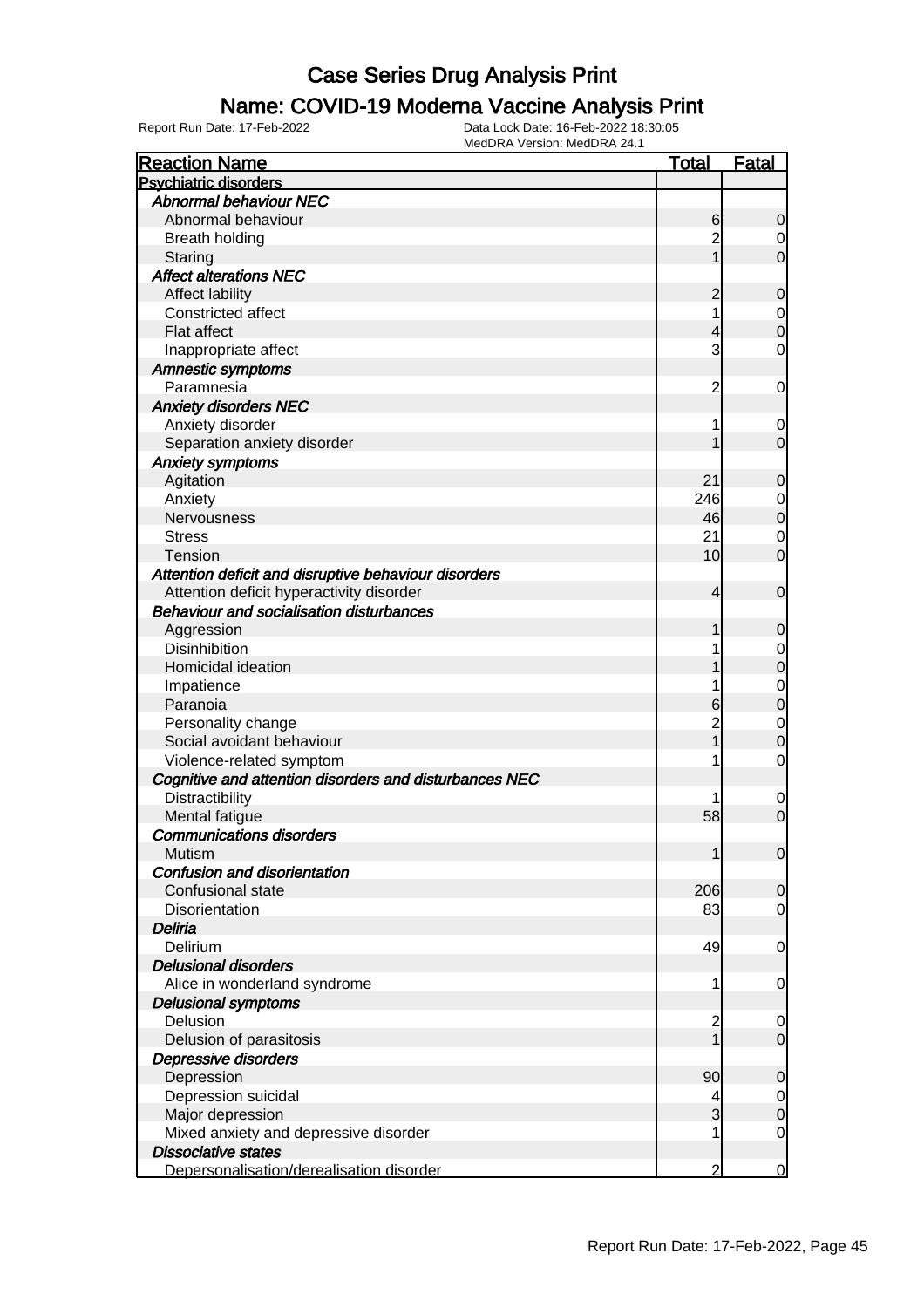### Name: COVID-19 Moderna Vaccine Analysis Print

| <b>Reaction Name</b>                                          | <b>Total</b>   | <b>Fatal</b>   |
|---------------------------------------------------------------|----------------|----------------|
| Psychiatric disorders <sup>Psychiatric disorders cont'd</sup> |                |                |
| <b>Dissociation</b>                                           | 13             | $\overline{0}$ |
| Disturbances in initiating and maintaining sleep              |                |                |
| Initial insomnia                                              | 7              | $\mathbf 0$    |
| Insomnia                                                      | 473            | $\overline{0}$ |
| Middle insomnia                                               | 14             | $\mathbf 0$    |
| Terminal insomnia                                             | 13             | $\overline{0}$ |
| <b>Dyssomnias</b>                                             |                |                |
| Poor quality sleep                                            | 92             | 0              |
| <b>Eating disorders NEC</b>                                   |                |                |
| Binge eating                                                  | 1              | 0              |
| <b>Emotional and mood disturbances NEC</b>                    |                |                |
| Anger                                                         | 14             | $\overline{0}$ |
| <b>Emotional disorder</b>                                     | 21             | $\mathbf 0$    |
| <b>Emotional distress</b>                                     | 11             | $\overline{0}$ |
| <b>Emotional poverty</b>                                      | 1              | $\mathbf 0$    |
| Euphoric mood                                                 | 12             | $\overline{0}$ |
| Frustration tolerance decreased                               | $\overline{3}$ | $\mathbf 0$    |
| Irritability                                                  | 52             | 0              |
| Mood altered                                                  | 18             | $\overline{0}$ |
| <b>Factitious disorders</b>                                   |                |                |
| <b>Factitious disorder</b>                                    | 1              | $\mathbf 0$    |
| Fear symptoms and phobic disorders (incl social phobia)       |                |                |
| Fear                                                          | 5              | $\mathbf 0$    |
| Fear of death                                                 |                | 0              |
| Fear of eating                                                |                | $\mathbf 0$    |
| Fear of injection                                             | 6              | $\overline{0}$ |
| Paruresis                                                     |                | $\overline{0}$ |
| Phobia                                                        |                | $\overline{0}$ |
| Phonophobia                                                   |                | $\mathbf 0$    |
| Social fear                                                   |                | $\overline{0}$ |
| <b>Fluctuating mood symptoms</b>                              |                |                |
| Mood swings                                                   | 17             | 0              |
| Hallucinations (excl sleep-related)                           |                |                |
| Hallucination                                                 | 117            | 0              |
| Hallucination, auditory                                       | 6              | $\overline{0}$ |
| Hallucination, olfactory                                      |                | $\overline{0}$ |
| Hallucination, tactile                                        |                | 0              |
| Hallucination, visual                                         |                | $\overline{0}$ |
| Hallucinations, mixed                                         |                | $\mathbf 0$    |
| Somatic hallucination                                         |                | $\overline{0}$ |
| Increased physical activity levels                            |                |                |
| Restlessness                                                  | 59             | $\mathbf 0$    |
| <b>Mental disorders NEC</b>                                   |                |                |
| Mental disorder                                               | 4              | 0              |
| Mood alterations with depressive symptoms                     |                |                |
| Decreased interest                                            | 1              | $\mathbf 0$    |
| Depressed mood                                                | 91             | $\mathbf 0$    |
| Feeling of despair                                            | 5              | $\overline{0}$ |
| Negative thoughts                                             |                | $\mathbf 0$    |
| Sense of a foreshortened future                               |                | $\overline{0}$ |
| <b>Tearfulness</b>                                            | 7              | $\overline{0}$ |
| Mood alterations with manic symptoms                          |                |                |
| <b>Mania</b>                                                  | 4              | $\overline{0}$ |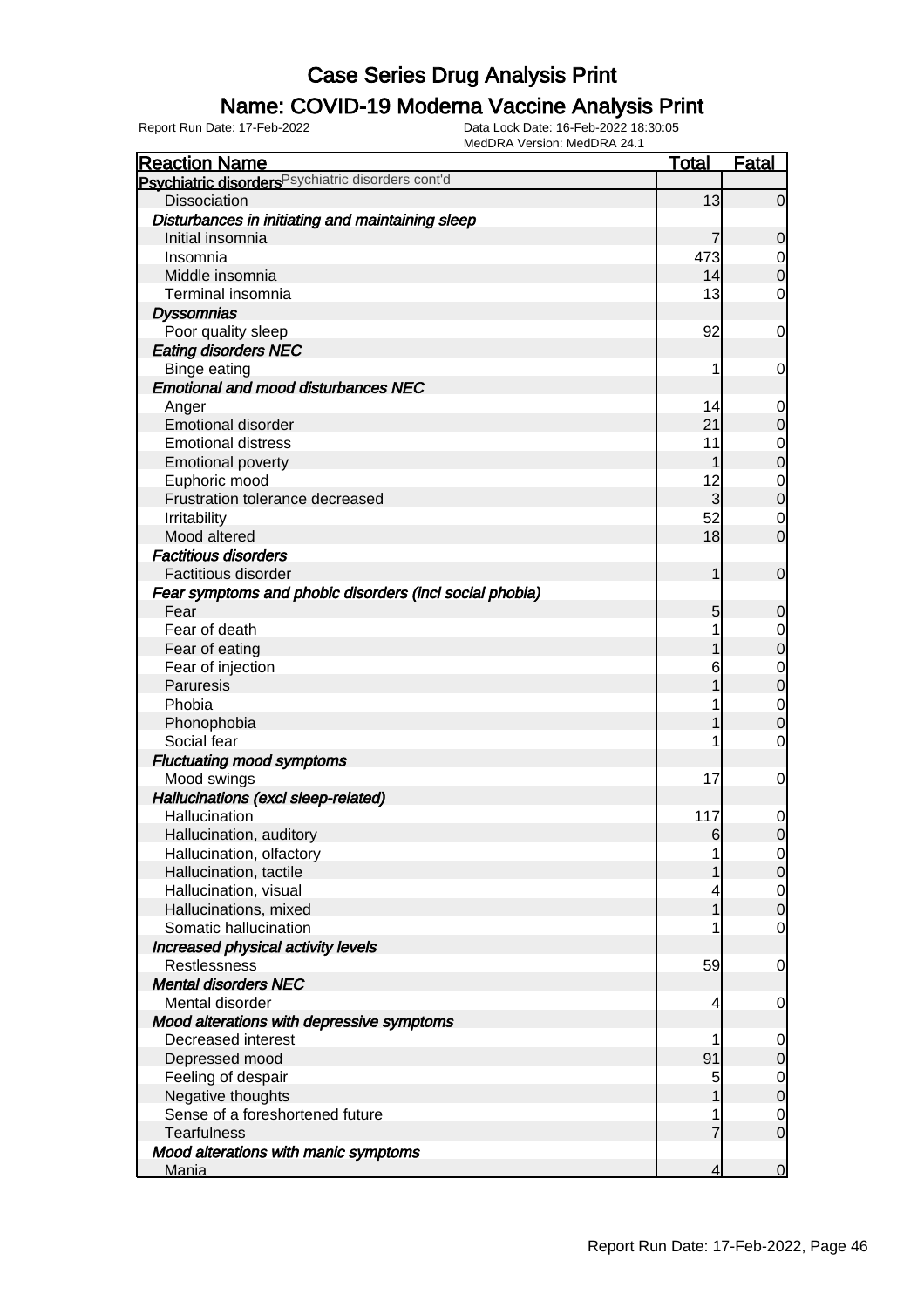## Name: COVID-19 Moderna Vaccine Analysis Print

| <b>Reaction Name</b>                               | <b>Total</b>   | <b>Fatal</b>   |
|----------------------------------------------------|----------------|----------------|
| Psychiatric disorders Psychiatric disorders cont'd |                |                |
| <b>Mood disorders NEC</b>                          |                |                |
| Affective disorder                                 |                | $\overline{0}$ |
| Apathy                                             | 12             | 0              |
| Listless                                           | 7              | $\overline{0}$ |
| Narcolepsy and associated conditions               |                |                |
| Hypnagogic hallucination                           |                | $\mathbf 0$    |
| Obsessive-compulsive disorders and symptoms        |                |                |
| Dermatophagia                                      |                | $\overline{0}$ |
| Orgasmic disorders and disturbances                |                |                |
| Orgasm abnormal                                    |                | $\mathbf 0$    |
| Orgasmic sensation decreased                       |                | 0              |
| <b>Panic attacks and disorders</b>                 |                |                |
| Limited symptom panic attack                       |                | $\overline{0}$ |
| Panic attack                                       | 55             | $\mathbf 0$    |
| Panic reaction                                     | 12             | 0              |
| Paraphilias and paraphilic disorders               |                |                |
| Exhibitionism                                      | 1              | 0              |
| Parasomnias                                        |                |                |
| Abnormal dreams                                    | 38             | 0              |
| Abnormal sleep-related event                       |                | $\mathbf 0$    |
| Nightmare                                          | 58             | $\overline{0}$ |
| Sleep inertia                                      |                | $\overline{0}$ |
| Sleep talking                                      |                | $\mathbf 0$    |
| Sleep terror                                       | $\overline{5}$ | $\overline{0}$ |
| Somnambulism                                       |                | 0              |
| <b>Perception disturbances NEC</b>                 |                |                |
| Autoscopy                                          | 3              | $\mathbf 0$    |
| Deja vu                                            |                | $\overline{0}$ |
| Derealisation                                      | 3              | $\mathbf 0$    |
| Illusion                                           |                | $\overline{0}$ |
| Psychiatric elimination disorders                  |                |                |
| Enuresis                                           | 13             | $\mathbf 0$    |
| <b>Psychiatric symptoms NEC</b>                    |                |                |
| Helplessness                                       |                | $\mathbf 0$    |
| Hypervigilance                                     | $\overline{2}$ | $\overline{0}$ |
| Psychiatric symptom                                |                | 0              |
| Psychological trauma                               |                | $\overline{0}$ |
| <b>Psychotic disorder NEC</b>                      |                |                |
| Acute psychosis                                    | 1              | $\overline{0}$ |
| Psychotic disorder                                 | $\overline{2}$ | $\overline{0}$ |
| Sexual desire disorders                            |                |                |
| Libido decreased                                   | 6              | $\mathbf 0$    |
| Libido increased                                   |                | $\overline{0}$ |
| Loss of libido                                     | 5              | $\overline{0}$ |
| <b>Sleep disorders NEC</b>                         |                |                |
| Sleep disorder                                     | 74             | $\mathbf 0$    |
| Somatic symptom disorders                          |                |                |
| Conversion disorder                                | 4              | $\mathbf 0$    |
| Habit cough                                        |                | 0              |
| Speech and language usage disturbances             |                |                |
| Disorganised speech                                | 1              | $\mathbf 0$    |
| Speech articulation and rhythm disturbances        |                |                |
| <b>Dysphemia</b>                                   | 3              | 0              |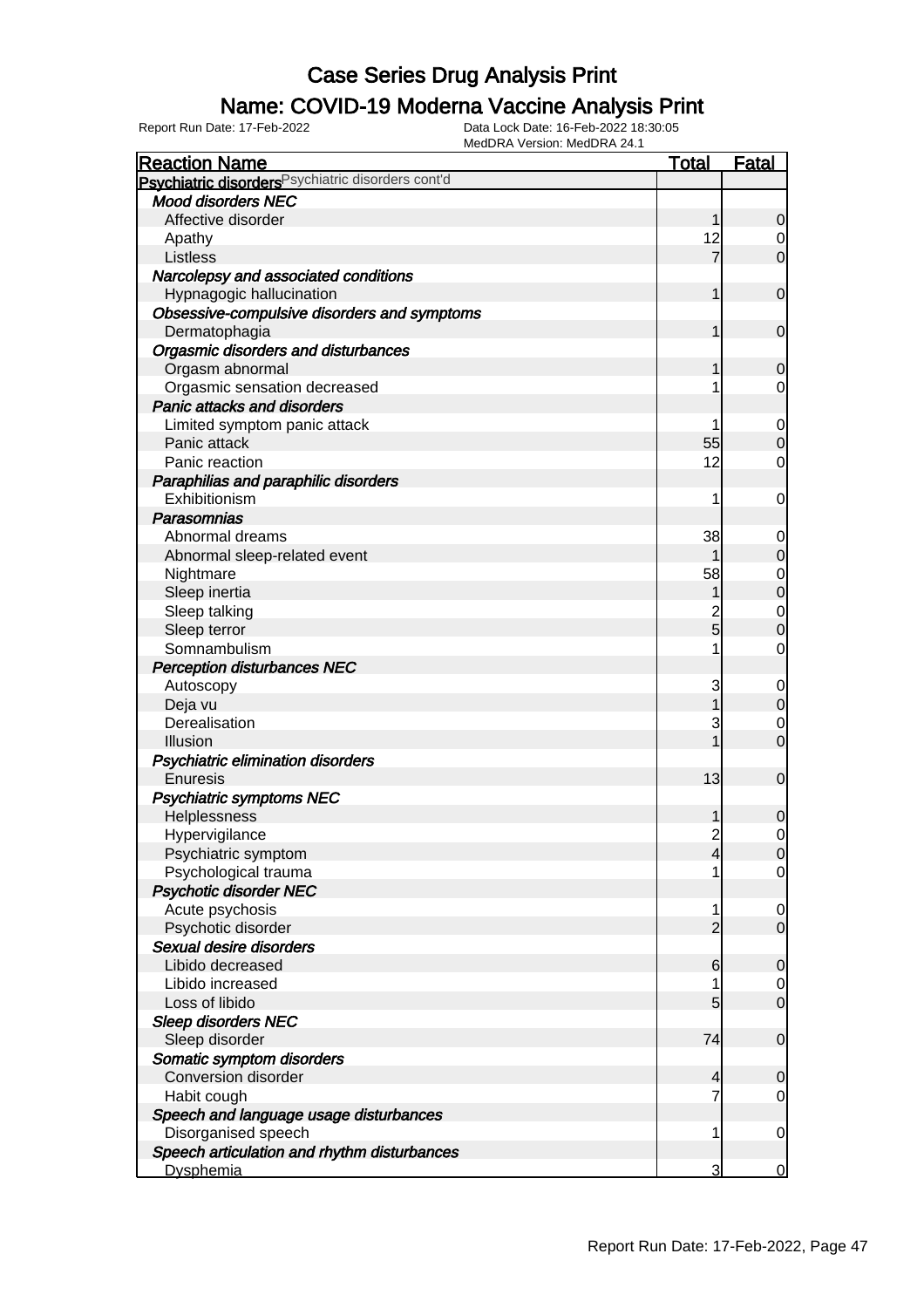## Name: COVID-19 Moderna Vaccine Analysis Print

| <b>Reaction Name</b>                                          | <u>Total</u> | <u>Fatal</u>   |
|---------------------------------------------------------------|--------------|----------------|
| Psychiatric disorders <sup>Psychiatric disorders cont'd</sup> |              |                |
| Lack of spontaneous speech                                    |              | $\Omega$       |
| <b>Stereotypies and automatisms</b>                           |              |                |
| <b>Bruxism</b>                                                | 4            | 0              |
| Head banging                                                  | 6            | 0              |
| <b>Stress disorders</b>                                       |              |                |
| Acute stress disorder                                         |              | 0              |
| Post-traumatic stress disorder                                |              | $\overline{0}$ |
| Substance related and addictive disorders                     |              |                |
| Alcoholism                                                    |              | $\overline{0}$ |
| Suicidal and self-injurious behaviour                         |              |                |
| Intentional self-injury                                       |              | $\mathbf 0$    |
| Suicidal behaviour                                            |              | $\mathbf 0$    |
| Suicidal ideation                                             | 19           | $\mathbf 0$    |
| Suicide attempt                                               |              | 0              |
| <b>Thinking disturbances</b>                                  |              |                |
| Bradyphrenia                                                  |              | 0              |
| Intrusive thoughts                                            |              | 0              |
| Tachyphrenia                                                  |              | $\mathbf 0$    |
| Thinking abnormal                                             |              | $\mathbf 0$    |
| Thought blocking                                              |              | $\Omega$       |
| <b>Tic disorders</b>                                          |              |                |
| Tic                                                           |              | 0              |
| <b>Psychiatric disorders SOC TOTAL</b>                        | <u> 2355</u> | 0              |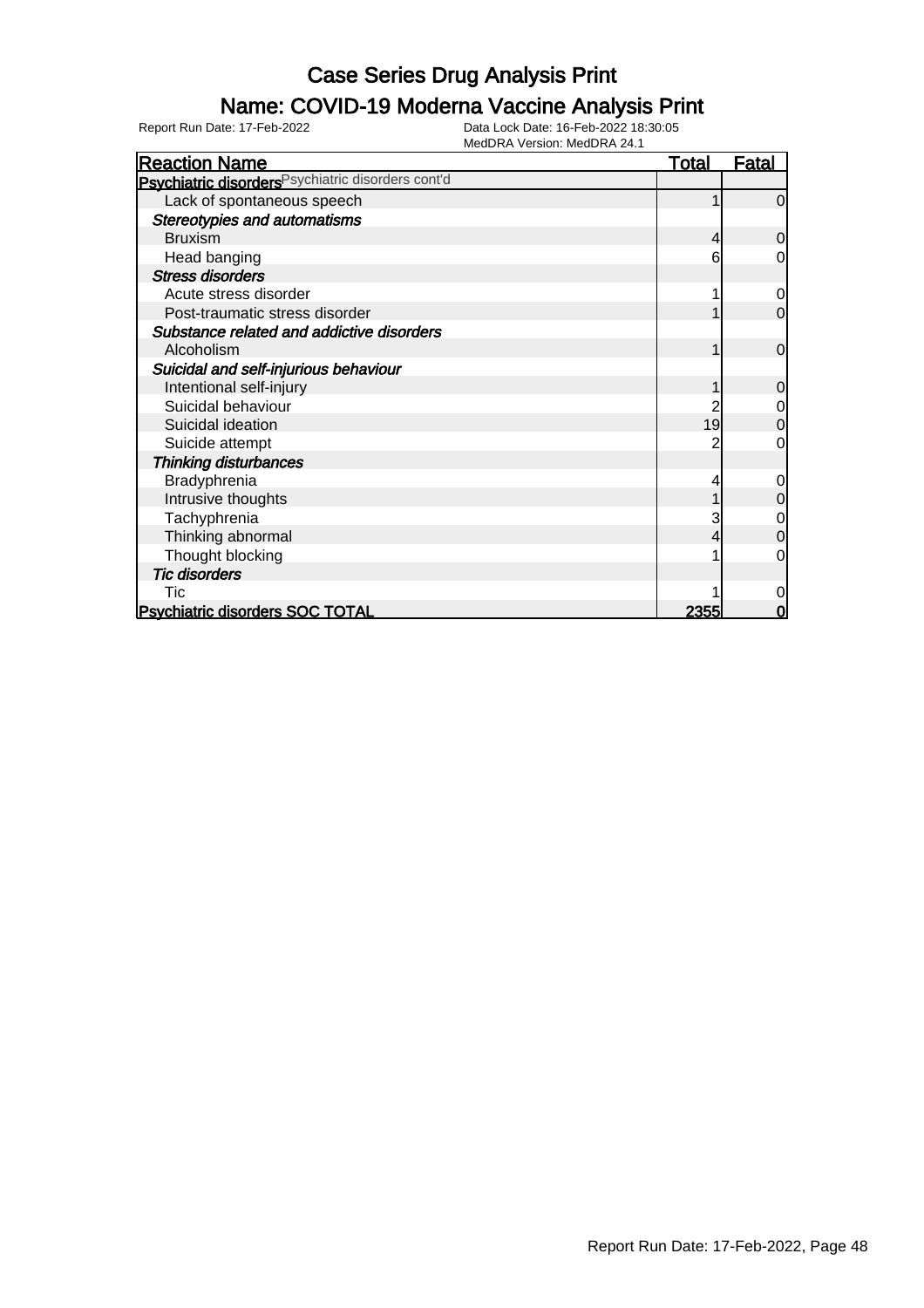#### Name: COVID-19 Moderna Vaccine Analysis Print

| <b>Reaction Name</b>                                 | <u>Total</u>   | <b>Fatal</b>   |
|------------------------------------------------------|----------------|----------------|
| Renal & urinary disorders                            |                |                |
| <b>Bladder and urethral symptoms</b>                 |                |                |
| <b>Bladder irritation</b>                            | 1              | 0              |
| <b>Bladder</b> pain                                  | 10             | 0              |
| Dysuria                                              | 9              | 0              |
| Incontinence                                         | 10             | 0              |
| Micturition urgency                                  | 11             | 0              |
| Pollakiuria                                          | 41             | 0              |
| Stress urinary incontinence                          |                | 0              |
| Urethral pain                                        | $\overline{c}$ | 0              |
| Urinary incontinence                                 | 13             | $\mathbf 0$    |
| Urinary retention                                    | 6              | $\mathbf 0$    |
| Urinary straining                                    |                | 0              |
| Urine flow decreased                                 | 1              | 0              |
| <b>Bladder disorders NEC</b>                         |                |                |
| Bladder disorder                                     |                | $\mathbf 0$    |
| Urinary bladder haemorrhage                          | $\frac{2}{2}$  | $\mathbf 0$    |
| <b>Bladder infections and inflammations</b>          |                |                |
| Cystitis interstitial                                | 1              | 0              |
| Genitourinary tract infections and inflammations NEC |                |                |
| Urinary tract inflammation                           | 1              | $\mathbf 0$    |
| Glomerulonephritis and nephrotic syndrome            |                |                |
| Glomerulonephritis acute                             | 1              | 0              |
| IgA nephropathy                                      | $\overline{c}$ | 0              |
| Myoneurogenic bladder disorders                      |                |                |
| <b>Bladder dysfunction</b>                           | 1              | $\mathbf 0$    |
| Hypertonic bladder                                   | $\overline{c}$ | 0              |
| Loss of bladder sensation                            | 1              | 0              |
| <b>Nephritis NEC</b>                                 |                |                |
| Nephritis                                            | 1              | 0              |
| Renal failure and impairment                         |                |                |
| Acute kidney injury                                  | 6              | $\mathbf 0$    |
| Chronic kidney disease                               |                | $\mathbf 0$    |
| Oliguria                                             | 1              | 0              |
| Renal failure                                        | 2              | 0              |
| Renal impairment                                     | $\overline{c}$ | 0              |
| Urinary abnormalities                                |                |                |
| Chromaturia                                          | 20             | $\overline{0}$ |
| Haematuria                                           | 9              | $\mathbf 0$    |
| Loin pain haematuria syndrome                        | 1              | $\overline{0}$ |
| Urine abnormality                                    | 5              | $\mathbf 0$    |
| Urine odour abnormal                                 | 3              | $\mathbf 0$    |
| Urinary tract signs and symptoms NEC                 |                |                |
| Haemorrhage urinary tract                            | 8              | 0              |
| Nocturia                                             |                | 0              |
| Renal pain                                           | 103            | $\overline{0}$ |
| Urinary tract pain                                   |                | 0              |
| Renal & urinary disorders SOC TOTAL                  | 283            | $\bf{0}$       |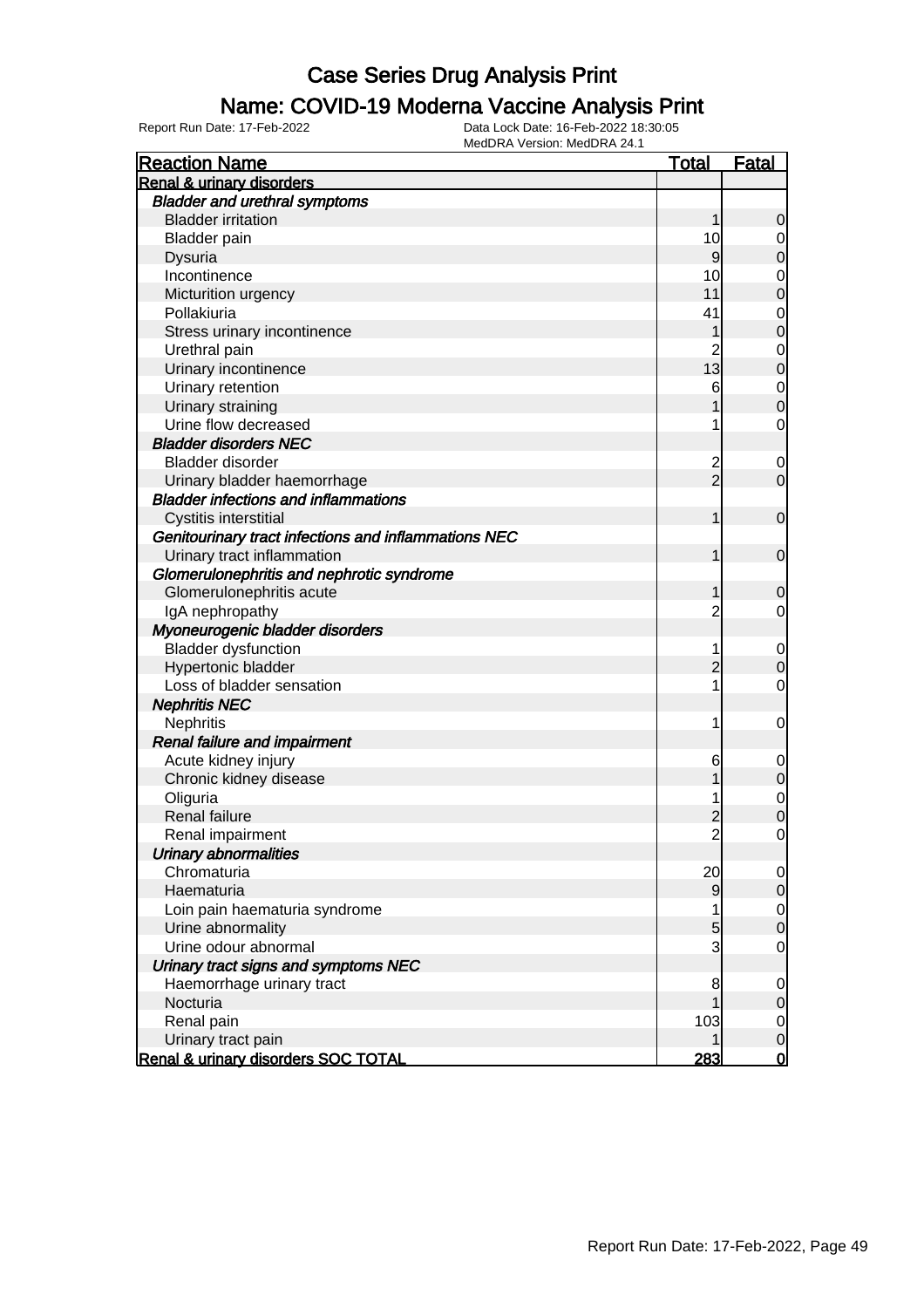#### Name: COVID-19 Moderna Vaccine Analysis Print

| <b>Reaction Name</b>                              | <u>Total</u>   | <u>Fatal</u> |
|---------------------------------------------------|----------------|--------------|
| Reproductive & breast disorders                   |                |              |
| Benign and malignant breast neoplasms             |                |              |
| <b>Breast cyst</b>                                | 6              | 0            |
| <b>Breast disorders NEC</b>                       |                |              |
| <b>Breast enlargement</b>                         | 4              | 0            |
| <b>Breast mass</b>                                | 18             | 0            |
| Fibrocystic breast disease                        |                | 0            |
| Retracted nipple                                  |                | 0            |
| <b>Breast infections and inflammations</b>        |                |              |
| <b>Breast inflammation</b>                        | 4              | 0            |
| <b>Breast signs and symptoms</b>                  |                |              |
| Breast discharge                                  | 3              | 0            |
| <b>Breast discomfort</b>                          |                | 0            |
| Breast haemorrhage                                |                | 0            |
| Breast oedema                                     |                | 0            |
| Breast pain                                       | 144            | 0            |
| <b>Breast swelling</b>                            | 22             | 0            |
| <b>Breast tenderness</b>                          | 13             | 0            |
| Nipple pain                                       | $\overline{c}$ | 0            |
| Nipple swelling                                   | $\overline{c}$ | 0            |
| Cervix disorders NEC                              |                |              |
| Cervix haemorrhage uterine                        | 1              | 0            |
| Ectropion of cervix                               |                | 0            |
| Erection and ejaculation conditions and disorders |                |              |
| Ejaculation delayed                               |                | 0            |
| Ejaculation failure                               | $\mathbf 2$    | 0            |
| Erectile dysfunction                              | 14             | 0            |
| <b>Erection increased</b>                         |                | 0            |
| Nocturnal emission                                |                | 0            |
| Organic erectile dysfunction                      | 9              | 0            |
| Painful ejaculation                               |                | 0            |
| Priapism                                          |                | 0            |
| Spontaneous penile erection                       |                | 0            |
| Gender disorders                                  |                |              |
| Feminisation acquired                             |                | $\mathbf 0$  |
| <b>Lactation disorders</b>                        |                |              |
| Galactorrhoea                                     |                | U            |
| <b>Lactation disorder</b>                         |                | 0            |
| Lactation puerperal increased                     | $\frac{2}{2}$  | 0            |
| Suppressed lactation                              | 9              | 0            |
| <b>Menopausal effects NEC</b>                     |                |              |
| Menopausal symptoms                               | 9              | 0            |
| Premature menopause                               | 4              | 0            |
| Menopausal effects on the genitourinary tract     |                |              |
| Postmenopausal haemorrhage                        | 20             | 0            |
| <b>Menstruation and uterine bleeding NEC</b>      |                |              |
| Abnormal uterine bleeding                         |                | 0            |
| Dysmenorrhoea                                     | 463            | 0            |
| Intermenstrual bleeding                           | 248            | 0            |
| Menstrual discomfort                              | 4              | 0            |
| Menstrual disorder                                | 391            | 0            |
| Menstruation irregular                            | 658            | 0            |
| Premenstrual dysphoric disorder                   | 1              | 0            |
| Premenstrual headache                             | 2              | 0            |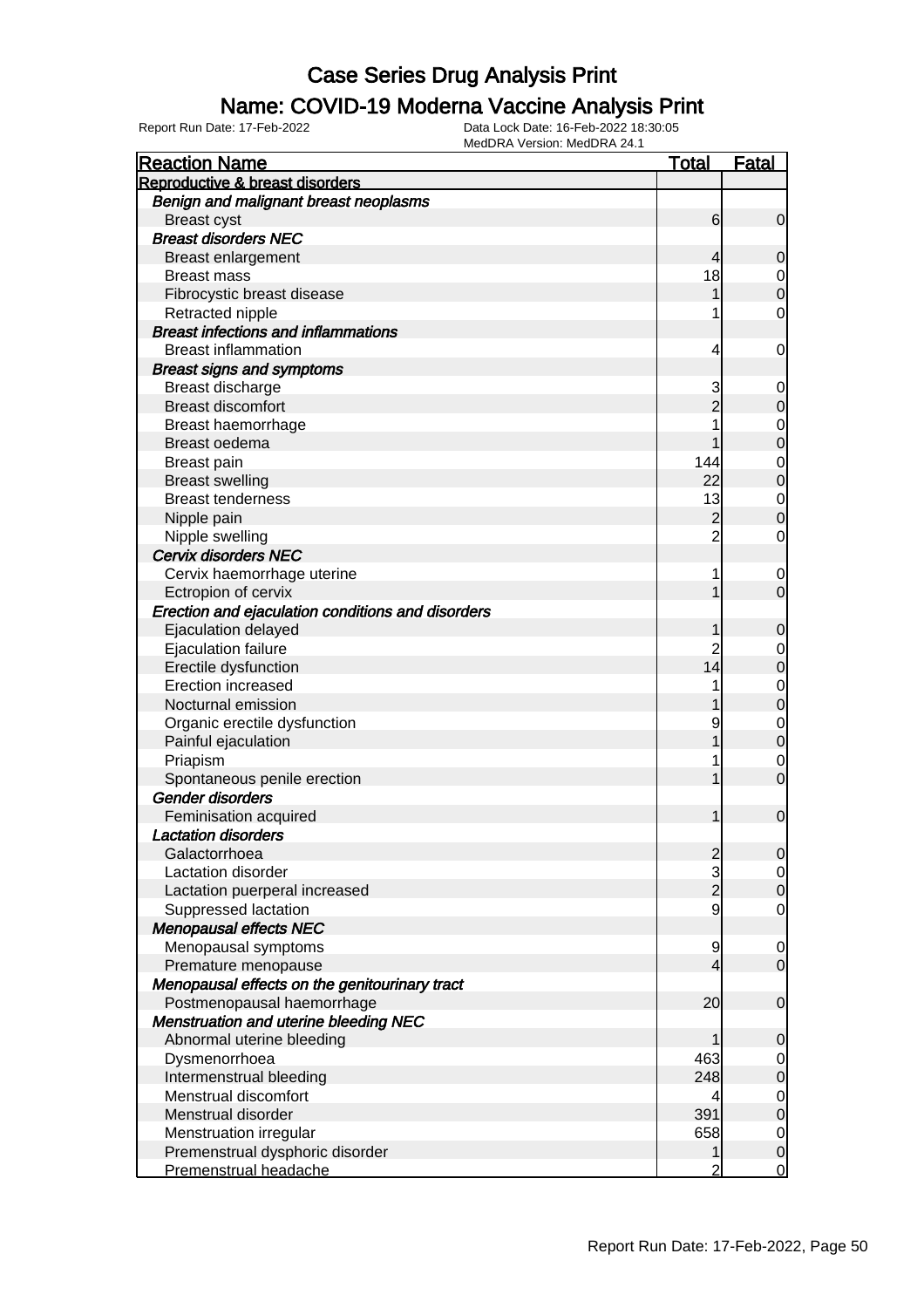## Name: COVID-19 Moderna Vaccine Analysis Print

| <b>Reaction Name</b>                                       | <b>Total</b>    | <b>Fatal</b>     |
|------------------------------------------------------------|-----------------|------------------|
| Reproductive & breast disorders & breast disorders cont'd  |                 |                  |
| Premenstrual pain                                          | 22              | $\overline{0}$   |
| Premenstrual syndrome                                      | 17              | 0                |
| Withdrawal bleed                                           | $\overline{2}$  | $\overline{0}$   |
| Menstruation with decreased bleeding                       |                 |                  |
| Amenorrhoea                                                | 93              | $\mathbf 0$      |
| Hypomenorrhoea                                             | 114             | $\mathbf 0$      |
| Menstruation delayed                                       | 797             | $\overline{0}$   |
| Oligomenorrhoea                                            | 30              | 0                |
| <b>Menstruation with increased bleeding</b>                |                 |                  |
| Heavy menstrual bleeding                                   | 1044            | $\overline{0}$   |
| Menometrorrhagia                                           | 9               | $\overline{0}$   |
| Polymenorrhoea                                             | 170             | 0                |
| Ovarian and fallopian tube cysts and neoplasms             |                 |                  |
| Ovarian cyst                                               | 7               | $\mathbf 0$      |
| Polycystic ovaries                                         | 10 <sub>l</sub> | $\overline{0}$   |
| Ovarian and fallopian tube disorders NEC                   |                 |                  |
| Fallopian tube spasm                                       |                 | $\mathbf 0$      |
| Ovulation pain                                             | 21              | $\mathbf 0$      |
| Premature ovulation                                        |                 | $\overline{O}$   |
| Pelvis and broad ligament disorders NEC                    |                 |                  |
| Adnexa uteri pain                                          | 19              | $\mathbf 0$      |
| Pelvic haemorrhage                                         | 2               | 0                |
| Penile disorders NEC (excl erection and ejaculation)       |                 |                  |
| Penile pain                                                | 1               | $\mathbf 0$      |
| Penis disorder                                             | $\overline{3}$  | $\overline{0}$   |
| Prostate and seminal vesicles infections and inflammations |                 |                  |
| <b>Prostatitis</b>                                         | $\overline{2}$  | $\overline{0}$   |
| Prostatic signs, symptoms and disorders NEC                |                 |                  |
| Prostatic pain                                             | 1               | $\overline{0}$   |
| Reproductive tract disorders NEC (excl neoplasms)          |                 |                  |
| <b>Genital blister</b>                                     | 1               | $\mathbf 0$      |
| Genital haemorrhage                                        | 3               | $\mathbf 0$      |
| Genital paraesthesia                                       | 1               | $\overline{0}$   |
| Genital ulceration                                         |                 | $\mathbf 0$      |
| Reproductive tract signs and symptoms NEC                  |                 |                  |
| Genital odour                                              | 1               | 0                |
| Genital pain                                               | $\overline{2}$  | $\overline{0}$   |
| Pelvic discomfort                                          |                 | $\overline{0}$   |
| Pelvic pain                                                | 31              | $\overline{0}$   |
| <b>Scrotal disorders NEC</b>                               |                 |                  |
| Scrotal pain                                               | 8               | $\mathbf 0$      |
| Scrotal swelling                                           | 1               | $\overline{0}$   |
| Varicocele                                                 | $\overline{2}$  | $\overline{O}$   |
| Sexual function and fertility disorders NEC                |                 |                  |
| Infertility                                                | 4               | $\mathbf 0$      |
| Sexual dysfunction                                         |                 | $\mathbf 0$      |
| Spermatogenesis and semen disorders                        |                 |                  |
| Haematospermia                                             | 1               | $\mathbf 0$      |
| <b>Testicular and epididymal disorders NEC</b>             |                 |                  |
| Testicular disorder                                        | $\overline{c}$  | $\overline{0}$   |
| <b>Testicular mass</b>                                     | 1               | $\boldsymbol{0}$ |
| Testicular pain                                            | 21              | $\mathbf 0$      |
| <b>Testicular swelling</b>                                 | 5               | $\mathbf 0$      |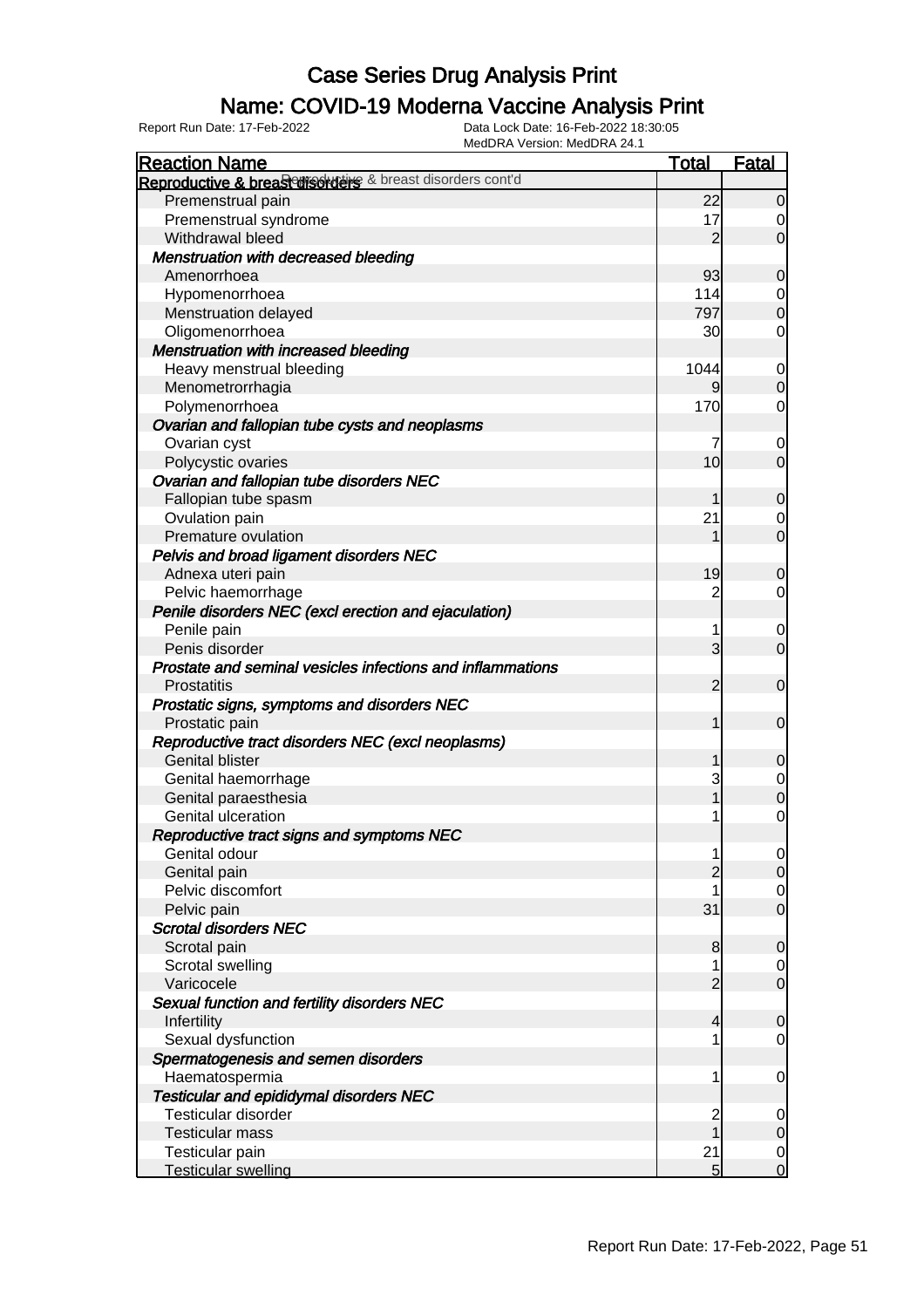### Name: COVID-19 Moderna Vaccine Analysis Print

| <b>Reaction Name</b>                                      | <u>Total</u>   | <b>Fatal</b>   |
|-----------------------------------------------------------|----------------|----------------|
| Reproductive & breast disorders & breast disorders cont'd |                |                |
| <b>Uterine disorders NEC</b>                              |                |                |
| Adenomyosis                                               | 1              | $\mathbf 0$    |
| Endometrial hyperplasia                                   |                | $\mathbf 0$    |
| Endometriosis                                             | 20             | $\overline{0}$ |
| Metrorrhoea                                               |                | $\mathbf 0$    |
| Uterine haemorrhage                                       | 12             | $\overline{0}$ |
| Uterine pain                                              | 8              | 0              |
| Uterine neoplasms                                         |                |                |
| Uterine polyp                                             |                | $\mathbf 0$    |
| <b>Uterine tone disorders</b>                             |                |                |
| Uterine spasm                                             | 15             | 0              |
| Vulvovaginal cysts and neoplasms                          |                |                |
| Vaginal cyst                                              |                | $\mathbf 0$    |
| Vulva cyst                                                |                | $\mathbf 0$    |
| <b>Vulvovaginal disorders NEC</b>                         |                |                |
| Vaginal haemorrhage                                       | 328            | $\mathbf 0$    |
| Vaginal ulceration                                        | 3              | $\mathbf 0$    |
| Vulval haemorrhage                                        | 10             | $\mathbf 0$    |
| <b>Vulval ulceration</b>                                  | 2              | $\mathbf 0$    |
| Vulvovaginal signs and symptoms                           |                |                |
| Coital bleeding                                           |                | $\mathbf 0$    |
| Labia enlarged                                            |                | 0              |
| Vaginal discharge                                         | 19             | $\mathbf 0$    |
| Vaginal odour                                             |                | $\mathbf 0$    |
| Vulvovaginal burning sensation                            |                | $\mathbf{0}$   |
| Vulvovaginal discomfort                                   | $\overline{2}$ | 0              |
| Vulvovaginal dryness                                      | 1              | $\mathbf 0$    |
| Vulvovaginal pain                                         | 6              | $\overline{0}$ |
| Vulvovaginal pruritus                                     |                | $\mathbf 0$    |
| Vulvovaginal swelling                                     |                | $\overline{0}$ |
| Reproductive & breast disorders SOC TOTAL                 | 4967           | $\mathbf 0$    |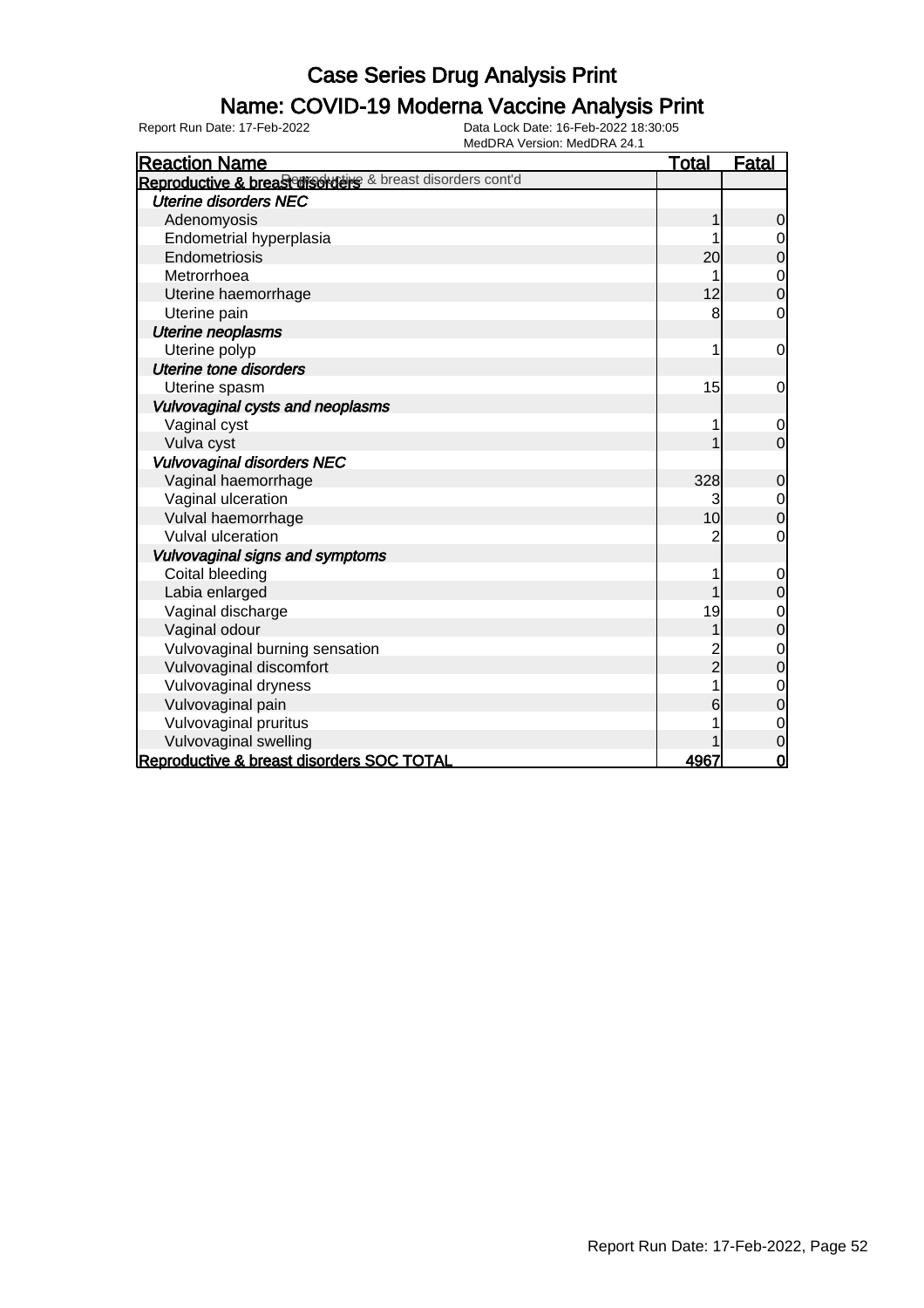### Name: COVID-19 Moderna Vaccine Analysis Print

| <b>Reaction Name</b>                                            | <u>Total</u>            | <u>Fatal</u>   |
|-----------------------------------------------------------------|-------------------------|----------------|
| <b>Respiratory disorders</b>                                    |                         |                |
| <b>Breathing abnormalities</b>                                  |                         |                |
| Apnoea                                                          |                         | 0              |
| Dyspnoea                                                        | 1506                    | 0              |
| Dyspnoea at rest                                                |                         | 0              |
| Dyspnoea exertional                                             | 6                       | 0              |
| Hyperventilation                                                | 14                      | 0              |
| Hypopnoea                                                       | 30                      | 0              |
| Hypoventilation                                                 |                         | 0              |
| Irregular breathing                                             | 6                       | 0              |
| Mouth breathing                                                 |                         | 0              |
| Respiration abnormal                                            | 23                      | 0              |
| Respiratory arrest                                              |                         |                |
| Respiratory distress                                            | $\overline{\mathbf{c}}$ | 0              |
| Sleep apnoea syndrome                                           | 4                       | 0              |
| Tachypnoea                                                      | 7                       | 0              |
| Bronchospasm and obstruction                                    |                         |                |
| Asthma                                                          | 74                      | 0              |
| Asthma exercise induced                                         | 2                       | 0              |
| Asthma late onset                                               |                         | 0              |
| Asthmatic crisis                                                |                         | 0              |
| Bronchospasm                                                    | 1                       | 0              |
| Childhood asthma                                                |                         | 0              |
| Chronic obstructive pulmonary disease                           |                         | 0              |
| Obstructive airways disorder                                    |                         | 0              |
| Wheezing                                                        | 117                     | 0              |
| Conditions associated with abnormal gas exchange                |                         |                |
| Hypoxia                                                         | 1                       | 0              |
| Coughing and associated symptoms                                |                         |                |
| Allergic cough                                                  | 3                       | 0              |
| Cough                                                           | 590                     | 0              |
| Haemoptysis                                                     | 4                       | 0              |
| Productive cough                                                | 37                      | 0              |
| Sputum discoloured                                              | 5                       | 0              |
| Laryngeal and adjacent sites disorders NEC (excl infections and |                         |                |
| neoplasms)                                                      |                         |                |
| Reflux laryngitis                                               |                         | $\overline{0}$ |
| Laryngeal spasm, oedema and obstruction                         |                         |                |
| Stridor                                                         | $\overline{c}$          | $\overline{0}$ |
| Lower respiratory tract inflammatory and immunologic conditions |                         |                |
| Pneumonitis                                                     | 5                       | $\mathbf 0$    |
| Pulmonary sarcoidosis                                           |                         | $\overline{0}$ |
| Lower respiratory tract signs and symptoms                      |                         |                |
| Hiccups                                                         | 16                      | $\overline{0}$ |
| Lower respiratory tract congestion                              |                         | 0              |
| Pleuritic pain                                                  | $\overline{2}$          | $\overline{0}$ |
| Pulmonary haemorrhage                                           |                         | 0              |
| Pulmonary pain                                                  | 27                      | $\mathbf 0$    |
| Nasal congestion and inflammations                              |                         |                |
| Nasal congestion                                                | 65                      | $\overline{0}$ |
| Nasal inflammation                                              |                         | 0              |
| Rhinitis allergic                                               |                         | $\overline{0}$ |
| <b>Nasal disorders NEC</b>                                      |                         |                |
| <b>Epistaxis</b>                                                | 188                     | $\overline{0}$ |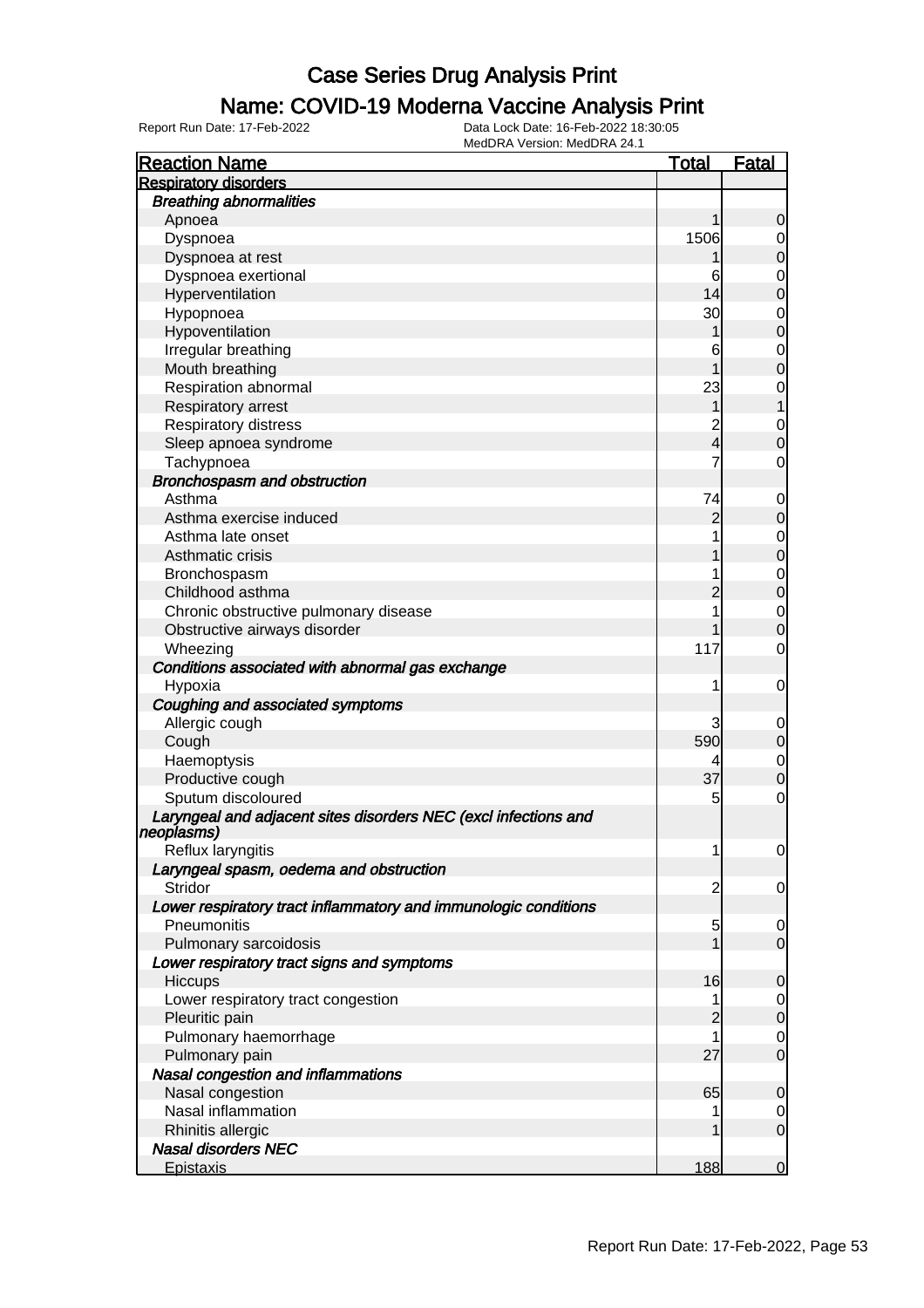## Name: COVID-19 Moderna Vaccine Analysis Print

| <b>Reaction Name</b>                                      | <b>Total</b>             | <b>Fatal</b>                     |
|-----------------------------------------------------------|--------------------------|----------------------------------|
| Respiratory disorders espiratory disorders cont'd         |                          |                                  |
| Nasal dryness                                             | 3                        | $\overline{0}$                   |
| Nasal oedema                                              | $\overline{2}$           | $\overline{0}$                   |
| Nasal pruritus                                            | 3                        | $\overline{0}$                   |
| Paranasal sinus disorders (excl infections and neoplasms) |                          |                                  |
| Sinonasal obstruction                                     | 5                        | $\overline{0}$                   |
| Sinus congestion                                          | 13                       | $\mathbf 0$                      |
| Sinus disorder                                            | 4                        | $\overline{0}$                   |
| Parenchymal lung disorders NEC                            |                          |                                  |
| Interstitial lung disease                                 | $\overline{2}$           | $\mathbf 0$                      |
| Pharyngeal disorders (excl infections and neoplasms)      |                          |                                  |
| Pharyngeal erythema                                       | $\overline{c}$           | $\overline{0}$                   |
| Pharyngeal hypoaesthesia                                  | 4                        | $\mathbf 0$                      |
| Pharyngeal oedema                                         | 3                        | $\overline{0}$                   |
| Pharyngeal paraesthesia                                   | $\overline{5}$           | $\mathbf 0$                      |
| Pharyngeal swelling                                       | 62                       | $\mathbf 0$                      |
| Tonsillar erythema                                        | 3                        | $\mathbf 0$                      |
| Tonsillar hypertrophy                                     | 14                       | $\overline{0}$                   |
| <b>Tonsillar inflammation</b>                             | 1                        | $\overline{0}$                   |
| <b>Pleural infections and inflammations</b>               |                          |                                  |
| Pleurisy                                                  | $\overline{9}$           | $\mathbf 0$                      |
| Pneumothorax and pleural effusions NEC                    |                          |                                  |
| Pleural effusion                                          | 4                        | $\mathbf 0$                      |
| <b>Pulmonary hypertensions</b>                            |                          |                                  |
| Pulmonary hypertension                                    |                          | $\mathbf 0$                      |
| <b>Pulmonary oedemas</b>                                  |                          |                                  |
| Acute pulmonary oedema                                    | 1                        | $\mathbf 0$                      |
| Pulmonary congestion                                      | $\overline{c}$           | 0                                |
| Pulmonary oedema                                          | 5                        | $\overline{0}$                   |
| Pulmonary thrombotic and embolic conditions               |                          |                                  |
| Pulmonary embolism                                        | 63                       | 1                                |
| Pulmonary thrombosis                                      | 3                        | $\overline{0}$                   |
| Respiratory failures (excl neonatal)                      |                          |                                  |
| Respiratory failure                                       | 1                        | $\mathbf 0$                      |
| <b>Respiratory signs and symptoms NEC</b>                 |                          |                                  |
| Diaphragmalgia                                            | 4                        | $\overline{0}$                   |
| Painful respiration                                       | $\overline{\mathcal{A}}$ | 0                                |
| Respiratory symptom                                       | 3                        | $\overline{0}$                   |
| Use of accessory respiratory muscles                      |                          | $\overline{O}$                   |
| <b>Respiratory tract disorders NEC</b>                    |                          |                                  |
| Allergic respiratory disease                              | 1                        | $\mathbf 0$                      |
| Pulmonary mass                                            |                          | $\overline{0}$                   |
| Respiratory disorder                                      | $\overline{2}$           | $\mathbf 0$                      |
| Respiratory tract congestion                              | 1                        | $\overline{0}$<br>$\overline{O}$ |
| Respiratory tract irritation                              |                          |                                  |
| Upper respiratory tract signs and symptoms                | 18                       |                                  |
| Aphonia<br>Catarrh                                        |                          | $\mathbf 0$                      |
| Choking                                                   | 5<br>$6 \overline{}$     | $\overline{0}$<br>$\mathbf 0$    |
| Dry throat                                                | 28                       |                                  |
| Dysphonia                                                 | 23                       | $\overline{0}$<br>$\mathbf 0$    |
| Increased viscosity of upper respiratory secretion        | 5                        | $\overline{0}$                   |
| Nasal discomfort                                          | $\bf{8}$                 | $\mathbf 0$                      |
| Oropharyngeal blistering                                  | $\overline{2}$           | $\mathbf 0$                      |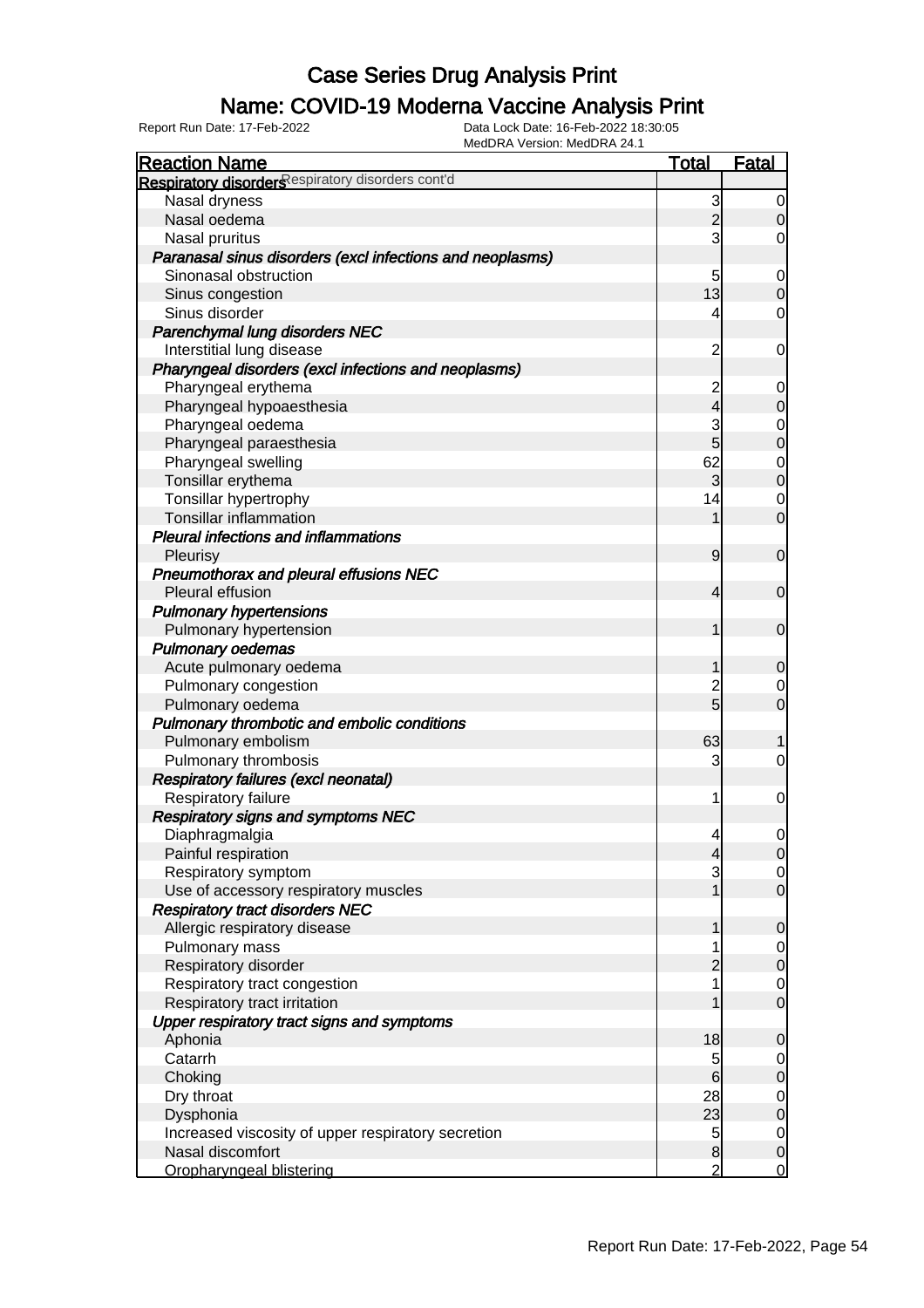### Name: COVID-19 Moderna Vaccine Analysis Print

| <b>Reaction Name</b>                              | Total | <u>Fatal</u> |
|---------------------------------------------------|-------|--------------|
| Respiratory disorders espiratory disorders cont'd |       |              |
| Oropharyngeal discomfort                          |       | 0            |
| Oropharyngeal pain                                | 560   |              |
| Paranasal sinus discomfort                        |       | 0            |
| Rhinalgia                                         | 6     | 0            |
| Rhinorrhoea                                       | 167   | 0            |
| Sinus pain                                        | 73    |              |
| Sneezing                                          | 57    | 0            |
| Throat irritation                                 | 42    | 0            |
| Throat tightness                                  | 50    | 0            |
| Upper-airway cough syndrome                       |       | 0            |
| Yawning                                           | 9     | 0            |
| <b>Respiratory disorders SOC TOTAL</b>            |       |              |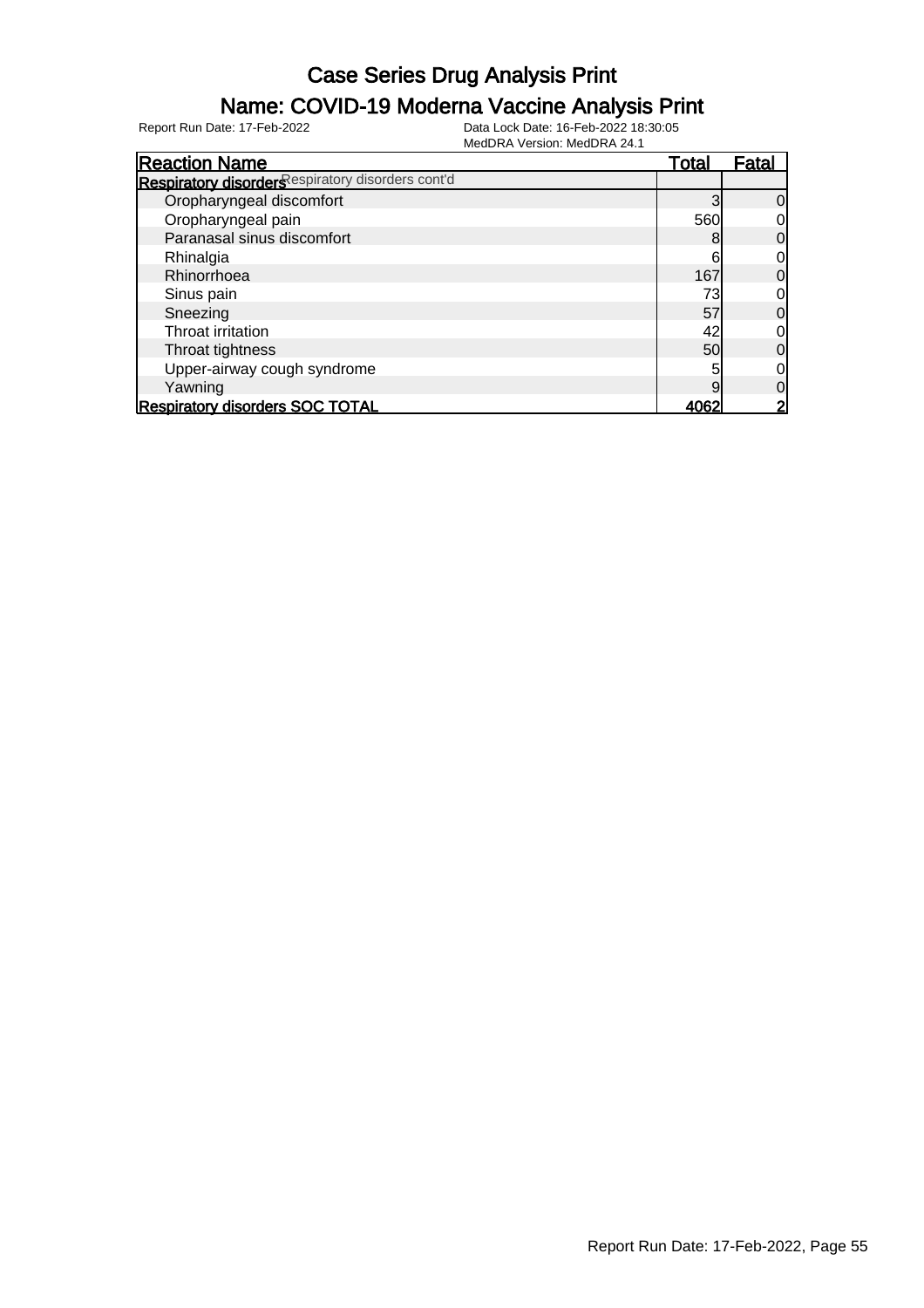## Name: COVID-19 Moderna Vaccine Analysis Print

| <b>Reaction Name</b>                  | <b>Total</b>                               | <b>Fatal</b>     |
|---------------------------------------|--------------------------------------------|------------------|
| <b>Skin disorders</b>                 |                                            |                  |
| Acnes                                 |                                            |                  |
| Acne                                  | 37                                         | $\mathbf 0$      |
| Acne cystic                           | $\overline{c}$                             | $\overline{0}$   |
| Dermatitis acneiform                  |                                            | $\overline{0}$   |
| <b>Alopecias</b>                      |                                            |                  |
| Alopecia                              | 53                                         | $\mathbf 0$      |
| Alopecia areata                       | 13                                         | $\overline{0}$   |
| Alopecia totalis                      | $\overline{2}$                             | $\overline{0}$   |
| Angioedemas                           |                                            |                  |
| Angioedema                            | 57                                         | $\boldsymbol{0}$ |
| Apocrine and eccrine gland disorders  |                                            |                  |
| Cold sweat                            | 277                                        | $\mathbf 0$      |
| Hidradenitis                          |                                            | $\overline{0}$   |
| Hyperhidrosis                         | 947                                        | $\overline{0}$   |
| Miliaria                              | 70                                         | $\mathbf 0$      |
| Night sweats                          | 305                                        | $\mathbf 0$      |
| <b>Bullous conditions</b>             |                                            |                  |
| <b>Blister</b>                        | 91                                         | $\mathbf 0$      |
| <b>Blister rupture</b>                |                                            | $\mathbf 0$      |
| <b>Blood blister</b>                  | 2<br>3                                     | $\mathbf 0$      |
| <b>Dermatitis bullous</b>             | $\overline{c}$                             | $\mathbf{0}$     |
| Erythema multiforme                   | 15                                         | $\overline{0}$   |
| Pemphigoid                            |                                            | $\mathbf{0}$     |
| Pemphigus                             |                                            | $\overline{0}$   |
| Stevens-Johnson syndrome              | 1                                          | $\mathbf 0$      |
| Connective tissue disorders           |                                            |                  |
| Cutaneous lupus erythematosus         | 1                                          | $\mathbf 0$      |
| Dermatomyositis                       |                                            | $\mathbf 0$      |
| Dermal and epidermal conditions NEC   |                                            |                  |
| Acute febrile neutrophilic dermatosis | 1                                          | $\mathbf 0$      |
| Dry skin                              | 101                                        | $\mathbf 0$      |
| Pain of skin                          | 138                                        | $\mathbf 0$      |
| Papule                                | 21                                         | $\mathbf 0$      |
| Scab                                  | 5                                          | $\overline{0}$   |
| Scar pain                             | $6 \,$                                     | $\mathbf 0$      |
| Sensitive skin                        | 143                                        | 0                |
| Skin burning sensation                | 74                                         | $\overline{0}$   |
| Skin discolouration                   | 39                                         | $\mathbf 0$      |
| Skin discomfort                       |                                            | $\boldsymbol{0}$ |
| Skin disorder                         | $\begin{array}{c} 2 \\ 2 \\ 8 \end{array}$ | $\mathbf 0$      |
| Skin induration                       |                                            | $\overline{0}$   |
| Skin lesion                           | 26                                         | $\mathbf 0$      |
| Skin necrosis                         |                                            | $\boldsymbol{0}$ |
| Skin odour abnormal                   | $\frac{2}{3}$                              | $\mathbf 0$      |
| Skin plaque                           |                                            | $\boldsymbol{0}$ |
| Skin reaction                         | 120                                        | $\overline{0}$   |
| Skin sensitisation                    | 15                                         | $\boldsymbol{0}$ |
| Skin swelling                         | 28                                         | $\mathbf 0$      |
| Skin tightness                        | 7                                          | $\mathbf 0$      |
| Skin warm                             | 233                                        | $\pmb{0}$        |
| Skin weeping                          |                                            | $\overline{0}$   |
| Yellow skin                           | $\frac{2}{3}$                              | $\mathbf 0$      |
| Dermatitis and eczema                 |                                            |                  |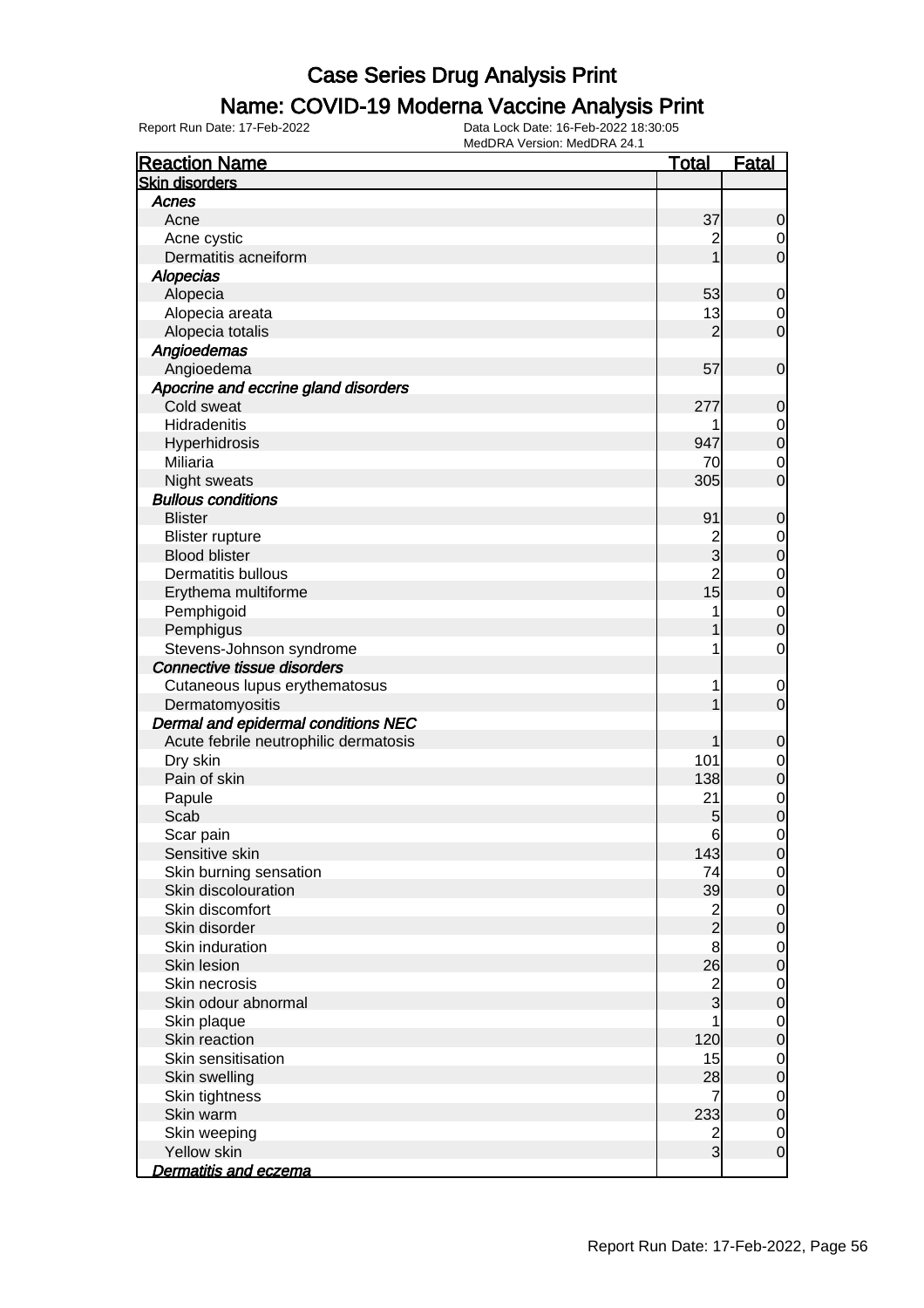#### Name: COVID-19 Moderna Vaccine Analysis Print

| <b>Reaction Name</b>                                            | <b>Total</b>   | <b>Fatal</b>   |
|-----------------------------------------------------------------|----------------|----------------|
| Skin disorders cont'd<br><b>Skin disorders</b>                  |                |                |
| Autoimmune dermatitis                                           | 1              | $\overline{0}$ |
| Dermatitis                                                      | 46             | 0              |
| Dermatitis allergic                                             | 111            | $\mathbf 0$    |
| Dermatitis atopic                                               | 16             | 0              |
| Dermatitis contact                                              | 8              | $\mathbf 0$    |
| Dyshidrotic eczema                                              | 11             | $\mathbf 0$    |
| Eczema                                                          | 80             | 0              |
| Eczema asteatotic                                               |                | $\mathbf 0$    |
| Eczema nummular                                                 |                | $\mathbf 0$    |
| Eczema weeping                                                  |                | $\mathbf 0$    |
| Flagellate dermatitis                                           |                | $\mathbf 0$    |
| <b>Hand dermatitis</b>                                          |                | $\mathbf 0$    |
| Neurodermatitis                                                 |                | $\mathbf 0$    |
| Skin irritation                                                 | 34             | $\mathbf 0$    |
| Dermatitis ascribed to specific agent                           |                |                |
| Drug eruption                                                   | 4              | $\mathbf 0$    |
| Fixed eruption                                                  |                | $\mathbf 0$    |
| Palmar-plantar erythrodysaesthesia syndrome                     |                | $\mathbf 0$    |
|                                                                 |                |                |
| Erythemas<br>Erythema                                           | 1180           |                |
|                                                                 |                | 0              |
| Red man syndrome<br><b>Exfoliative conditions</b>               |                | $\mathbf 0$    |
|                                                                 |                |                |
| Dermatitis exfoliative generalised                              | 1              | 1              |
| Exfoliative rash                                                | 2              | 0              |
| Skin exfoliation                                                | 19             | $\mathbf 0$    |
| <b>Hyperpigmentation disorders</b>                              |                |                |
| <b>Ephelides</b>                                                | 1              | $\mathbf 0$    |
| Skin hyperpigmentation                                          |                | 0              |
| Solar lentigo                                                   |                | $\mathbf 0$    |
| <b>Hypopigmentation disorders</b>                               |                |                |
| Skin hypopigmentation                                           | 1              | 0              |
| Vitiligo                                                        |                | $\mathbf 0$    |
| Nail and nail bed conditions (excl infections and infestations) |                |                |
| Nail discolouration                                             |                | $\mathbf 0$    |
| Nail ridging                                                    |                | $\mathbf 0$    |
| Onychalgia                                                      | 1              | $\overline{0}$ |
| Onychoclasis                                                    |                | $\overline{0}$ |
| Onychomadesis                                                   |                | $\overline{0}$ |
| <b>Panniculitides</b>                                           |                |                |
| Erythema nodosum                                                | 10             | $\mathbf 0$    |
| Papulosquamous conditions                                       |                |                |
| Lichen planus                                                   | 4              | $\overline{0}$ |
| Parapsoriasis                                                   |                | $\mathbf 0$    |
| Pityriasis rosea                                                | 16             | $\overline{0}$ |
| Photosensitivity and photodermatosis conditions                 |                |                |
| Photosensitivity reaction                                       | 19             | $\mathbf 0$    |
| <b>Pigmentation changes NEC</b>                                 |                |                |
| <b>Pigmentation disorder</b>                                    | 1              | $\mathbf 0$    |
| <b>Pilar disorders NEC</b>                                      |                |                |
| Hair growth abnormal                                            | $\overline{c}$ | 0              |
| Hair texture abnormal                                           | $\overline{1}$ | $\mathbf 0$    |
| Piloerection                                                    | 16             | $\overline{0}$ |
| Trichodynia                                                     | 1              | $\mathbf 0$    |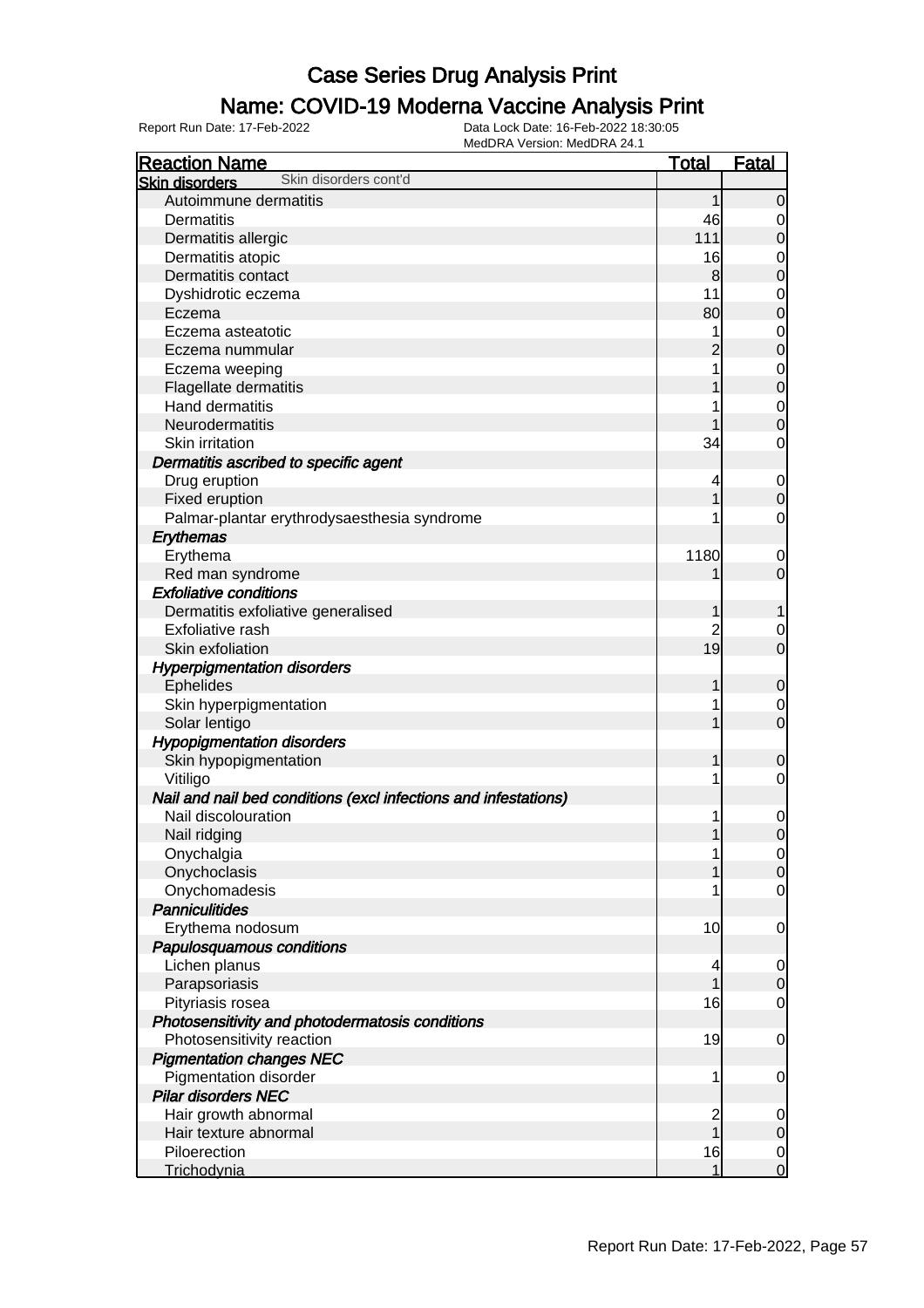### Name: COVID-19 Moderna Vaccine Analysis Print

| <b>Reaction Name</b>                           | <b>Total</b>    | <b>Fatal</b>                         |
|------------------------------------------------|-----------------|--------------------------------------|
| Skin disorders cont'd<br><b>Skin disorders</b> |                 |                                      |
| <b>Pruritus NEC</b>                            |                 |                                      |
| Itching scar                                   | 4               | $\mathbf 0$                          |
| <b>Pruritus</b>                                | 2481            | $\overline{0}$                       |
| <b>Psoriatic conditions</b>                    |                 |                                      |
| Guttate psoriasis                              | 2               | $\mathbf 0$                          |
| Palmoplantar pustulosis                        | 1               | $\mathbf 0$                          |
| Psoriasis                                      | 29              | $\overline{0}$                       |
| Rebound psoriasis                              |                 | $\overline{0}$                       |
| Purpura and related conditions                 |                 |                                      |
| Henoch-Schonlein purpura                       |                 | $\mathbf 0$                          |
| Petechiae                                      | 23              | $\mathbf 0$                          |
| Purpura                                        | 12              | $\overline{0}$                       |
| Rashes, eruptions and exanthems NEC            |                 |                                      |
| <b>Butterfly rash</b>                          |                 | $\mathbf 0$                          |
| Rash                                           | 2847            | $\overline{0}$                       |
| Rash erythematous                              | 1080            | $\overline{0}$                       |
| Rash macular                                   | 191             |                                      |
| Rash maculo-papular                            | 5               | $\begin{matrix} 0 \\ 0 \end{matrix}$ |
| Rash morbilliform                              | 8               | $\mathbf{0}$                         |
| Rash papular                                   | 182             | $\overline{0}$                       |
| Rash pruritic                                  | 602             | $\mathbf 0$                          |
| Rash vesicular                                 | 10              | $\mathbf 0$                          |
| <b>Rosaceas</b>                                |                 |                                      |
| Rosacea                                        | $\overline{2}$  | $\mathbf 0$                          |
| <b>Scaly conditions</b>                        |                 |                                      |
| Pityriasis                                     | 4               | $\mathbf 0$                          |
| Sebaceous gland disorders                      |                 |                                      |
| Seborrhoea                                     | $\overline{2}$  | $\mathbf 0$                          |
| Skin and subcutaneous conditions NEC           |                 |                                      |
| Cutaneous symptom                              | 4               | $\mathbf 0$                          |
| Skin mass                                      | 11              | $\mathbf 0$                          |
| Skin and subcutaneous tissue ulcerations       |                 |                                      |
| Skin erosion                                   | 5               | $\mathbf 0$                          |
| Skin ulcer                                     | $6 \overline{}$ | $\mathbf 0$                          |
| Skin cysts and polyps                          |                 |                                      |
| Dermal cyst                                    | 8               | $\overline{0}$                       |
| Skin dystrophies                               |                 |                                      |
| Keloid scar                                    | $\overline{c}$  | $\mathbf 0$                          |
| Skin wrinkling                                 |                 | $\mathbf 0$                          |
| Skin haemorrhages                              |                 |                                      |
| Haemorrhage subcutaneous                       | 1               | $\mathbf 0$                          |
| Skin haemorrhage                               | 3               | $\overline{0}$                       |
| Skin hypoplasias and atrophies                 |                 |                                      |
| Skin atrophy                                   | 3               | $\mathbf 0$                          |
| Skin injuries and mechanical dermatoses        |                 |                                      |
| Needle track marks                             | $\overline{2}$  | $\mathbf 0$                          |
| <b>Skin vasculitides</b>                       |                 |                                      |
| <b>Cutaneous vasculitis</b>                    | 3               | $\mathbf 0$                          |
| Vasculitic rash                                | $\overline{c}$  | $\mathbf 0$                          |
| Skin vasomotor conditions                      |                 |                                      |
| Livedo reticularis                             | 5               | $\mathbf 0$                          |
| Telangiectasia and related conditions          |                 |                                      |
| Spider naevus                                  | 1               | $\mathbf 0$                          |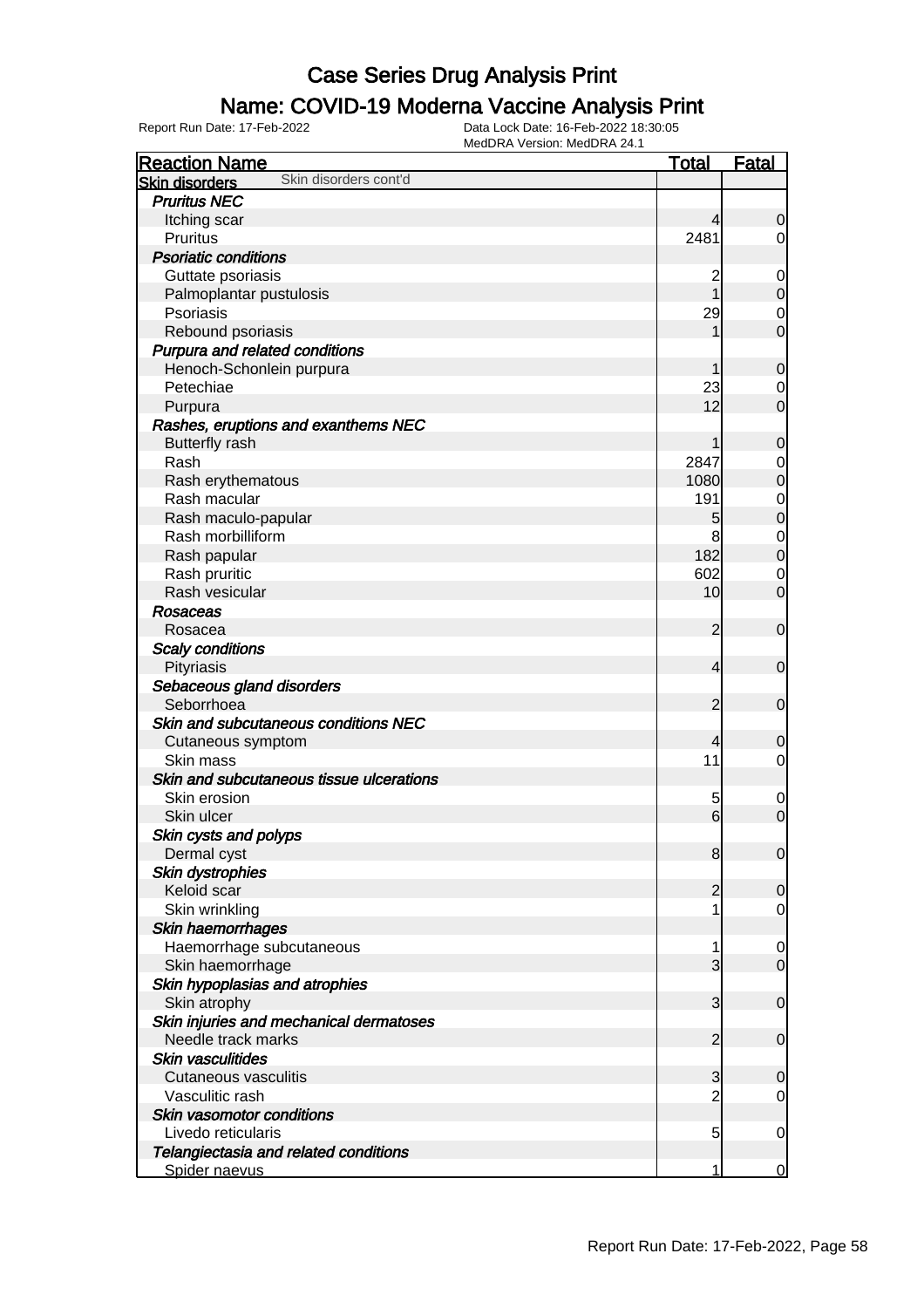### Name: COVID-19 Moderna Vaccine Analysis Print

| <b>Reaction Name</b>                           | <u>Total</u> | <u>Fatal</u> |
|------------------------------------------------|--------------|--------------|
| Skin disorders cont'd<br><b>Skin disorders</b> |              |              |
| <b>Urticarias</b>                              |              |              |
| Chronic spontaneous urticaria                  | 3            |              |
| Cold urticaria                                 |              | 0            |
| Idiopathic urticaria                           |              |              |
| Mechanical urticaria                           | 19           | 0            |
| Urticaria                                      | 655          |              |
| Urticaria aquagenic                            |              | 0            |
| Urticaria cholinergic                          |              |              |
| Urticaria chronic                              |              | 0            |
| Urticaria contact                              |              | 0            |
| Urticaria papular                              |              | 0            |
| Urticarial vasculitis                          |              |              |
| <b>Skin disorders SOC TOTAL</b>                |              |              |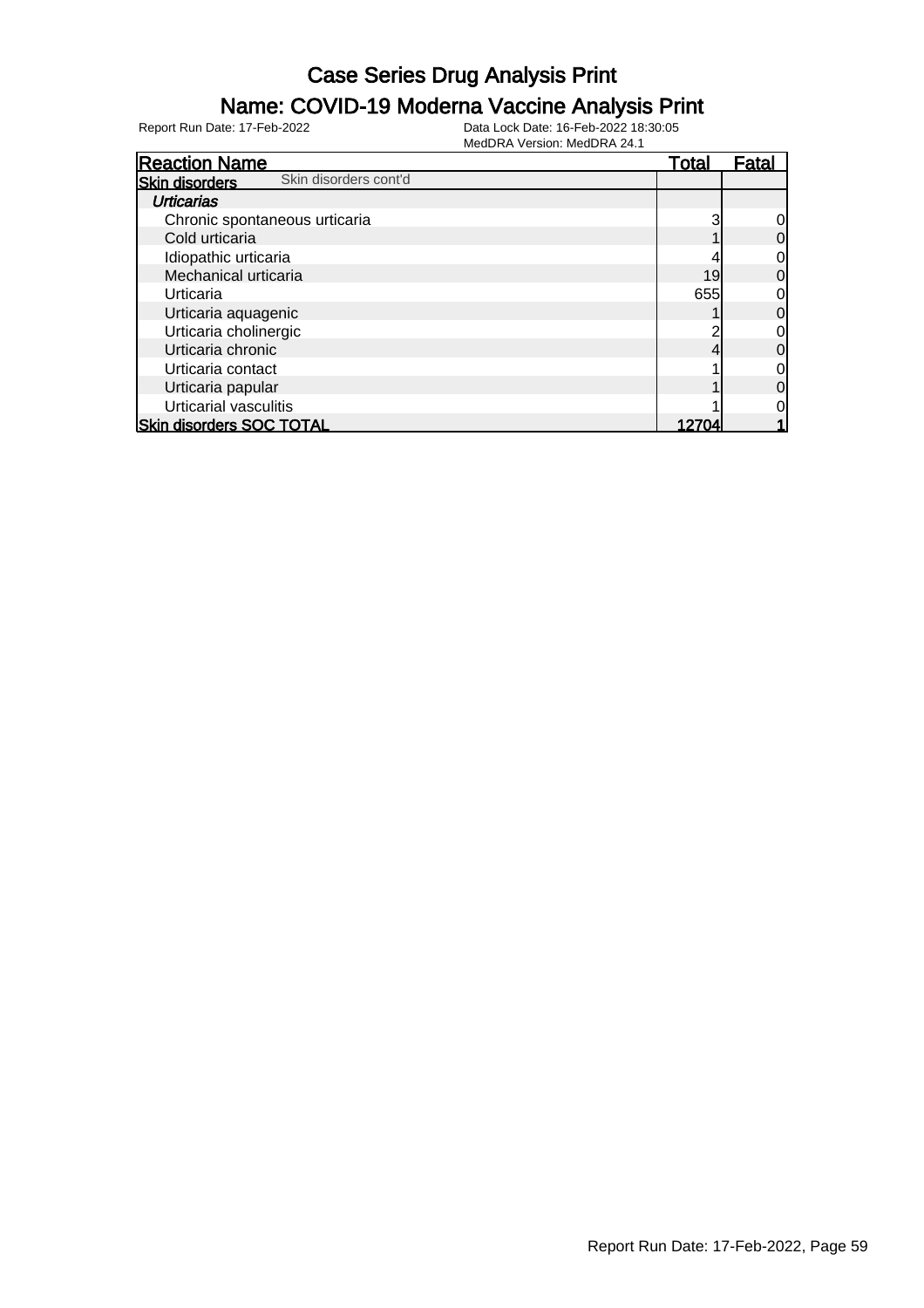## Name: COVID-19 Moderna Vaccine Analysis Print

| <b>Reaction Name</b>                                    | <u>Total</u> | Fatal       |
|---------------------------------------------------------|--------------|-------------|
| Social circumstances                                    |              |             |
| Age related issues                                      |              |             |
| Menarche                                                |              | 0           |
| Menopause                                               | 8            | 0           |
| Postmenopause                                           |              | 0           |
| <b>Disability issues</b>                                |              |             |
| Bedridden                                               |              | 0           |
| <b>Disability</b>                                       |              | 0           |
| Immobile                                                |              | 0           |
| Impaired driving ability                                |              | 0           |
| Impaired work ability                                   |              | 0           |
| Loss of personal independence in daily activities       |              | 0           |
| Sight disability                                        |              | $\Omega$    |
| <b>Employment issues</b>                                |              |             |
| Retirement                                              | 2            | $\Omega$    |
| Non-occupational and unspecified environmental problems |              |             |
| Water pollution                                         | っ            | $\mathbf 0$ |
| <b>Pregnancy related circumstances</b>                  |              |             |
| <b>Breast feeding</b>                                   | 6            | $\mathbf 0$ |
| <b>Social issues NEC</b>                                |              |             |
| Social problem                                          |              | 0           |
| Social circumstances SOC TOTAL                          | 42           | 0           |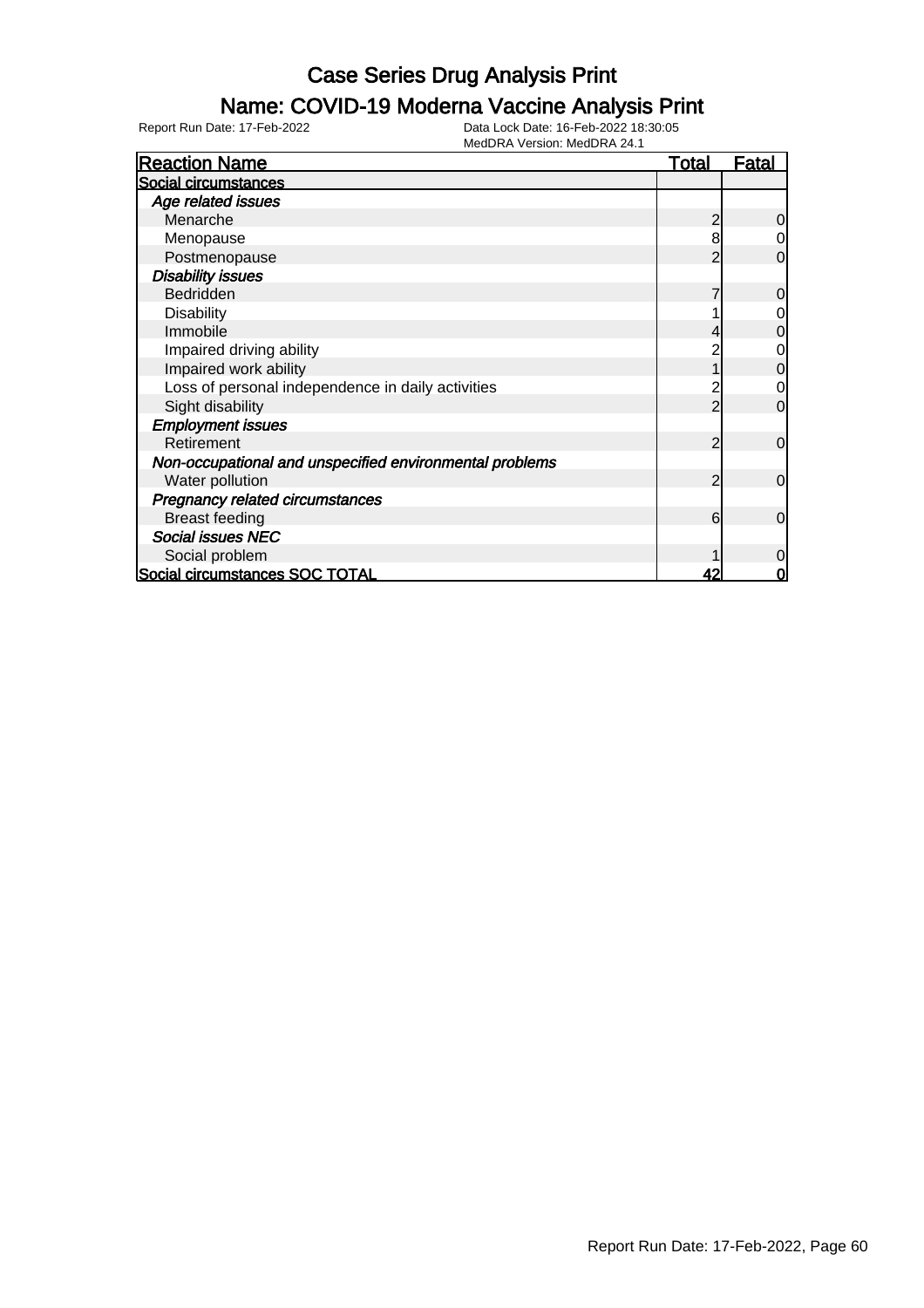### Name: COVID-19 Moderna Vaccine Analysis Print

| <b>Reaction Name</b>                                    | <b>Total</b>   | <b>Fatal</b>   |
|---------------------------------------------------------|----------------|----------------|
| Surgical & medical procedures                           |                |                |
| Analgesia supportive care                               |                |                |
| Analgesic therapy                                       | 1              | $\mathbf 0$    |
| <b>Breast therapeutic procedures NEC</b>                |                |                |
| Axillary lymphadenectomy                                | $\overline{2}$ | $\overline{0}$ |
| Contraceptive methods female                            |                |                |
| Post coital contraception                               | 1              | $\mathbf 0$    |
| Dental and gingival therapeutic procedures              |                |                |
| <b>Tooth extraction</b>                                 |                | $\mathbf 0$    |
| Dietary and nutritional therapies                       |                |                |
| Medical diet                                            |                | $\mathbf 0$    |
| Eye therapeutic procedures NEC                          |                |                |
| Eye irrigation                                          | 1              | $\mathbf 0$    |
| Gastrointestinal therapeutic procedures NEC             |                |                |
| Prophylaxis of nausea and vomiting                      | $\overline{c}$ | $\mathbf 0$    |
| Gynaecological therapeutic procedures NEC               |                |                |
| Menstrual cycle management                              | 3              | $\overline{0}$ |
| <b>Immunisations</b>                                    |                |                |
| COVID-19 immunisation                                   | 18             | 0              |
| Immunisation                                            | 21             | $\mathbf 0$    |
| Joint therapeutic procedures                            |                |                |
| Joint injection                                         | 1              | 0              |
| Joint stabilisation                                     |                | $\overline{0}$ |
| Limb therapeutic procedures                             |                |                |
| Limb immobilisation                                     | 1              | $\mathbf 0$    |
| <b>Psychiatric therapies</b>                            |                |                |
| Electroconvulsive therapy                               |                | $\overline{0}$ |
| Respiratory tract therapeutic procedures NEC            |                |                |
| Asthma prophylaxis                                      | 1              | $\mathbf 0$    |
| Skin and subcutaneous tissue therapeutic procedures NEC |                |                |
| Dermal filler injection                                 | 3              | $\mathbf 0$    |
| <b>Therapeutic procedures NEC</b>                       |                |                |
| <b>Bed rest</b>                                         | 4              | 0              |
| Botulinum toxin injection                               | 1              | 0              |
| Hospitalisation                                         | 3              | $\mathbf 0$    |
| Injection                                               | 17             | $\mathbf 0$    |
| Interchange of vaccine products                         | 19             | $\overline{0}$ |
| Polypectomy                                             |                | $\mathbf 0$    |
| Surgical & medical procedures SOC TOTAL                 | 104            | $\overline{0}$ |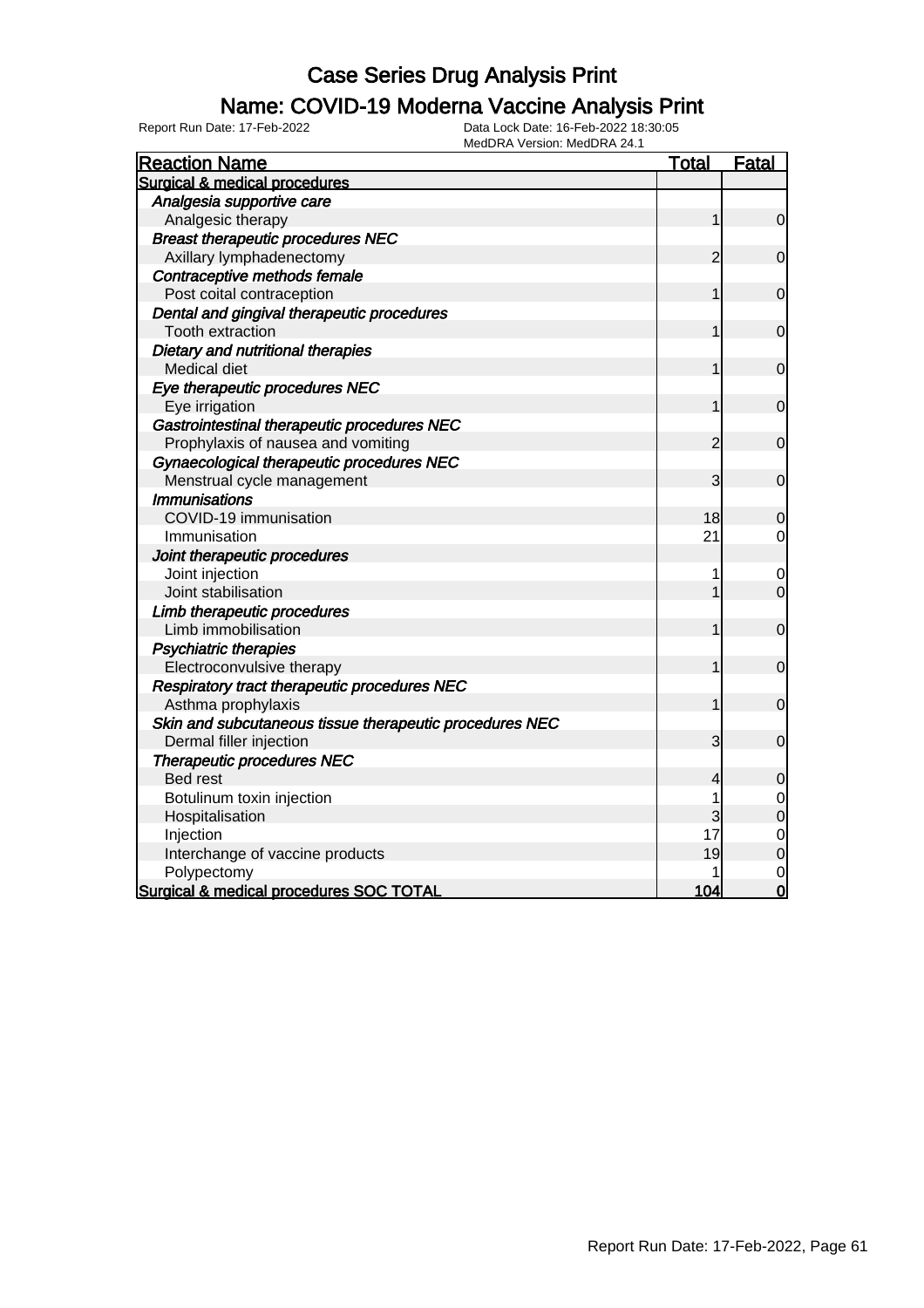### Name: COVID-19 Moderna Vaccine Analysis Print

| <b>Reaction Name</b>                                             | <u>Total</u>   | <b>Fatal</b>     |
|------------------------------------------------------------------|----------------|------------------|
| <b>Vascular disorders</b>                                        |                |                  |
| Accelerated and malignant hypertension                           |                |                  |
| Hypertensive urgency                                             | 1              | 0                |
| Arterial infections and inflammations                            |                |                  |
| Giant cell arteritis                                             | 3              | $\mathbf 0$      |
| <b>Blood pressure disorders NEC</b>                              |                |                  |
| Blood pressure fluctuation                                       | 3              | $\mathbf 0$      |
| Circulatory collapse and shock                                   |                |                  |
| Circulatory collapse                                             |                | 0                |
| Neurogenic shock                                                 | 1              | 0                |
| Shock                                                            | 6              | 0                |
| <b>Haemorrhages NEC</b>                                          |                |                  |
| Bloody discharge                                                 |                | 0                |
| Haematoma                                                        |                | 0                |
| Haemorrhage                                                      | 229            | 0                |
| Internal haemorrhage                                             | 3              | 0                |
| Lymphangiopathies                                                |                |                  |
| Lymphocele                                                       | 1              | 0                |
| Lymphoedemas                                                     |                |                  |
| Lymphoedema                                                      | 29             | 0                |
| Non-site specific embolism and thrombosis                        |                |                  |
| Embolism                                                         | 3              | $\mathbf 0$      |
| Embolism venous                                                  |                | 0                |
| Thrombosis                                                       | 59             | 0                |
| Non-site specific necrosis and vascular insufficiency NEC        |                |                  |
| Arterial spasm                                                   | 1              | 0                |
| Arteriosclerosis                                                 |                | 0                |
| Infarction                                                       |                | 0                |
| Ischaemia                                                        |                | 0                |
| Peripheral venous disease                                        |                | 0                |
| Vasospasm                                                        |                | 0                |
| Non-site specific vascular disorders NEC                         |                |                  |
| Vascular pain                                                    | 8              | 0                |
| Vasodilatation                                                   | 3              | 0                |
| Vein discolouration                                              |                | 0                |
| Vein rupture                                                     | $\overline{c}$ | 0                |
| Peripheral embolism and thrombosis                               |                |                  |
| Axillary vein thrombosis                                         | 1              | $\overline{0}$   |
| Blue toe syndrome                                                | 5              | $\overline{0}$   |
| Deep vein thrombosis                                             | 46             | $\overline{0}$   |
| Pelvic venous thrombosis                                         | $\overline{c}$ | $\boldsymbol{0}$ |
| Superficial vein thrombosis                                      | $\overline{c}$ | $\mathbf 0$      |
| Thrombophlebitis                                                 | $\overline{5}$ | $\mathbf 0$      |
| Peripheral vascular disorders NEC                                |                |                  |
| Cyanosis                                                         | 11             | 0                |
| Erythromelalgia                                                  |                | $\mathbf 0$      |
| Flushing                                                         | 56             | $\mathbf 0$      |
| Hot flush                                                        | 303            | 0                |
| Peripheral vasoconstriction, necrosis and vascular insufficiency |                |                  |
| <b>Extremity necrosis</b>                                        | 1              | 0                |
| Peripheral coldness                                              | 104            | 0                |
| Peripheral ischaemia                                             | 1              | $\mathbf 0$      |
| Poor peripheral circulation                                      | $\overline{c}$ | $\mathbf 0$      |
| Raynaud's phenomenon                                             | 7              | $\mathbf 0$      |